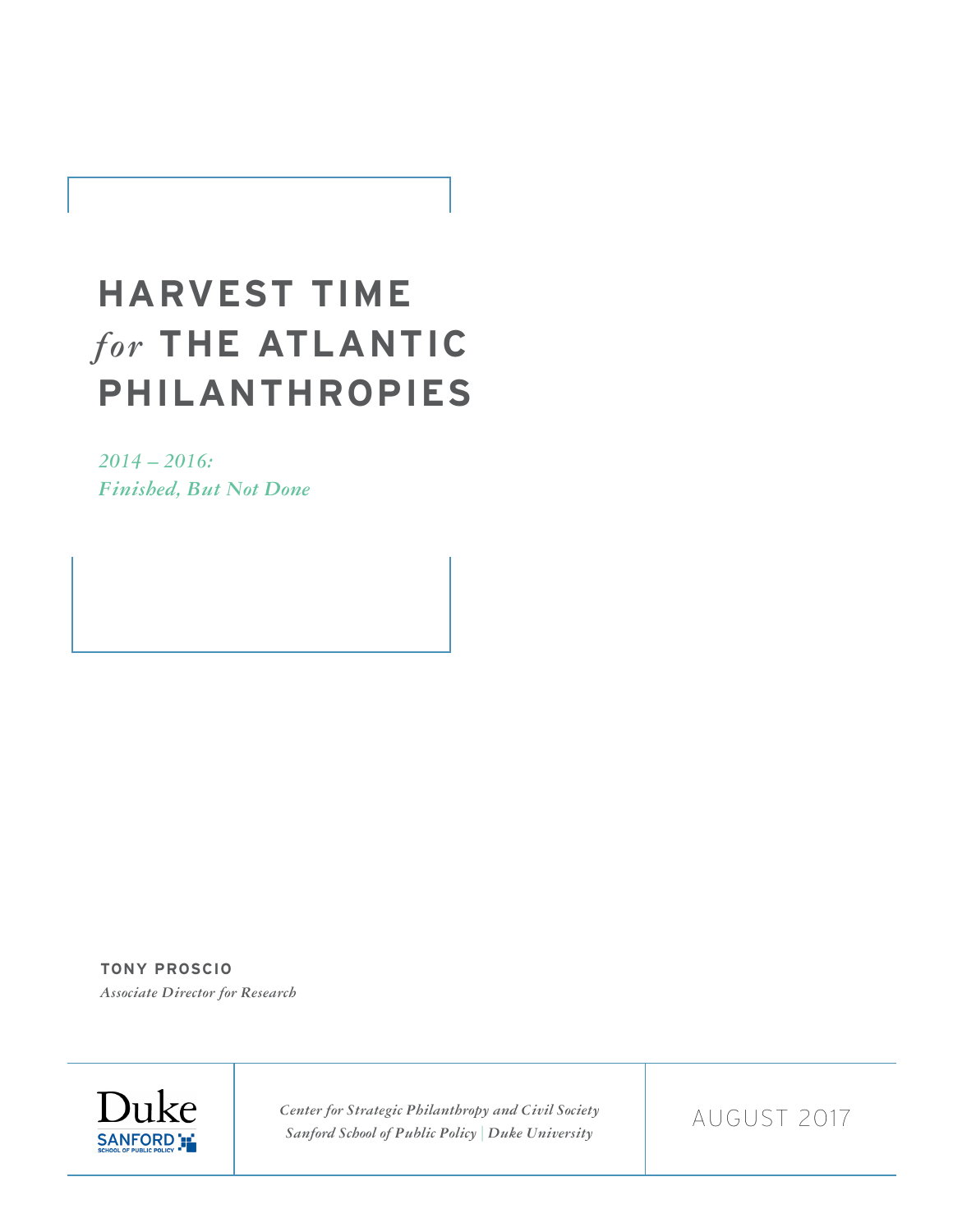Harvest Time for The Atlantic Philanthropies 2015-2016: Finished, but not Done Copyright © 2017 by Tony Proscio. All Rights Reserved



Center for Strategic Philanthropy and Civil Society Sanford School of Public Policy Duke University 201 Science Drive, Suite 237 Durham, NC 27708

Funding for Harvest Time for The Atlantic Philanthropies was provided by The Atlantic Philanthropies through a grant to Duke University.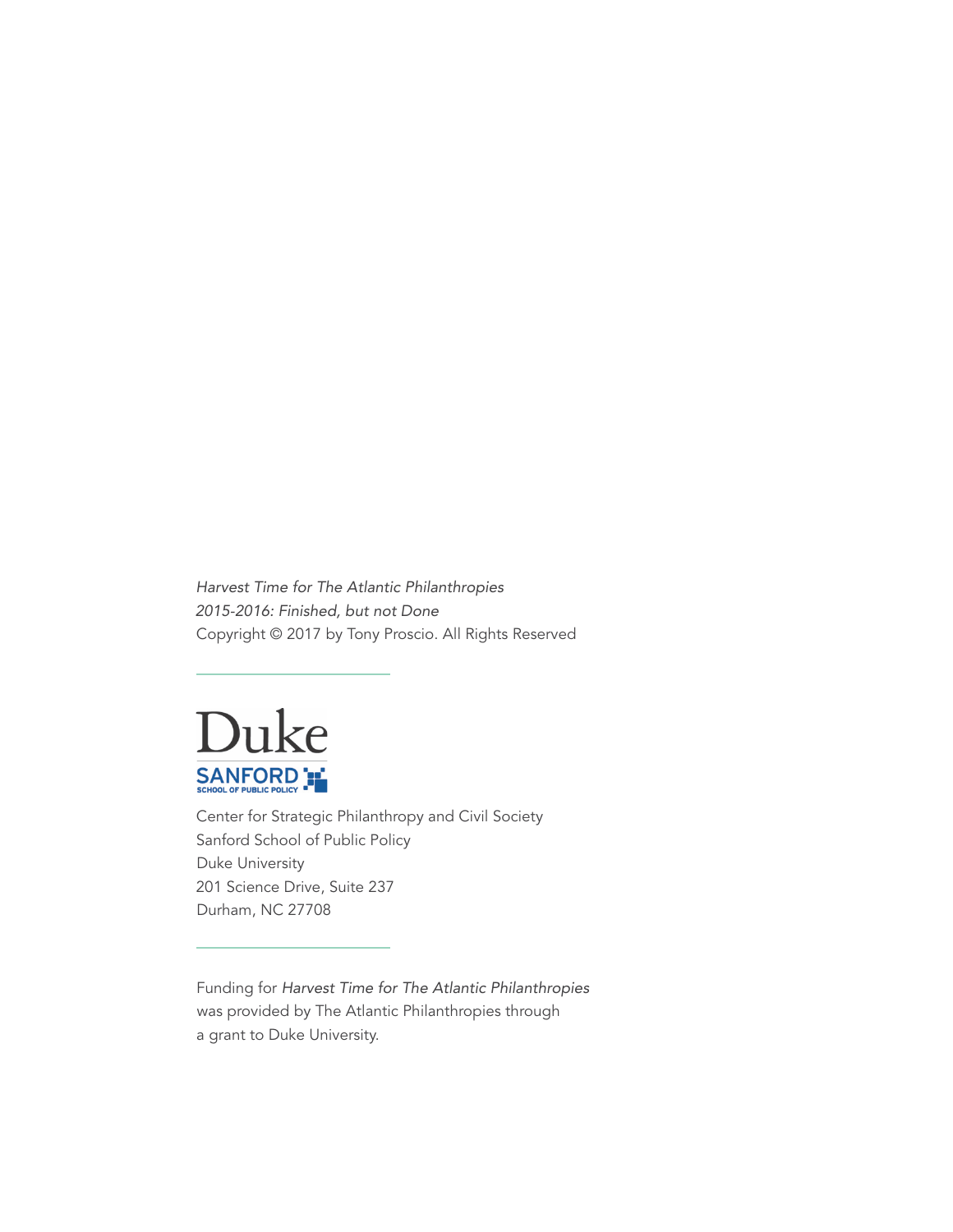#### **TABLE OF CONTENTS**

| Foreword & Acknowledgments                               | -l i                       |
|----------------------------------------------------------|----------------------------|
| <b>SUMMARY</b>                                           | 4 ii                       |
| <b>PART I: PROGRAM</b>                                   | - 1                        |
| <b>Leaders and networks</b>                              | $\overline{\phantom{0}}$ 3 |
| Cohesive and well-governed; effective and transformative | $\blacksquare$ 7           |
| Scholarship and practice                                 | $\parallel$ 10             |
| Identity and commonality                                 | - 12                       |
| <b>Equity and narrative</b>                              | $-17$                      |
| Incubation and evaluation                                | $-20$                      |
| Other major initiatives, and the final grant             | $-25$                      |
| A coda: Time limits and the unlimited vagaries of time   | $-27$                      |
| <b>PART II: COMMUNICATIONS</b>                           | $-29$                      |
| <b>Digital Atlantic</b>                                  | $-32$                      |
| An archive with megaphones                               | 34                         |
| A trail of breadcrumbs                                   | 36                         |
| <b>PART III: PERSONNEL</b>                               | 39                         |
| An under-appreciated function rises to prominence        | 42                         |
| Tending to a new initiative                              | 44                         |
| A limited life after Limited Life                        | 47                         |
| Envisioning the end                                      | 49                         |
| <b>PART IV: FINANCE</b>                                  | 51                         |
| Diminishing uncertainty                                  | 54                         |
| Conservative budgeting - followed by a gradual easing    | 56                         |
| Increasing simplicity                                    | 57                         |
| <b>CONCLUSION</b>                                        | 60                         |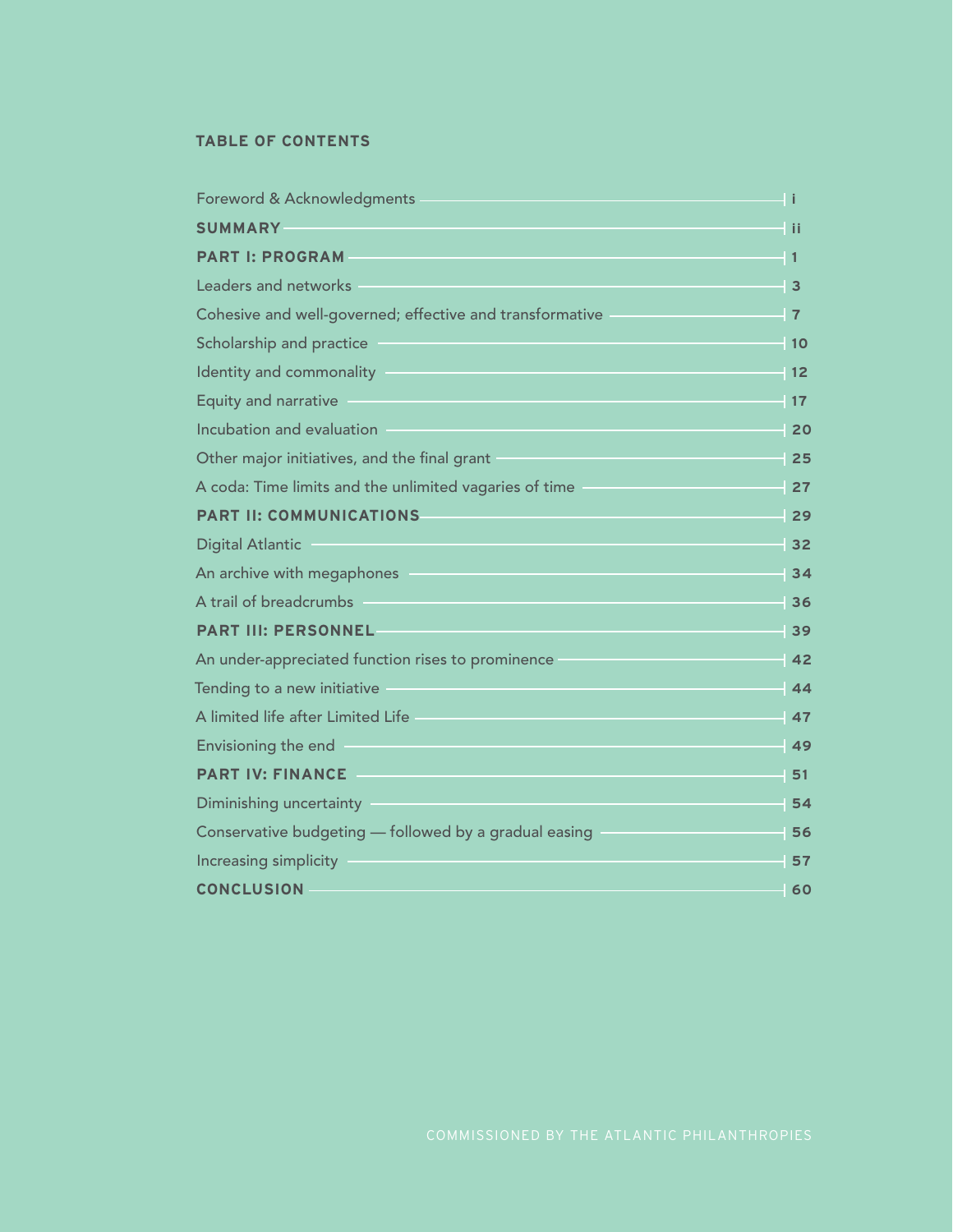#### **FOREWORD & ACKNOWLEDGMENTS**

**THIS PAPER IS THE SIXTH IN A SERIES OF REPORTS** on the concluding years of The Atlantic Philanthropies, the largest endowed institution ever to decide to put all its charitable assets to use in a fixed period of time and then close its doors. The pages that follow cover events from the end of 2014 through the end of 2016, less than four years before Atlantic expects to complete its work and close.

In 2002, almost exactly 20 years after Atlantic was founded, the Board formally declared that the institution would commit all of its assets by approximately 2016, well within the expected lifetime of its founder, entrepreneur Charles F. Feeney. Since that decision, Atlantic has been on a course to donate \$8 billion by the time it closes. Each year, because of its limited life, Atlantic had been able to make grants in aggregate amounts considerably larger than would have been possible if it were preserving a perpetual endowment. For example, although its total assets in 2012 would barely have ranked among the 30 largest American foundations, its pace of annual giving had put it well within the top 20. The scale and significance of Atlantic's time-limited operation — and the complexities and opportunities it has encountered along the way — are the principal reasons for chronicling the events of its final years.

Information in this report is drawn from three principal sources. The first is a review of Atlantic's written records, including strategy papers, staff memoranda, Board minutes and docket books, and in some cases research reports produced outside of Atlantic. These documents are cited individually in footnotes.

The second major source of information is a series of interviews conducted throughout 2015 and 2016 with a large selection of Atlantic staff, grantees, and Board members. To encourage candor, most interviews were conducted on the condition that the respondents would not be quoted by name, and therefore excerpts from the interviews are not footnoted. In some cases, where knowing the source of a comment is essential for understanding its meaning, interviewees gave permission to use their names.

Third, data on particular clusters of grants have been drawn from Atlantic's electronic grants management database, from which Lucy Hollis, director of grants management, provided extensive information. Chief Financial Officer David Walsh and Brendan O'Connell, former director of investment reporting, provided invaluable financial data, analysis, and commentary.

Abundant thanks are due to every Atlantic staffer who participated in interviews, foraged for documents, answered questions, checked facts, and patiently filled in gaps in information or perspective. They are too numerous to name individually, yet they have been too generous to deserve merely a collective acknowledgment. For that injustice, as well as for any errors or omissions in this document, the author bears sole responsibility.  $\blacksquare$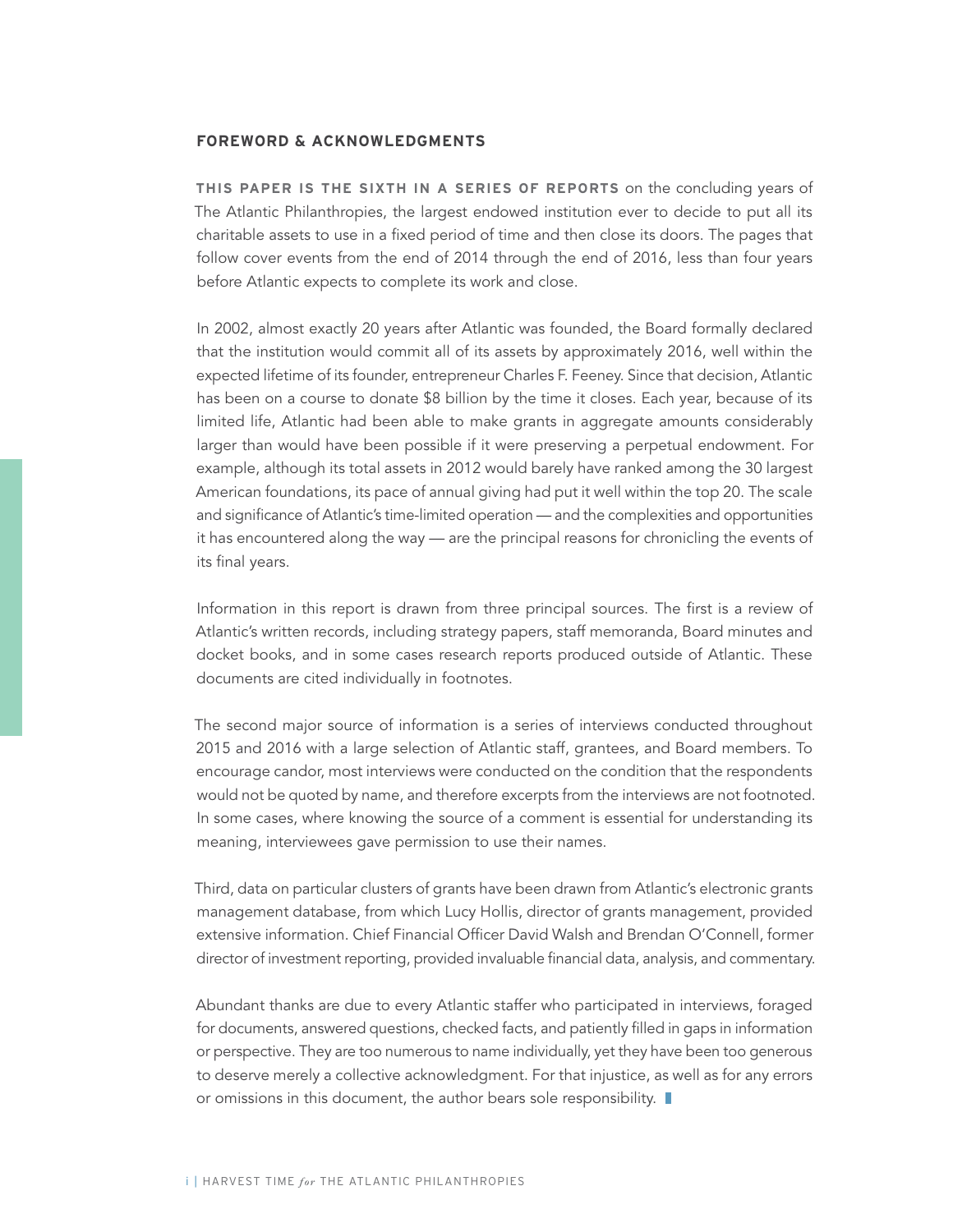### SUMMARY

**THE LONG-PLANNED END OF THE ATLANTIC PHILANTHROPIES** was once intended to be a slow diminuendo, with longstanding programs gradually concluding, the value of the endowment slowly descending toward zero, and a stream of parting grants helping key grantees carry on, at least for a time, after Atlantic was gone. Instead, since at least 2011, the foundation has aimed toward a more ambitious and forward-looking finale, with a barrage of large grants aimed not mainly at winding down old relationships but at propelling new talent and leadership to tackle the core challenges of the 21st century.

The largest portion of Atlantic's burst of final grants is creating an international cluster of fellowships for emerging leaders in social equity. These grants began to take shape in 2014 and gradually appeared in full form over the course of the next two years. Participants, who will be known as Atlantic Fellows, would be given the opportunity to study, collaborate, and work intently on their own projects and areas of specialty, as part of multidisciplinary teams involving other fellows and mentors, and also to network with peers both from within their fields and from other, related lines of work. The networking would be the programs' essential, defining element — the point is not solely to incubate individual leaders, but to help solidify a corps of distinguished people across many areas of specialty, learning from one another's work, contributing to one another's efforts, and forming a close-knit community of dedicated path-breakers built on shared values, vision, and sense of purpose.

> *The largest portion of Atlantic's burst of final grants is creating an international cluster of fellowships for emerging leaders in social equity.*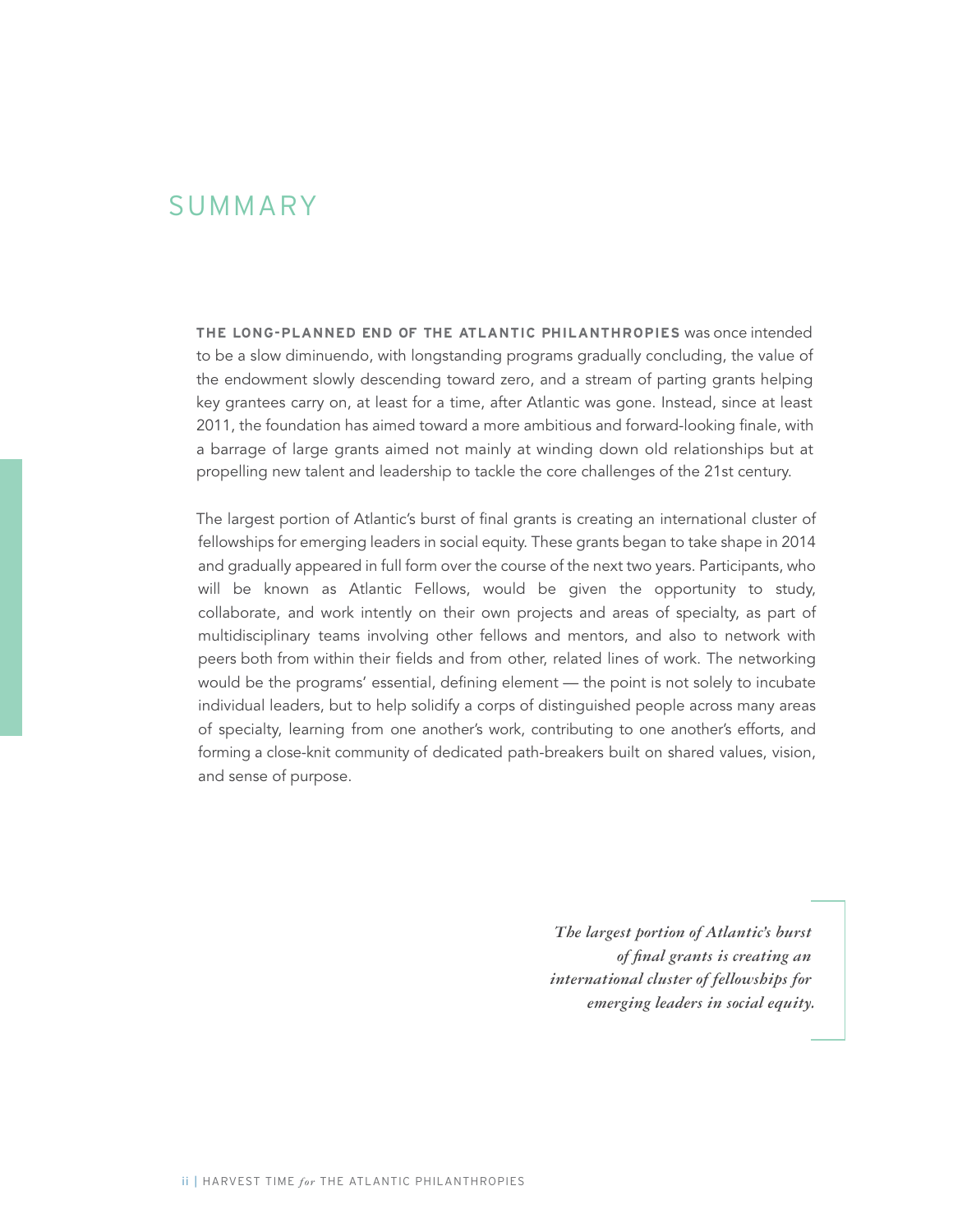#### **BY THE END OF 2016,** the list of Atlantic Fellows programs encompassed these six:

**ATLANTIC FELLOWS FOR HEALTH EQUITY IN SOUTHEAST ASIA,** based at The Equity Initiative: a fellowship for leaders in health equity for rural, minority, and low-income communities, drawn from government, nongovernmental organizations, academia, and business. The program is managed jointly by the China Medical Board and Resources for Health Equity, an Atlantic spin-off.

**ATLANTIC FELLOWS FOR EQUITY IN BRAIN HEALTH** at the Global Brain Health Institute, a joint venture of Trinity College Dublin and the University of California at San Francisco (UCSF). It offers a combination of personalized learning and career-long mentoring for people of varying backgrounds taking a leadership role in healthy brain aging and in reducing the scale and harmful effects of dementia.

**ATLANTIC FELLOWS FOR SOCIAL AND ECONOMIC EQUITY** at the International Inequalities Institute, the London School of Economics. The program gives rising figures in academic, nonprofit, political, or policy-making organizations a chance to explore the causes of inequalities and to seek solutions, whether by studying for an advanced degree, pursuing non-degree research, developing practical projects of their own to combat inequality, or some combination of the three.

**ATLANTIC FELLOWS FOR RACIAL EQUITY** at Columbia University: a program for visionary activists, authors and artists, among others, from the United States and South Africa, to help them cultivate skills and professional networks for dismantling anti-Black racism.

**ATLANTIC FELLOWS FOR SOCIAL EQUITY** at the University of Melbourne, Australia: a program of mentorship, study, and field learning for young leaders combating social disadvantage, with an emphasis on recruiting Indigenous Australians and New Zealanders. The effort has raised more than \$200 million (AUD\$160 million) from other funders, including the Australian government, universities, and other nongovernmental organizations.

**ATLANTIC FELLOWS FOR HEALTH EQUITY IN SOUTH AFRICA** at Tekano, a new social-change organization whose creation was funded by Atlantic. The Atlantic Fellows at Tekano will be young and mid-career practitioners from a variety of fields seeking to promote equality by working in such areas as the built environment, international solidarity, food security, public health, and education.

A seventh program, **THE NARRATIVE INITIATIVE,** aims not at a particular issue or geographic area, but at a skill, a form of leadership, that will be critical to the success of all the others: the ability to understand and influence the archetypal stories that underlie public opinion and policy. Programs in narrative literacy will be available to participants in all six fellowship programs.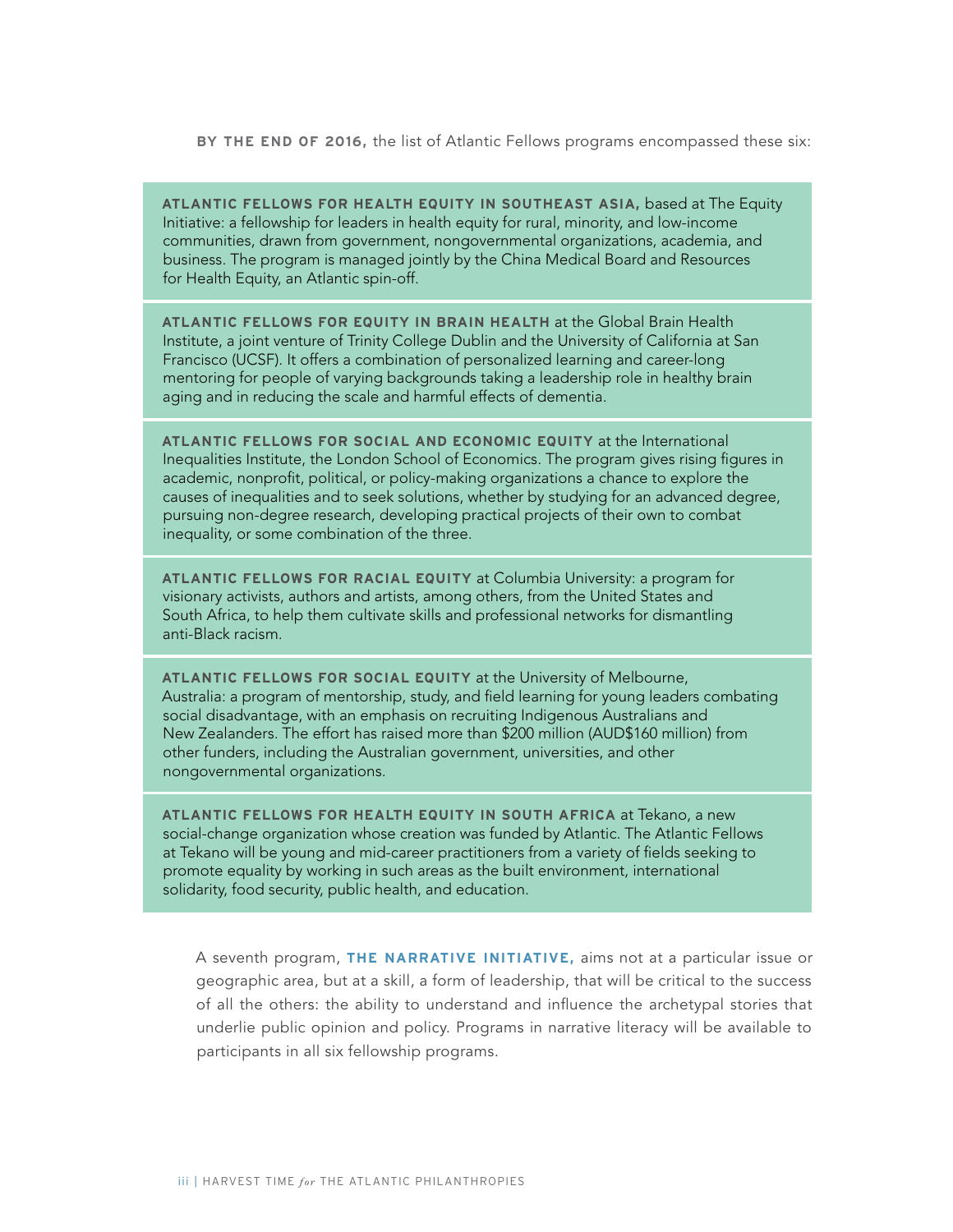**TO LINK AND INTEGRATE ALL THESE INITIATIVES,** an organizational hub called **THE ATLANTIC INSTITUTE** has been established at the Rhodes Trust at Oxford University. Its mission is to create a fully integrated, international, cross-program community of all the Atlantic Fellows, regardless of their focus, discipline, or nationality, and to establish a home base for the worldwide network to gather, exchange information, and collaborate.

Each of the new programs started with a relatively small portion of its total projected funding, to be used for a pilot phase during which the foundation would observe the program's progress, confer with leaders and fellows, and consult a team of learning and evaluation specialists working with each program. The Atlantic Board will then make final decisions by 2020 about whether, in each case, to provide long-term funding for a full effort that would last up to 20 years. Together, these signature final efforts are projected to receive \$640 million in Atlantic grants.

Their size and long time horizons would not be the only unprecedented things about them. They would also be the first grantees ever to bear the Atlantic name. Part of the value of a fellowship, the foundation reasoned, is the cachet it conveys — the affirmation that honorees are being recognized by a distinguished patron or institution because of their great potential, and that they were selected to hone that potential among peers of exceptional talent and promise. But that in turn demands a strong and respected identity — a brand that comes to be associated with both excellence and the values of the sponsor. The fellowships needed a name that conveyed Atlantic's vision for them. But that would be a tall order for a foundation long known for its diffidence — including having spent half its life operating in strict anonymity.

A 2013 survey of Atlantic's grantees, collaborators, and observers had revealed that, besides its low public profile, the foundation was also known for identifying and backing emerging talent (thus reaffirming Atlantic's desire to create fellowships as its final effort). Another feature closely associated with its reputation was the inspiring life story of Mr. Feeney himself, who gave away the overwhelming majority of his personal fortune during his lifetime. However, Mr. Feeney remained adamant, as he had been throughout his life, that his name not be attached to anything his foundation funded. Instead, he permitted "Atlantic" to be used — a designation that consultants determined had significant meaning and stature in the countries where the foundation had been active.

*Their size and long time horizons would not be the only unprecedented things about them.* **THEY WOULD ALSO BE THE FIRST GRANTEES EVER TO BEAR THE ATLANTIC NAME.**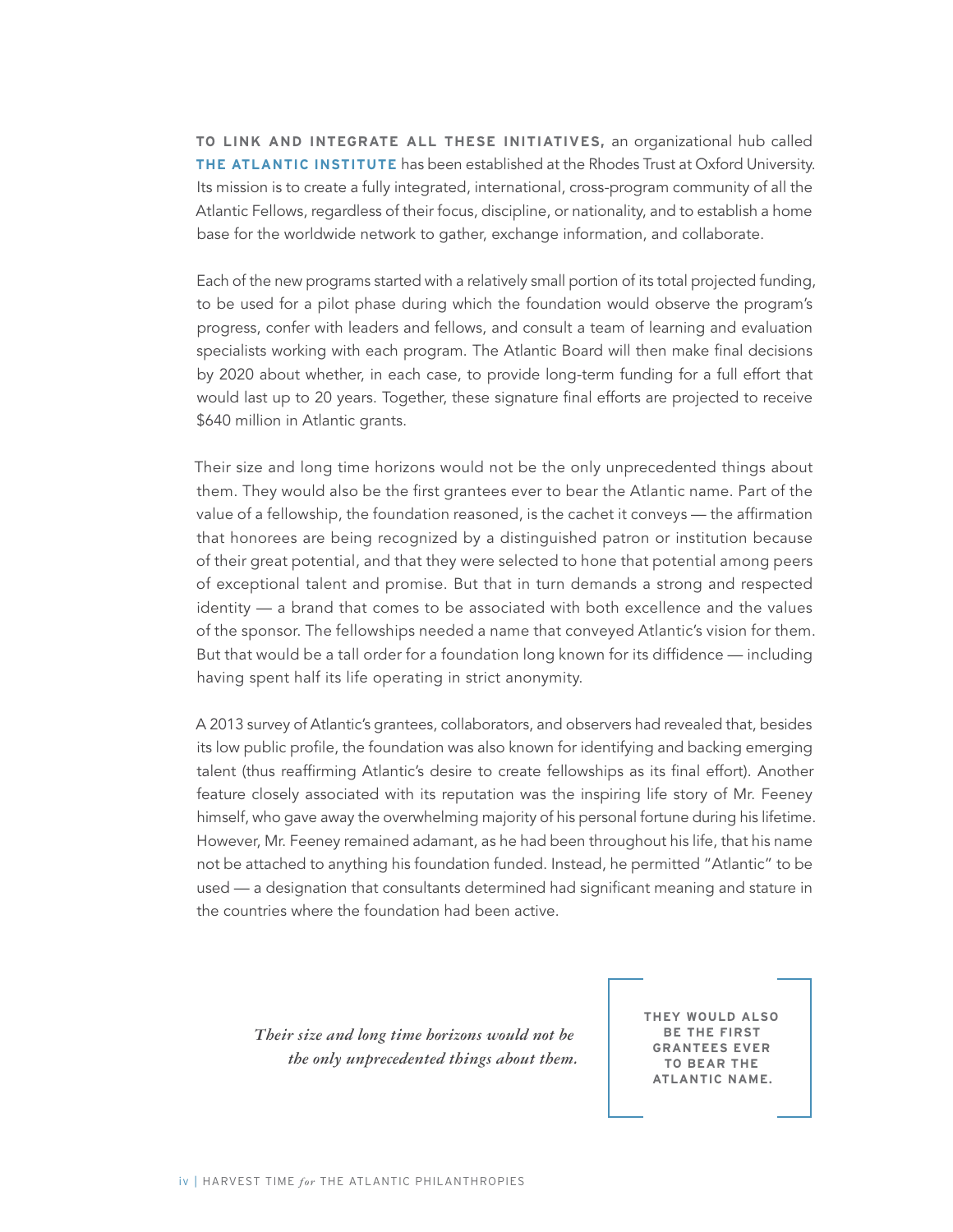**ANOTHER WAY IN WHICH** Atlantic took on a more assertive public voice toward the end of its life has been in its unprecedented push to communicate lessons and principles gleaned from decades of effort, particularly for the benefit of new and younger philanthropists. In 2015 and '16, the foundation revamped its website and social media presence and established an electronically accessible archive, surrounded by a network of "active curators" able to draw information from the trove of Atlantic documents and present it in a variety of formats for an array of different audiences. Interviewers also completed an oral history of Atlantic's past leaders, partners, and employees, portions of which will begin to be made public in 2018, with the remainder being released gradually over the next few years. And the foundation wrapped up the remaining work on volumes of program evaluations and distilled their lessons into a stream of print and online books, reports, and films. Among these are publications on various aspects of Atlantic's methods and principles of grantmaking, and a set of reports covering each of the countries outside the United States where it concentrated its grants.

As the final grants and communications initiatives were ramping up, the personnel headcount was gradually declining — though somewhat more slowly than some earlier, very conservative estimates had projected. At the start of 2014, the staff was already 50 percent smaller than it had been at its peak, in 2011. It shrunk by half again by the end of 2016, and was forecast to decline to fewer than 20 people by the end of 2017 — although this projection, like earlier ones, was intentionally conservative and subject to upward revision. One area where the earliest downsizing plans had erred was in grants monitoring — a function that, in the past, had largely been subsumed into the day-to-day work of program executives and associates. Now, with very few of these program staffers remaining, the foundation found itself hard pressed to handle the many inquiries and requests from some 450 organizations whose funding had not yet concluded and who were, in many cases, still struggling to satisfy the stringent matching requirements that Atlantic had attached to most of its terminal grants. To handle the unanticipated workload, Atlantic formed its first-ever Grants Monitoring Team toward the end of 2015, part of which will carry on through at least 2018.

At the start of 2015, with at most six years left for paying out grants, the liquidity and stability of the endowment portfolio were about to become critically important. The foundation was determined not to find itself, at any point, unable to make a promised grant payment because too much of its wealth was tied up in assets that could not be converted to cash — or, worse, because it had lost more on risky investments than the investment team had projected. So, little by little, as the total amount in the endowment dwindled, Atlantic's Finance and Investment Committee oversaw a gradual conversion to cash or cash equivalents, so as to be confident of meeting outstanding obligations.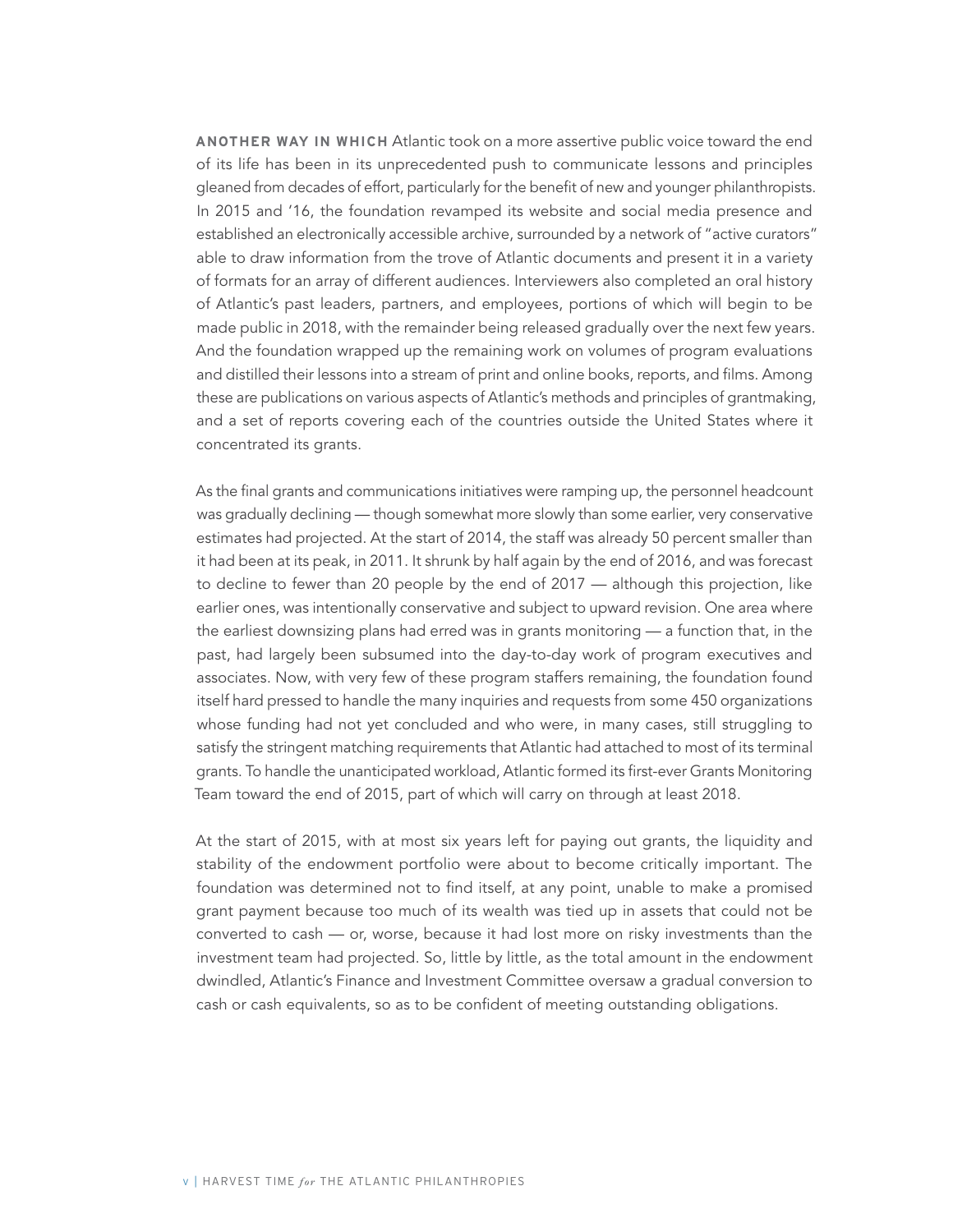**BY EARLY 2017,** the hedge funds and private equity investments would all be gone, and nearly the entire endowment, which had shrunk to \$847 million, would be in assets that could be paid out whenever needed, with minimal risk of losses. To reach that goal, Atlantic donated one large real estate investment to UCSF and transferred some illiquid privateequity holdings as part of a grant to Cornell University. In fact, Cornell agreed to accept somewhat more than its share of these assets and repay the excess value to Atlantic over the next year or so, as they gradually became liquid. Meanwhile, the Board began releasing portions of a reserve it had been maintaining for some years, allowing the money to be used for grants as the risk of market losses and liquidity constraints steadily eased.

On Dec. 4, 2016, Atlantic made its final planned grant commitment — identical to the first grant it had made in 1982: \$7 million to Cornell to support the Cornell Tradition, which provides financial aid to students who serve in projects that benefit the community. Given that the endowment is still likely to produce some additional resources, this probably won't be the last commitment the foundation makes. And in the meantime, the institution's philanthropic work continues at a lively pace, with large, new, and risky initiatives still in their infancy and the agenda for the next three years still written only in pencil. Significantly, the title of Mr. Oechsli's valedictory essay at the end of 2016 was "Finished, but not Done."

Still, the Board felt itself sufficiently close to the end of its road that it was able to reflect on a question many donors and foundation leaders had posed to Mr. Oechsli over the years: What were Atlantic's disappointments and frustrations? Where did you stumble, and what did you learn from it?

In late 2016, foundation staff was putting finishing touches on a compilation of ten "hindsights," each accompanied by a few thumbnail examples showing how the foundation had learned these lessons the hard way. A few of the lessons were primarily the result of Atlantic's particular history or distinctive style of operation — its years of anonymity, for example, or the changes in its executive leadership and Board. Others constitute general principles of good grantmaking that would apply to almost any foundation, whether perpetual or time-limited. (One example: big bets are risky both for the funder and the grantee, and they are often best made only after a few smaller, exploratory grants that test the field and identify possible hazards.)

#### **WHAT WERE ATLANTIC'S DISAPPOINTMENTS AND FRUSTRATIONS?**

WHERE DID YOU STUMBLE, **AND WHAT DID YOU LEARN FROM IT?**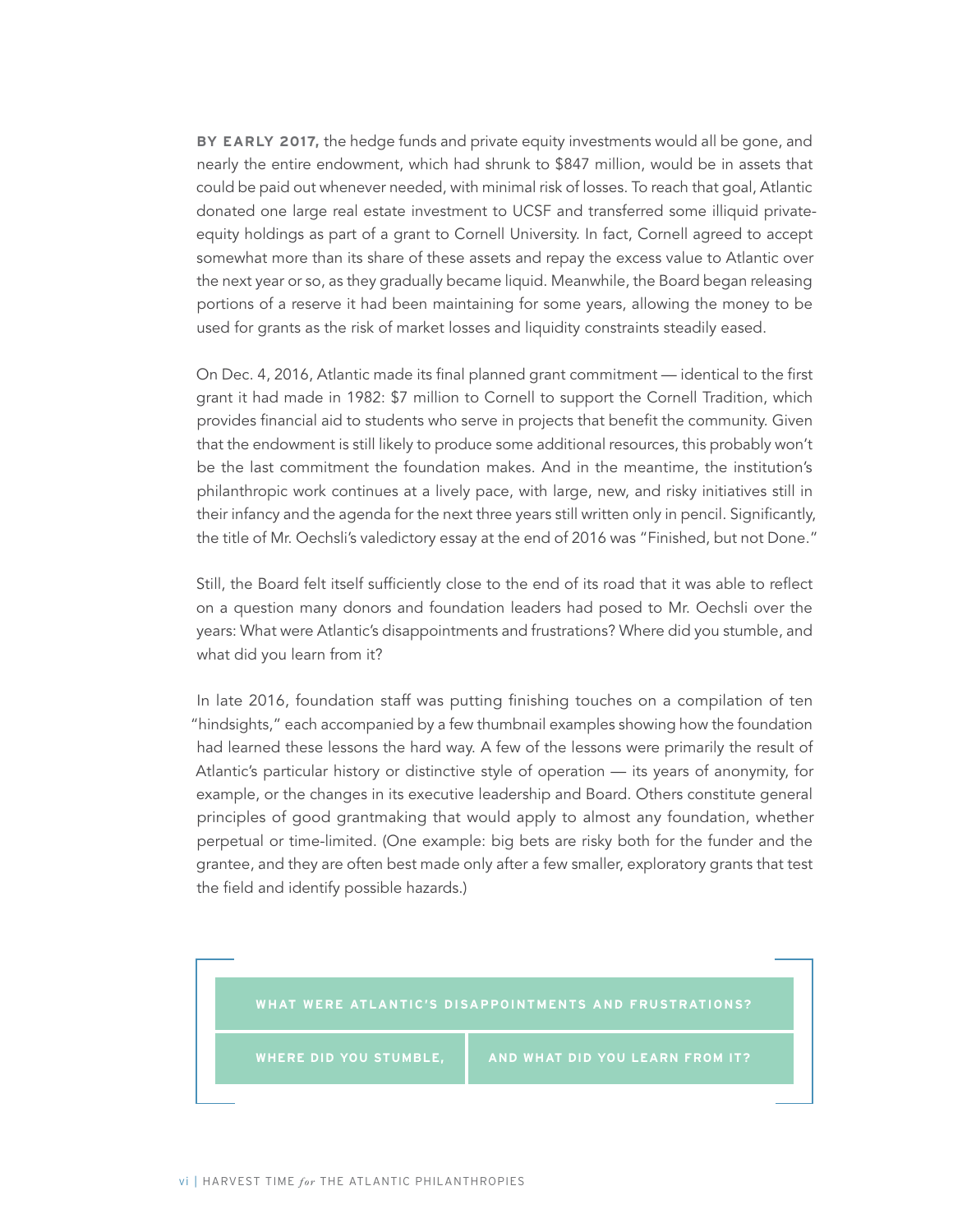**BUT AT LEAST FIVE** of the lessons relate specifically to the challenges of operating a foundation on a limited calendar. Because Atlantic is the first to do this on a multibilliondollar scale and then to document the experience, this report concludes with the "hindsights" that specifically concern the trials and uncertainties of bringing a large institution to a worthy end. In thumbnail form, they are:

- **1. DETERMINE THE END GOALS** you want to achieve far in advance of your closing date, then work backward to formulate a plan for achieving them.
- **2. LIMITED LIFE SHOULD BRING WITH IT** a fierce sense of urgency and focus, particularly as the end nears.
- **3. WHEN PLANNING TO EXIT FROM FUNDING RELATIONSHIPS** or to downsize staff, be certain that neither employees nor grantees are surprised when the end date approaches.
- **4. DON'T STAFF UP OR DOWN** too quickly.
- **5. EVEN WITHIN THE GENERAL GUIDELINES** of sticking to a plan and maintaining focus, be prepared to adjust course quickly when circumstances change.

A core theme running through these lessons is that the discipline of a limited life calls for a combination of focus and flexibility that is different from the requirements of a perpetual (or even very long-lasting) institution, which can extend its time horizons and start anew when success proves elusive. The approach of a sunset means, as Chris Oechsli put it in early 2016, that at some point, after years of careful planning, execution, and reflection, a foundation must "let go." The challenge for a limited-life institution is to pursue goals that are achievable in a given amount of time, work diligently toward them with one eye on the horizon and the other on the clock, but then be prepared for the likelihood that the future will not conform to plan, and that the foundation will probably have to entrust some unfinished business to the next generation.

For Atlantic, the Atlantic Fellows programs are, in a sense, the ultimate hand-off to the next generations. They are an investment in the people who are likely to lead or influence those generations, and they make a plea to future funders to follow and support the work these leaders undertake. Beyond that, the programs prescribe no specific achievements; they mandate no particular outcomes. Instead, they leave the planning, strategy-making, and goal-setting to new legions of innovators and inspirers, who will carry on by their own lights, bearing the name and support of an institution they will long outlive.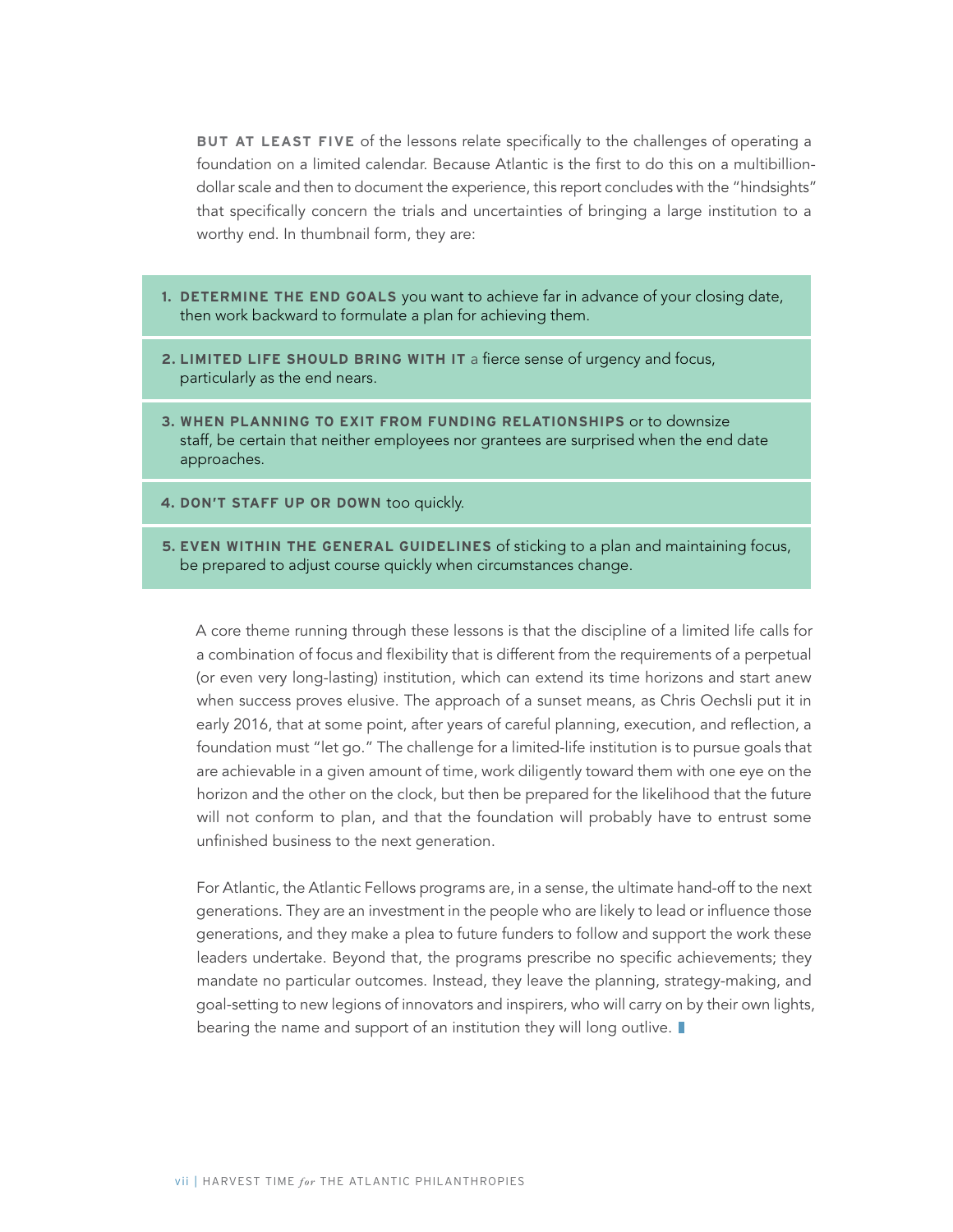















## PART I: PROGRAM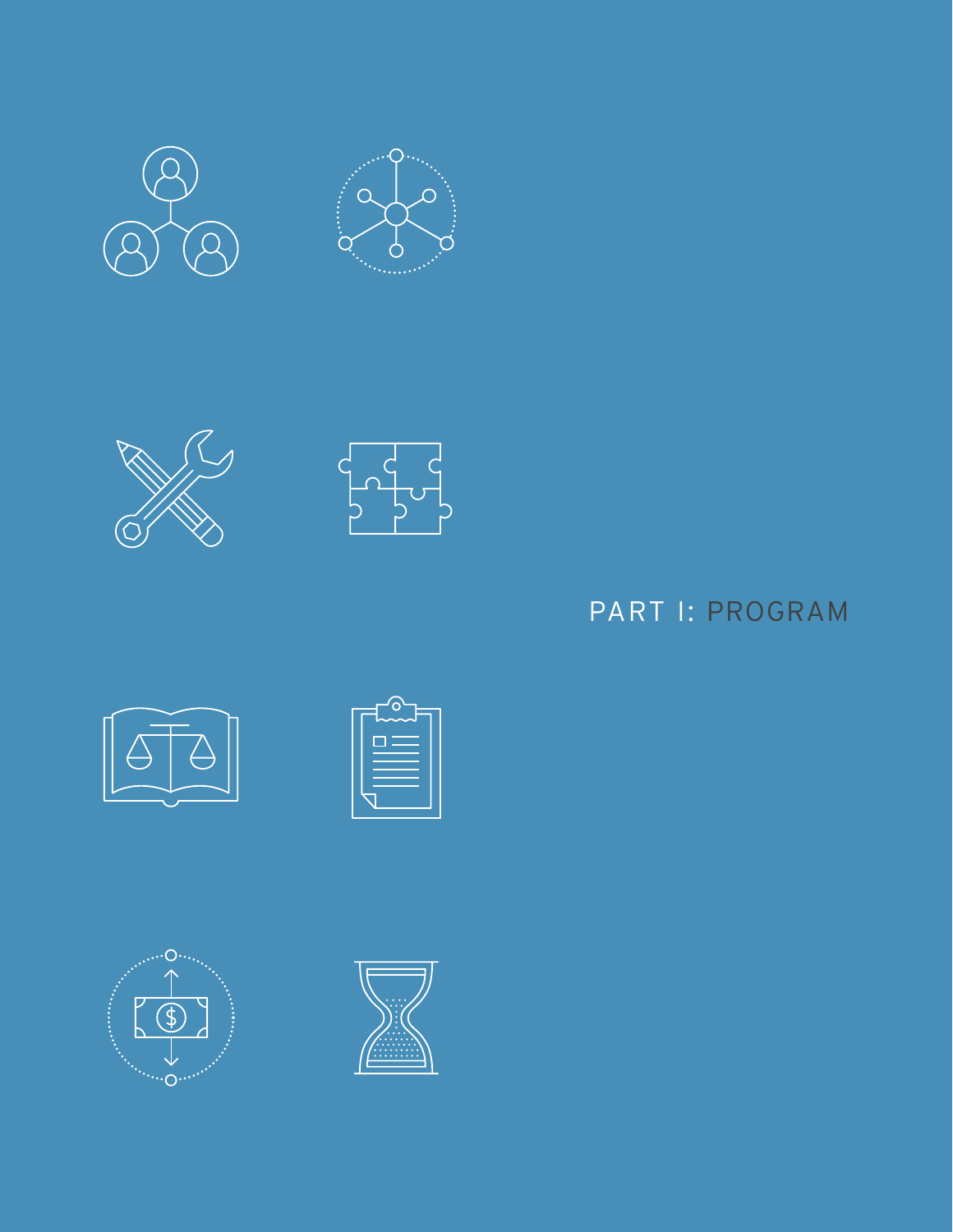**IN 2002,** when The Atlantic Philanthropies' Board of Directors decided to distribute all the foundation's assets within 15 to 20 years and then close, the plan was not much different from that of other, smaller foundations that had come to be known as "spenddowns." Atlantic intended to continue its work, concentrating on a few core programs, for the entirety of the time remaining. It would gradually deplete its endowment until the money was gone and the work of those programs was completed. At the time, the phrase "spending down" — increasingly a term of art in the foundation world — struck some Board members as drab and deflating. But given the plans they were making at that time, it was essentially accurate: The endowment would be spent on four core programs in seven countries, with the available capital declining year by year, for around 14 more years, until the balance was zero.

That is not, in fact, how Atlantic ended its grantmaking life, which formally concluded on December 4, 2016. In fact, for at least five years before that date, Atlantic CEO Christopher G. Oechsli had been publicly abjuring the whole idea of "spending down." He rejected not just its rhetorical inertness, but its direction. He envisioned Atlantic's final grantmaking as pointing upward and outward, not down. It would conclude, he promised, in a barrage of far-reaching "big bets" of unprecedented size and scope, akin to the final bouquet of explosives in a pyrotechnic display.

Not only would this final burst of grants be large and ambitious; it would be focused almost entirely on long-term consequences, with a time horizon stretching decades into the future. Atlantic's final and most unprecedented set of grants would establish a series of large fellowship programs whose purpose was to seed various fields of endeavor with well-nurtured talent, tightly networked — leaders equipped to advance, lead, and wield influence in a new century of fast-changing technology, politics, and means of social action. In other words, the last of the endowment would be devoted not to winding up a roster of longstanding, hard-fought struggles, but to launching a whole new fusillade of visions and aspirations, and essentially betting that many of them would one day land on targets of social advancement consistent with (or, better still, more advanced than) those of Atlantic's past.

Since early 2014, nearly all the foundation's grantmaking had been devoted to large grants for broad, far-reaching purposes like health equity, racial equity, and reducing inequality — ambitions whose achievement would take not years but generations. Under the general title GOAL (for Global Opportunity and Leverage), these late-term grants were aimed partly at fortifying "champion institutions" and seminal programs that could pursue these long-term objectives long after Atlantic had ceased to exist. The logical conclusion of GOAL, after supporting a cadre of leading organizations, would be to support a generation of leading individuals, connected to one another across continents and professional disciplines, committed to advancing fairer, healthier, and more inclusive societies.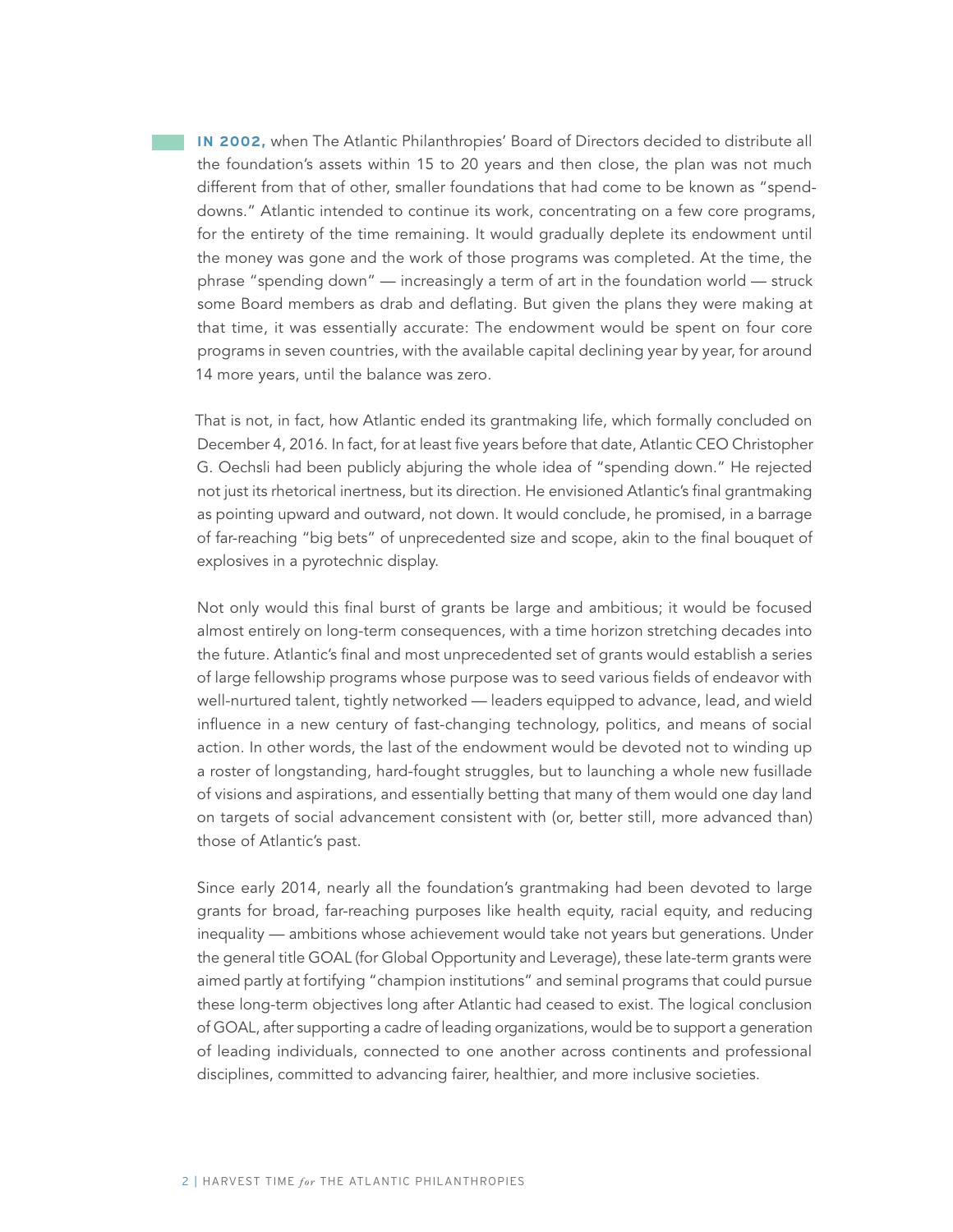**IF THE GOAL WAS,** as Mr. Oechsli asserted, to project an Atlantic legacy into the distant future, the focus on cultivating talent, rather than undertaking projects or pursuing specific outcomes, was nearly inescapable. With only a few years left, Atlantic no longer had the time to define a set of results it wanted to achieve — changes in immigration policies in certain countries, for example, or better outcomes in education or healthcare for certain disadvantaged populations, or advances in treatment or cures for particular diseases — and fund concrete efforts to pursue those predetermined ends. Those are luxuries for longer-lived institutions.

Atlantic had been able to pursue such goals for a long time, functioning much like a perpetual institution, while its finish line remained decades or at least several years in the future. For more than ten years, it had followed elaborately designed strategies aimed at dozens of specific social-change objectives, ranging from health reforms in Viet Nam, South Africa, and Cuba to improvements in services for children and families across both parts of Ireland; from immigration and healthcare reform in the United States to advancements in research, medical care, and higher education in half a dozen countries. Instead of sticking to those efforts for the remainder of its lifespan, Atlantic had brought all of them to a close by the end of 2014. From that point on, with the grantmaking future measured in months, the foundation would not be around long enough to oversee a whole new raft of strategies, objectives, and implementation schedules.

#### **LEADERS AND NETWORKS**

**IF ATLANTIC WANTED** to devote its final billion dollars or so to a far-reaching effort, with consequences that could ripple across a few more decades, it would have to invest not in specific outcomes, but in the most elemental engine of long-term social progress: creative, visionary, and determined leaders. It would have to leave the selection of particular targets and strategies to them. But it could, with its final outlays, create programs that would equip such leaders with the connections, skills, and practical wisdom that they would need to accomplish great things.

Chris Oechsli summed up this vision in early 2016, drawing a direct link to the style and methods of Atlantic's founder, the global entrepreneur Charles F. Feeney. "We begin our final grantmaking year," he wrote, "as Chuck began Atlantic's first grantmaking: with the proposition of making big bets on select institutions to launch people — people who are motivated to act and influence others to improve the human condition. … It is the end of Atlantic's 35 years of grantmaking and the beginning of 35 years and more of influence and impact in the image of Chuck and Atlantic's lifetime work."1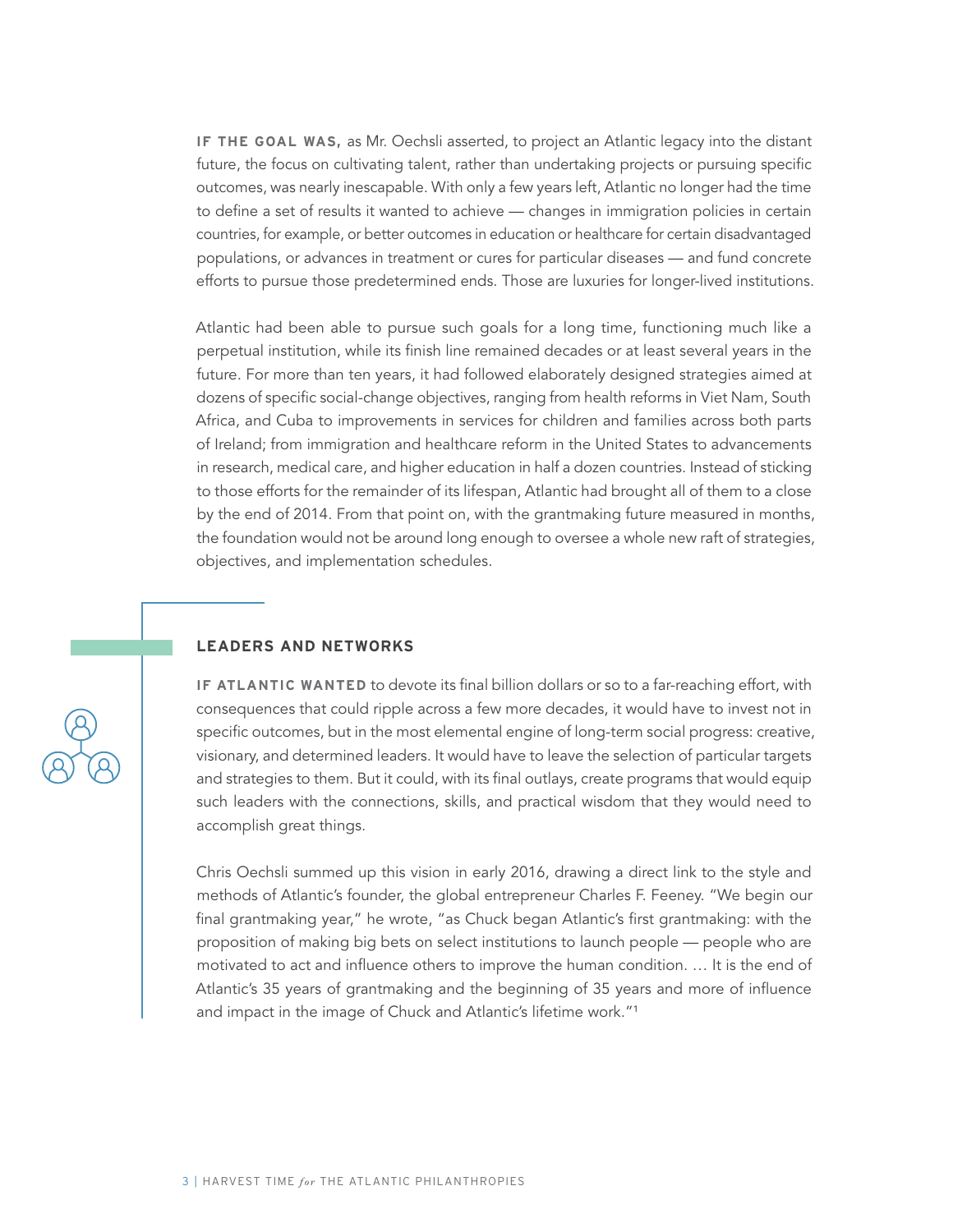**ROUGHLY A YEAR EARLIER,** at the end of 2014, with two years left until the foundation's target date for final grants, Mr. Oechsli and a team of consultants from the Bridgespan Group\*, a premiere nonprofit consultancy, had begun sketching out the specifics of this idea. They were zeroing in on five areas in which Atlantic had already made a mark — issues that were closely associated with the themes of its earlier work and with causes that had been dear to Mr. Feeney. In each of these, they were looking for opportunities to invest large sums in what they called Human Capital Development programs — essentially breeding grounds for pioneering leaders in fields that would command the world's attention in the coming decades.<sup>2</sup> These would be fellowship programs whose main purpose was "not about developing isolated smart people," Mr. Oechsli wrote, but "to build and sustain catalytic communities of influential people" who have spent time in the trenches and whose careers are on the way up — "outcome-oriented actors, drawn principally from mid-careers, with 'scars on their backs.'"<sup>3</sup>

By early 2015, the first of the five proposed topics for these fellowships, **A HEALTHY AGING MIND,** had progressed the farthest. The issues had been examined and vetted at a 2014 conference of experts and longtime Atlantic grantees and further fleshed out with top faculty members at the University of California, San Francisco (UCSF), and Trinity College Dublin. By the start of 2015, prospects were taking shape for the establishment of a Global Brain Health Institute, jointly led by the two universities, where rising stars in research, clinical care, and health economics and policy could explore ways of preventing and reducing the impact of neurodegenerative diseases such as dementia.

Next in line was an idea taking shape between the China Medical Board, an early spinoff of the Rockefeller Foundation, and Resources for Health Equity, a health reform organization in Southeast Asia created by Atlantic from the leadership of its former Viet Nam team. The two organizations, along with other health programs in the region, would seek to select and fortify 25 or so next-generation leaders each year from various disciplines involved in public health and healthcare to promote **HEALTH EQUITY IN SOUTHEAST ASIA.** It would help the participants form networks, exchange ideas, and target improvements in public health systems and professional practice that could bring superior health care and preventive services to poor, rural, and other underserved populations.

<sup>\*</sup> The Bridgespan Group was created with major support from The Atlantic Philanthropies, beginning with a \$3.5 million start-up grant in 1999.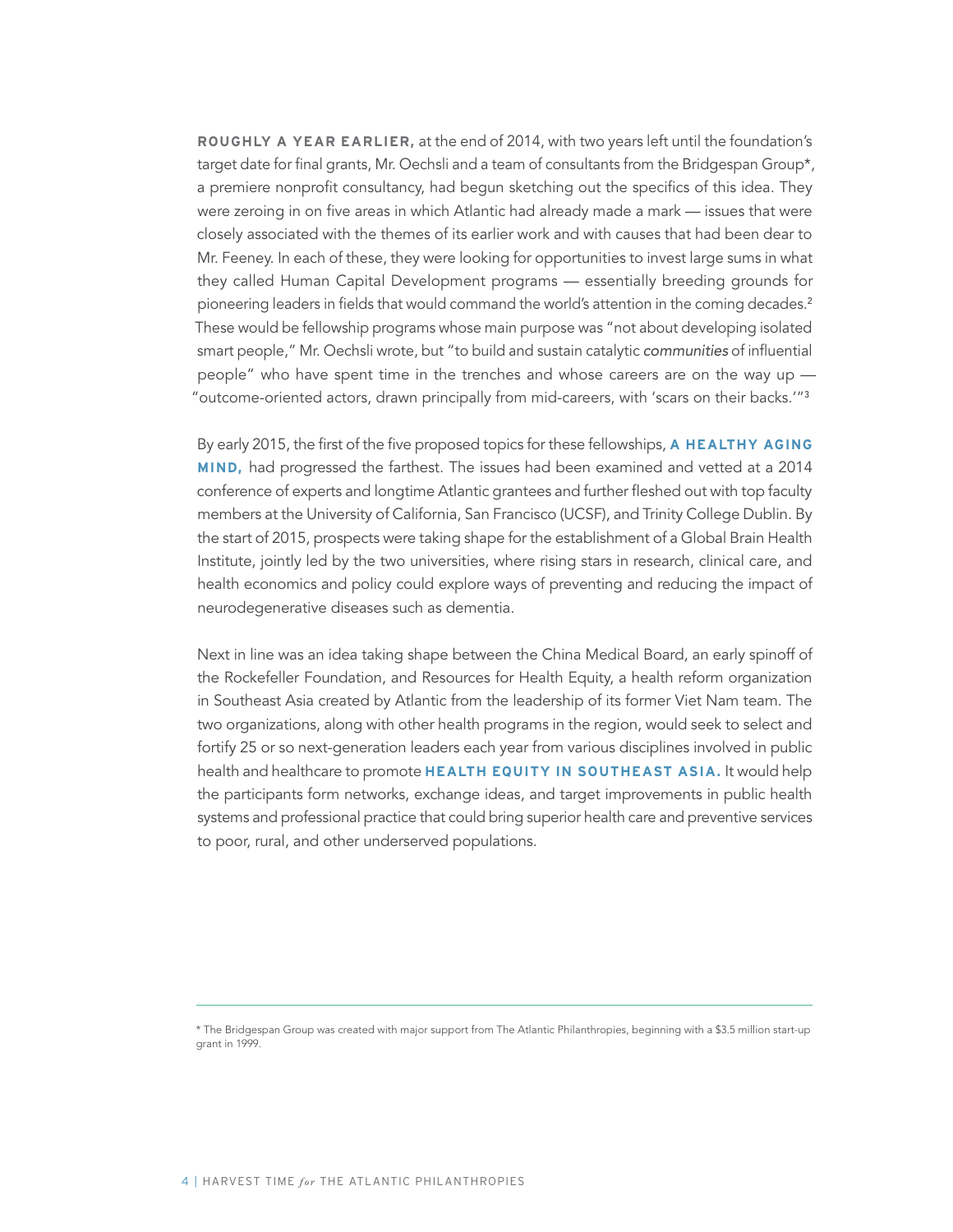**A SIMILAR EFFORT FOR SOUTH AFRICA** would also target health equity, growing directly from Atlantic's decade or more of grantmaking to strengthen healthcare delivery and policy there. In this case, however, the idea was not as far along. Atlantic's many grantees in nursing, health policy, public health, primary healthcare, and other related disciplines would likely form a solid base on which to build a program. But the structure, content, and institutional base remained unclear. For now, Mr. Oechsli and the Bridgespan advisers were simply placing a marker on the idea, with the intention of filling in more details as 2015 progressed.

Two other targets for human capital development, **RACIAL EQUITY** and social and economic **INEQUALITY,** likewise remained largely conceptual at the start of 2015. But, like the other three, they had survived months of research and winnowing, in which Bridgespan scrutinized some 400 leadership-development programs related to social change, in a wide range of fields in which Atlantic had, at any point, been involved. Some of these fields — for example, U.S. education reform, science and technology, public health —had outstanding fellowships already available for emerging leaders. Outside the United States, however, these current fellowships tended not to include geographic areas where Atlantic had concentrated particularly not, for example, South Africa or Southeast Asia. And even where fellowship programs existed, they were often unfocused — "not targeted to any specific field or population, [with] general skill-building content" the Bridgespan team wrote — and generally small relative to the need.

Bridgespan reported near the end of 2014 that "solutions being tried in the field today are often short-lived and most have not been rigorously evaluated." To "attract, develop, and retain high-quality leaders," the firm concluded, programs needed to satisfy at least six criteria. They should be:

- **• ROOTED IN A FIRM UNDERSTANDING OF THE NEED** with an eye to the critical gaps in a field and the "critical few things required to address these challenges"
- **• TAILORED TO THE NEEDS AND CONTEXT OF THE INDIVIDUAL** with forms of support, experiential learning, and coaching customized to the participants' field and career stage
- **• SUSTAINED OVER TIME** with prolonged experiences, breaks to let participants absorb what they learn, and follow-on support and engagement of alumni
- **• AIMED AT FACILITATING RELATIONSHIPS** among participants and with mentors, to promote collaboration and cross-disciplinary creativity
- **• RECOGNIZED AND VALUED IN THE FIELD,** with a cachet that distinguishes the participants as rising stars chosen and nurtured by the field's top talent
- **• GROUNDED IN MEASUREMENT AND EVALUATION** so efforts can be refined over time.<sup>4</sup>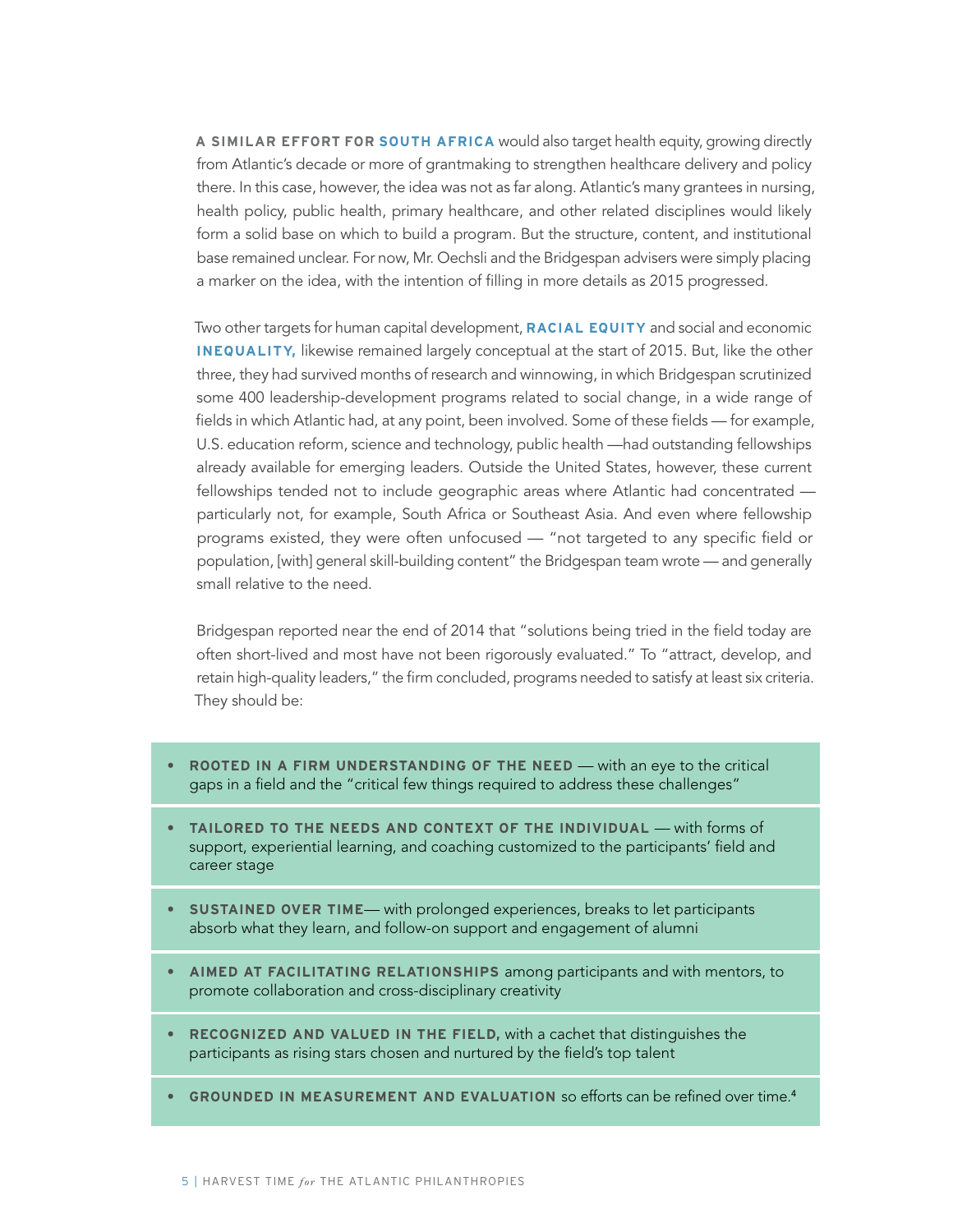**OF THE ROUGHLY 400 PROGRAMS** the Bridgespan consultants reviewed, only a handful met "many if not all" of the six requirements. One source of this deficiency, according to Bridgespan, was that many of the current human-capital programs were designed around a solution rather than a problem — that is, a funder wanted to create a fellowship for outstanding people, but gave relatively little thought to the kinds of problems the fellows would then be equipped to solve. "A more robust approach," Bridgespan concluded, "is to design a program based on a thoughtful diagnosis of the critical leadership issues facing a target field, constituent group, and geography." Such a diagnosis would define the field and the organizations and activities that hold it together, assemble a profile of the kinds of leaders the field needs, scrutinize the current means by which leaders rise up in the field, and identify ways that a funder could enrich and widen the leadership pipeline so that more and stronger leaders would emerge.<sup>5</sup>

These, then, became the core principles of Atlantic's approach to human capital development at the start of 2015: defining suitable fields, diagnosing their leadership needs, identifying gaps where Atlantic could supply some of the needs and make a lasting difference, and then tailoring specific programs for each need, organized around the six criteria for success. Each program would need to be able to operate securely for an extended period. As one of the consultants put it, "This had to be built in a way that can last for a long enough period of time to (a) build communities big enough to be meaningful, and (b) support them long enough to help them achieve the change they want. That's going to mean at least 15 to 20 years, through the career span of the people who start and hopefully go on to create some impact before the end."

The five topic areas being examined were the results of the initial diagnostic exercise — that is, they were fields and locales that presented a clear, unfilled need for leadership training and nurturing, to which Atlantic, with the right partners, could make a unique contribution. Final recommendations to the Board would have to be based on a clearly formulated problem; an envisioned impact after roughly 20 years; a program of learning, mentoring, and networking tailored to the specific needs and envisioned solutions; and a set of partners who could supply the requisite components. In each case, a further core test would be: Is this a need that would not be met but for Atlantic's involvement?

To gather ideas and fill in the missing details and decisions, Chris Oechsli in 2014 and 2015 circled the globe, meeting with leading practitioners, educators, experts, and frontline agents of social change in all the countries and regions where the foundation had worked. These intimate discussions paralleled the more formal Bridgespan research by probing and brainstorming about needs, the various options for a solution, and the final "but for Atlantic" question. It was a visibly exhausting round of travel, grinding through more than a year, that left some staff and Board members wondering about Mr. Oechsli's ability to endure it.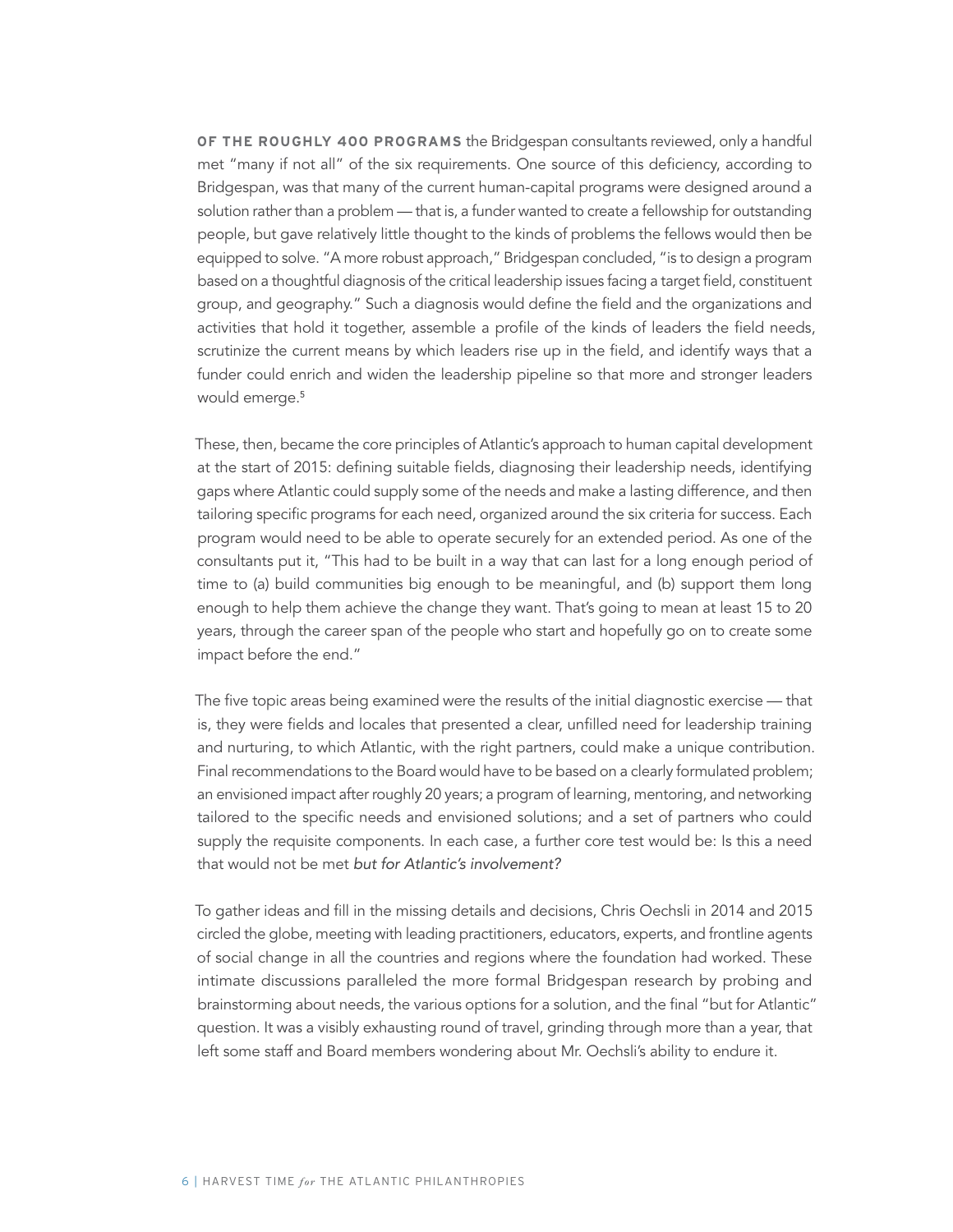**BUT MR. OECHSLI SAW NO ALTERNATIVE.** The face-to-face personal encounters, the globe-trotting, and the open, blue-sky discussions of possibilities and approaches were all intentional imitations of the way Atlantic's founder had conducted his own philanthropy. Mr. Feeney, in his prime, had traveled constantly. In place after place, he sought out exceptional people; he listened to them and asked them to share ideas with one another; and when he felt them zeroing in on a big idea — something with real scale, imagination, and ambition — he funded it. Mr. Oechsli, embarking on the grand finale of Atlantic grantmaking, was determined to reprise the Feeney method and to end the institution's work in the same manner with which it had begun. "This is what Chuck did," he observed near the end of the marathon travel schedule. "It's what we learned from him. He didn't care for abstract plans and long-distance speculation. He wanted to get to know the people who were actually solving problems, and he wanted to help them solve even more."

#### **COHESIVE AND WELL-GOVERNED; EFFECTIVE AND TRANSFORMATIVE**

**THROUGHOUT THE MONTHS OF 2015 AND EARLY 2016**, in a continually "iterative" process (the word has become practically an Atlantic trademark in Mr. Oechsli's years) the five targeted themes for human capital development were refined, revised, vetted, re-revised, scrutinized by the Board in repeated meetings and conference calls, then re-revised again, until they gradually jelled into tangible programs. (Reflecting on this ordeal late in 2015, one Board member sighed, "I've spent more time on Atlantic business in the past two years than in all the previous years combined.") Along the way, a sixth initiative joined the list: an attempt to cultivate leaders in **AUSTRALIA** and its close Pacific neighbors, especially Indigenous leaders, to combat inequities in areas such as education, employment, health, income, and material hardship.

As the first programs to roll off the assembly line, the Global Brain Health Institute and what was then called Health Equity in Southeast Asia received especially intense scrutiny and underwent several rounds of iteration. Throughout long meetings with Bridgespan and Atlantic staff, and following several conference calls among Atlantic Board members in between their regular meetings, organizers of the two programs faced serial requests for clarification and detail. They were asked about how the initiatives would be organized and governed, how participants would be recruited and selected, what kinds of experience they would have, which partners would train and mentor them, what kinds of training or guidance they needed, in what sequence, over how long a time. Organizers had to think, and re-think, the career stages at which participants would be eligible, the kinds of projects on which they would work, both during and after their program year, the kinds of networks they would form, and how those networks would be sustained and enriched over time.

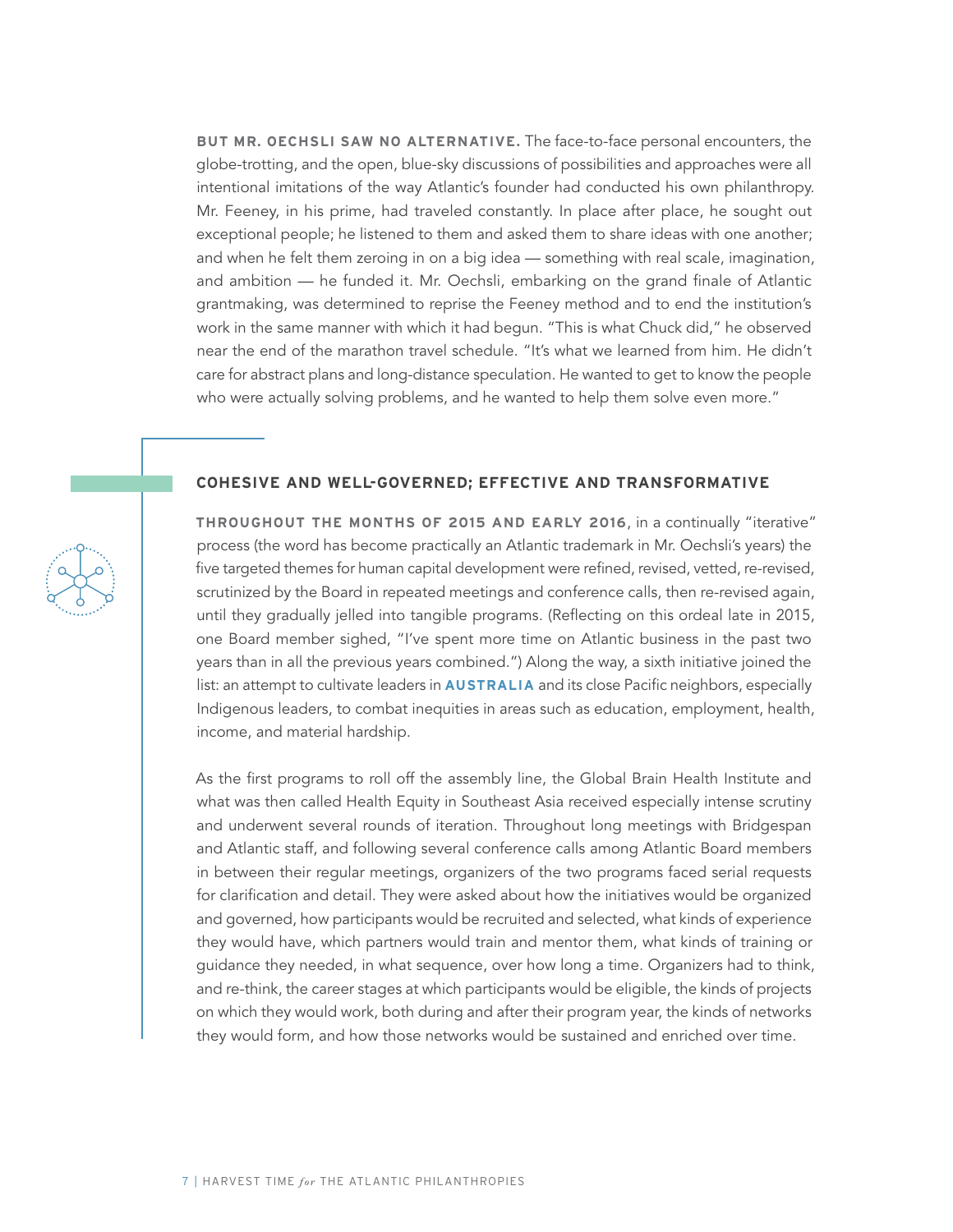**TWO CONCERNS AROSE REPEATEDLY.** The first was about structure, particularly governance. Given that each of the human capital programs was to involve a network of partner organizations offering training, mentoring, and project development, how would the various moving parts be kept in harmony? Who would be responsible for organizing and overseeing these partnerships, and maintaining a unifying vision and purpose? The Brain Health program presented even greater concerns along these lines, given that it was a joint venture of two proudly independent institutions, each with eminent faculty members, separated by 5,000 miles and by multiple differences in their history, social context, and institutional culture. Who would be in charge? And if, realistically, neither institution could govern the other, how would their shared leadership translate into a consistent, coherent whole?

The answer, in the case of the Global Brain Health Institute, was to establish an Executive Committee of the most distinguished experts from both universities, dedicated to consensus decision-making. The program would also have to make extensive efforts to foster personal contact between members of the two faculties and across multiple disciplines at each of them. The success of the program, organizers from both institutions agreed, could not be assured merely with the right governance structure, no matter how integrated and harmonious it may be. The program's unified integrity would depend on the collaborative projects it would foster and the intentional blending of intellectual and cultural perspectives among both participants and faculty members, both during the program and amongst the alumni who have completed it. These, the universities and Atlantic agreed, were among the most fundamental responsibilities that the two core institutions would share.

The Brain Health program was also designed, at first, to enroll two tiers of participants. The first tier, designated as Fellows, would consist of "high-potential medical professionals and researchers who receive intensive training over two years and lifelong mentoring," according to an early proposal. Fellows might also come from outside the core fields of scientific research and clinical practice if they could commit to a full two-year course of study. A second tier, initially called Scholars, would be drawn from a wider range of disciplines like economics, journalism, public policy, or social action, and would spend three to 12 months learning both the core science and broader public-interest ramifications of brain health. Linking the two kinds of training and mentoring in residential programs on two distant campuses seemed likely to complicate the governance and coordination issues even further. (In fact, the two tiers were consolidated at the end of 2016, so that all participants would be known as Fellows and would share some core set of experiences, even if some participated for a longer or shorter time and pursued different aspects of brain health.) Some saw the diversity of the participants and the variety of topics and projects they would pursue as a virtue: it would, they believed, help to ensure the broad multidisciplinarity on which all the human-capital programs are based. But the complexity would need to be managed and minimized, a challenge that took many months to overcome.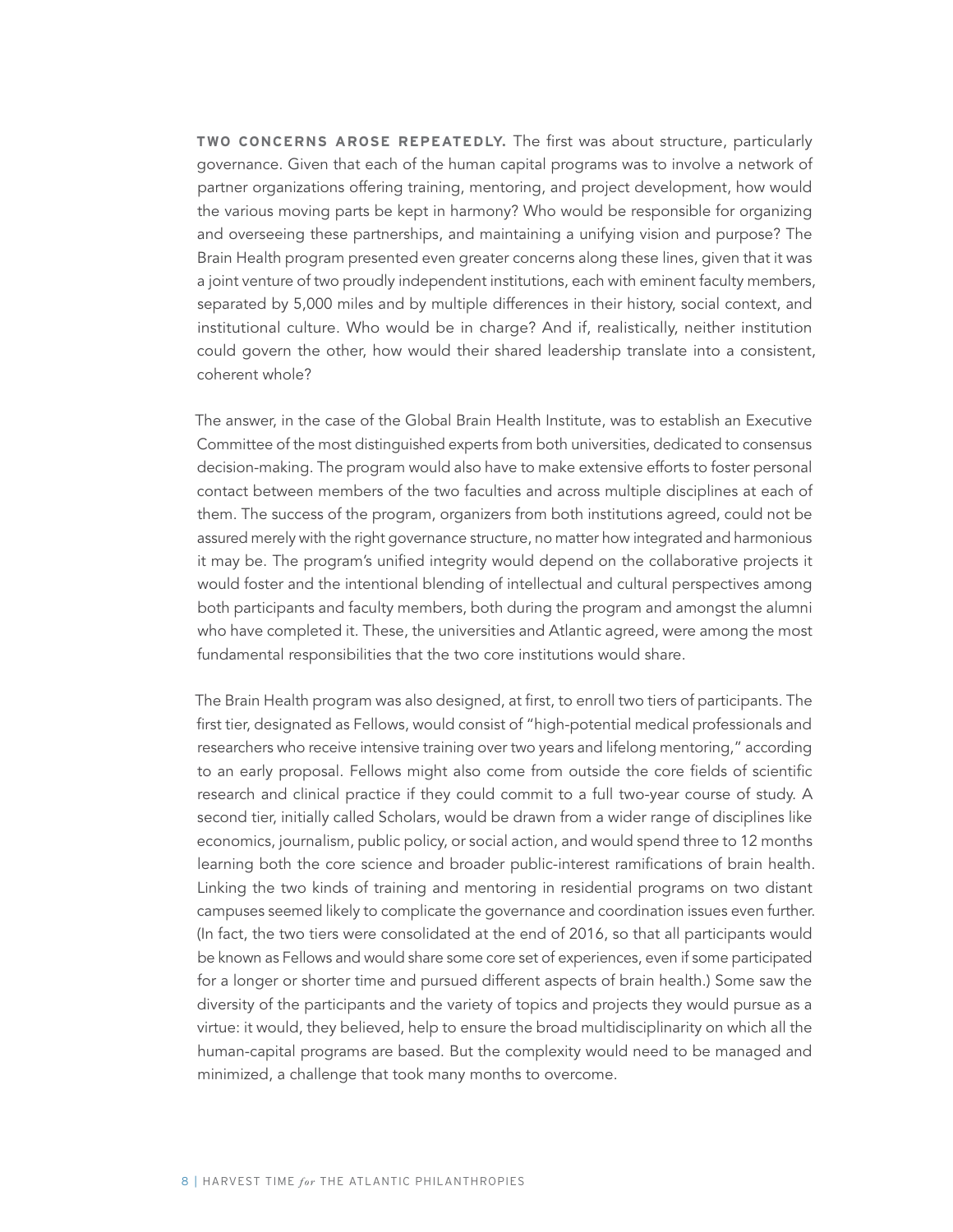**A SECOND CONCERN** to arise frequently in Board reviews was about meeting the ultimate goal of these programs — what one Atlantic Board member often described as "making a transformative difference" in the career trajectories of their participants. It would not be enough, several board members believed, merely to impart some technical skills or additional academic learning, nor simply to introduce participants to a wider circle of colleagues although all of that would be essential. The greater goal transcended the formal training and the fellows' pursuit of individual projects; it involved helping participants, over time, to widen the scope of their influence, equipping them to become more ambitious, better connected, and more effective at leading and inspiring change.

The Southeast Asia program raised particular questions in Board members' minds over this issue of big-picture significance. Given the large and complex geographic scope of the initiative — covering Viet Nam, Laos, Cambodia, Thailand, Burma, and two adjoining provinces of China — and the many facets of "Health Equity," the Board probed repeatedly for reassurance that the leading partners could organize meaningful, focused, and effective experiences for the fellows. The core partners, the China Medical Board and Resources for Health Equity, had developed the program around brief periods of classroom learning, totaling six weeks a year, with the remaining time devoted to field trips, meetings with policy leaders, and other experiential learning in the field. A substantial portion of the experience would include working on collaborative, interdisciplinary projects designed to hone their skills in designing and executing major initiatives, forming effective teams and networks, and blending ideas and expertise from a variety of contexts and fields of expertise.

With these and other Board questions tentatively resolved, and after further iterations of the programs' proposals and plans, Atlantic's first two Human Capital Development programs received formal Board approval in June 2015, with \$106 million awarded to UCSF and Trinity, and \$40 million to the China Medical Board. As would happen with all future programs of this kind, the initial approval was for just three years — an "incubation period" during which the programs could begin enrolling and working with participants, developing and refining curricula, and perfecting their governance and network of partnerships. Evaluators would be chosen to help each program assess and learn from its successes and failures and consider ways of adjusting. The evaluators would also report to Atlantic near the end of the incubation period, at which point the foundation would decide whether to make the bulk of the grant available for the much longer period of full implementation, when The Atlantic Philanthropies would no longer exist.

> *The greater goal transcended the formal training and the fellows' pursuit of individual projects; it involved helping participants, over time, to widen the scope of their influence...*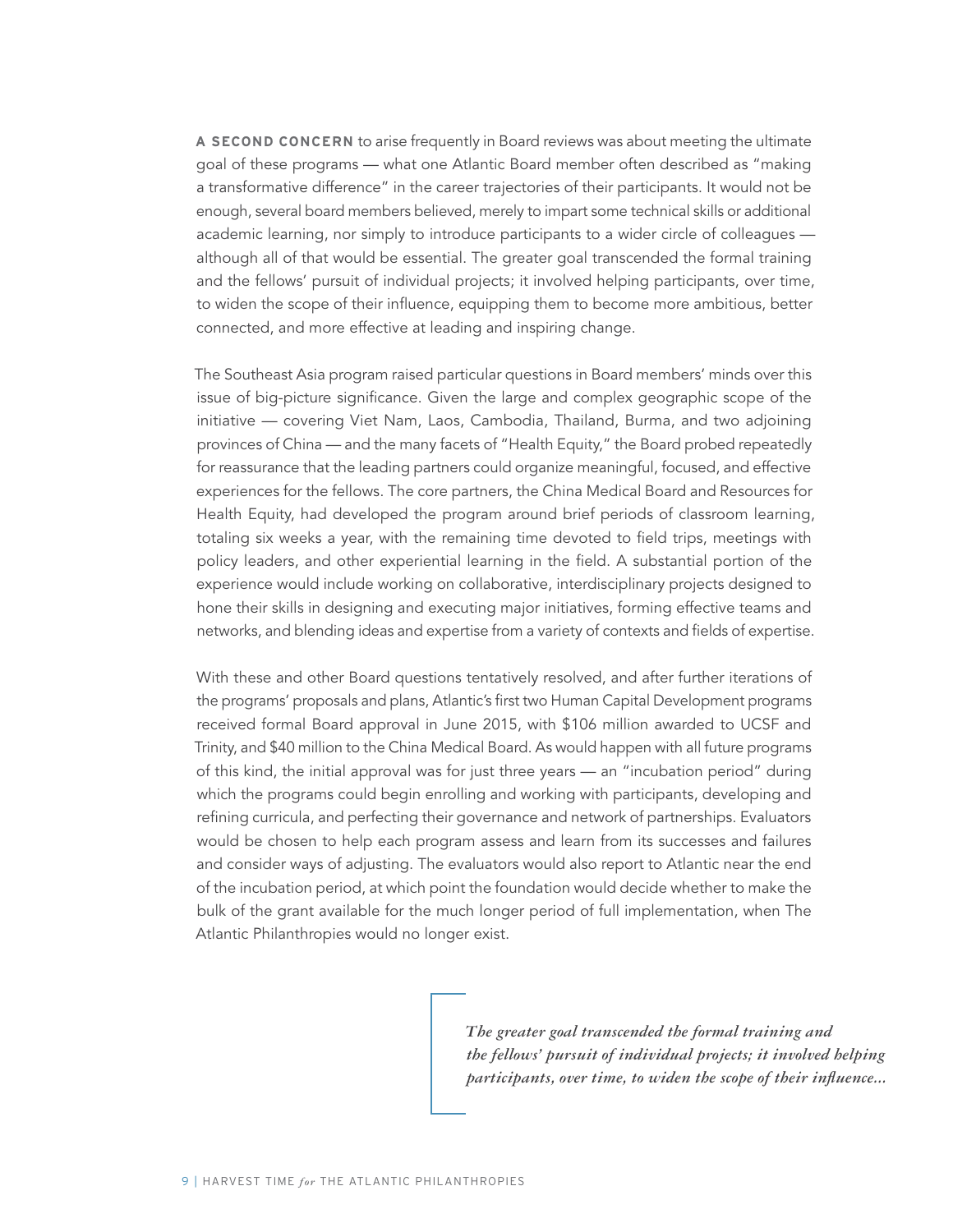#### **SCHOLARSHIP AND PRACTICE**

**THESE FIRST TWO MODELS** illustrate a dichotomy in Atlantic's approach to human capital that the Bridgespan consultants had been wrestling with since 2014: Some forms of leadership development are more cerebral in nature (classroom learning, research, data analysis and dissemination) and some are more practical and experiential (learning to organize and mobilize constituents, promoting new forms of professional practice, learning to navigate the halls of power). The former tend to benefit from time spent in institutions like universities, laboratories, and medical centers; the latter may need more time at the front lines, among residents of affected communities, alongside more-senior organizers and advocates, or embedded with practitioners or policymakers.

The most effective programs in Bridgespan's survey incorporated both approaches, but usually emphasized one approach or the other, depending on the field and the kinds of leaders a program is meant to benefit. The choice of emphasis would have important implications for how and where participants would spend their time in the program, how much time they would need to take away from their normal work and routine, and what kind of experience they could expect to have, with what consequences for their careers.

Given the nature of its subject and its leading partners, the Global Brain Health Institute was designed more around research, science, and clinical expertise, with a prolonged residency for its eight Fellows, during which they would "receive intensive training over two years and lifelong mentoring in research, interventions and other skills." The larger number of scholars, mostly from disciplines other than medicine and scientific research, would also spend time in residence at one of the participating institutions, but it would be a shorter experience of no more than a year.

By contrast, the Health Equity program for Southeast Asia would be more emphatically experiential, with a minority of its time devoted to formal classroom teaching and training. Instead, more time would be spent on regional field visits and on the development of health equity projects in participants' home countries, for which they would receive both mentoring and material support. This arrangement would allow participants to take briefer periods away from their normal jobs and, in many cases, to apply what they learn in the program directly to their ongoing professional life, even as the program was still under way. In Southeast Asia, a position within a leading institution is a sign of one's seriousness and prestige, and a fellowship that required leaving that position could be counterproductive. All of these ideas were incorporated into the Atlantic program because the organizers took pains to consult with people who might eventually be chosen as participants, and incorporated much of the advice they received into the ultimate design of the curriculum.

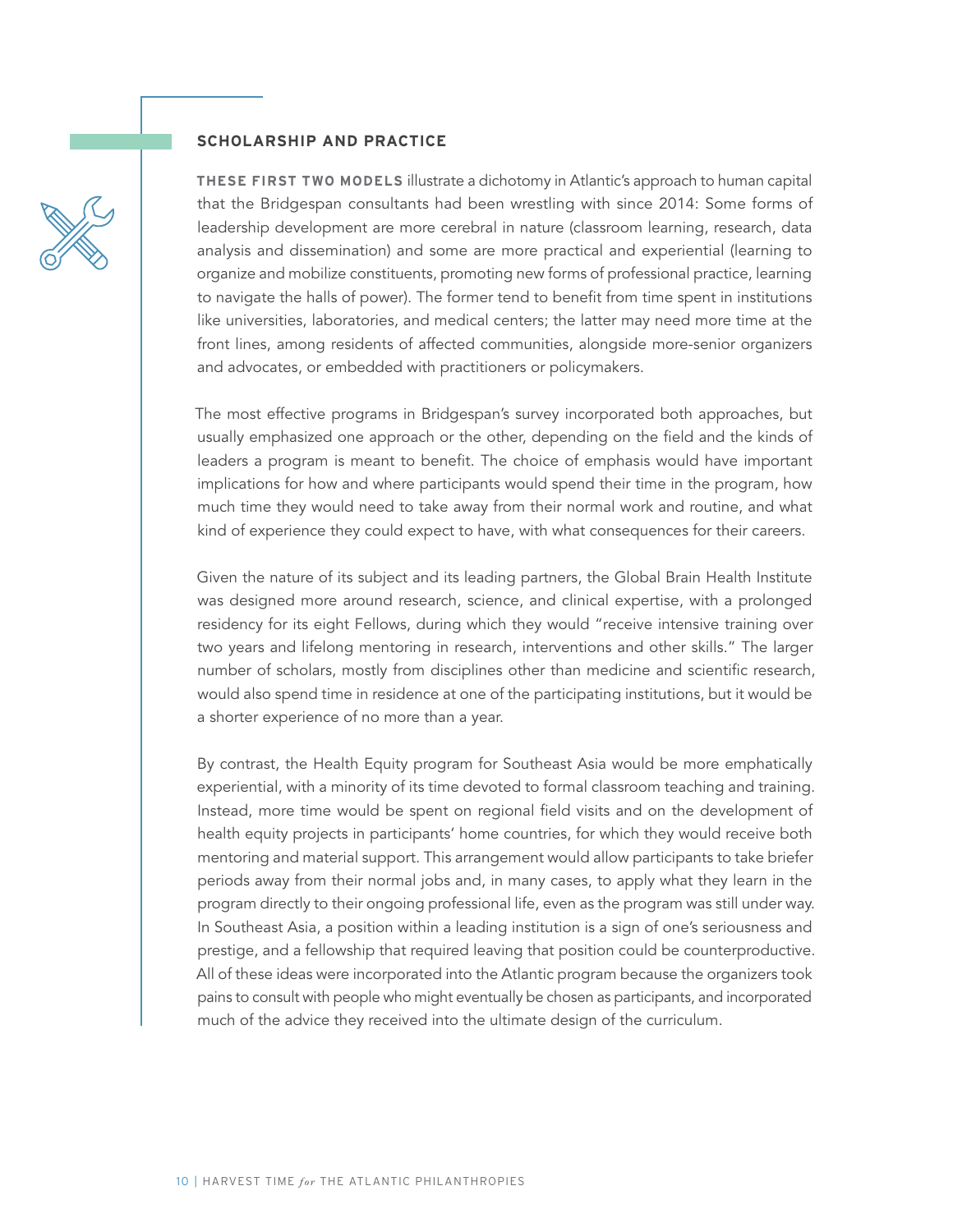**NEARLY A YEAR WOULD PASS** before the next pair of human-capital programs had completed the iterative rounds of design, vetting, tentative review by staff and Board, further revision, and so on. In the meantime, the Atlantic board met with panels of leaders on the remaining four themes — racial equity, global inequality, health equity in South Africa, and opportunity for Indigenous peoples in Australia — to delve into each of the substantive issues and explore the landscape of leadership that they hoped the foundation could enrich. In March 2016, the next of these programs, focused on socioeconomic inequality, reached the Board for final approval.

Hosted by the London School of Economics and Political Science (LSE), the program would be nested in the university's new multidisciplinary International Inequalities Institute. It would assemble 35 participants a year, from academia, nonprofits, and the public sector, to study and develop solutions to inequality. As with the Global Brain Health Institute, this fellowship would have a substantial residential component, with opportunities for remote work, focused largely on research and policy innovation. Participants would be in three tiers. The largest, at roughly 18 people a year, would be designated as Fellows: practitioners from a variety of disciplines, in mid-career, enriching their knowledge of the subject but not pursuing a degree. They would study at LSE and at cooperating institutions, including the University of Cape Town, for 12 to 18 months. Another nine Scholars would study for a full year in residence at LSE and earn a Master of Science in Inequalities and Social Science degree. Small groups of Senior Fellows, more advanced in their careers, would spend three to nine months at the Institute working on practical projects and interacting with the Fellows and Scholars.

Over time, the rounds of participants would be woven into "a well-connected cadre of social change leaders who can catalyze understanding of, and solutions to, the major problems associated with inequalities."<sup>6</sup> Atlantic set aside \$91 million for the LSE program, of which roughly \$26 million would support the now-standard three-year incubation period, as well as any contingency or wind-down costs if the program should not continue beyond that point. But if the program is deemed successful, the remaining \$65 million would be formally granted in 2019.

**TIME,**

**OVER** *the rounds of participants would be woven into*

*"a well-connected cadre of social change leaders who can catalyze understanding of, and solutions to, the major problems associated with inequalities."*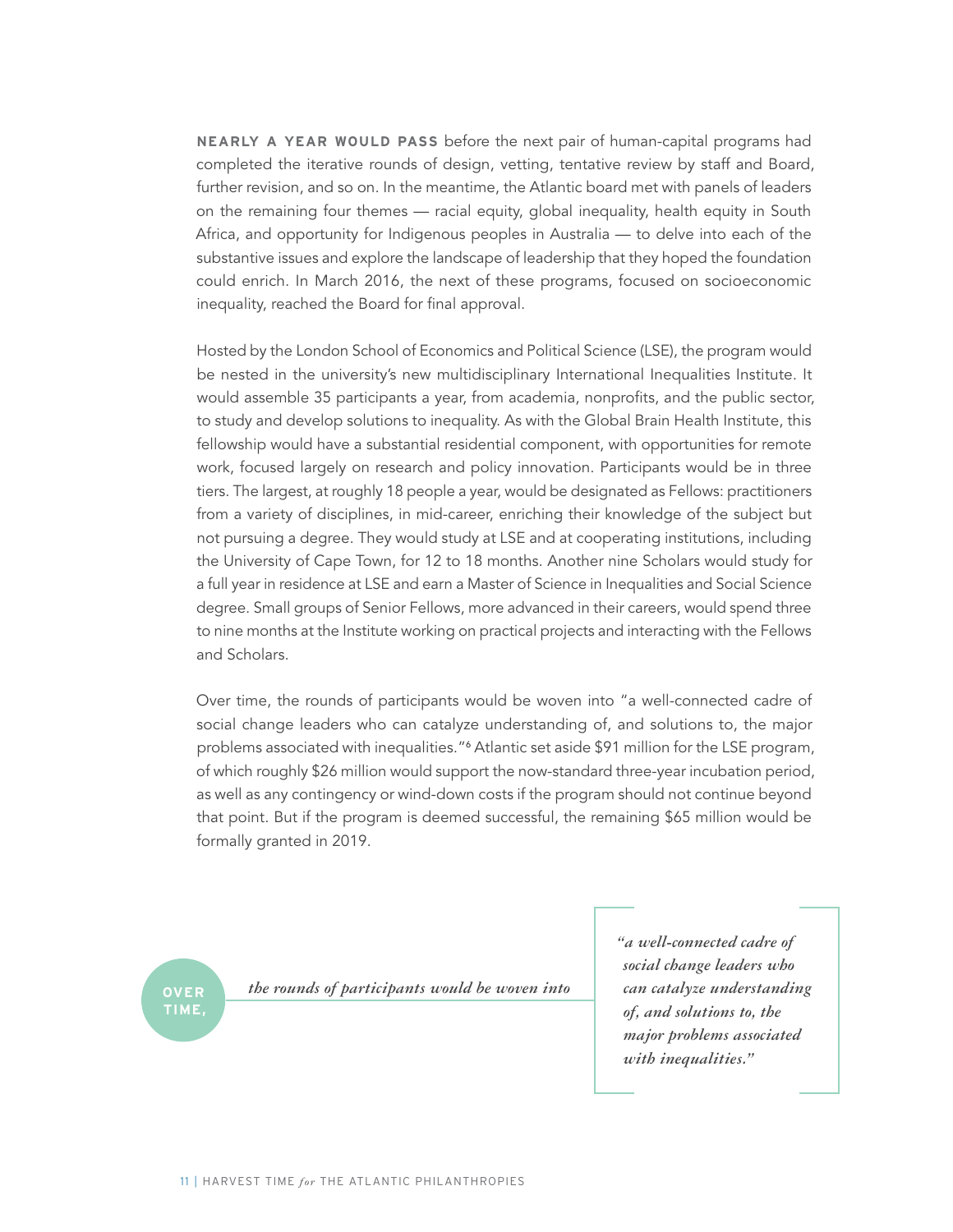#### **IDENTITY AND COMMONALITY**

**AS THESE FIRST THREE HUMAN-CAPITAL PROGRAMS** were moving toward approval, Mr. Oechsli and the Board had become convinced that a constellation of discrete fellowships, distinct in nature and purpose but linked by Atlantic's vision of leadership and social change, ought to have a more formal set of connections and an overarching identity or brand. To cement the principle of interdisciplinarity that underlay all these initiatives, the foundation increasingly felt the need for a way to network all the participants across geography, disciplines, approaches to professional development, varieties of social problems, and years of participation in the program. That would require two things that did not yet exist. The first would be a consistent, prominent designation or hallmark that would identify all the fellows, regardless of their program, as part of a significant and distinguished cadre of leaders. The second would be an institutional nucleus, a common home and gathering-place where all fellows could interact with one another and where all the programs could draw resources and share learning through a single hub.

Part of the value of a fellowship, apart from the education, mentoring, and financial support it offers, is the cachet it conveys — the affirmation that someone has been recognized for great potential and selected to hone that potential among peers of exceptional talent and promise. The point is not to flatter, but to furnish a grander, better-lit stage on which fellows can apply their skills and assert leadership. But cachet demands a strong and respected identity — a brand that comes to be associated with both excellence and strong values. Such an identity must be carefully planned and built, consistently used, and then maintained and burnished over time. Done poorly, a branding exercise can come across as gimmicky or, worse, vainglorious. But doing it well takes skill and diligence.

The foundation had begun three years earlier to think more intently about issues of identity, reputation, and brand, and how these things should influence its final communications and concluding grants. In 2013 it retained the marketing research firm Artemis Strategy Group to canvass its network of grantees, funders, public officials, and experts in philanthropy and determine what qualities they considered most important in defining Atlantic's contribution to the fields and countries where it worked. Among the roughly 60 responses, a few topics arose repeatedly, including Giving While Living and Mr. Feeney's personal experience as a philanthropist; the expansive, "big-bet" nature of Atlantic's giving; and its joint focus on short-term success and long-term impact. The foundation's penchant for seeking out outstanding people and institutions, backing their ambitions with significant amounts of money, and refraining from excessive interference in their work were all prominent themes. The question, then, was how to translate this collection of impressions into a coherent set of messages, and of enduring final actions, that would exert a legacy of influence, embodying the qualities people most associated with the foundation and its history.

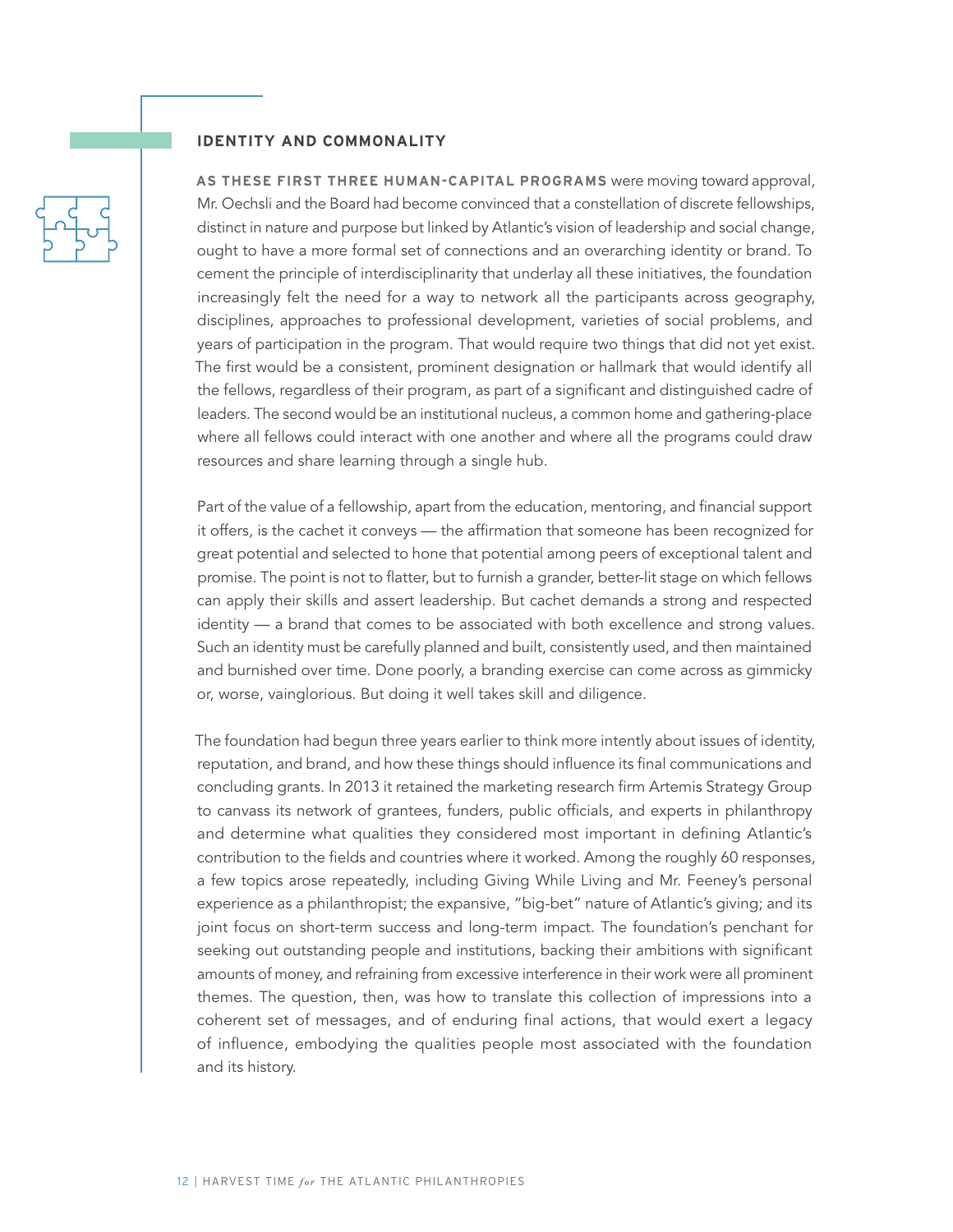**TO START THAT PROCESS,** Atlantic next sought the guidance of an expert branding firm, the New York-based consultancy Pluperfect, which spent the early months of 2016 interviewing program leaders, officers of the participating institutions, and potential fellows. The firm set out to question whether a general brand would in fact add value to the planned fellowships, and then to determine the features that would have the most meaning and resonance. Should the chosen identity draw on Atlantic's name and history, or should it be something entirely new and different? Any overall brand would also need to strike a difficult balance, bestowing a consistent and prominent international identity without overshadowing the programs' individual personalities and the already-prestigious institutions at which they would be based.

Given Mr. Feeney's lifelong aversion to putting his name on anything, the option of "Feeney Fellows" as an overarching name was discarded early. Chris Oechsli, who saw some value in attaching Mr. Feeney's personal reputation to the fellowships, repeatedly asked the donor to consider granting the use of his name, just this once. But the answer was always a firm No. Failing that, the Pluperfect consultants found broad agreement that "Atlantic Fellows" had meaning in many of the participating countries and professional communities, given the foundation's long history in those places and fields. Even its generality proved to be valuable: the name "Atlantic" suggests a certain grandeur without so much cultural or programmatic specificity that it would be an awkward fit in any program or country.†

According to an Atlantic staff member who participated in this exercise, "This work led to a pretty resounding answer, from all the people who were asked, that it would be valuable to have a consistent naming structure, and that "Atlantic," in at least most of the regions where we were launching these programs, had a history and a reputation that was worth building on. And even in the places where it wasn't kind of a top-of-mind name, it at least had a history that the fellows in the programs could use and leverage — something that conveyed values and gave the program a sense of history rather than coming up with something out of the blue. This was a very thoughtful, very careful exercise, without any preconceived answers, but with a very solid result."

The conclusion, however, was not as simple as just bestowing the name "Atlantic Fellows" on every program. Many of the host institutions had reputations and brands of their own — which was, in most cases, a main reason they had been chosen. The "Atlantic Fellows" brand therefore needed to be used in a way that also left ample room for the specific nature and purpose of each program and for the institutions where they were lodged. After much experimentation and debate, the foundation settled on the formula "Atlantic Fellows for X [social issue] at Y [sponsoring institution]" — for example, Atlantic Fellows for Social and Economic Equity at the International Inequalities Institute.

<sup>†</sup> Even in Australia — about as far from the Atlantic Ocean as it's possible to be — program leaders felt the name added value, given the prominence of The Atlantic Philanthropies in the country's recent civic and educational life.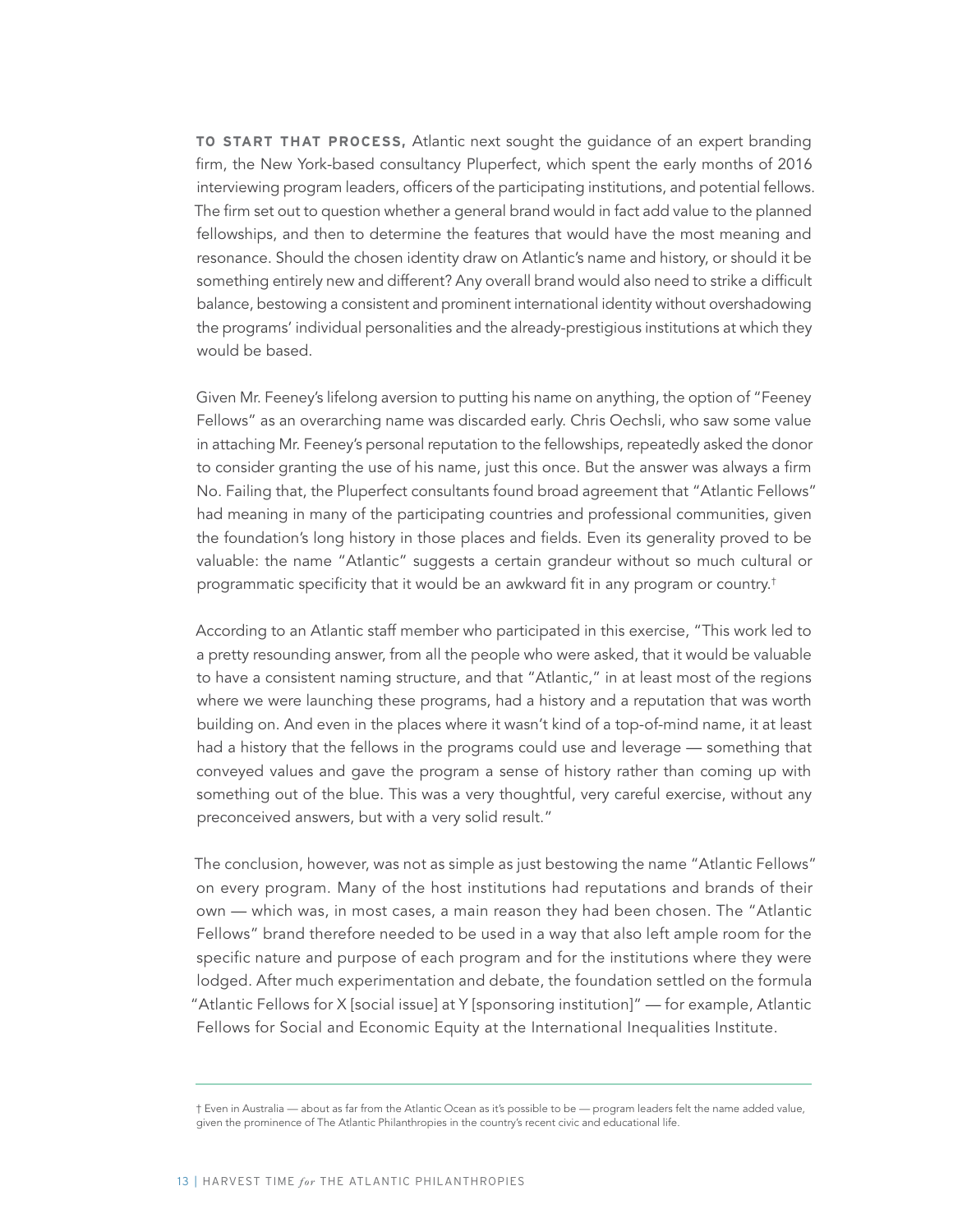**THE SECOND REQUIREMENT** for creating a fully integrated, international, cross-program community would be to establish a home base for the worldwide network, preferably in an institution well versed in convening and holding together far-flung communities of outstanding people. In theory, Atlantic could have tried to create such an institution itself, perhaps equipping it with a secluded retreat for conferences and residency programs similar to the Rockefeller Foundation's estate in Bellagio, Italy. (Some respondents to the Artemis survey in 2013 had in fact suggested such a project.) But that would be expensive, complicated, and — worst of all, for an institution with very little lifespan remaining — time-consuming. Mr. Oechsli much preferred to find an existing institution with the relevant expertise, and with a global reputation that could rub off on the new initiative.

Amid a long series of meetings and conversations in search of a solution, he paid a visit to Sir John Hood, whom he had known years earlier. Now president and CEO of the Robertson Foundation, Dr. Hood had most recently been vice-chancellor of the University of Oxford, where he had also served on the board of the Rhodes Trust. Dr. Hood recommended a visit to Oxford to explore the possibility of working with Rhodes. After several months of courtship, the outlines of a partnership between Atlantic and the world's most famous fellowship program began to take place.

The timing was far from felicitous. On March 9, 2015, a protest on the campus of the University of Cape Town against a statue of Cecil Rhodes, the 19th Century British imperial ruler of the Cap Colony, ignited what would become an international student anti-imperialist movement eventually known by its Twitter hashtag, #RhodesMustFall. Although Cecil Rhodes had long ceased to represent the values or character of his namesake fellowships (if he ever did), the well-burnished cachet of the Rhodes name acquired some undeserved tarnish in the heat of the ongoing protests. Nonetheless, both Atlantic and the Rhodes Trust chose to press on, and the partnership was cemented before the end of the year.

The goal of working with Rhodes, as Mr. Oechsli put it to the Trustees in early 2016, would be to create "a central coordinating organization, the Atlantic Institute, … intended to connect and leverage our other [human-capital] initiatives and to sustain global scholars."<sup>7</sup> It would function as "a central hub that can provide targeted training, and foster coordination and collaboration across programs." It could also offer some standard, centralized services such as recruitment and selection procedures, or collection and sharing of lessons, so that each program would not have to duplicate these basic functions on its own. Most of all, it would "connect participants as members of a strong and active global community and ensure that lessons are learned, problems are surfaced, and solutions are shared across the programs." It would be a worldwide community-building mechanism intended to "enhance good fellowship among program participants across cultures and nationalities to improve the opportunities for, and prospects of, influencing greater social change."8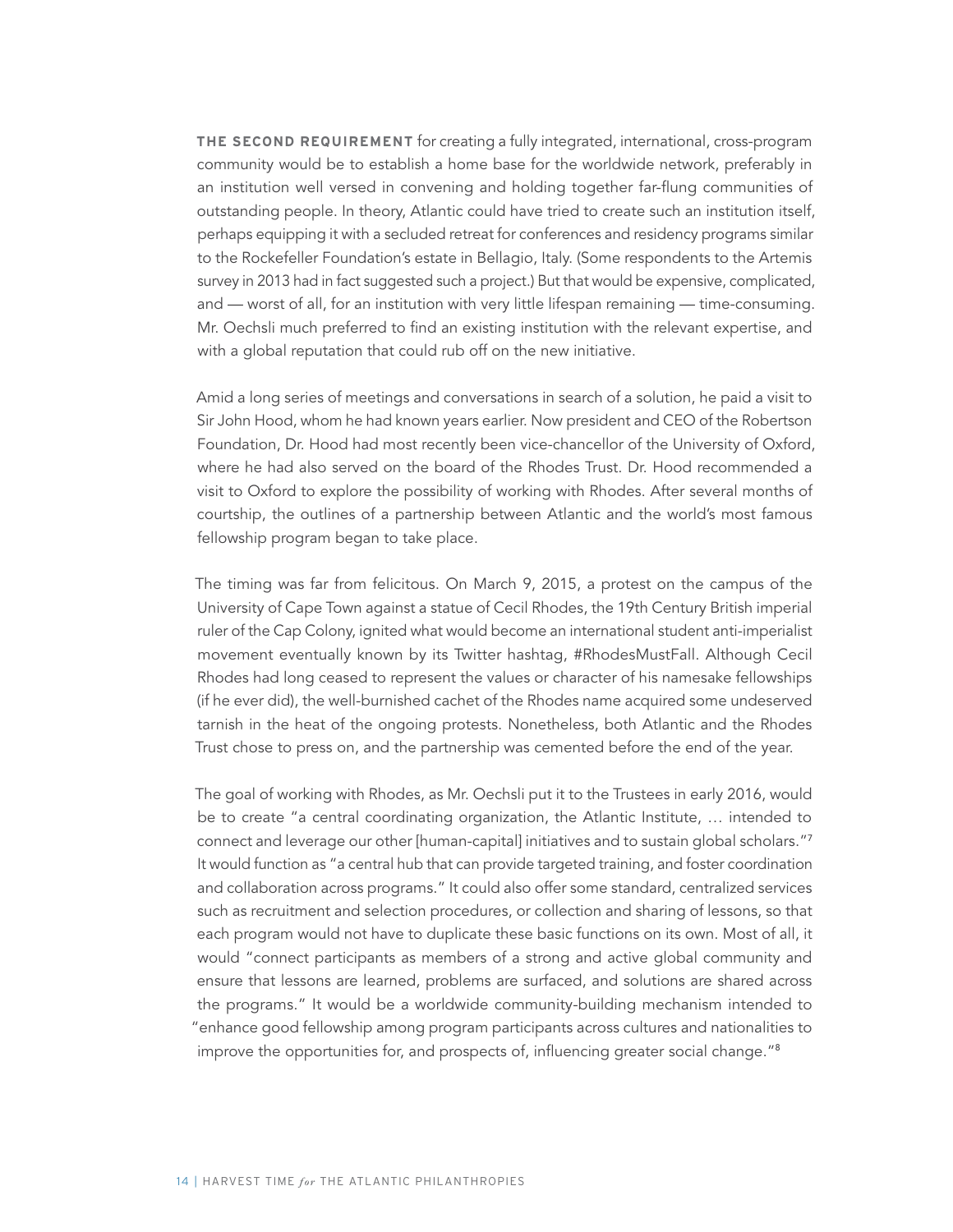**FOR ALL THE CONGENIALITY BEHIND THIS CONCEPT,** such a coordination role would prove tricky to implement in many respects. As was already becoming clear in the partnership between Trinity and UCSF in the Brain Health program, great institutions value their independence and uniqueness. Participating in international, interdisciplinary colloquia and sharing information come fairly naturally to them, so a networking hub like the new Atlantic Institute would probably be welcome in facilitating those things. How much further it could go — for example, in establishing a strong common identity, setting publications standards, harmonizing data platforms, centralizing candidate recruitment and selection, coordinating evaluations — remained an open question.

Months, even years, of negotiations and exploration lay ahead, but the new hub officially launched when, on March 14, 2016, Atlantic approved a grant to the Rhodes Trust of \$105 million for 15 years. The grant supported not only the creation of the Atlantic Institute, but the construction of expanded convening space at Rhodes House in Oxford, to accommodate the Institute's activities. As with all the other programs, only the first three years' costs would be disbursed at the beginning, with money for the capital project coming next, and then the bulk of the grant in 2020 if all the important milestones were met. By year's end, the Institute had hired an executive director and convened its first gathering of all of the programs — including all the managers and organizers, many representatives from Atlantic, and even some of the participants from programs that had the earliest start.

One critical element of common identity and branding across all the human-capital programs started to take shape at about the same time as the Atlantic Institute. To escape the cumbersome language of "human capital development," and to emphasize that the various purposes of these programs had a unifying spirit, all the initiatives would henceforth be known as Atlantic Fellows programs, with a clarifying name or phrase attached — for example, "The Atlantic Fellows Programme for Social and Economic Equity at the International Inequalities Institute." Yet even this bit of nominal standardization faced some complications. The first two programs — the Global Brain Health Institute and the Southeast Asia program, now called The Equity Initiative — had already invested time and money in creating brands of their own. They had developed logos, websites, and other distinctive identity markers aimed at emphasizing their individual character.

*One critical element of common identity and branding across all the human-capital programs started to take shape at about the same time as the Atlantic Institute.*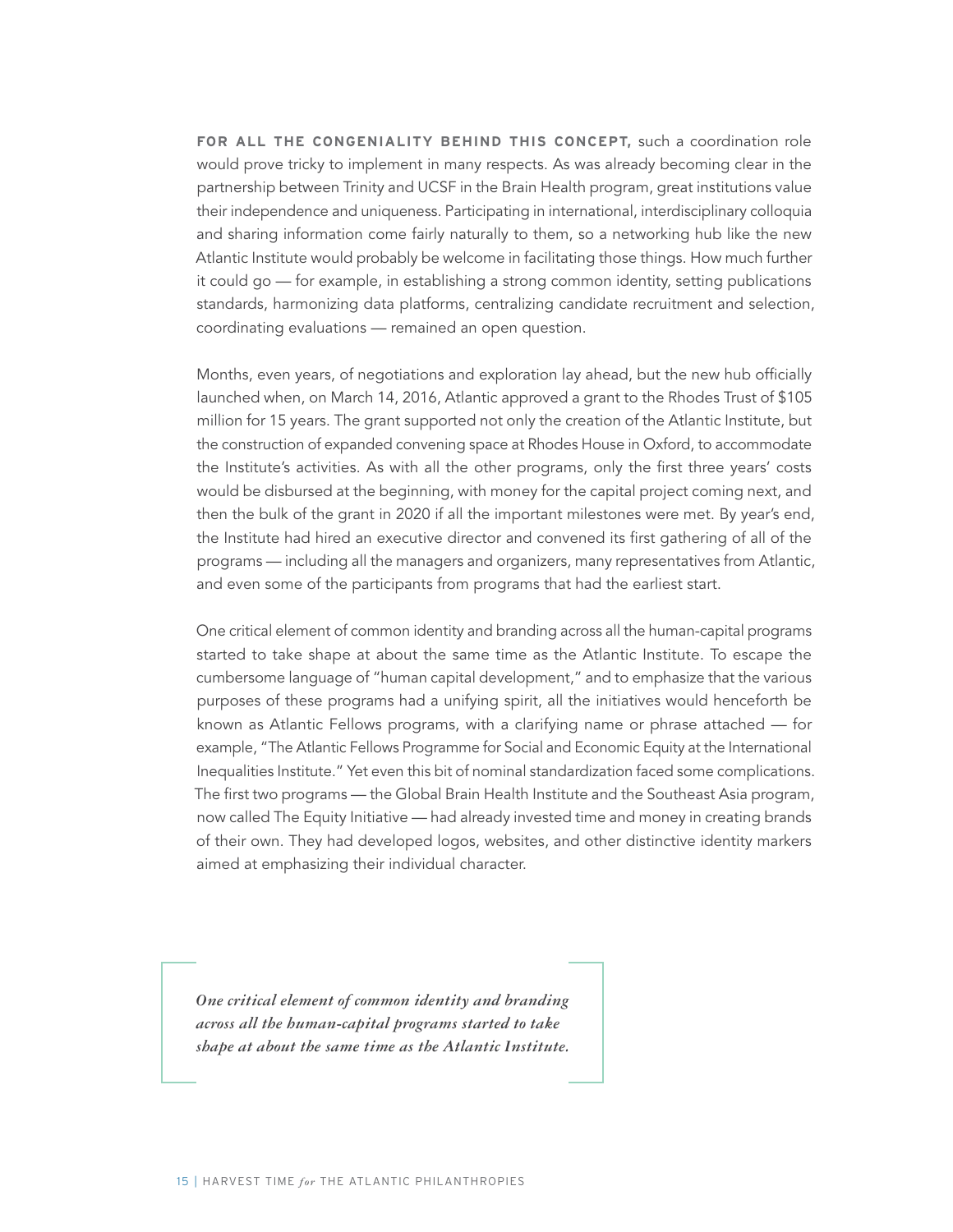**ATLANTIC'S FORMAL GRANT COMMITMENTS** to these programs had made clear from the beginning that they would eventually be sharing some kind of unifying "Atlantic identity," although there was not as yet any plan for what that identity might involve. The foundation did not want to make decisions on a collective brand until all, or at least most, of the fellowships had been created and their leaders could participate in the final branding decisions. So in moving ahead with their own separate identities, the programs' organizers may have known that some revisions would have to follow. In any case, they did eventually re-brand, a bit, as Atlantic Fellows programs, incorporating language consonant with that of all the other, later programs. But the shift would take time and require a negotiated balance of individual and collective identities.

Still, the coalescing concept has met with some early enthusiasm. In mid-2016, soon after the Atlantic Institute and the first three Atlantic Fellows programs had been announced, the editor of the influential Inside Philanthropy blog, David Callahan, paid a visit to Atlantic to research an article on the foundation's finale. In a post reporting on that visit, Mr. Callahan confessed that he had arrived at the foundation heavy with skepticism about the Atlantic Fellows. He noted the many "reasons why something like this could be a bust." He observed, as Bridgespan had done roughly a year earlier, that fellowship programs rarely have longlasting effects, either on the participants or on the wider world. Elite universities and medical centers tend to be insular fortifications, where outsiders find it hard to blend in, and where even the insiders are generally stockaded in self-contained enclaves, clustered around disciplines and sub-disciplines, projects and personalities. Given that Atlantic fellows would be from multiple walks of life, often from far outside the institutions where their fellowships would be hosted, how likely would it be that they could form "catalytic communities of influential people," as Mr. Oechsli had promised — even during their fellowships, much less for years afterward?

By the time he finished his interview at Atlantic, Mr. Callahan had shed most of his misgivings. The foundation, he wrote, "had already thought of all the ways that fellowships can fail and built an initiative designed to avoid the obvious pitfalls." The key to that design, he believed, will be the centripetal force of the Atlantic Institute and the experience of the Rhodes Trust "which knows a thing or two about fostering ongoing community among leaders after over a century in this business, during which it's created a famously powerful network of alumni."<sup>9</sup>

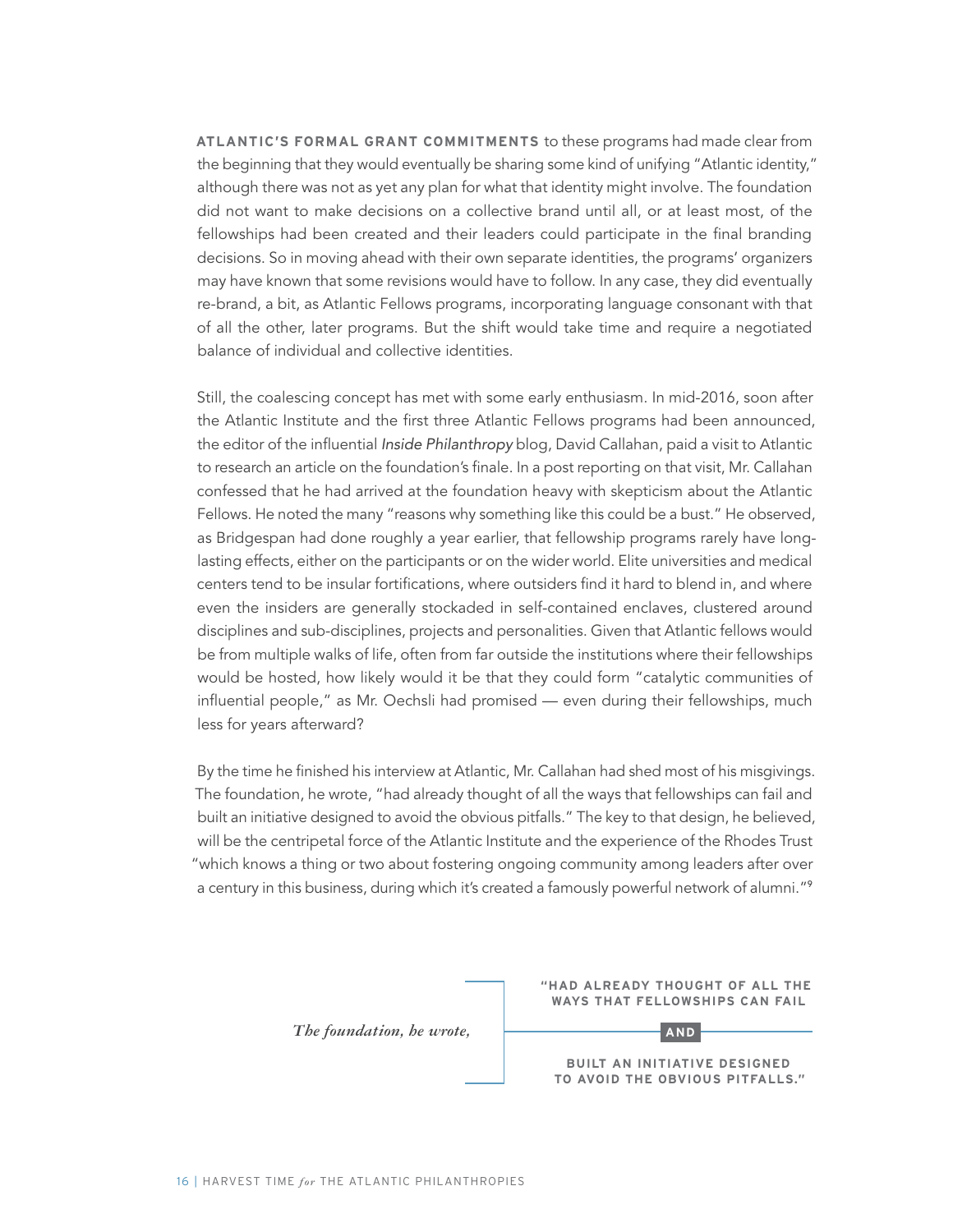#### **EQUITY AND NARRATIVE**

**APPROVAL OF TWO MORE ATLANTIC FELLOWS PROGRAMS** followed soon afterward, in June 2016: one on racial equity and one on social inequality in Australia. By this time, the essential pattern had been established: The fellows would be rising stars in a given field and location; they would learn in both academic and practical settings; they would work with one another and with accomplished mentors under the sponsorship of one or more hub institutions, and draw additional support, guidance, and connections from a network of other leading organizations in the field. As with the others, the two new programs would receive a portion of their grant to start up and operate for three years, with ongoing evaluations to help them assess their performance and make improvements. A final evaluation would then help determine whether they would be funded for the remainder of their intended lifespan.

One of the new programs, Atlantic Fellows for Racial Equity, with its hub at Columbia University, would support up to 350 leaders "dedicated to dismantling anti-Black racism in the United States and South Africa, two nations with deep and enduring legacies of racial exclusion and discrimination."<sup>10</sup> The participants' learning and networking would be organized through a web of leading racial-justice programs, including the Center for Community Change, the NAACP Legal Defense and Educational Fund (LDF), the Nelson Mandela Foundation, Black Organizing for Leadership and Dignity (BOLD), and the Haas Institute for a Fair and Inclusive Society at the University of California, Berkeley. In fact, an earlier Atlantic grant to the LDF, a \$5 million award beginning in 2014, had helped plant the intellectual seeds for the what would become Atlantic Fellows for Racial Equity. By helping LDF create a new high-level policy institute on racial justice, the earlier grant drew the foundation's attention to the importance of bringing leading minds in the field together to work on common concerns. Accordingly, the new Racial Equity fellowship experience would involve less academic content than some of Atlantic's other fellowship programs, with more of an emphasis on time spent in the field among frontline organizations. Kavitha Mediratta, Atlantic's chief strategy advisor, would become its executive director. The total grant would be \$60 million over 11 years.

In Australia, the Atlantic Fellows program in Social Equity would be based at the University of Melbourne and would select 20 to 25 people a year at the forefront of the struggle against social disadvantage, especially Indigenous leaders in Australia and, in later years, its close Pacific neighbors. It would focus on improving the health and well-being of disadvantaged communities, drawing from a range of disciplines through which fellows will be able to understand and combat barriers to full and equal participation in society. The \$50 million grant from Atlantic would be more than matched by contributions from the Australian government, universities, and other nongovernmental organizations. An early list of organizations that might offer opportunities for study and field learning include the Brotherhood of St. Laurence, a prominent anti-poverty organization; Jawun, an organization that brokers relationships among businesses, government, and Indigenous groups; and the Business Council of Australia.

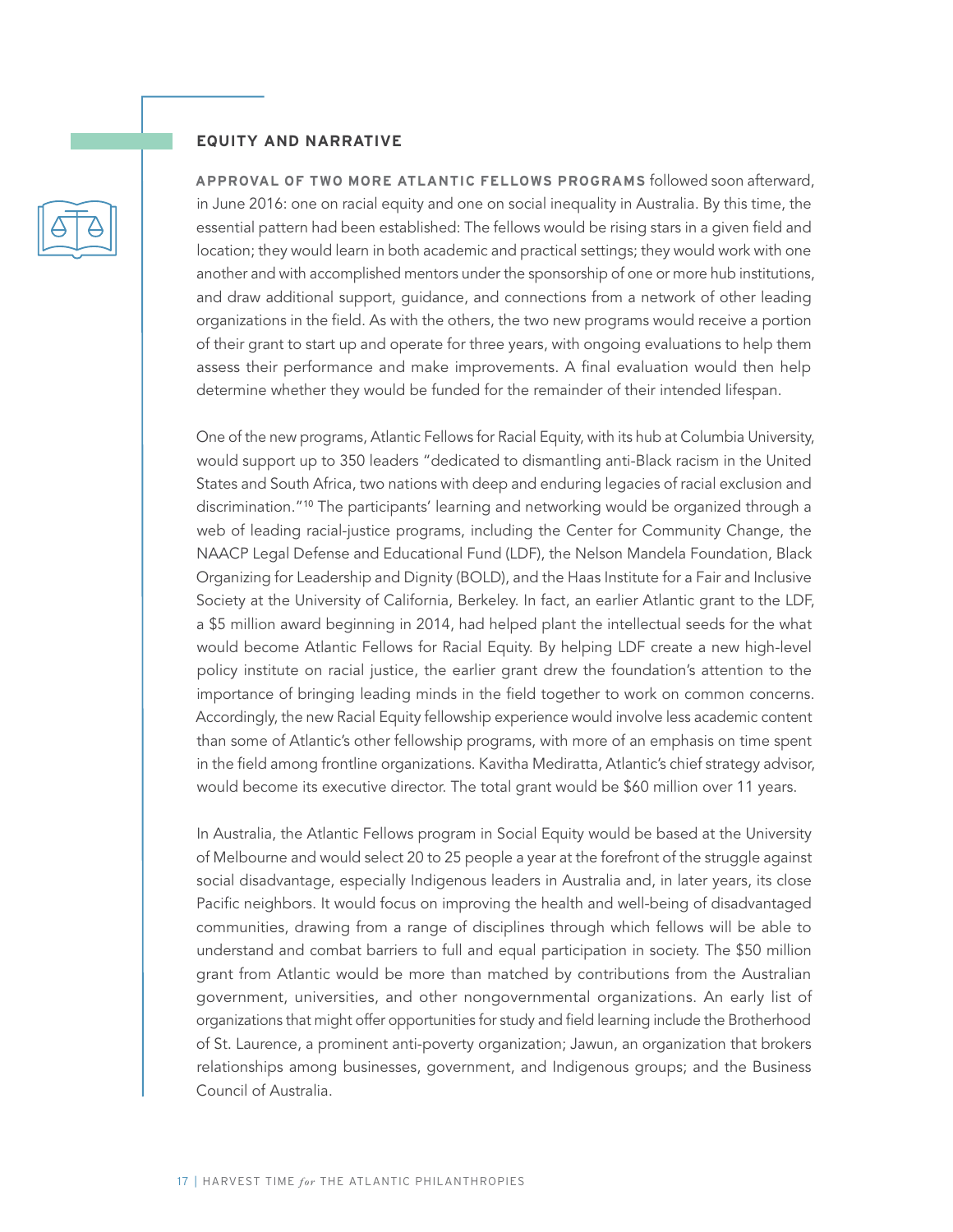**ONE REMAINING PROGRAM,** Atlantic Fellows for Health Equity in South Africa, was approved a few months later, bringing the total to six, plus the overarching Atlantic Institute. The South Africa program grew directly from Atlantic's years of effort to improve the South African health system — its management, the size and quality of its workforce, and ultimately its ability to deliver quality care to poor and isolated communities. Despite occasional periods of Atlantic staff turnover and uncertainty about whether this work would meet its objectives, final evaluations showed surprising success and pointed toward opportunities for further advancement in health equity. At a conference in mid-2015, panels of leading South African reformers reviewed human-capital needs in several fields in which Atlantic had been involved there, including socioeconomic inequality, racial justice, and health equity, detailing important opportunities for leadership development in all three.

Objectives in the first two areas were expressly incorporated into the Atlantic Fellows programs on inequality and on racial equity. In late 2016, goals for health equity officially became the basis a separate program aimed solely at South Africa, "a programme of learning and interactivity for social advocates, progressive professionals, and innovators." A four-year grant of \$6.3 million would enable the program to get started, based in a new, custom-built nonprofit organization called Tekano (the Sesotho word for equality), with longer-term funding of up to \$45 million to follow if the pilot stage proved successful.

The creation of Tekano solved a problem of culture and identity that was inherent in the branding exercise that led to the name "Atlantic Fellows." Although the name "Atlantic" nicely suited most places, the emerging structure of the Atlantic Fellows network posed some risks in the sensitive political climate of South Africa, where the wounds of apartheid and the inequities of imperial rule still linger. A program whose roots lay in American wealth, with most of its branches at elite universities in in the global North, and (most difficult of all) with its hub at an institution named for Cecil Rhodes amid the spreading #RhodesMustFall movement, was sure to invite controversy. Rooting the fellowships in an Indigenous institution, bearing an African tribal name and dedicated solely to promoting equity in South Africa, would be a helpful way to signal the program's values and to emphasize its local quality. Atlantic has provided additional funding to Tekano, beyond the costs of managing the fellows program, to allow it to sponsor policy conferences and convene South African grassroots leaders and reformers on its own.

*The South Africa program grew directly from Atlantic's years of effort to improve the South African health system — its management, the size and quality of its workforce, and ultimately its ability to deliver quality care to poor and isolated communities.*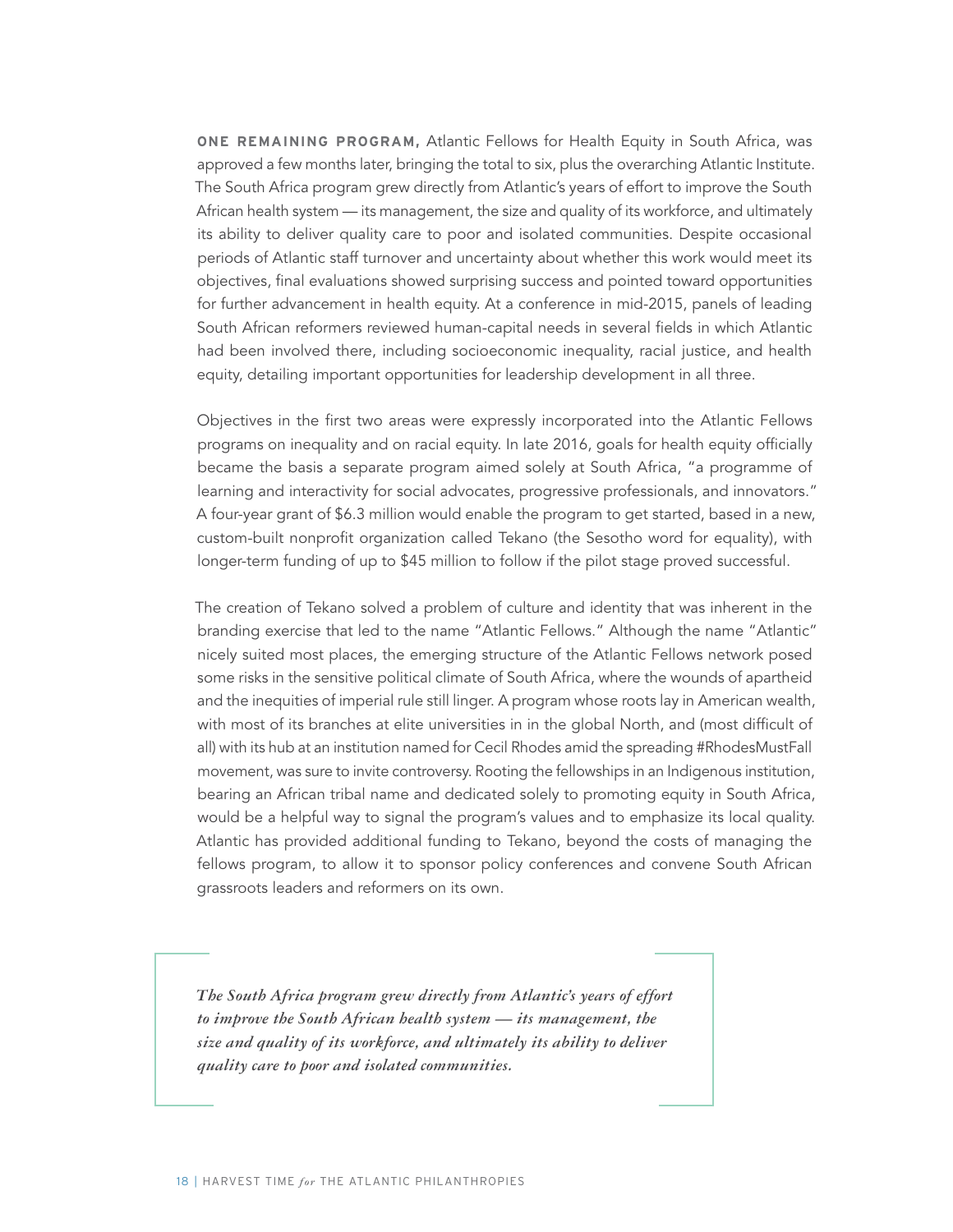**WITH THE SIX ATLANTIC FELLOWS PROGRAMS APPROVED**, one final human-capital initiative made its way to the board in September 2016. This one aimed not at a particular issue or geographic area, but at a skill, a form of leadership, that would be critical to the success of all of them: the ability to understand and influence "narrative" — that is, the archetypal stories that underlie public opinion and policy. The desire to tackle prevailing narratives on such issues as race, migration, inequality, and mental health had been longstanding at Atlantic, and the foundation had previously sought to take a more direct role, by creating a multiyear film project on social issues with an established production company. That idea proved infeasible, but the prospect of equipping future leaders with the essential skills of narrative change remained appealing.

A fresh opportunity presented itself in 2015, when the Ford Foundation expressed an interest in joining Atlantic on a narrative skill-building program, in which Ford grantees and Atlantic Fellows could both participate, and in which a broader field of narrative change could be strengthened. In a series of negotiations between the two foundations, and through the iterative rounds of concept development that were typical of all the humancapital programs, a proposal for a Narrative Initiative began taking shape in mid-2016. As approved, it would provide "common, shared experience in narrative development and fluency across diverse fields of interest and expertise, places, and cultures (and, for Atlantic Fellows, their connection and intersection through the Atlantic Institute)."<sup>11</sup> The Initiative would begin with "a series of learning immersions" in which cohorts of Fellows would be introduced to the concepts and tools of narrative change and develop a basic literacy in the field. Smaller numbers with more particular aspirations for narrative leadership could engage longer and more deeply, moving toward fluency, and eventually, in some cases, developing narrative projects of their own.

Of all the final Atlantic "big bets," the Narrative Initiative is in many ways the riskiest — given the relative newness of the field and the lack of established models for training and cultivating skills in it. As Board members frequently pointed out, the idea can be broad and abstract in ways that could easily dilute focus and impede effectiveness. But in time, the Board also came to conclude that the ability to influence narratives is close to the intellectual and strategic nucleus of the whole idea of developing leadership for social change. "Transformative leaders" are not necessarily the ones who invent a new idea; they are the ones who cause people to believe in the idea and to act on it. In other words, they are the ones who create a new story that gives the idea life, allure, and staying power.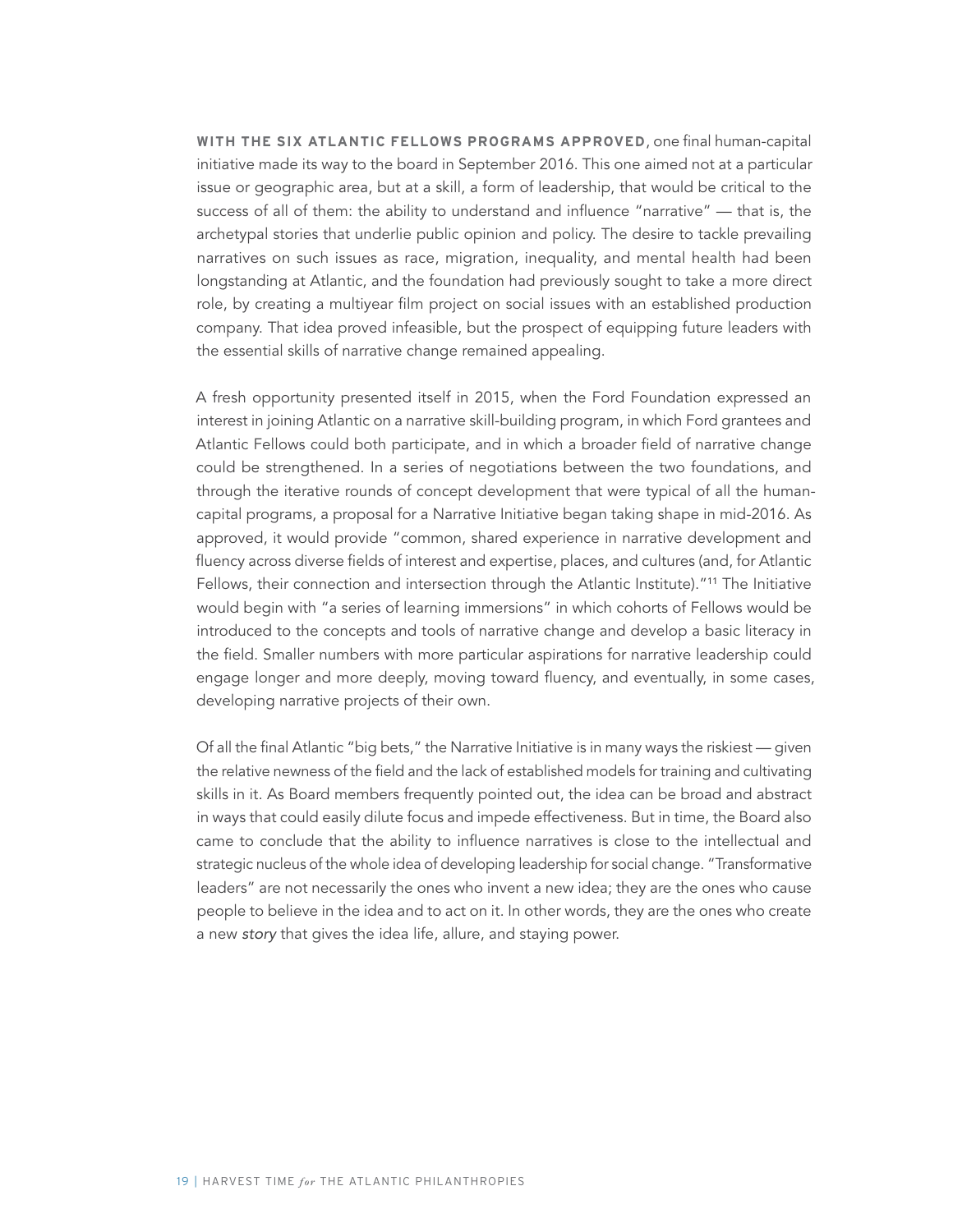**AS FORMER ATLANTIC CHIEF COMMUNICATIONS OFFICER** David Morse acknowledged to the Board in mid-2016, finding the best way to inculcate narrative proficiency in emerging leaders will take some time and experimentation. Unlike some other Atlantic causes, like advancing neuroscience or improving health care, there are few approaches to a pedagogy of narrative fluency that have been tested and shown to be effective. It is the very testing of these techniques, and the gradual refinement of an effective model, that may be the most far-reaching accomplishment of the Narrative Initiative. Although Atlantic will probably not be around to witness that result firsthand, the Ford Foundation is a perpetual institution and can, if it chooses, stick with the effort over the longer term. Other funders have also expressed interest and might join the effort over time. With that hope, Atlantic provided \$25 million, matched by Ford, for a three-phase rollout: a two-year startup, two more years of incubation, and a final six years of full operation, with each phase conditioned on satisfactory completion of the earlier phase.

#### **INCUBATION AND EVALUATION**

**ALL THE ATLANTIC FELLOWS PROGRAMS,** as well as the Atlantic Institute and the Narrative Initiative, are meant to proceed along a path from startup through incubation and evaluation, followed by long-term funding if the incubation is a success. That pattern places enormous importance on deft management of the evaluation role. As outlined by Benjamin Kerman and Gail Birkbeck, Atlantic's former principal officers for evaluation and learning, the evaluators chosen for Atlantic Fellows programs would have five main responsibilities:

- **• HELPING** program leaders refine the program as it matures
- **• DESCRIBING** short- and intermediate-term developmental tasks and impacts
- **• INFORMING** the grantees' and Atlantic's decision-making during and at the end of the incubation period
- **• HELPING** to capture lessons about human-capital development and philanthropy that can be useful to others
- **• SETTING** the stage for a long-term impact assessment toward the end of each program's expected life.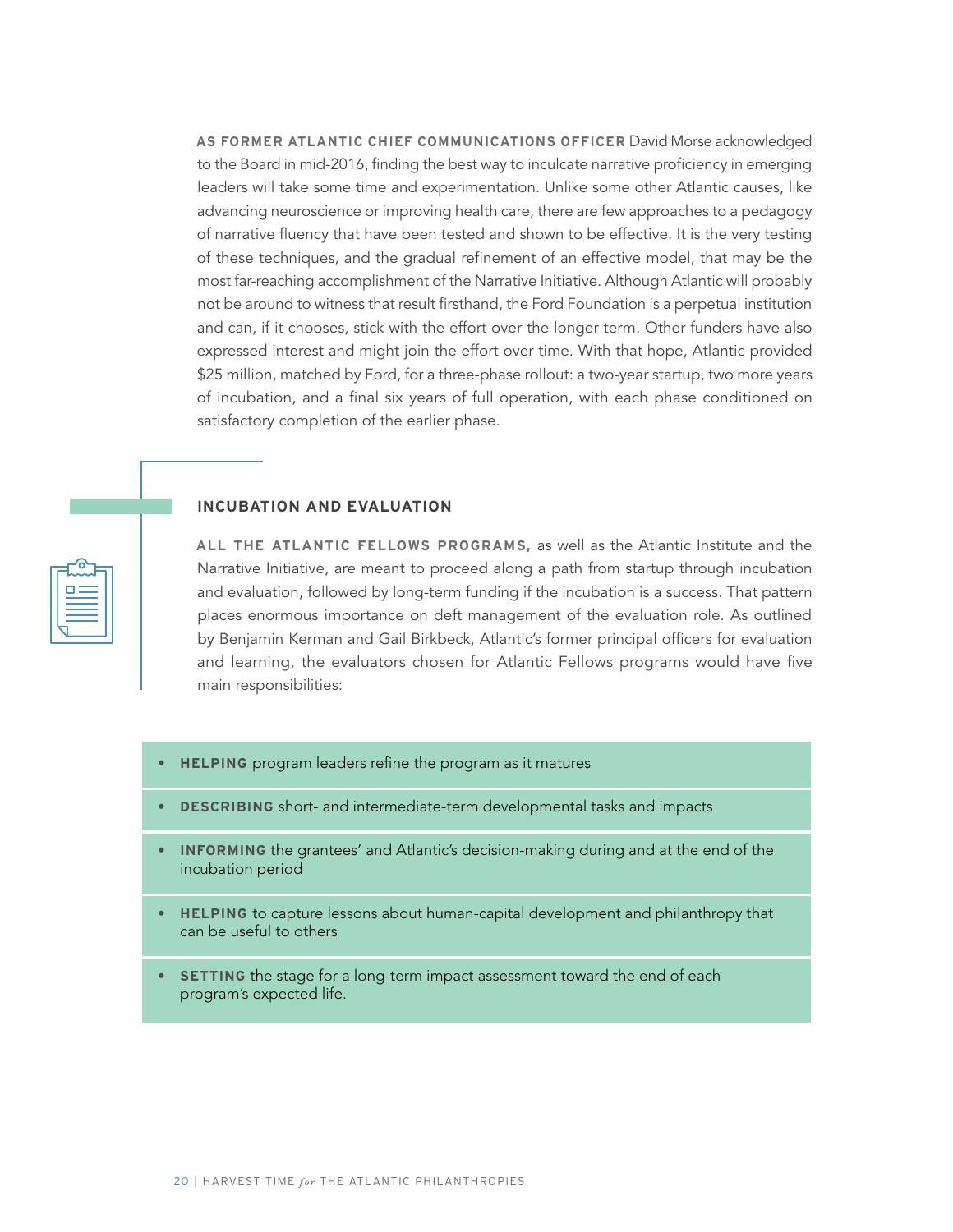**ACCORDING TO MR. KERMAN AND MS. BIRKBECK,** the external evaluators — officially designated as Learning and Evaluation Partners — are to "develop a constructive and candid relationship" with program leaders and to collaborate across programs. Their job includes providing a formative evaluation while the incubation period is under way, which would mainly be useful to the managers of the programs as they refine their theories of change, strategies, and methods of implementation. Later, a summative evaluation will focus on factors chosen by the program leaders and Atlantic, whose purpose would be "to assess general progress, output, and short-term outcome indicators, which will then be used by the Atlantic Board as part of their decision concerning long-term funding following a three to four-year initial implementation phase."<sup>12</sup>

This is a tall order. The same external observers who will report a final judgment to the Atlantic Board at the end of a program's trial period are also expected to form collegial, advisory relationships with the program's managers. They will need to function as trusted partners from year to year, but judges at the end. As some of the Atlantic Fellows programs discovered quickly, this is a diplomatic challenge that is not within the skill set of all evaluators. Nor does it come easily to all program managers. Given the tensions and anxieties confronting the leaders of these programs — people who must organize new, multimillion-dollar fellowships from scratch, creating "transformative experiences" for some of the most promising people in their fields — a confidential working relationship with their ultimate evaluators may prove elusive. At least one early courtship between an evaluator and a program failed to jell, and a new evaluation arrangement needed to be cobbled together quickly.

The other uncertainty surrounding the evaluations is even more fundamental: What if a program fails? If Atlantic were to decide, at the end of the incubation period in 2020, that progress had not been sufficient to justify continuing, it could find itself with tens, maybe scores, of millions of dollars still in the bank, at a time when it is supposed to be closing its doors and ceasing operations. In reality, such a last-minute surprise is unlikely. If a program is not reaching its expected potential, that fact will no doubt become clear well before the incubation period ends, leaving plenty of time to manage an orderly wind-down and to find alternative uses for the money.

*The other uncertainty surrounding the* 

*evaluations is even more fundamental:* 

**WHAT IF A PROGRAM FAILS?**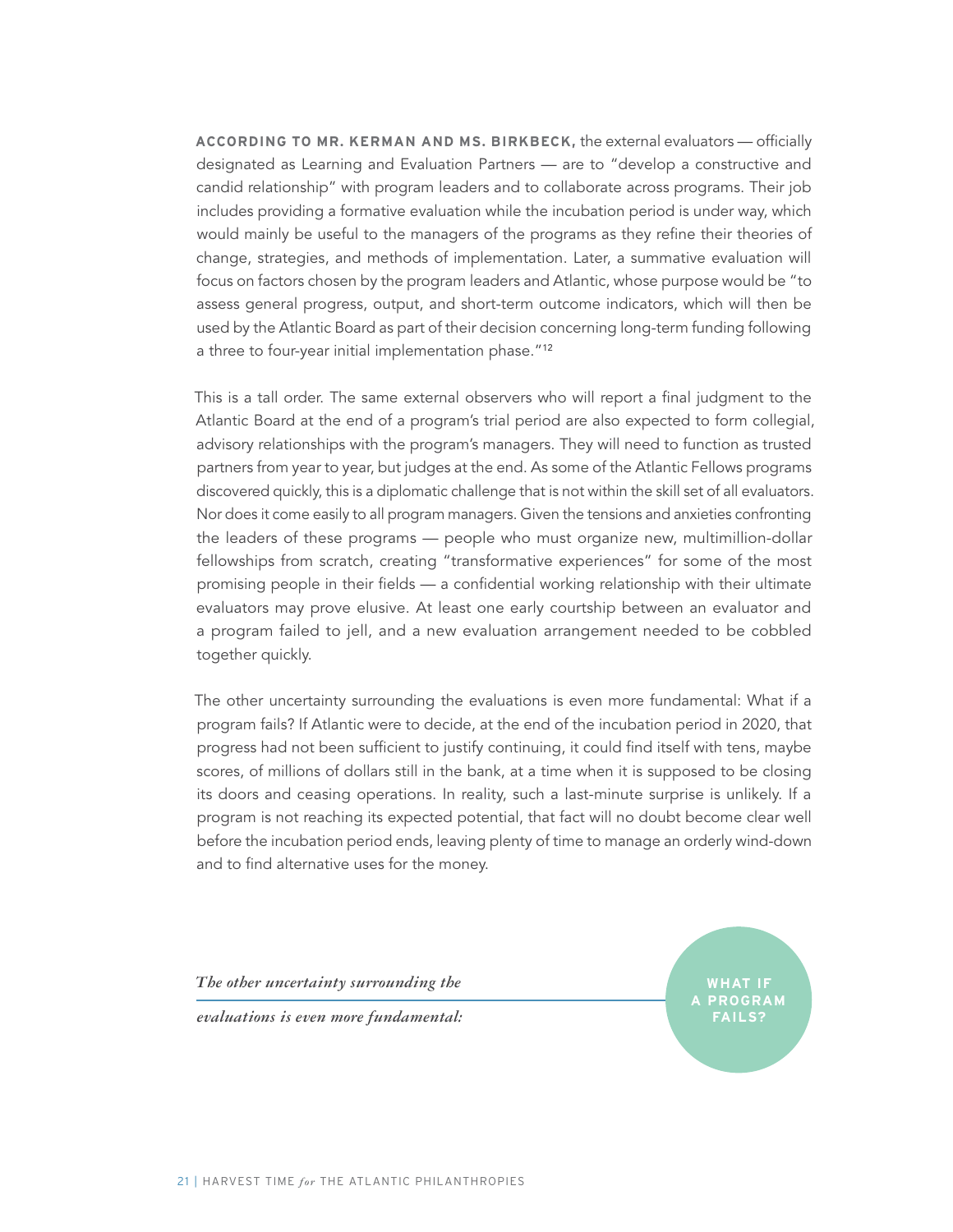**IN FACT,** the evaluation process is being organized specifically to identify early warning signs and to focus on milestones that demarcate the path to success. Recognizing these core indicators at the outset, Atlantic officers believe, is a good way of ensuring that program managers and evaluators can work together in assessing progress, that strengths and weaknesses will be clear all along the path, and that, at the end, there will be no surprises, either for the programs or for Atlantic. Some of these milestones are specific to each separate program, but five fundamental ones are core to the whole endeavor:

- **• ROBUST PROGRAM STRATEGY AND ORGANIZATIONAL STRENGTH** in vision and strategy, governance and staffing, and in managing the complex components of each program
- **• STRONG PROGRAM DESIGN AND EXECUTION,** with a logically organized, high-quality experience for participants based on a clear theory of the skills they need to become more effective, attracting strong applicants and participants, facilitators, and mentors
- **• EVIDENCE OF POTENTIAL IMPACT,** including signs that participants are influencing policy and practice in their fields and that a supportive, cohesive community is forming among participants and alumni
- **• INTER-PROGRAM COORDINATION AND PARTICIPATION,** with evidence that the leaders and fellows of each program are participating wholeheartedly in the international network of Atlantic fellows and are acting as a source of support to other programs
- **• ENGAGEMENT AND SUPPORT FROM THE WIDER FIELD** in which each program seeks to exert leadership, including the involvement of other centers of influence in the field, a favorable reaction from opinion leaders, and the attraction of additional resources and support.13

Still, even assuming that the evaluation process will work as intended and yield no surprises, a less stark possibility might also raise concerns: What if three years is not enough time to reach a solid evaluative conclusion on some or all of these criteria? Programs will have to devise curricula and field experiences, help fellows design and mount projects of their own, find the right mentors, forge meaningful mentoring relationships, and weave webs of ongoing communications, all the while working with evaluators to tweak and refine all these elements while the program is ramping up. It is not hard to imagine that this building-andrefining process may not have reached a conclusive result within three or four years. What if, in 2020, the evaluation simply says: "Maybe"?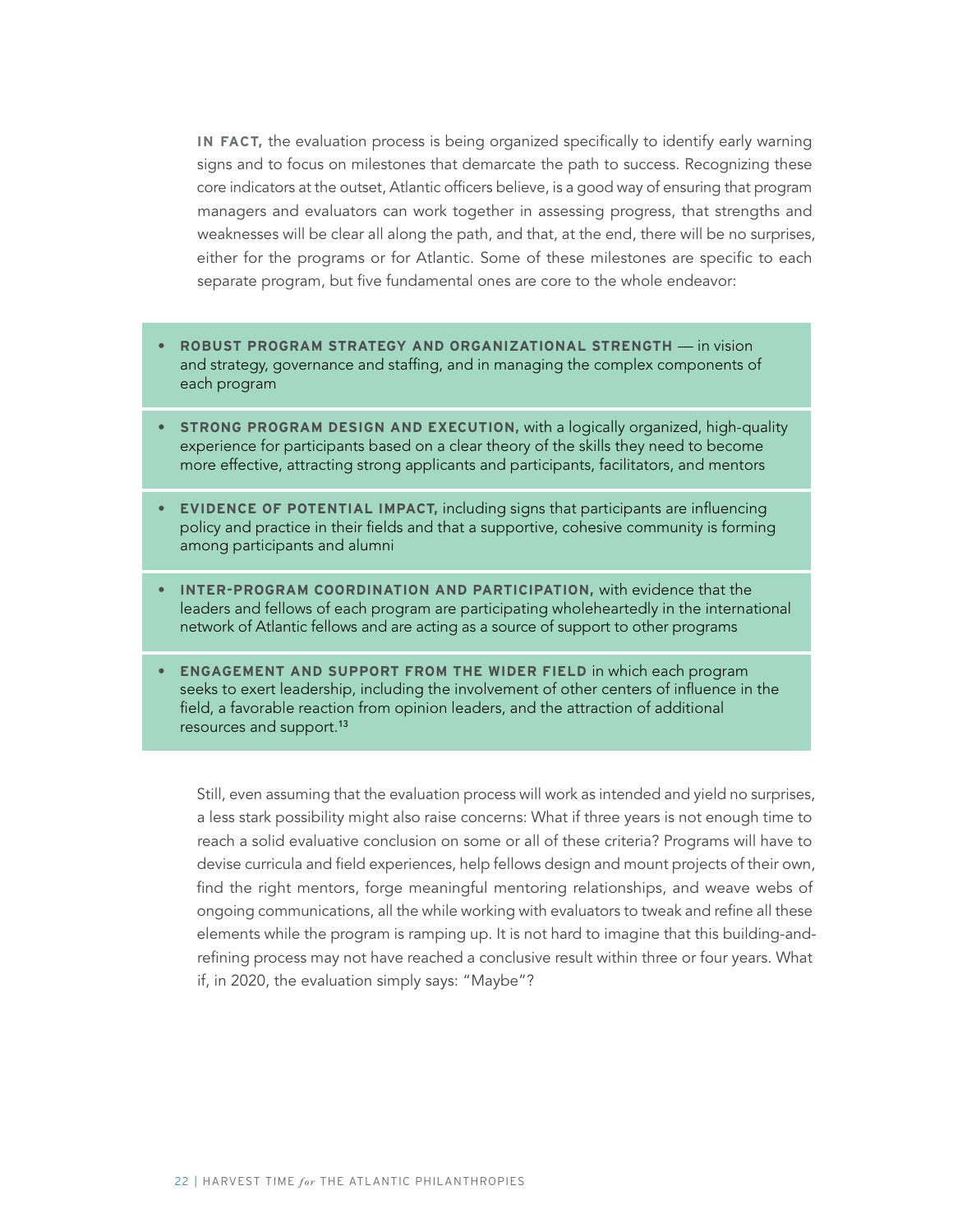**IN AN INTERVIEW IN LATE 2016,** an Atlantic staff member who has observed the design-and-launch process up close privately acknowledged the time pressure and the possible difficulty in reaching a firm conclusion on all the programs by 2020. On one hand, this person said, "by the time a program gets to the third or fourth cohort [of Fellows], they've learned a lot about the curriculum, they've had feedback from Fellows, and they're starting to get into the groove. So three years is kind of a magic number" for taking the pulse of a new program to gauge its strength. On the other hand, the staff member continued, "a year more than that might also have been more comfortable. Three years of running time is really just enough, with very little room for surprises. The programs are experiencing some growing pains trying to launch quickly enough to get those full three years of experience, building connections to other partners in their fields. Some of those things take time, so they're going to have to do some of that kind of on the fly, more than would have been ideal."

The Board has deliberately carved out plenty of time in its schedule, over the final three years, to monitor and prepare for unexpected outcomes. With all of the budgets finalized and the programs now under way, the Board's remaining business will be taken up almost entirely with regular check-ins on the Atlantic Fellows sites, with every meeting consisting of a visit to one of the programs and meeting with representatives of two others. Evaluations will be important for fine-grained information and close-up observation, but they will not be the only — or perhaps not even the primary — basis for the ultimate decision on longterm funding. By the time the incubation clock ticks toward its conclusion, the Atlantic Board is likely to know more than enough about each program to make an informed decision, and will have gathered that knowledge firsthand over the whole period. Presumably, if trouble is on the horizon, the Board will have been able to see it from far away and to plan accordingly.

"We've been trying to figure out how much we can know," an Atlantic officer explained, imagining the state of information likely to be available by the end of 2019. "We know that the programs will continue to learn and evolve. We don't expect them, in three years, to have arrived at a model that will be the model they'll carry forward for another 10 or 15 years. We want them to have built in enough mechanisms for learning and reflection and change. But probably the most important thing between now and three years from now, which may be tight but possible, is that they need to have transitioned from concepts created by a few individuals to fully functioning organizations with real institutional support and structures around them — structures that don't, three years from now, depend on any individual for success."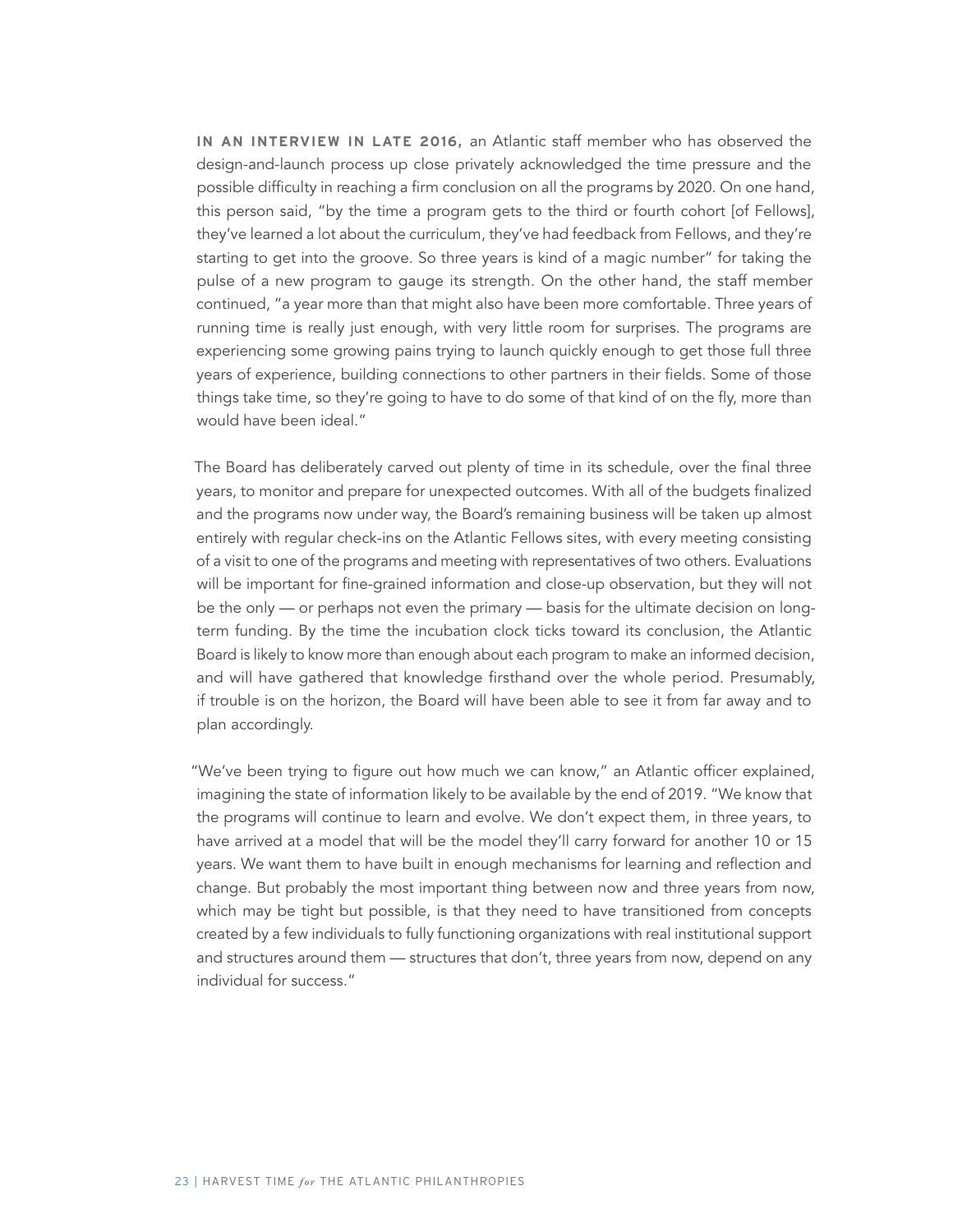**IT IS NOT ALL THAT SURPRISING** to point out that an unusual program, conceived on a giant scale, has unusual and possibly giant risks. That is a reality that Chris Oechsli acknowledged frankly to the board early in 2016, as the Atlantic Fellows programs were just starting to take final form. "We are going big," he wrote — "in ideas, in duration, in sums. … There is risk in going big. We are betting on others to help achieve these ambitious ends over a term that extends beyond Atlantic's presence." How, he asked, could the foundation be confident that its big bets would pay off, "especially if Atlantic is dissolved over a decade before these initiatives conclude?"

Without pretending to have a definitive answer to that question, Mr. Oechsli cited a long list of Atlantic grants from earlier years whose purpose was to support human capital, whether at universities, in laboratories and hospitals, in government, or in pioneering social-change organizations. In virtually all of these cases, he noted, the grantees were chosen with care, the grants were diligently structured to be as helpful as possible, and the visionaries and leaders behind the programs were then allowed to carry out their visions unimpeded by the foundation. In the overwhelming majority of cases, the results have been more than impressive. Even so, as Mr. Oechsli acknowledges, that is at best a rationale for taking a major risk on a significant philanthropic effort in leadership development. It is not a reason to be sanguine about the risk.

"At some point," he concluded, "after due diligence, and monitoring of conditions, and milestones backed by evaluation, we have to let go. Ultimately, it is the institutions and people we bet on who will achieve what we hope to achieve, not Atlantic. Our highest and best use is to enable them to the best of our ability or, in Chuck's words, 'to put wind in their sails.' In our final years we will do that. Then we will let go."

**HOW, HE ASKED**

*could the foundation be confident that its big bets would pay off, "especially if Atlantic is dissolved over a decade before these initiatives conclude?"*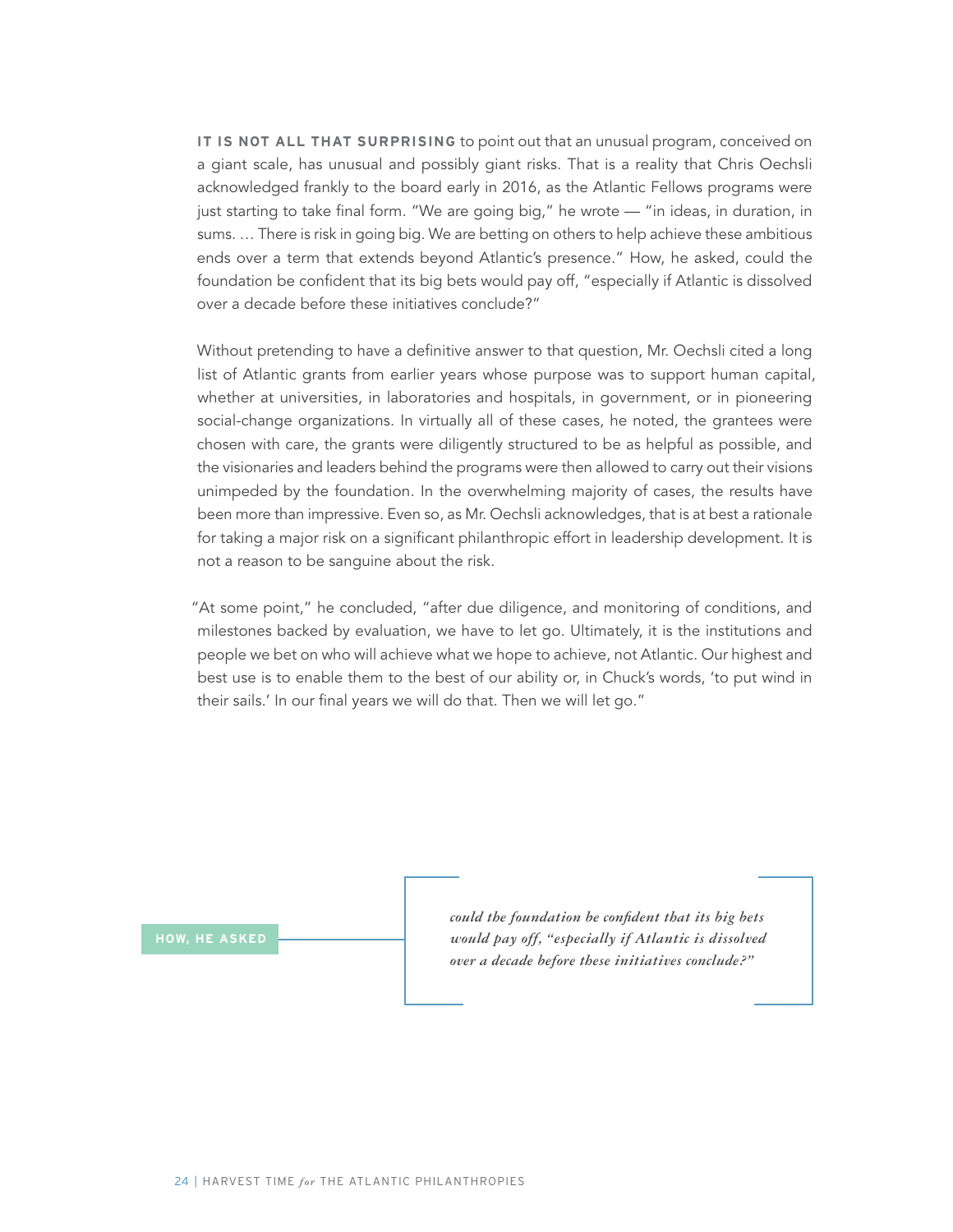#### **OTHER MAJOR INITIATIVES, AND THE FINAL GRANT**

**THE ROSTER** of Atlantic Fellows programs was by far the centerpiece of Atlantic's final burst of activity in 2015 and 2016, but a stream of other major grants also filled out the foundation's extraordinary billion-dollar finale. A few of the largest among these were:



- **• \$173 MILLION TO THE UNIVERSITY OF CALIFORNIA, SAN FRANCISCO,** in the form of an in-kind donation of Bayside Village, a large apartment complex near the university's campus. This was among the last of the illiquid assets in Atlantic's portfolio and will be used both for university housing and, in part, to support the Global Brain Health Institute.
- **• \$12.75 MILLION OVER THREE YEARS TO IRELAND'S CENTRE FOR EFFECTIVE SERVICES,** the vehicle for carrying on Atlantic's decade-long push for evidence-driven public policy in both parts of Ireland. It would be, then Country Director Mary Sutton wrote in mid-2015, "Atlantic's final effort to promote reform in how public services are delivered" in both the Republic and the North.<sup>14</sup>
- **• \$12 MILLION OVER THREE YEARS TO THE NATIONAL MUSEUM OF AFRICAN-AMERICAN HISTORY AND CULTURE IN WASHINGTON, D.C.,** for construction and programming, as a final U.S. capital grant in "our ongoing effort to promote racial equity through inquiry, reflection and action," Chris Oechsli wrote.<sup>15</sup>
- **• \$10 MILLION FOR THREE YEARS TO THE AMERICAN CIVIL LIBERTIES UNION** to develop a new "advocacy infrastructure," enabling it to raise significantly more contributions under Section 501(c)(4) of the Tax Code that can legally be spent, at both the national and state level, to promote or oppose legislation affecting civil rights and liberties.
- **• \$3.5 MILLION FOR ONE YEAR TO THE KHAYELITSHA YOUTH AND COMMUNITY CENTRE TRUST,** in South Africa, to complete a total \$10 million in capital support for a building that would house office, meeting, and training space for a cluster of Atlanticsupported nonprofits and provide a venue for community activities.
- **• \$8 MILLION OVER FOUR TO FIVE YEARS FOR A CLUSTER OF ORGANIZATIONS TO PROVIDE "ACTIVE CURATION"** of Atlantic's archives and data, to ensure that the information being archived at Cornell University would not remain inert, but would be used "to inform, inspire, and influence" future philanthropists and researchers. The active curation organizations are the Bridgespan Group, Rockefeller Philanthropy Advisers, the publishers of Fast Company, and the Royal Irish Academy.<sup>16</sup>
- **• A TOTAL OF \$5.5 MILLION, IN TWO GRANTS, TO THE SOCIAL CHANGE INITIATIVE,**  an Atlantic human-rights spin-off headquartered in Northern Ireland, to create the Migration Learning Exchange and to offer leaders in the migration-reform movement worldwide a program of "expertise and skills-building in communications … to change the migration narrative."<sup>17</sup>
- **• UP TO \$258,000 AS A FINAL GRANT TO COLUMBIA UNIVERSITY TO COMPLETE THE ATLANTIC ORAL HISTORY PROJECT,** index and catalogue the interviews, and transfer the recordings and transcripts, with their metadata, to Cornell for integration into the Atlantic archive. (More detail on this follows in Part II of this report.)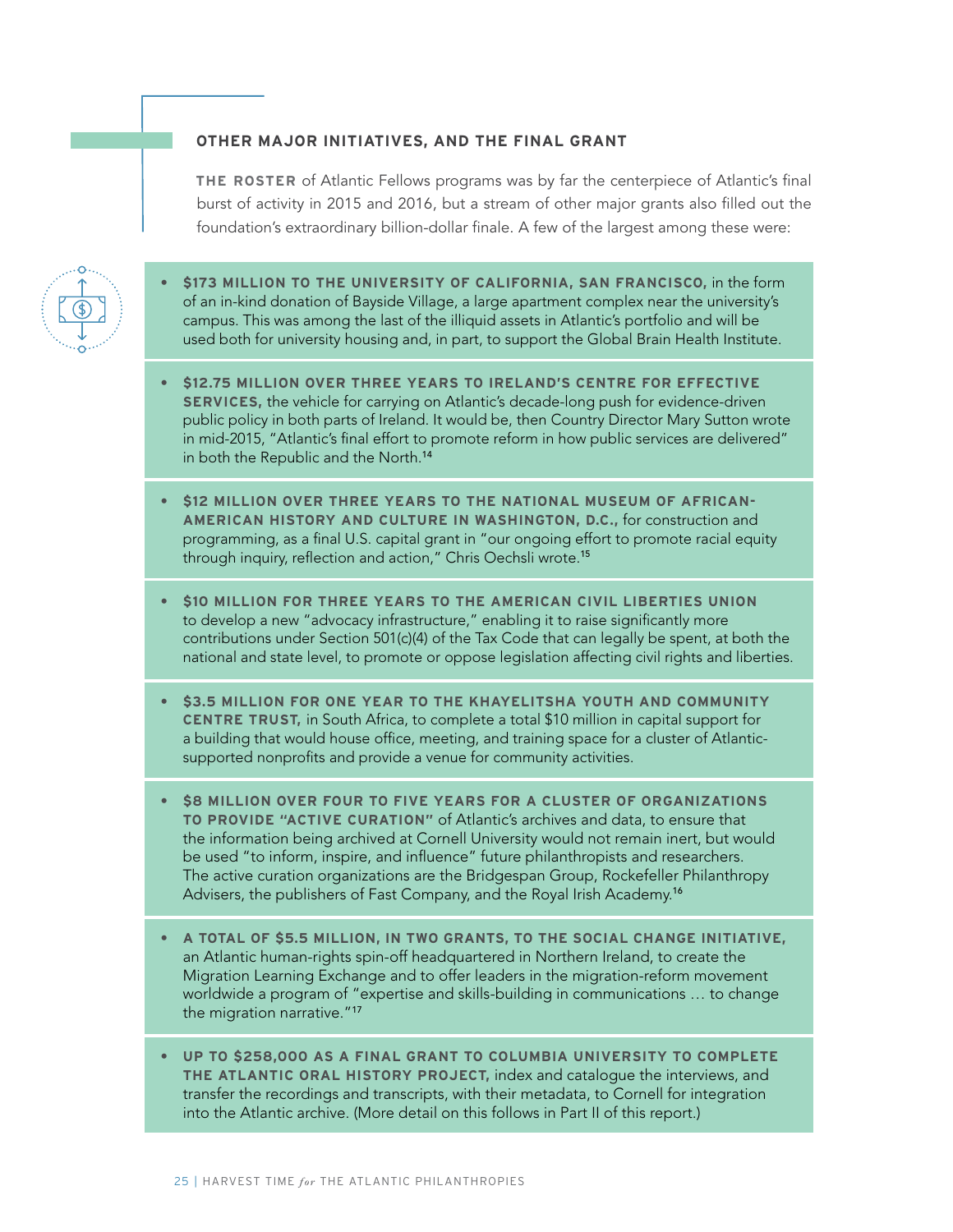**ON DECEMBER 4, 2016,** the Board approved what Chris Oechsli described as Atlantic's "final planned grant," bringing the institution's regular grantmaking to an end on schedule. The last gift was identical to the first one, made back in 1982 at Chuck Feeney's instigation: \$7 million to Cornell University to support the Cornell Tradition, a fellowship program for around 500 university students annually who "demonstrate significant work experience, campus and/or community service, and academic achievement."<sup>18</sup>

"This grant is a fitting bookend to our grantmaking in many ways," Mr. Oechsli wrote to the Board in advance of its final meeting of 2016. "It not only looks backwards to pay homage to the university community that empowered Chuck Feeney to become a successful businessman and philanthropist; it looks forward to the community of service-oriented young people who, with 'wind in their sails,' will go on to do great things that we hope will echo Chuck's and Atlantic's ethos and vision."<sup>19</sup>

The historic weight of the moment — the last regular grant by the largest institution ever to put all its assets to charitable use within the donor's lifetime — was not diminished by the small technicality that this was almost surely not Atlantic's final grant. At the end of 2015, the foundation's Finance and Investment Committee had identified just under \$360 million remaining in the endowment that would be available for grantmaking and administrative costs, plus another \$102 million "very likely to become available in 2016" — an amount that was, indeed, earned and put to use that year.

But the Committee also envisioned a further \$115 million that Atlantic might yet earn, barring market disappointments. To ensure that no commitments would be made without money in hand to back them up, the Committee recommended holding this last \$115 million back until 2017 or later. The Board agreed to keep this sum off limits, dividing it into two "scenarios." The more conservative first scenario would make \$65 million of the additional money, if it materializes as expected, available in the second half of 2017. The more optimistic second scenario foresees another \$50 million for use thereafter. These, and any other unexpected earnings — plus any portion of current commitments that is not ultimately spent — would pave the way for additional grantmaking years after the "final" grant.

> *The last gift was identical to the first one, made back in 1982 at Chuck Feeney's instigation…*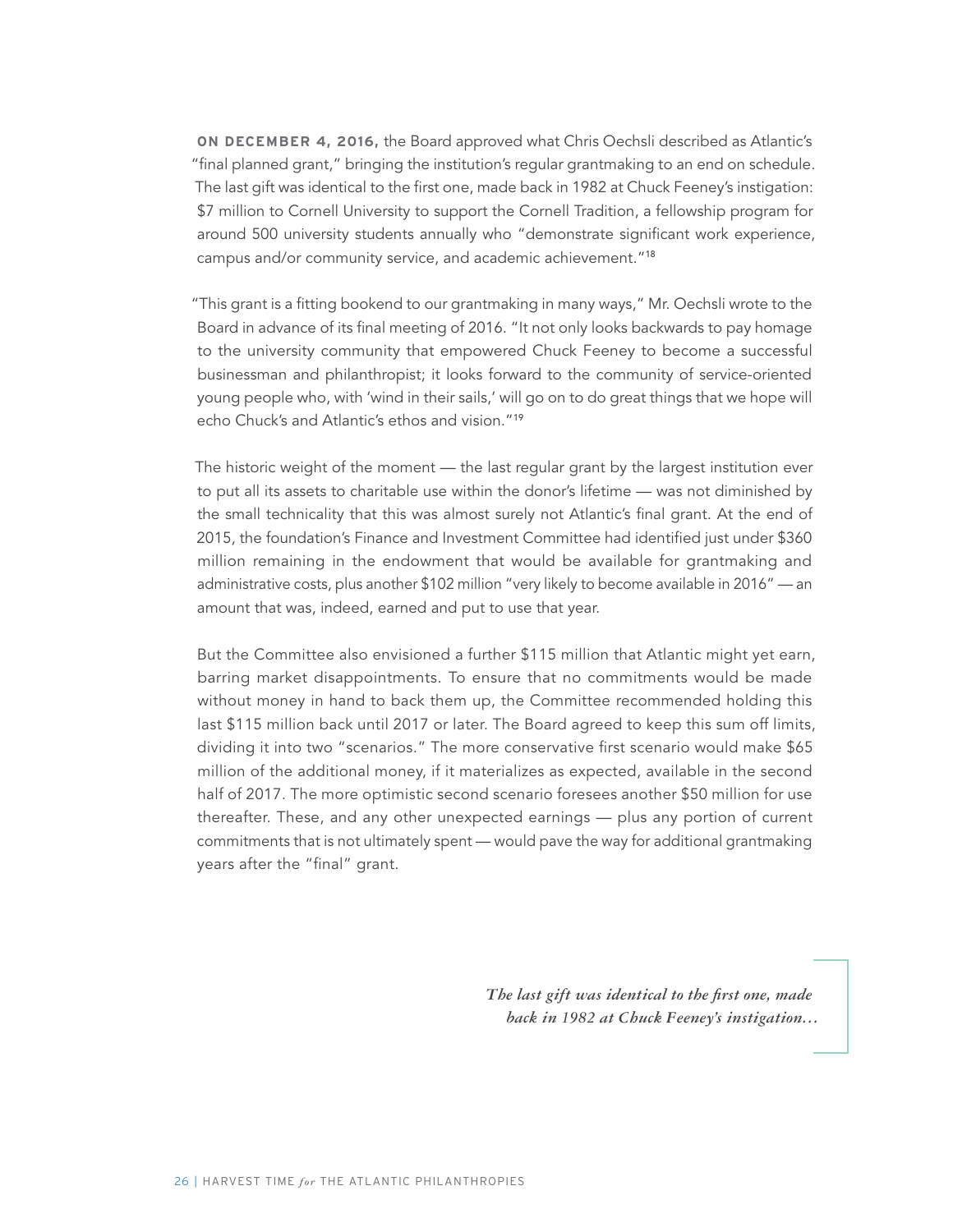**EVEN SO, ATLANTIC HAS** tentative uses for these reserved funds already in mind, and could also rely on the unprogrammed money if additional support is needed for current grantees and initiatives. With three years of start-up activity ahead for the massive Atlantic Fellows programs, and given the possibility of new opportunities or needs among spin-off programs like the Social Change Initiative and the Civic Participation Action Fund (described in earlier reports in this series), that flexibility could prove to be hugely valuable. Whatever additional grantmaking lies ahead, it is unlikely to change the essential nature of Atlantic's record and legacy, which were effectively sealed with the ceremonial final grant to Cornell.

In a public letter at the end of 2016, Chris Oechsli summed up that legacy in one sentence: "We are bringing to conclusion \$8 billion in grantmaking over 35 years, in 23 countries on five continents, funded and guided by our founding chairman, Chuck Feeney, his values, and his principles."<sup>20</sup>

#### **A CODA: TIME LIMITS AND THE UNLIMITED VAGARIES OF TIME**

**AS ATLANTIC'S DECADES OF PHILANTHROPY** and the calendar year 2016 were simultaneously drawing to an end, another kind of history was also being made. The unexpected results of the U.S. election in November 2016 promised, in a stroke, to upend some of Atlantic's longest and most cherished American policy goals, particularly on immigration, healthcare, criminal justice and education reform, racial equity, an opening to Cuba, and safety-net programs for the elderly and poor. Elsewhere in the world, rumblings of right-wing populism and cracks in the global economy and international cooperation were also hinting at a weakening of Atlantic touchstones like migrant rights and crossnational cooperation on research, innovation, and social justice. The effects of Brexit on Northern Ireland's delicate peace — to which Chuck Feeney had devoted personal attention and treasure — and of political tumult in South Africa seemed to pose direct threats to accomplishments in those places that Atlantic had long considered enduring legacies.

This was not a problem exclusive to Atlantic, of course. Many of the world's largest foundations had devoted fortunes to social and scientific causes that now seemed, in the angry populist moment of 2016-17, under threat. But the great majority of those institutions would have time to regroup, adapt, and live to fight another day. Although the idea of Giving While Living is gaining steam among the world's wealthy, most foundations are still designed to operate in perpetuity, and even among those that are not, most have set the date for their sunset far in the future. (The Bill and Melinda Gates Foundation, for example, intends to continue making grants until 20 years after the death of its last surviving founder, both of whom are comparatively young.)

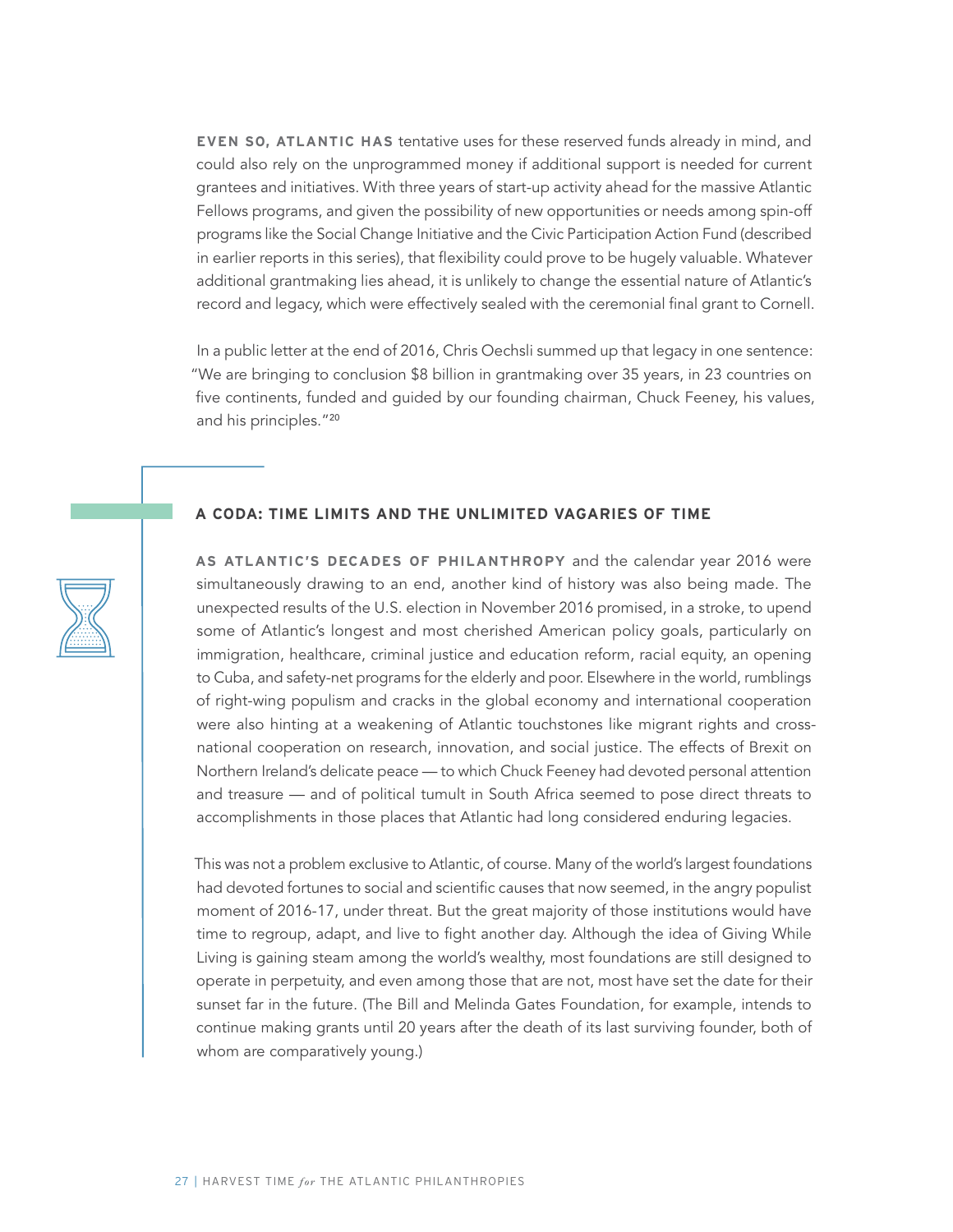**ATLANTIC, BY CONTRAST,** is departing the scene. It cannot know, much less influence, the future of its signature programs, organizations, causes, and innovations, but the shocks of 2016 have furnished many more reasons to be concerned for them. That is a chastening thought, but for Atlantic, at least officially, not a dispiriting one.

"As we prepare to wrap up our operations and close our doors by 2020," Mr. Oechsli continued in his 2016 end-of-year letter, "what lies ahead also galvanizes and reinforces our purpose and mission and that of our grantees, partners, and their communities." Most specifically, he concluded, the dangers ahead reinforce, more than ever, the rationale for the final burst of investments in future leaders, visionaries, and innovators:

*Now, more than ever, we need effective, ethical leadership that bridges divides within and across borders, cultures, and ideology. We need leaders who understand complexity and speak to our shared humanity and aspirations, to what Abraham Lincoln referred to as 'the better angels of our nature.' This is where the convergence of current events makes Atlantic's final philanthropic initiatives even more crucial.*

*Atlantic is investing in a global community of emerging leaders who can appeal to those 'better angels' that most motivate us — to inclusion and empathy rather than exclusion and prejudice. Fostering such leadership, especially at a time of such division, is a formidable task, one that we or any funder can only undertake at a modest scale. But it is what we can offer in the hopes of constructively engaging the most fundamental concerns of our time.*<sup>21</sup>

**…THE CONVERGENCE OF CURRENT EVENTS**

**MAKES ATLANTIC'S FINAL PHILANTHROPIC INITIATIVES**

**EVEN MORE CRUCIAL.**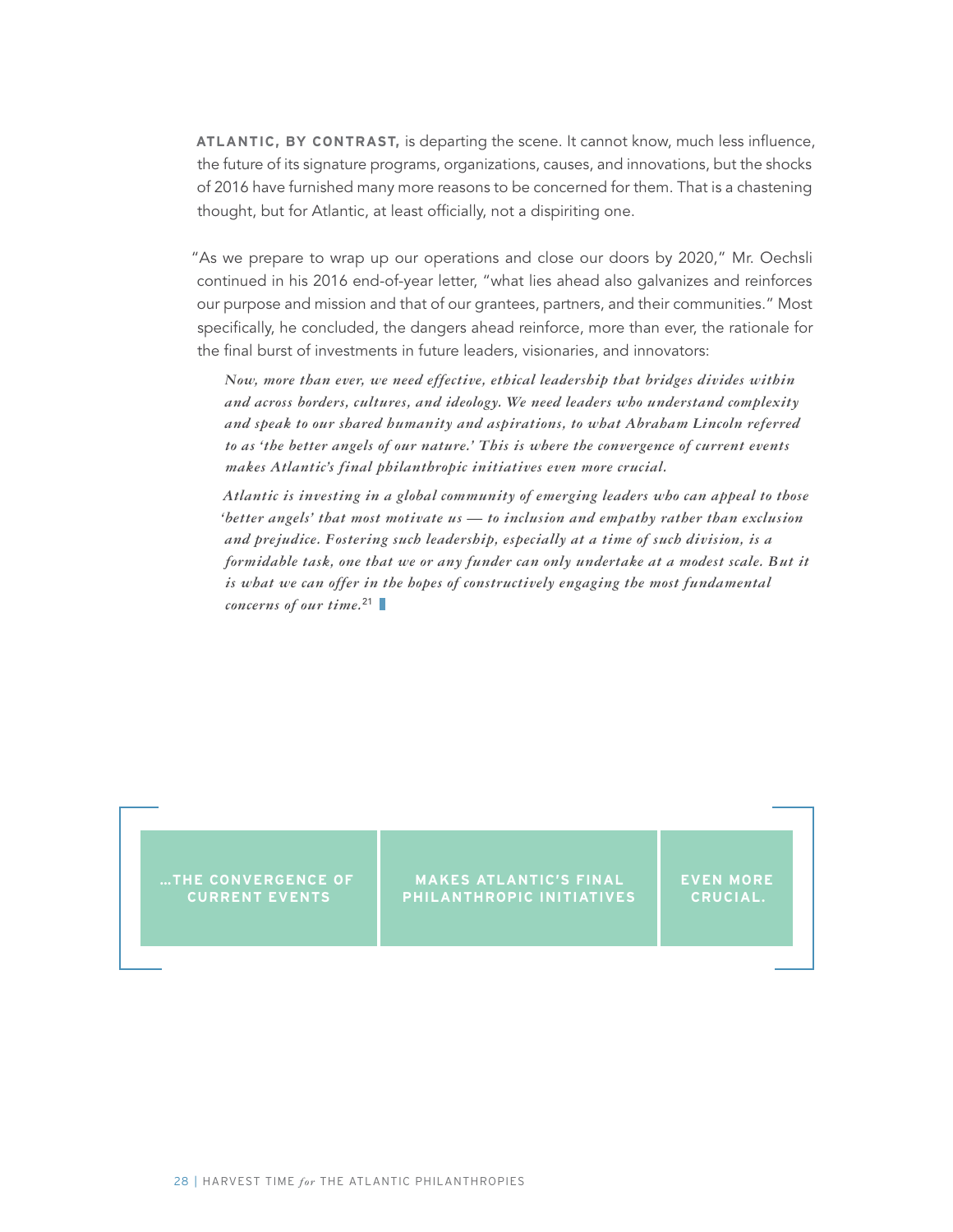



# PART II: COMMUNICATIONS

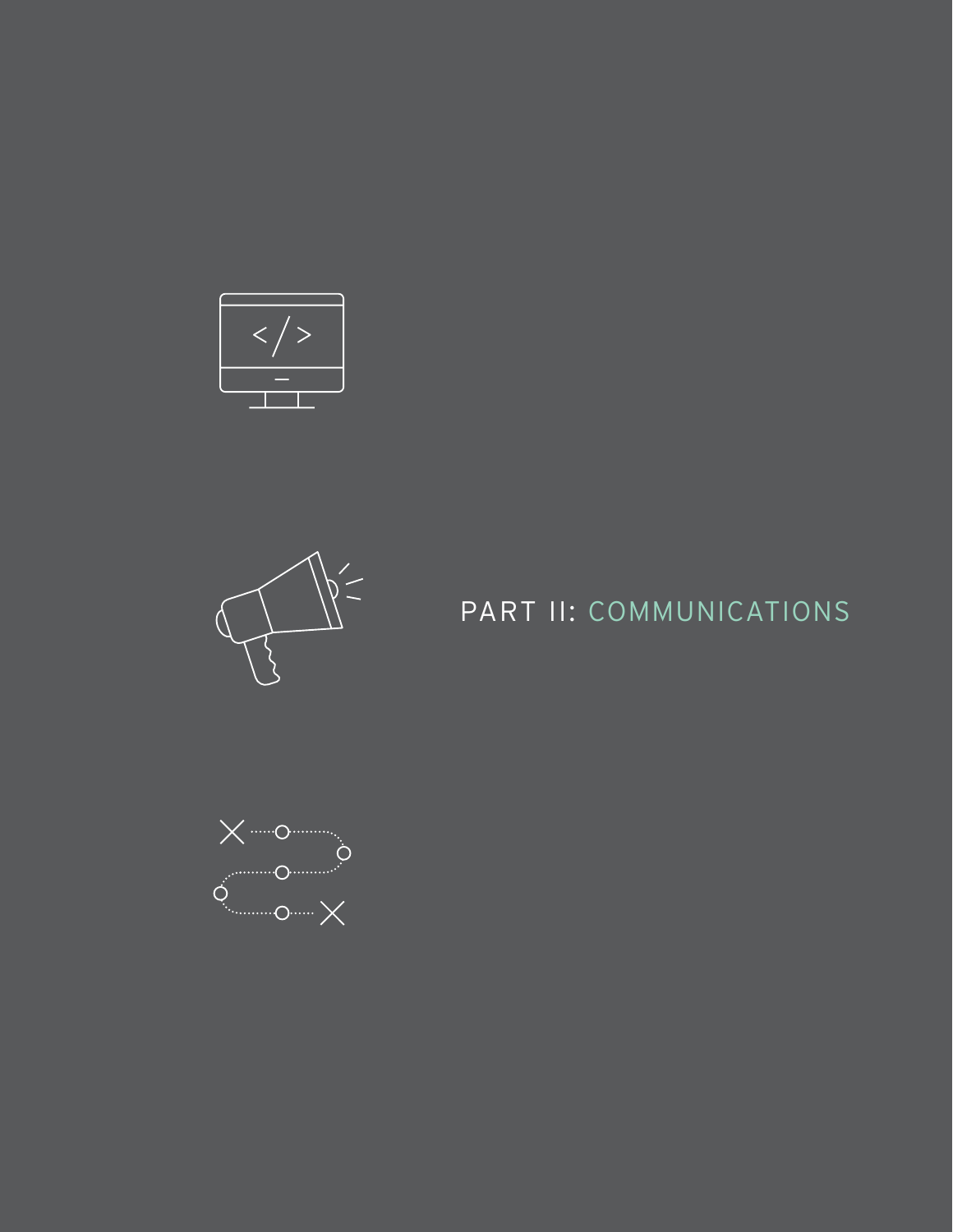**"AT THE END OF ATLANTIC'S ORGANIZATIONAL LIFE,"** former Chief Communications Officer David Morse wrote to the Atlantic Board in early 2017, "we've made a big bet on two enterprises to which we paid little heed at the beginning — evaluation and communications." Mr. Morse was careful not to say that the foundation had neglected these things entirely. Some Atlantic programs had made deliberate, effective use of sophisticated evaluation techniques and worked with public agencies to apply those techniques to the delivery of public services. For several years, a Strategic Learning and Evaluation team promoted wider use of evaluations throughout the foundation. But these efforts were stronger in some programs and countries than in others, and the results were rarely disseminated to external audiences as statements about what Atlantic was achieving, learning, or trying to prove. In short, even when evaluation was done well, which was often, the results nonetheless tended to languish on the periphery of the foundation's intellectual and strategic deliberations — sometimes noticed, sometimes not, but hardly ever occupying center stage.

If evaluation received "little heed" through much of Atlantic's history, communications lay even farther outside the institution's sphere of consciousness. Having spent nearly two decades cloaked in anonymity, Atlantic emerged into the public spotlight in 2002 only haltingly and with a deliberate diffidence that mirrored its founder's personality as a man of legendarily few words. Though for many years Atlantic was among the world's biggest private foundations, it was arguably the least widely known on that list. In a 2013 survey of influential people in Atlantic's fields of interest, the marketing research firm Artemis Strategy Group found that, of those who knew much about the foundation at all, the knowledge tended to be limited to particular issues and projects on which a given observer had some direct interest. A broader picture of Atlantic as a coherent philanthropic endeavor, built on a unifying set of beliefs and values, was all but nonexistent.

All of that changed in the second decade of the 21st century, as the foundation approached its final years and a sobering realization dawned: When a funder stops making grants, its influence quickly evaporates unless it has built a tower of evidence, argument, and alliances that will continue to broadcast its message and carry on its battles. Within five or six years, Atlantic would have committed the last of its resources, and billions of dollars' worth of programs and accomplishments were about to become history. Suddenly, an institution whose evidence lay mostly in computer files and cardboard boxes, and most of whose public argument had been conducted in whispers, was going to need to amass volumes of information and messages with which to equip its allies for the years ahead. The alternative would spell oblivion.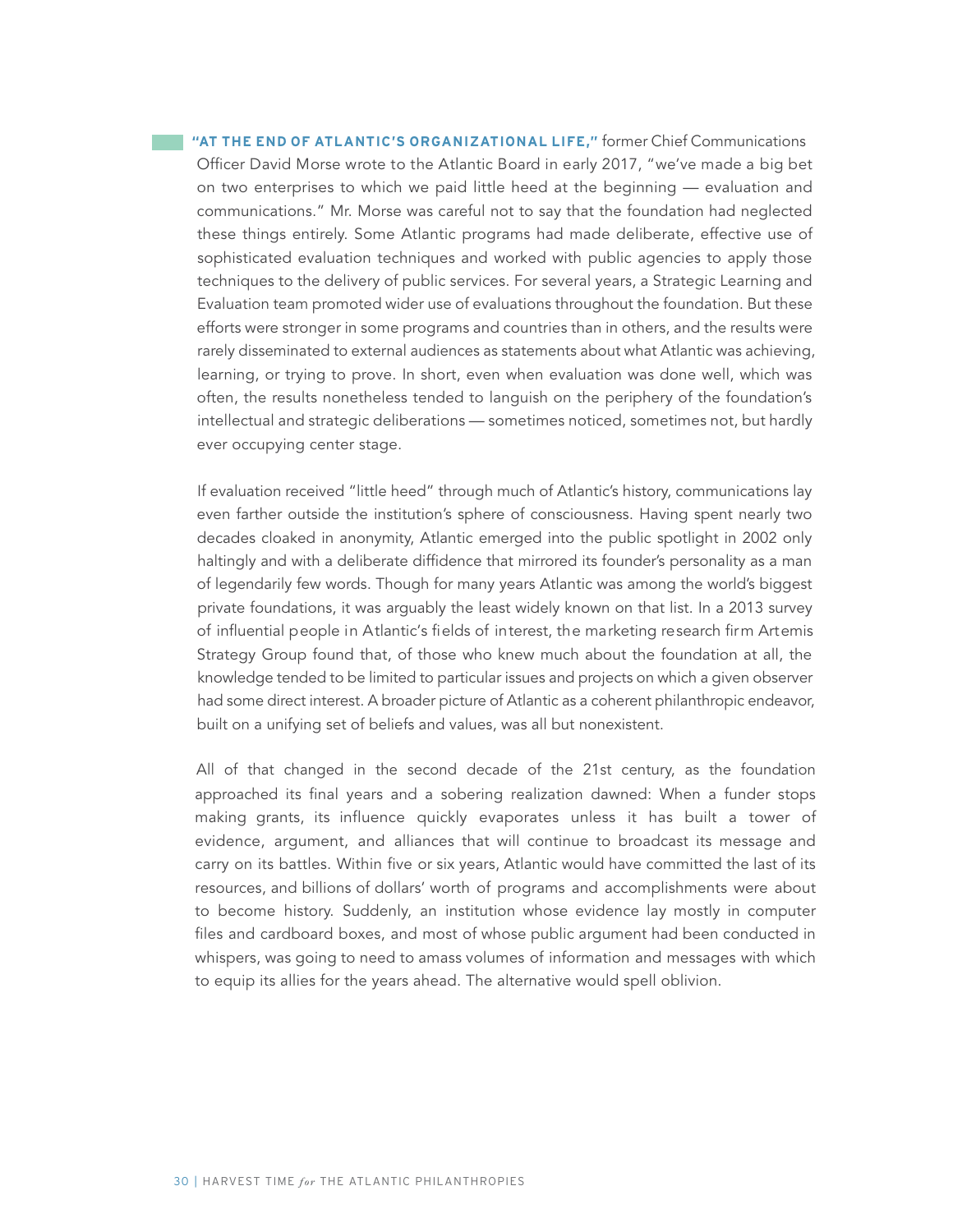**"TO ATLANTIC'S CREDIT,"** Mr. Morse continued, "the organization — Board and staff had been consistently looking and moving forward. But at some point soon, there was going to be no forward to be looking forward to. If Atlantic wants to extend interest and influence beyond the last payment to the last grantee, how could we best achieve that goal?"

Beginning in 2014, the foundation set in motion a flurry of new initiatives aimed at unpacking the files and cardboard boxes, making information on its work more widely available, and broadcasting stories, images, and data that would give its messages life. Under an ambitious communications strategy launched that year, the foundation dedicated itself to:

- **• REVAMPING ITS WEB SITE AND SOCIAL-MEDIA** presence to "inform, inspire, and influence practice, policy and philanthropy" — a phrase that has become the all-but-official motto of the new communications effort
- **• SETTING UP THE ATLANTIC ARCHIVE** in a permanent home with a dedicated archivist and a network of "active curation" partners to interpret and publicize the archived information
- **• COMPLETING A YEARS-LONG ORAL HISTORY** of Atlantic leaders and influencers, encompassing memories that trace back to the origins of the foundation and even before, and integrating the tapes and transcripts into the archive
- **• COLLECTING AND DISTILLING ATLANTIC'S TROVES OF EVALUATIONS** most of them never published, and many virtually forgotten — into "a steady series of print and online books, reports, and films"
- **• EXPANDING PERSONAL COMMUNICATION FROM ATLANTIC'S CEO** to elaborate on Atlantic's experience with limited life and with the completion of its work — a critical factor, given how much information in philanthropy tends to be absorbed in conferences and via direct contact through e-mails and social media.<sup>22</sup>

The launch of the Atlantic Fellows programs roughly a year later added a sixth critical task to this list: ensuring that the foundation would not repeat its past mistakes of starting a new initiative without thinking about how to describe and explain it to an audience of influential people, policymakers, and funders. Even beyond descriptions and explanations was the challenge of crystallizing a common ethos and identity for all the programs, which foundation leaders reluctantly (but accurately) described as a "brand." The results of that effort were more fully described in the previous section of this report.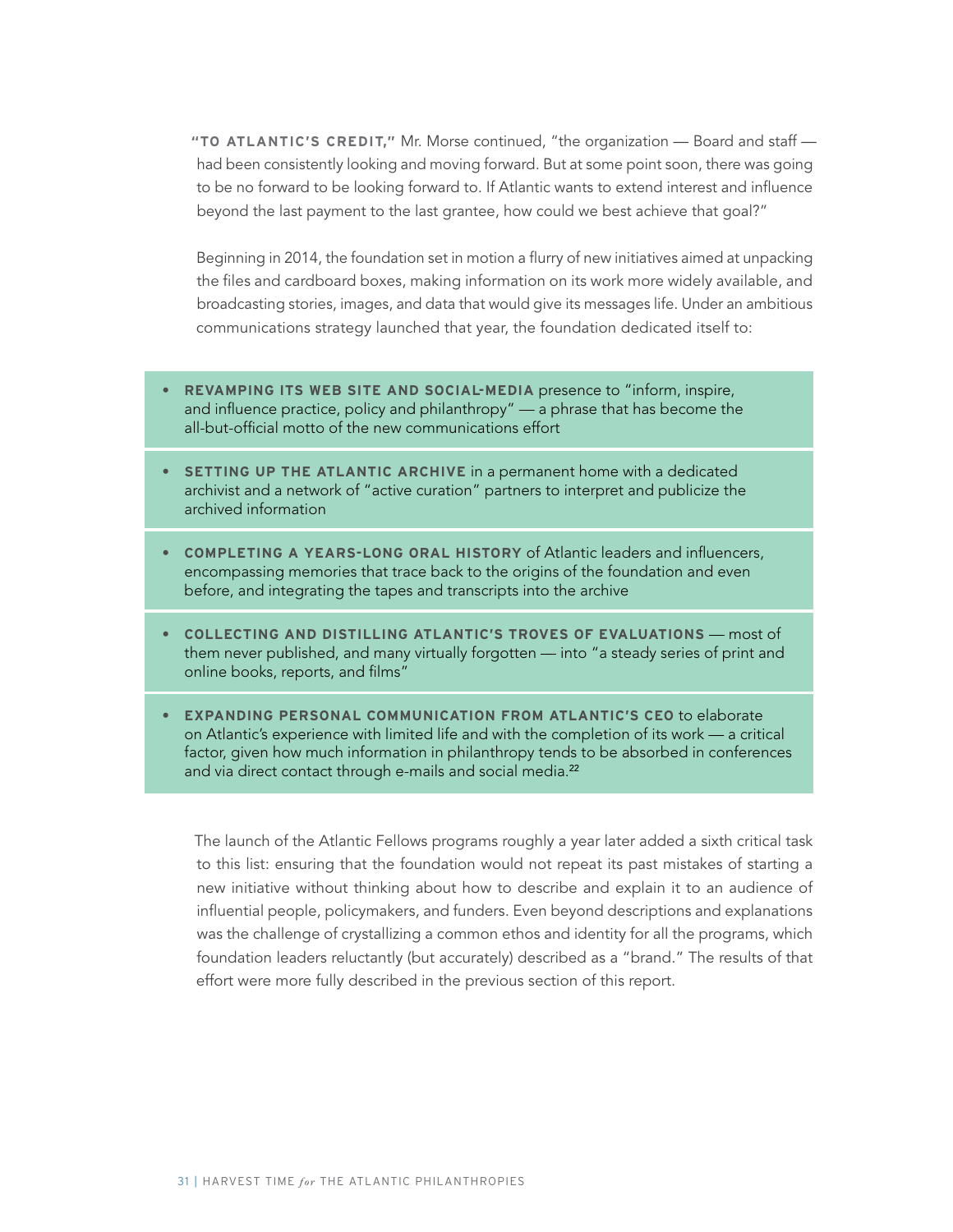#### **DIGITAL ATLANTIC**

**THE MOST BASIC OUTLET** for most foundation communications (after the somewhat dated medium of the printed annual report) is the website. There, in most cases, a visitor can learn the causes the foundation supports, read about some grants, download recent publications, see the names of directors and officers, and maybe see a bit more under the hood: financial reports, perhaps, or evaluations, staff blogs, guidelines for grantseekers. Despite all their variety in personality and design, in substance most of these sites are alike. As Mr. Morse put it in 2014, most foundation websites — including Atlantic's at that point — are "information and distribution centres … designed for grantees and the general public" and intended to discharge, at least to some degree, a moral obligation of transparency.<sup>23</sup>

The typical foundation site resembles a report of activities more than a conversation about rationales. It is almost never a window into the institution's inner workings. To the extent most sites try to make an argument or deliver a message, their point is generally the importance of the foundation's main causes, not the intricacies of how it makes choices or balances risks against aspirations.

Atlantic, by contrast, would soon have very little activity and a dwindling list of active grants — eventually none at all — on which to report. Instead, the foundation wanted its final (and posthumous) website to be something both more intimate and more exhortatory: an expression of why and how Atlantic had conducted its intensive, limited-term philanthropy, bundled together with stories about its experiences and some lessons it had learned along the way. It wanted a site where visitors do not simply download data but inquire, peruse, weigh pros and cons, and, in the best case, draw inspiration and guidance for their own philanthropy.

That would require, first of all, a clearer sense of what new and emerging philanthropists and foundation managers and advisers want to know about Atlantic, the kinds of issues and questions that would intrigue them, and the formats that would attract and hold their interest. Some of that information had come from a survey of prospective users conducted by the Artemis Strategy Group in 2013, asking what characteristics people associated with Atlantic and what qualities made up its reputation. Atlantic officers continued to supplement the Artemis findings from their conversations with others in the field, including firsthand discussions with rising young philanthropists. Jason Franklin, a philanthropy scholar and former head of Bolder Giving, a nonprofit that promotes ambitious philanthropy, conducted further research in 2015 and 2016 to gain more specificity about the information people might seek from Atlantic's archives and communications.

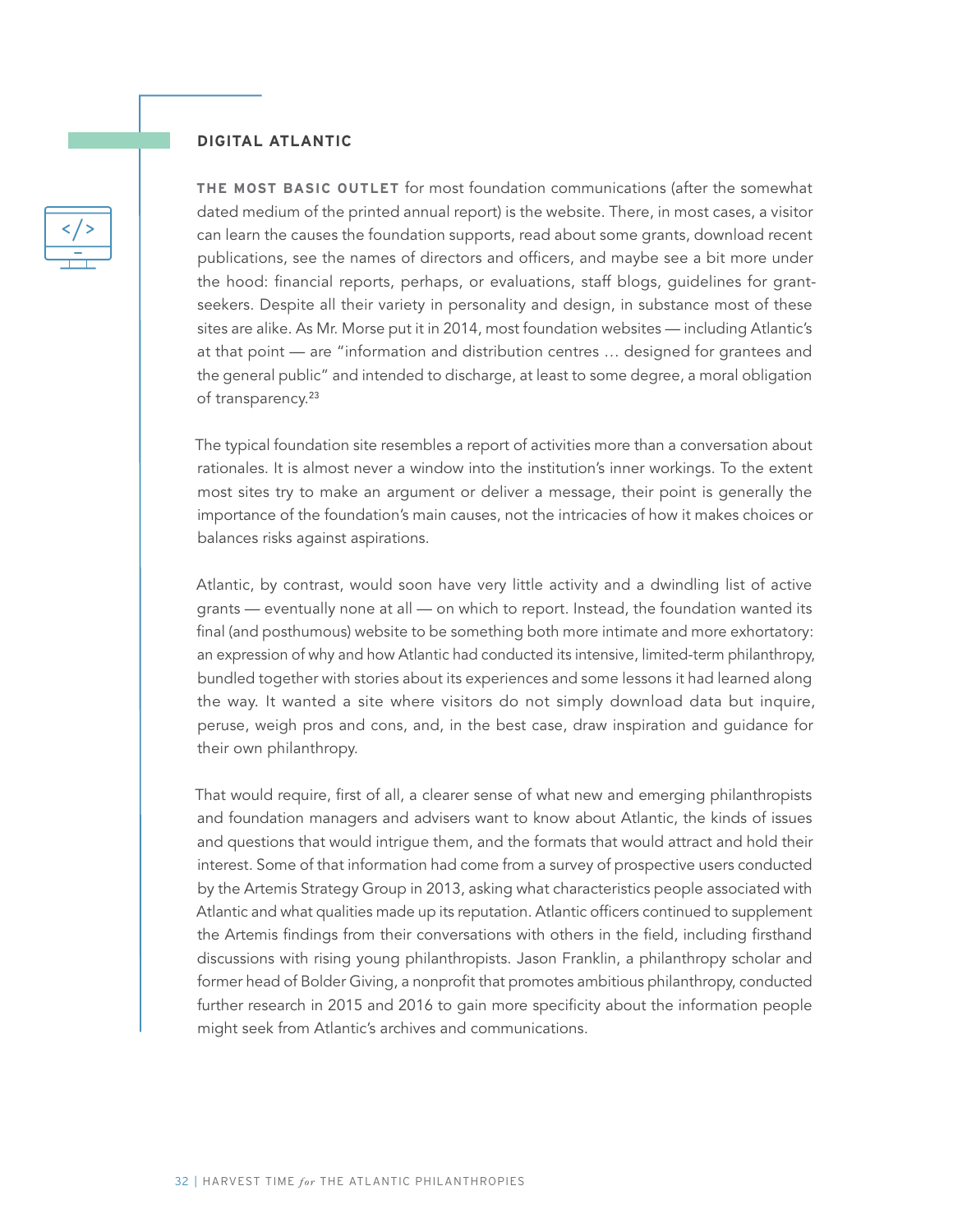**THE CORE CONCLUSION OF THESE INQUIRIES,** according to Elizabeth Cahill, Atlantic's Director of Digital Communications<sup>‡</sup>, was that many people thinking about how to organize and focus a philanthropic program are keen to learn how and why Atlantic made its choices: how it decided on its time horizon; how it organized grantmaking goals and programs around that horizon; how it built strategic relationships, assembled a staff, and chose grantees to pursue the goals; and how it envisioned (and, later, re-envisioned) the way it would end. Some were also interested in particular methods and practices that they associated with Atlantic, such as "taking big risks, implementing bold strategies to not simply address problems, but to disrupt the systemic flow of ideas and actions that create those problems," as the Artemis team put it.<sup>24</sup> These potential audience members wanted to hear stories that make the issues concrete and specific; they wanted examples of both success and disappointment; and they wanted easy ways to delve more deeply into the database when they find something of particular interest.

The next thing the revamped website would require is a long-term manager to keep it alive, fresh, and useful beyond Atlantic's final year. That role would naturally fall to Cornell University Libraries, which were chosen in 2014 to house the Atlantic archives and thus would have physical possession of all the raw material behind the foundation's online face. The challenge was that a research library at an elite university — with all the scholarly gravitas that made it a fitting home for the collection — is not ideally suited to creating the sprightly, non-academic digital personality that Atlantic was hoping for. But Atlantic could build the site and its accompanying social-media outlets with that personality, and manage them through 2019. Cornell's technicians could then ensure that the site remained in good working order thereafter.

Still, the purpose of Atlantic's digital presence is not just to lodge some information on the Web and make sure all the links function properly, but to promote and amplify that information for targeted audiences. For that purpose, a well-maintained website backed by a professionally administered archive would not be enough. Atlantic's massive stockpile of data, documents, and audio-visual material needed to be mined, synthesized, packaged, and presented appealingly to a variety of audiences. For that — a challenge Atlantic came to call "active curation" — a much bigger team would be required.

*…the purpose of Atlantic's digital presence is not just to lodge some information on the Web and make sure all the links function properly,* 

**BUT TO PROMOTE AND AMPLIFY THAT INFORMATION FOR TARGETED AUDIENCES.**

<sup>‡</sup> As this report is being finalized, Ms. Cahill has assumed the position of Chief Communications Officer, upon the departure of David Morse.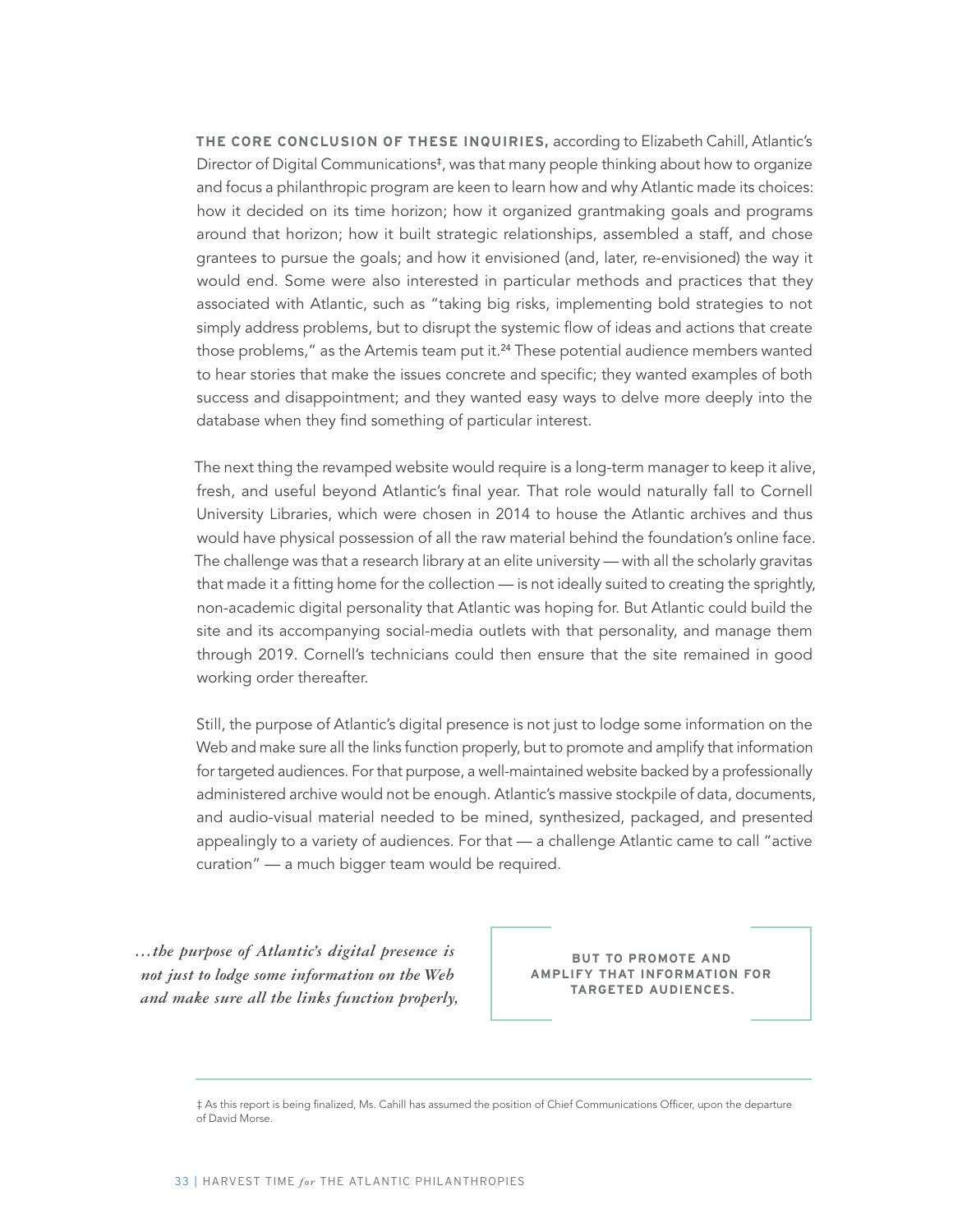#### **AN ARCHIVE WITH MEGAPHONES**

**WITH A \$250,000 PLANNING GRANT** in 2014, followed by \$4 million for implementation, Cornell started in 2015 the long and complicated process of receiving and cataloguing the Atlantic archive. By that time, the foundation had scrambled to bring some order to the hodgepodge of material corralled from all its offices worldwide — where, as David Morse explained to the Atlantic Board, the programs "had different approaches and systems for retaining and organising data, both physically and electronically."25 A new digital grantsmanagement data system, which would help impose order on the multiple types of content and methods of classification, was barely two years old and not yet fully up to the task.

Another complication was the oral history, containing hundreds of hours of personal recollections and reflections by people who had been key advisers and confidantes to Chuck Feeney, top decision-makers at Atlantic, expert observers of the institution and its grants, or some combination of the three. The recordings and transcriptions had been created and collected over the course of a decade by the Columbia University Center for Oral History, principally in two phases: 2005-2010 and 2014-2017. The university library, and later the Department of Sociology, then began tagging and indexing the transcripts to help researchers locate particular topics and themes. But these arrangements had been made long before Cornell was chosen to manage the archive.

If people who wanted to learn about Atlantic were to have a simple, one-stop experience in seeking out information, the oral history would have to move from Columbia to Cornell. That would need to happen sometime before 2018, when the period of confidentiality for some of the interviews would begin expiring. Some sources discussed privileged or personal information that should not be made public even when the rest of the interview is unsealed. Consequently, the two universities would need to coordinate the hand-off so as to ensure that each recording and transcript became public at the correct time, but that sensitive information was not inappropriately made public. A negotiated solution was reached in 2016, in which Columbia would arrange for Atlantic's ownership rights to be licensed to Cornell and would advise Cornell staff as needed on digital and archival arrangements for the material.

As these problems were being sorted out, Cornell in 2016 hired a staff member who would be dedicated full time to managing the collection and its complexities. Atlantic and the library agreed on veteran foundation manager and adviser Joanne Florino (who, early in her career, had once worked for Atlantic), to take charge of the collecting and cataloguing effort, to be guided by an advisory body to be appointed by the foundation.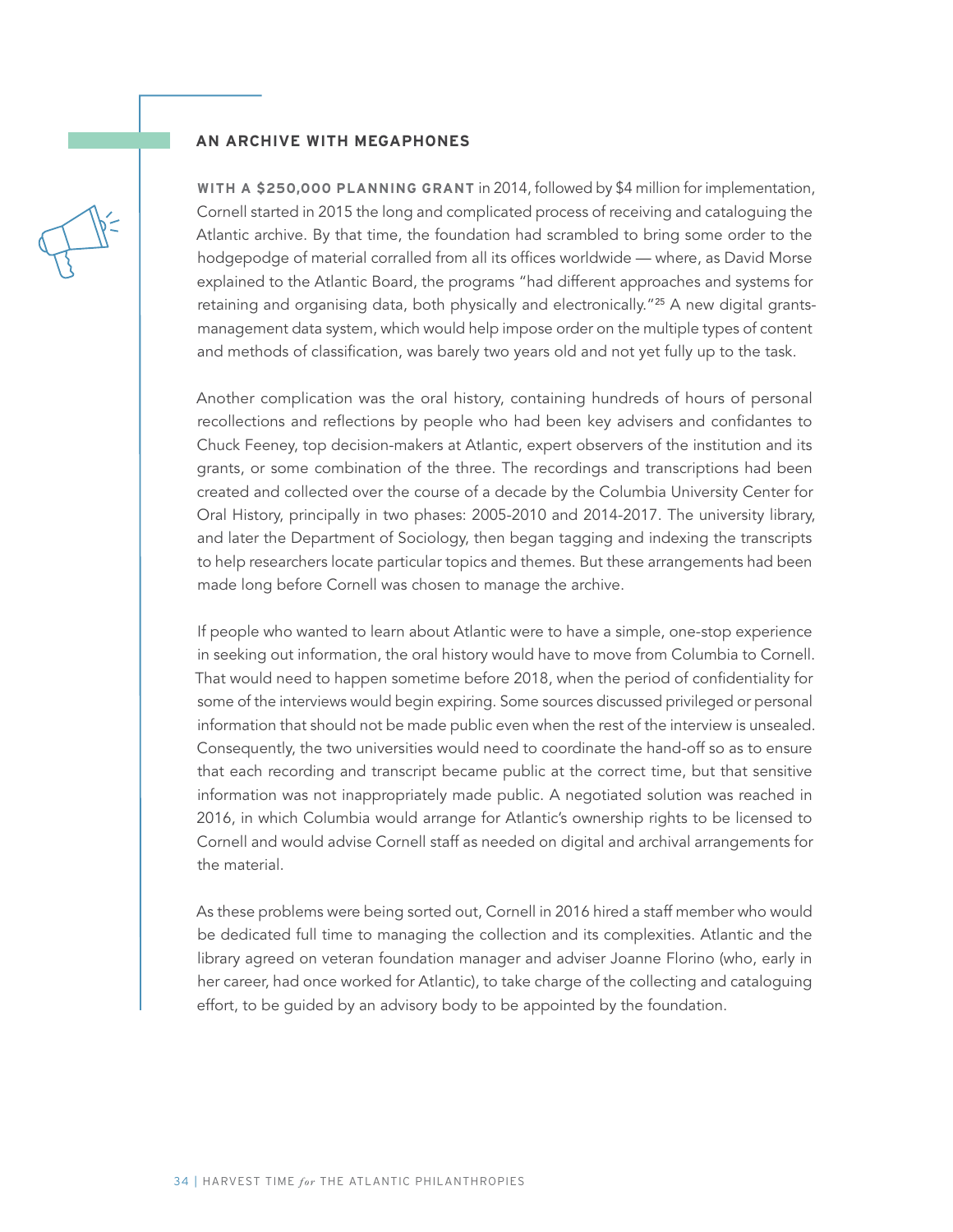**NEXT, TO CREATE** "the human face of Atlantic's digital legacy,"<sup>26</sup> came the selection of active curation partners. Here, the combined goal was knowledge and diversity — selecting organizations that, in combination, would demonstrate a solid working understanding of philanthropy and fluency in the language and interests of some part of the foundation's intended audience. The targets for the intended streams of communication included individual donors, new foundations, foundations re-thinking their mission or structure, philanthropy advisors and consultants, and the academic centers that train and influence leaders in the nonprofit sector. After a broad scan of the field by consultant Jason Franklin, who surveyed both the likely needs of users and the strengths and skills of possible curation agents, the foundation selected four organizations to share the responsibility.

The first two are boldface names in the philanthropy-advisory world, well equipped to reach a wide range of foundations and individual donors: Bridgespan, already advising Atlantic on many fronts and thus intimately familiar with the foundation, and Rockefeller Philanthropy Advisors, a well-known advisory firm with an extensive international clientele and reputation. The former would expand on its recent stream of research into "big bets for social change" — an examination of U.S. foundations that, like Atlantic, choose to aim large amounts of money in a concentrated period of time at solving big, complex social problems. As an active curator, it would spin out a longer series of reports and presentations on the subject, drawing partly from Atlantic's experience with large-scale grantmaking. Rockefeller Philanthropy Advisors would focus on Giving While Living and the general subject of limited-life philanthropy, developing donor-education materials based partly on the record of how Atlantic chose, pursued, and concluded its limited lifespan.

A third partner, the print and online magazine Fast Company, would bring a journalistic perspective to the task. It would establish a beat dedicated to trends and new ideas in philanthropy, including Giving While Living and social-impact giving, and would draw occasional stories from the data and experiences in the Atlantic archive. Like the other partners, it would not only extract ideas and lessons from the Cornell reservoir, but also produce new material that would enrich the discussion about Atlantic's experience. Fast Company was not an immediately obvious choice. Other publications could boast longer histories (Fast Company was then barely 20 years old; Forbes, for example, was near its 100th birthday) or a more intimate connection with the foundation world. But on closer inspection, Atlantic's communications team found a surprisingly close fit between the young, tech-savvy magazine and Atlantic's hopes for active curation. Fast Company's readership has one of the industry's highest percentages of wealthy people, and thus of potential philanthropists; its editors and readers are keen on stories about social issues and public-interest entrepreneurship; and its owner, financial entrepreneur Joseph Mansueto, is a signatory to the Giving Pledge and an enthusiastic philanthropist who shares Chuck Feeney's taste for personal involvement in his giving. The magazine's global reach, including China and South Africa editions, nicely matched the development of Atlantic Fellows programs around the world.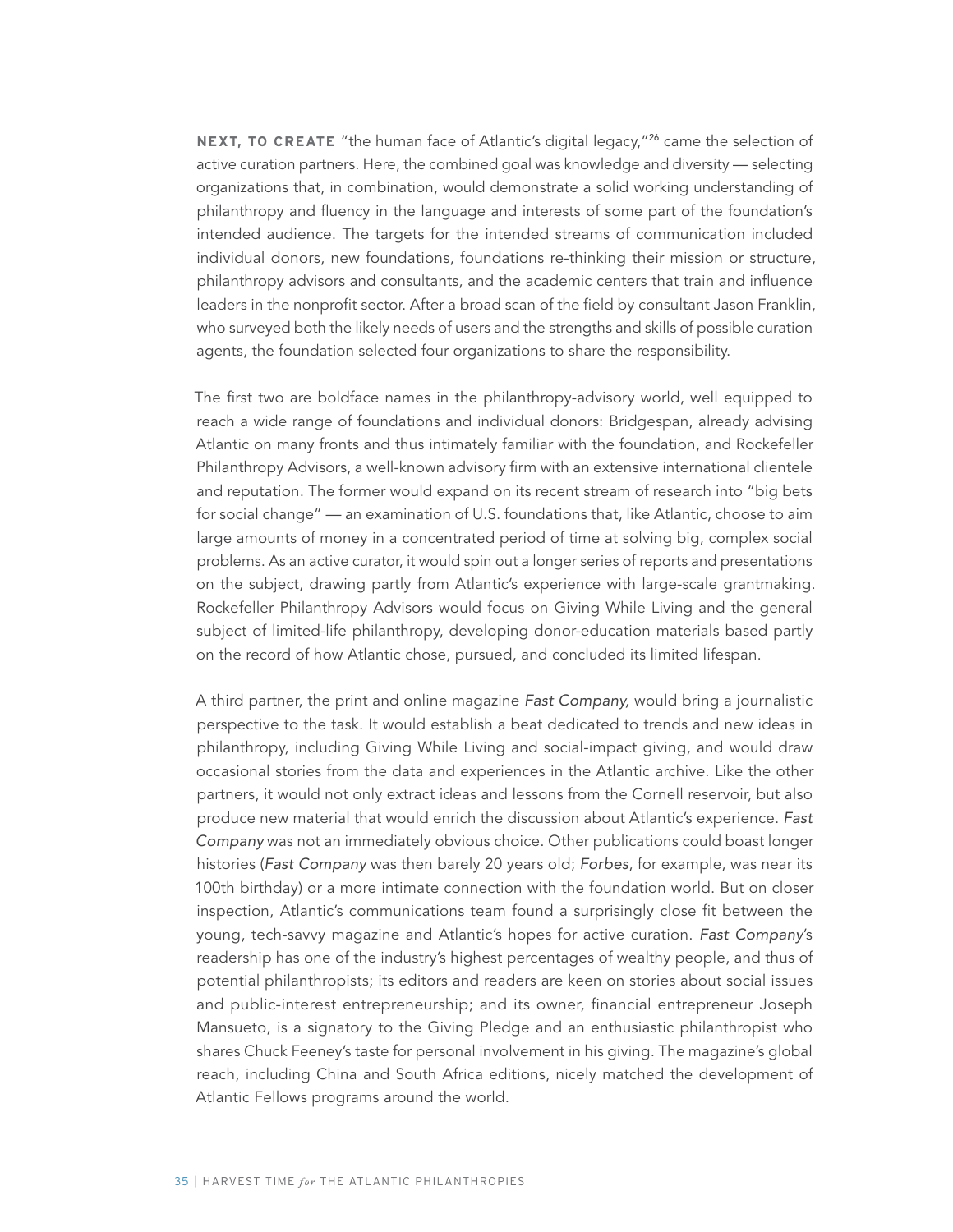**FINALLY, THE FOURTH PARTNER,** the Royal Irish Academy's Digital Repository of Ireland, would disseminate information on Atlantic's experiences in Northern Ireland and the Irish Republic, where Atlantic's presence had been especially prominent and consequential. The Digital Repository would advise Cornell on how to structure and organize the Irish-related material and would then make that collection digitally available to donors, advisers, and scholars in both parts of the island. In theory, any of Ireland's major universities might have been chosen for this role, but given that Atlantic had supported virtually all of them over the years, it had little basis for picking one over another. In contrast, the Royal Irish Academy is an all-Ireland body representing scholars from all the island's universities, north and south. Its publications range beyond the strictly scholarly to include books that have gained a broader, albeit still sophisticated, audience. So, like the other three curators, it seemed the best fit for Atlantic's goal of channeling useful information to influential people.

The idea of "active curation" occurred to Atlantic as a necessary — or at least logical — step for a foundation that would no longer have much ability to speak for itself. The alternative would be merely to deposit crates of material, at considerable expense, in a remote Ivy League library, with no way, beyond links in the website, of luring potential users to its contents. When there are no longer any Atlantic grants in the news, or Atlantic employees speaking at conferences, or Atlantic tweets or e-mails appearing on people's screens, how long would anyone remember that there remains a trove of Atlantic history and learning to be explored?

Even so, the active curation arrangements are not especially long-lasting. Grants to the four organizations last only four years, meaning that their official responsibilities will be ending just as Atlantic's final employees are wrapping up the last of its business. Beyond that point, the foundation hopes, the research and journalism generated by the curation partners during their four-year tenure will continue to circulate, at least for a few more years, as a lingering reminder that plenty of information is available for those who want to learn more. For them, the website will continue to provide a live, consistently refreshed portal to the Atlantic collection for at least five more years.

#### **A TRAIL OF BREADCRUMBS**

**AS PART OF ITS FINAL BURST OF COMMUNICATIONS,** alongside the digital, oral, and archival efforts, Atlantic set out in 2014 to create a series of brief publications to summarize its experience in various countries and to outline what it had learned on a handful of core topics. In one set of publications, it planned to illuminate its work in six countries outside the United States, with the hope of encouraging philanthropy in those countries and directing attention to the fields where Atlantic had focused its giving.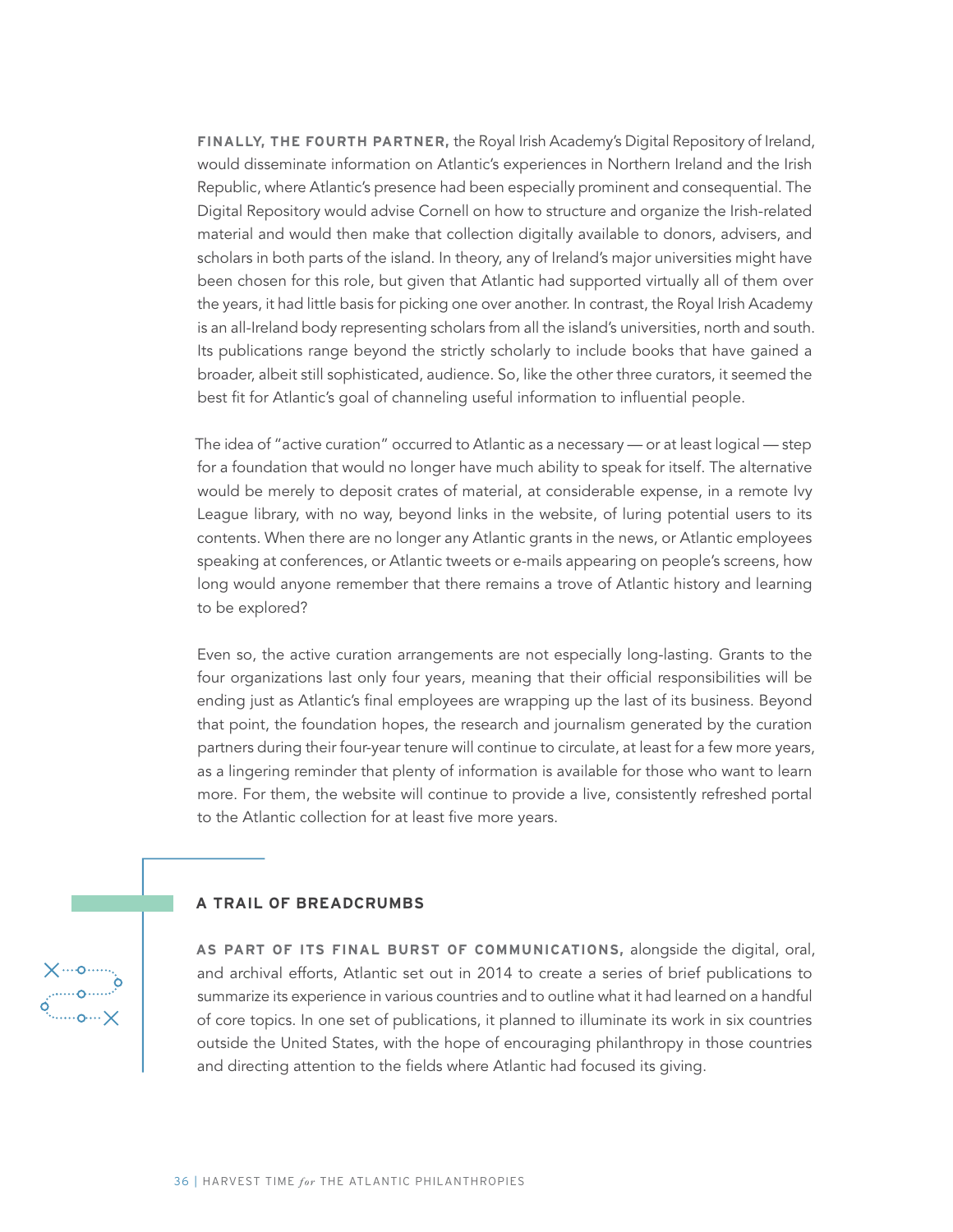**TO ENSURE A FIRSTHAND PERSPECTIVE,** the foundation sought authors for these reports not from the realm of philanthropy experts (who tend to concentrate in the United States and, to a lesser extent, Europe) but from local reporters and writers. It asked wellplace observers in Australia, Cuba, Ireland, Northern Ireland, South Africa, and Viet Nam to interview staff, grantees, policymakers, and beneficiaries of Atlantic's grantmaking and paint a picture of what the foundation had done. The writers were encouraged to focus on how Atlantic's work had affected the lives of people living in each place — including people who may never have heard of the foundation but who worked in an Atlantic-funded lab, received medical or social services from an Atlantic-sponsored organization, or exercised some right defended by advocates backed by Atlantic. Another essential part of the assignment: Be sure to include the foundation's mistakes and missteps—what it might have done well, and what it might not have done so well.

An interesting lesson from this exercise — which is still in progress as this is being written — is that philanthropy remains largely a mystery to most journalists. It took several of the writers a great deal of time and research to figure out just what foundations do and how they make a difference. Most were thoroughly familiar with the work of Atlantic grantees, most of which are either famous institutions like universities and hospitals or socially important nongovernmental organizations with compelling humaninterest stories to tell. Writers managed to capture these frontline organizations and their work with little difficulty. But understanding what the foundation did — formulating theories of social change, building a funding strategy around the theory, selecting grantees, forging partnerships with government and other civic leaders, conducting evaluations, adjusting priorities when circumstances change — generally proved more elusive. There were some notable exceptions, but for the most part, it was more of a learning exercise for the authors than Atlantic had foreseen.

A parallel set of publications, titled "Atlantic Insights," focuses on issues, strategies, and approaches to grantmaking that have predominated in the foundation's thinking and planning over the years. These include Giving While Living, how Atlantic operated as a limited-life foundation, investing in advocacy, engaging with government, supporting strategic litigation, and investing in capital projects. In this case, because the topics are specifically about managing a philanthropic program, the authors were people with experience in writing about foundations. (They were also predominantly from the United States, where philanthropy journalism is a small but talent-rich field.) Like the geographic series, these issue papers<sup>§</sup> remain in production at the time this is written.

<sup>§</sup> Among the New York-based communications team, this series on how Atlantic operates was originally referred to as a set of "playbooks" — a term derived from American football and widely used in the United States. But much to the Americans' surprise, staff and grantees in other countries had no idea what it meant.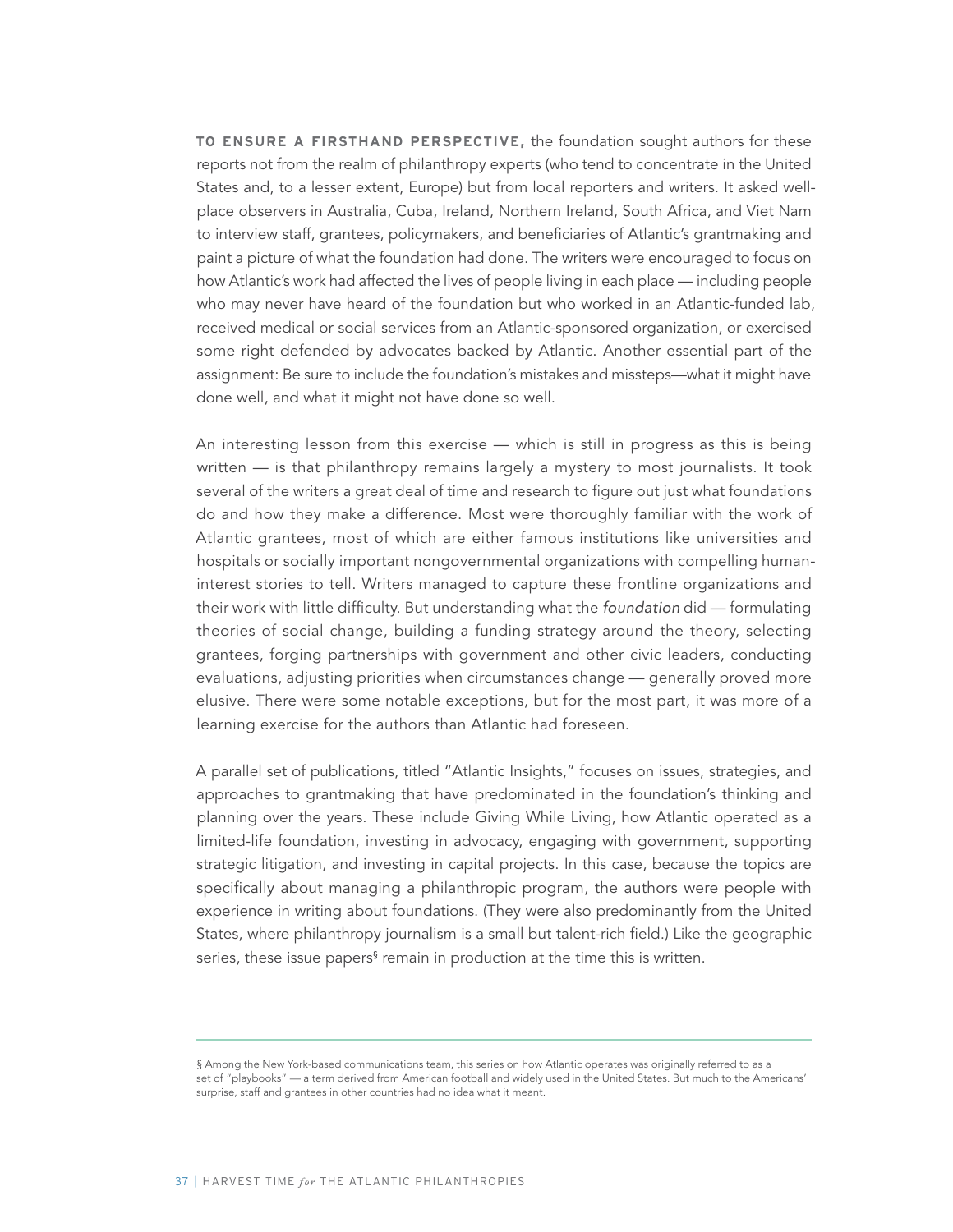**ALL THIS EFFORT** at organizing, packaging, and promoting information — compressed into just a few years at the end of Atlantic's life — amounts to a creative Last Hurrah aimed at forming a lasting legacy of ideas, experience, and reflection. For all the research and market-testing that went into them, these concluding communications projects are nonetheless something of a leap of faith. To the extent that foundations are known at all, it is for their grants and public activities. Can an institution remain influential — or, at least, can it continue contributing meaningfully to conversations about social issues and the virtues of Giving While Living — when it is no longer an active, three-dimensional presence on the civic stage?

David Morse, in his final reflection to the Atlantic Board (his position ended in mid-2017), posed the question this way: "Will this big bet — a bet on the future of limited-life philanthropy and the value of the Atlantic identity — be successful? Or, to put the question another way, what is or will be the half-life of Atlantic's influence, on philanthropy and on the shared goals of greater opportunity, equity, and inclusion?"<sup>27</sup>

His answer started by citing "an actively curated archive and an active website that will exist at least until 2026."<sup>28</sup> He also noted that the number of limited-life foundations is rising, and that leaders of these institutions, in the coming years, will likely have a growing appetite for information on how a large international foundation once managed the completion of its work. That is, he noted, precisely the kind of information that Atlantic itself might have wished for when it first adopted a limited life 15 years earlier:

*The foundations that have closed intentionally, with few exceptions (like the Rosenwald Fund that terminated in 1947 and the much smaller Beldon Fund that ended in 2007) have left no lessons for Atlantic or others to follow. And even though foundations generally don't learn very well from each other, it would have been helpful to have had some breadcrumbs to follow along our limited-life path. As Atlantic has moved closer to closure, the increasing number of funders who have adopted a limited-life approach and those who are considering such have asked us, with increasing frequency and intensity, about our experience, what we have learned, and what we can impart. … [S]o we're increasingly talking with them about the Atlantic experience while we bake the bread crumbs to leave behind for them later.*<sup>29</sup>

"Still," he concluded, in trying to estimate the longevity of Atlantic's relevance beyond 2020, "the answer is, 'we don't know,' which represents the risk side of the bet. … If, 50 years from now, when the Gates Foundation may be winding up, there is a renewed interest in Chuck Feeney's philanthropic pathfinding (as there has been recently with Julius Rosenwald's), then our breadcrumb baking and spreading will have been worth it."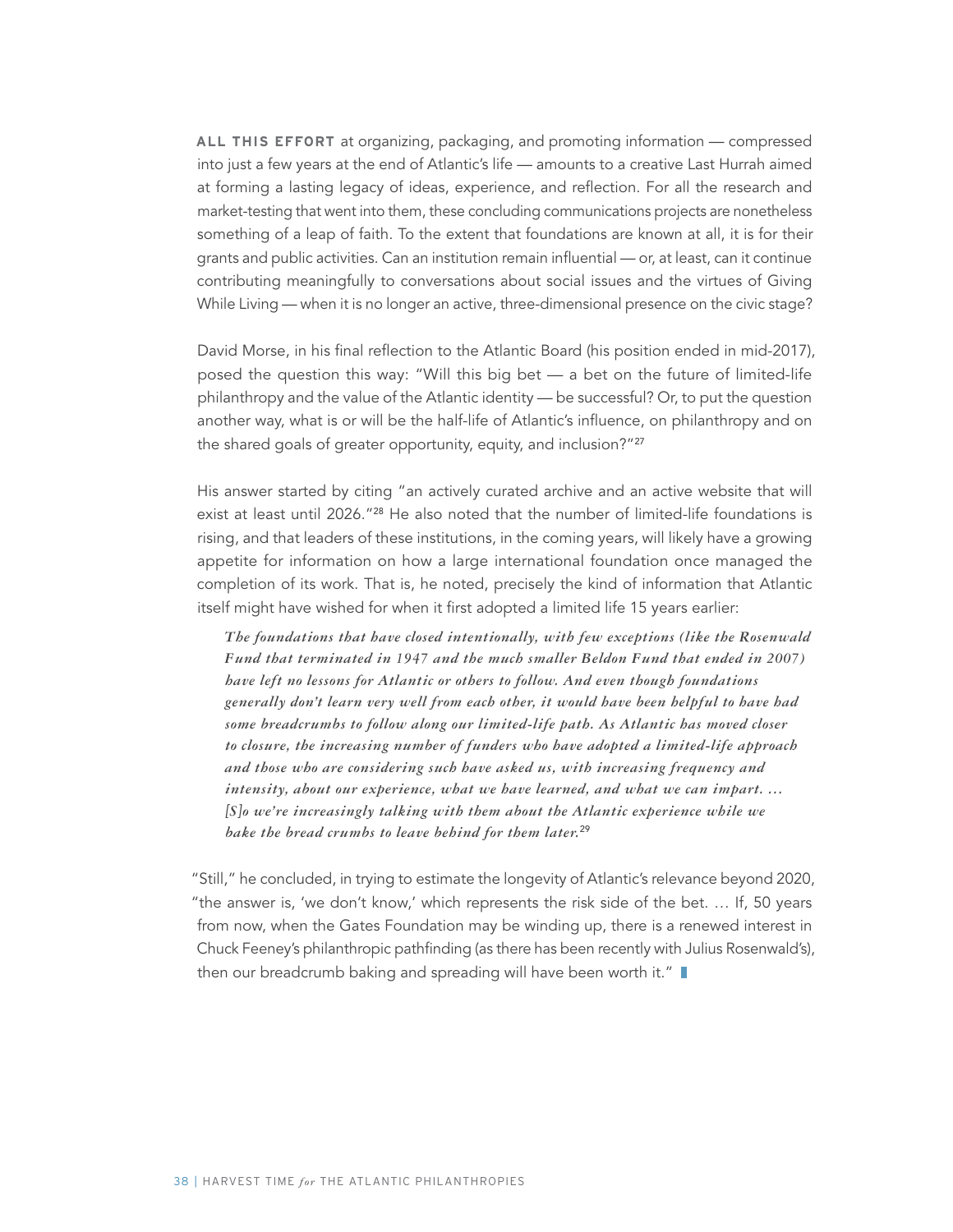



# $\circ$



## PART III: PERSONNEL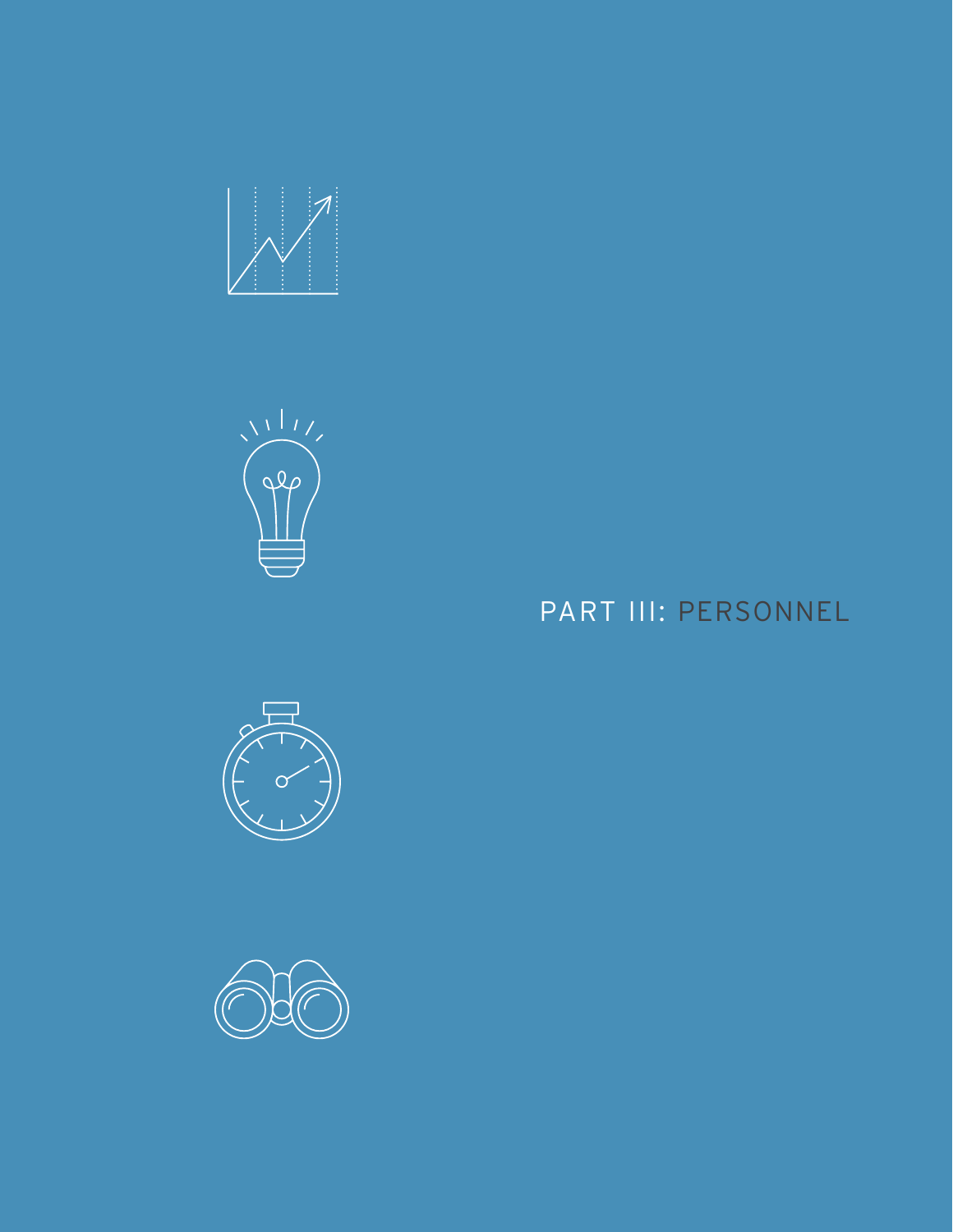**AT THE START OF 2014, Atlantic's staff numbered 72, measured in full-time equivalents.** That was just over half the number of people the foundation had employed at its peak, in 2011. But by the end of 2016 the number had shrunk to 33, a net reduction of more than 50 percent from the previous year. Early projections had envisioned an even steeper cut — as high as 90 percent in just 12 months — in an admittedly extreme-case forecast, compiled in the first quarter of 2015. Atlantic's staffing model for its concluding years, officially known as the "roadmap," had always been built on the most severe estimates of future workforce reduction. They carried an often explicit understanding that any revisions, which managers considered likely, would be in the direction of more employees, not fewer. And most revisions to the employment forecast did indeed tick upward. (The graph on page 32 shows three staffing projections, from the beginning of 2015, 2016 and 2017, respectively. Each provides for more employees in future years than did its predecessor.)

The main reason for hewing to the most conservative estimates was that the roadmap was derived from information given to employees about when they could expect their positions to be eliminated. Since at least 2013, all remaining staff members have been assured of some minimum period of time during which they could expect to remain employed. They were promised no less than six months' notice of their departure date or of any change in that date. Some were given a date-certain for completing their work — these were typically employees whose remaining responsibilities could clearly be completed or could be transferred to a colleague by the specified date. For example, someone managing a set of contracts or negotiating final grant agreements would know well in advance when that business would end or be substantially completed, and thus could be given a firm schedule for departure.

But other staff members received a provisional, earliest-possible end date, with an understanding that their time of employment might be extended. (No employee was asked to leave sooner than his or her earliest projected departure date.) Extensions were usually the result of responsibilities not ending as soon as expected, or of new responsibilities arising in the meantime. Many people in this second category were, in fact, asked to stay on beyond their provisional departure date. Those revisions contributed to the gradual rise in workforce projections.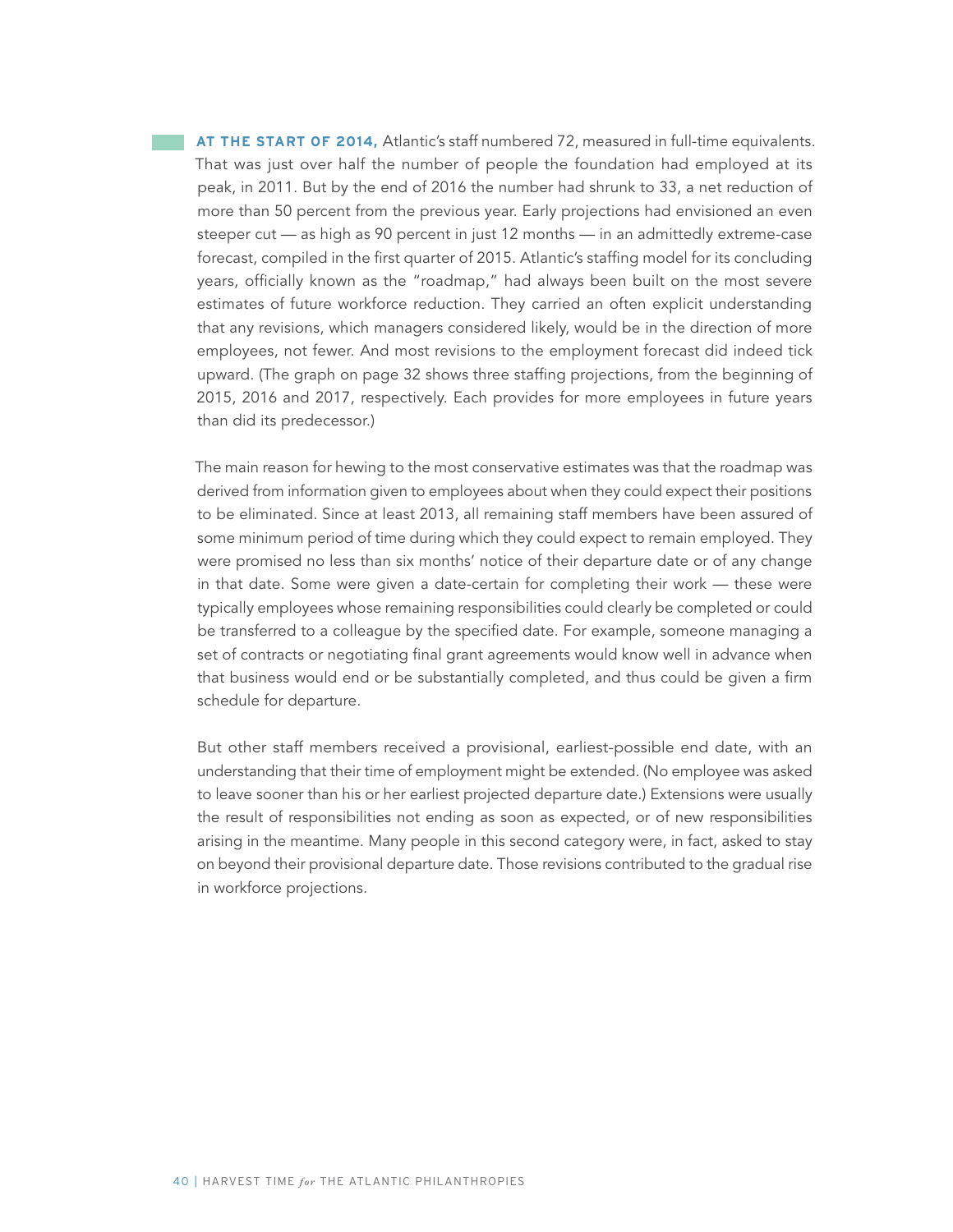**IN OTHER INSTANCES,** the work of some parts of the foundation actually increased, and some new employees had to be added, or current ones extended, to shoulder the new responsibilities. For example, one senior manager noted "the volume and complexity of closing administrative activities, including things that hadn't been done before" such as listing and preparing material for the archives, or distributing the various publications Atlantic was producing to sum up its past work. In hindsight, managers concluded that a few positions had been eliminated too early and had to be re-filled, either with new hires or by extending some other employee who would otherwise have departed. In semiannual meetings, Atlantic's senior managers reviewed the roadmap, compared it with the organization's changing needs and work requirements in the final years, and approved additions and extensions where necessary. Hence the shifting forecasts shown in the graph.

In other words, managers knew from the beginning that the roadmap was so conservatively drawn that it probably provided for too many departures too soon. The revisions were therefore not only expected, but to some extent they were part of the plan. "Very few people want to end and leave," Mr. Oechsli observed when thinking back on the early forecasts. "Everyone feels there's more to do, and wants to do more. So a big part of my role has been to say, 'Don't count on this work going on any longer' — even when I thought it would go on a little longer. Having these very conservative projections was part of maintaining a sense of imminence and urgency and encouraging staff to imagine and plan for what they could do next. So the bare-bones numbers served a purpose. But that doesn't mean I didn't know they were going to change."

Another factor that contributed to upward revisions in the staffing plan was the performance of Atlantic's investments in the later years. Because the higher-than-forecast earnings were eventually available for grants, there was more grantmaking to be done: more projects to consider for funding, more grant agreements to be executed, more negotiations with other funders, more internal documents to be written and recorded. As the size and scope of the foundation's final, capstone grants (known collectively as GOAL) grew in proportion to the funds available, the need for staff grew as well.

On balance, as one member of the senior leadership team pointed out, the revisions were a good deal less surprising and more orderly than they might have been: "There were no models or precedents for any of this. No foundation of our size had deliberately wrapped up and closed, and certainly no one had ever done it the way Atlantic is doing it, with the big finale on GOAL and the Atlantic Fellows and communications and all that. So there were no charts we could look at and say, 'Here's what we'll need,' or even, 'Here's what someone else needed.' We opted for transparency, so that everyone knew as much as possible about what we were doing and about why and when they could expect to finish up. And naturally, with no precedents and with all kinds of activity that was evolving and changing, we made some decisions we had to revisit. In hindsight, it's surprising that we didn't have to revise more."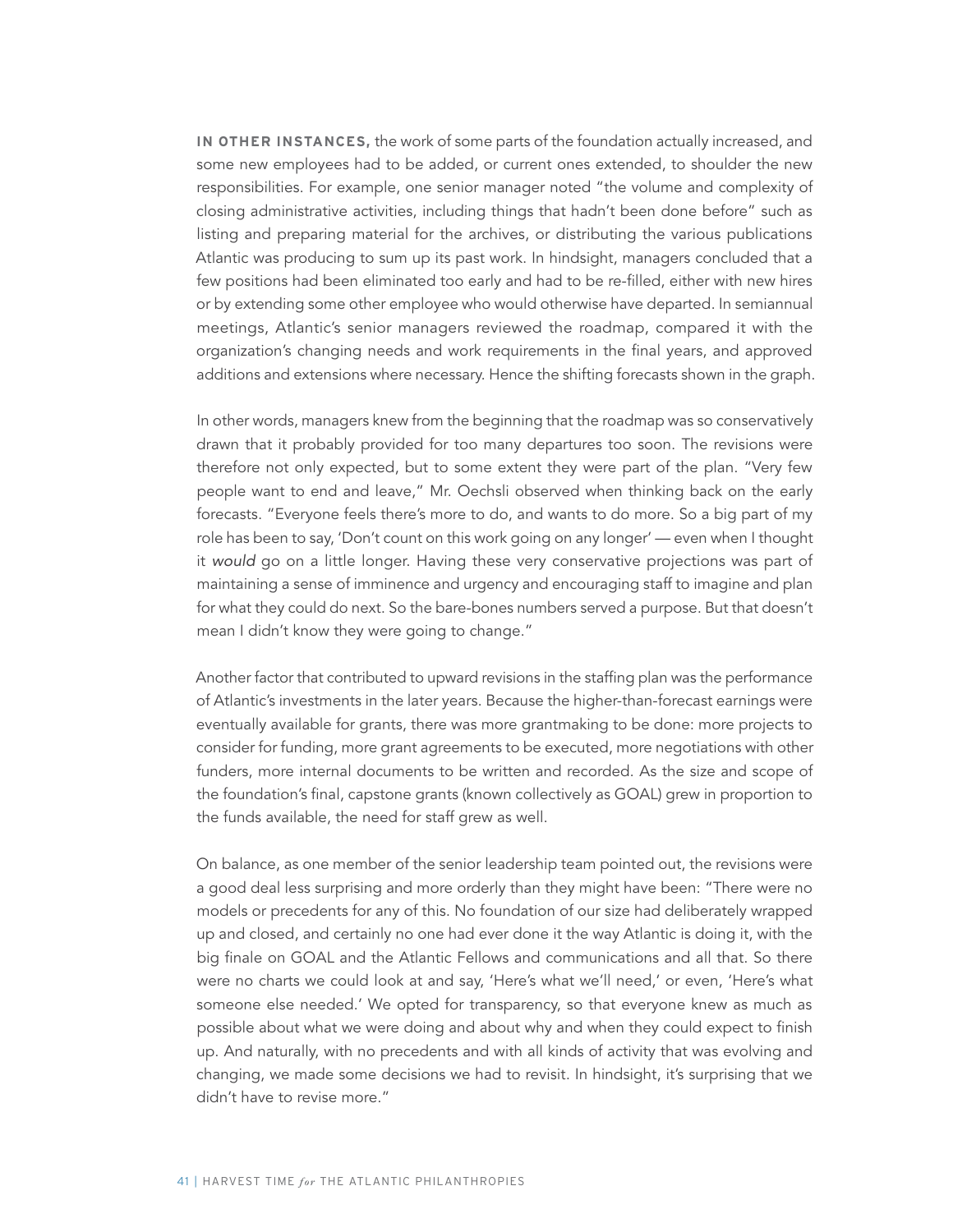

#### **AN UNDER-APPRECIATED FUNCTION RISES TO PROMINENCE**

**IN TWO AREAS IN PARTICULAR,** the roadmap's early workload projections proved to be too low. One was the management and monitoring of grants that were already made but not yet fully disbursed and closed. The other was the complex planning and negotiations required for organizing and launching the Atlantic Fellows programs. The second of these was the result of a new burst of activity taking shape even as old lines of work were winding down. But the first area, grant monitoring, was in reality a longstanding function that had simply not showed up on the foundation's radar in as prominent a place as it warranted.

"We've always had a grants-management team," an Atlantic manager said in late 2016, "but we've never had a grants monitoring team. Grants monitoring is something that had always been wrapped into program positions, whether program associates or executives. It was part of what program staff did, just as a matter of course. So I don't think it was ever given its due. It wasn't something as visible as making a new grant or closing an old one. You were working with grantees, answering questions, intervening when there's a problem, introducing them to a funder, or planning strategy, or whatever. Sometimes it was minor and sometimes it would take up your whole week. But it wasn't something you could quantify, the way you tally up new grants or renewals or close-outs." In certain programs, particularly in the United States, staff turnover also contributed to lapses in grant monitoring, as new staff members devoted more attention to their own work than to that of their predecessors.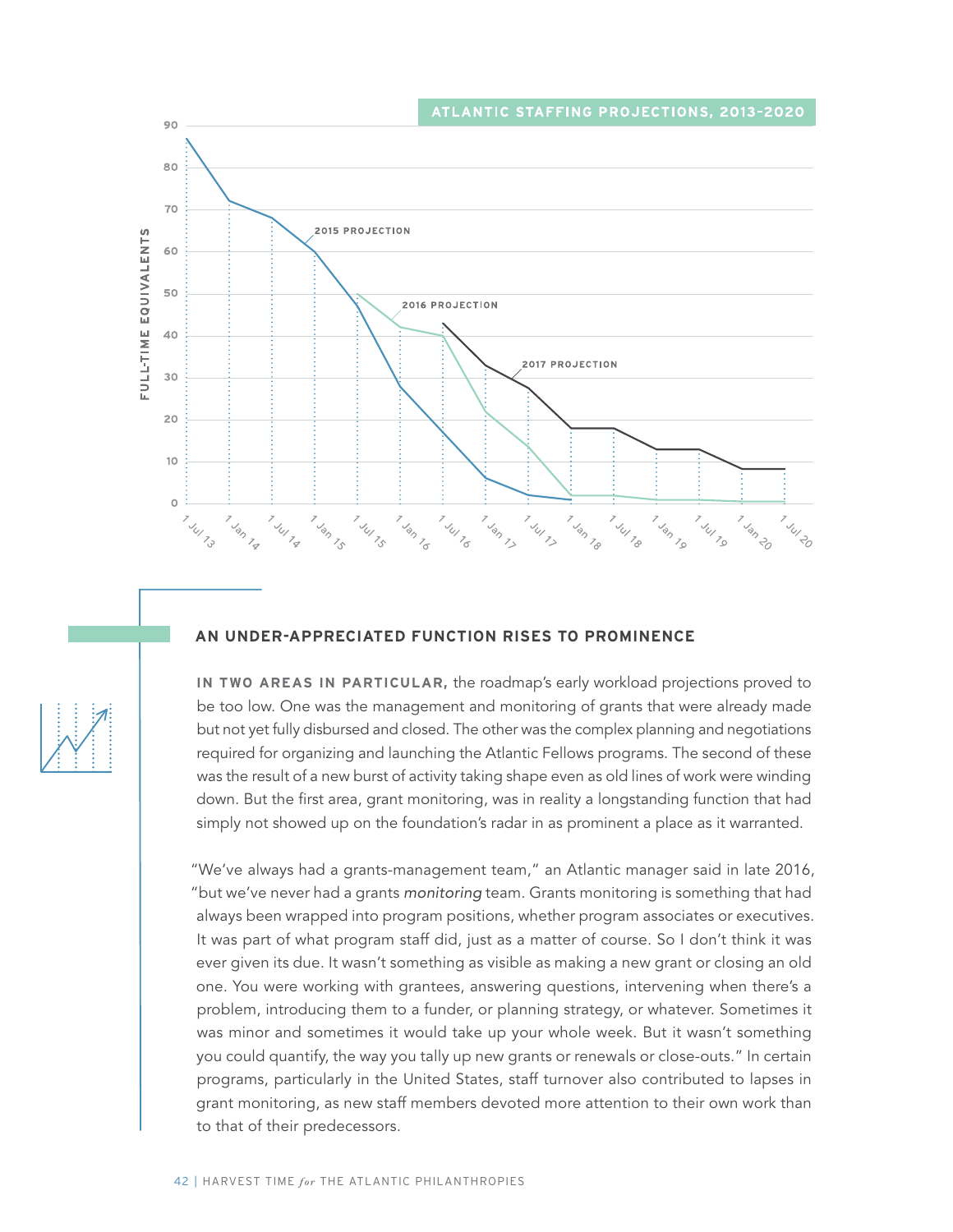**NOT ONLY HAD GRANT MONITORING** not enjoyed the priority it deserved, but in the concluding stages of Atlantic's grantmaking, the need for it was actually intensifying. In many of its final grants, beginning in 2012 and 2013, the foundation was offering large sums over several years, conditioned on stringent matching requirements and other conditions that some grantees would have to struggle to satisfy. Grant letters were growing longer, with more milestones and disbursement triggers, all of which needed to be monitored. In many cases, grantees would have questions or need help, and some would seek approval for modifications. Many evaluations, years in the making, were only now being completed, and often had to be reviewed by the grantees, circulated to funding partners, and directed to Atlantic's remaining communications and evaluation staff for approval and dissemination. So even as the number of active grants declined — and the number of program employees declined with them — the amount of work involved in monitoring grants and supporting grantees was going up.

Nor was the number of active grants declining as fast as expected. In mid-2016, staff reported a total of 450 active grants totaling close to \$1 billion in committed payments to be made. By the end of that year, there would be fewer than ten program staff members remaining to deal with them all. Some former employees were working under contract to monitor grants in countries where Atlantic's offices had already closed, but that arrangement still left considerable work to be done by program personnel in New York. By the fall of 2015, Board members were beginning to express concern about the size and importance of the workload, a concern that Mr. Oechsli and his senior managers more than shared.

So late that same year, Atlantic created what would become its first-ever Grants Monitoring Team, first redeploying one veteran employee full-time to the task, then adding two others. (Two will remain on board through at least 2018.) Only after the team was created did the full extent of its workload become clear. Several program executives and associates were scheduled to leave at the end of 2015, and, as one remaining employee put it, "a lot of them were making grants right up to the minute they left. So there were all these new grants that needed people for the grantees to contact, and someone here had to keep in touch with them all. Some of them were made quickly, because the staff member was leaving, so in some cases the glue hadn't really dried. It became clear pretty quickly that we weren't talking about just an administrative responsibility, just making sure the reports come in on time, then closing out grants. Grantees were going to have questions; they were going to want modifications. Who do they call? Whoever that is has to be able to give useful answers, which means having a strategic understanding of the work."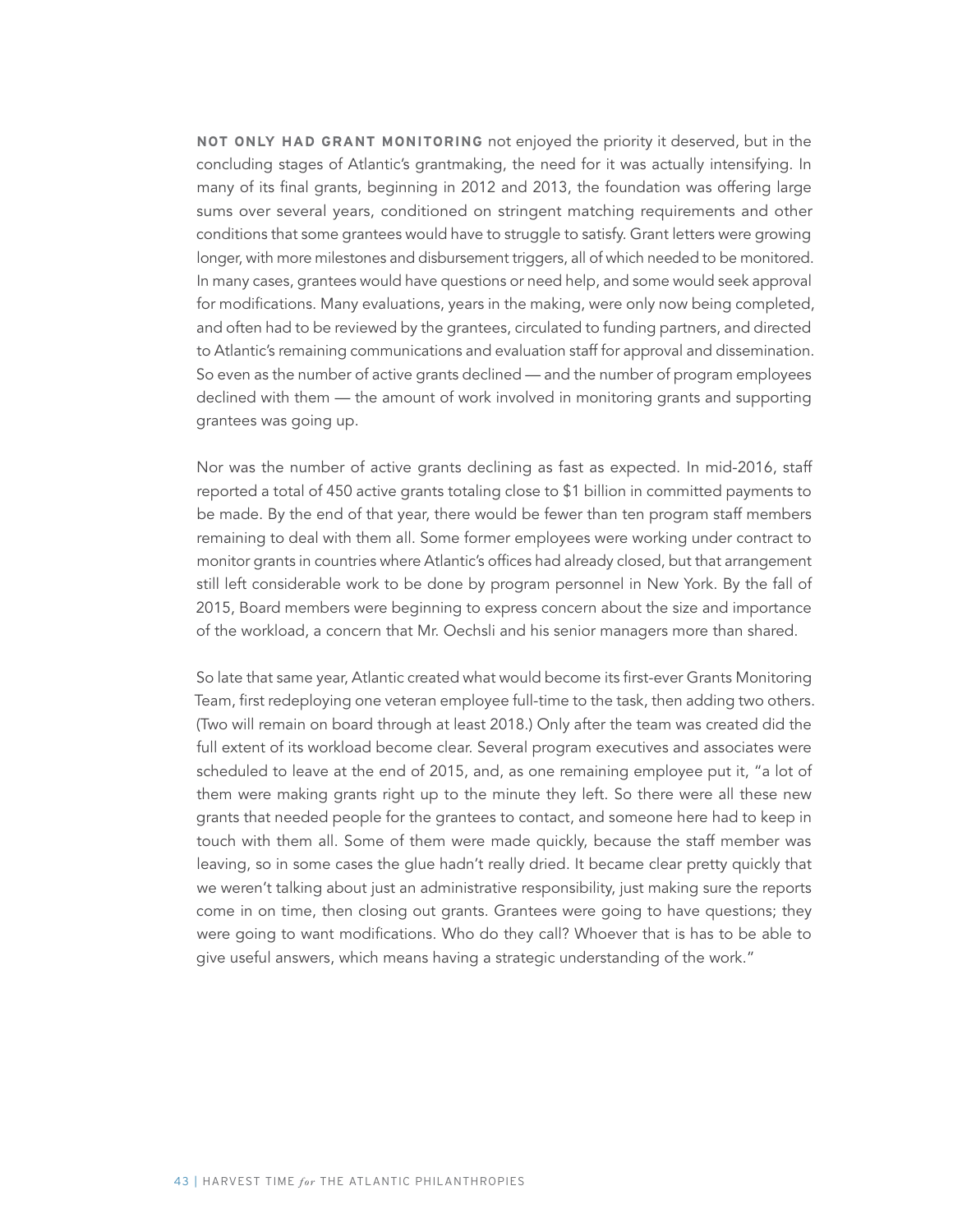**EVENTUALLY, THE LARGE NUMBER** of active grants would decline sharply in the latter half of 2016, when the total would drop by 50 percent, from 450 to 226. Of those remaining, slightly more than half were expected to close in 2017. Another duty for the new Grants Monitoring team was therefore to identify grants with relatively few complications or outstanding requirements and to accelerate their closing as much as possible. The great bulk of the grants-monitoring work, including the closing of completed grants, was expected to come in 2016 and 2017. That is, not coincidentally, also the period in which the roadmap projections were revised upward the most sharply.

Even so, with the giant Atlantic Fellows programs still taking shape in 2016, including incubation periods stretching some three years into the future, the monitoring responsibility would continue to be significant almost all the way to Atlantic's last day. Who would discharge that responsibility, and how, were questions that remained to be answered at a later date, when the roll-out of each program would make the need for staff support from Atlantic a bit clearer.

#### **TENDING TO A NEW INITIATIVE**

**IN 2015 AND EARLY 2016,** as the idea of a human-capital program was beginning to crystallize into what would become the Atlantic Fellows, "there was a bit of an insight that came to us," a senior Atlantic staffer said. "Once we approve all these programs and get through the proposal process and structure everything according to the vision that's now emerging, we're going to need to do things over the course of the incubation period to actually make this successful, or to give it the best chance for success. I don't think we realized, until probably later than we should have, what types of resources and activities Atlantic would need to maintain over the next three years."

Because much of the Atlantic Fellows vision had been developed with the help of consultants, it at first seemed reasonable to imagine that outside expertise could provide much of the horsepower the foundation would need as it helped the programs get up to speed. But as the programs began to take shape one by one, it became increasingly clear that the institutions and leaders who were assembling them needed channels of direct, collaborative discussion with the funder. Atlantic, after all, was not merely a source of capital for the Atlantic Fellows initiative, it was the prime mover — the institution in whose name all the programs would operate. In the formative early years of the programs, Atlantic would need to be a tangible partner and a human presence in planning, experimenting, and making choices. Not even the most distinguished outside firm could play that role satisfactorily.

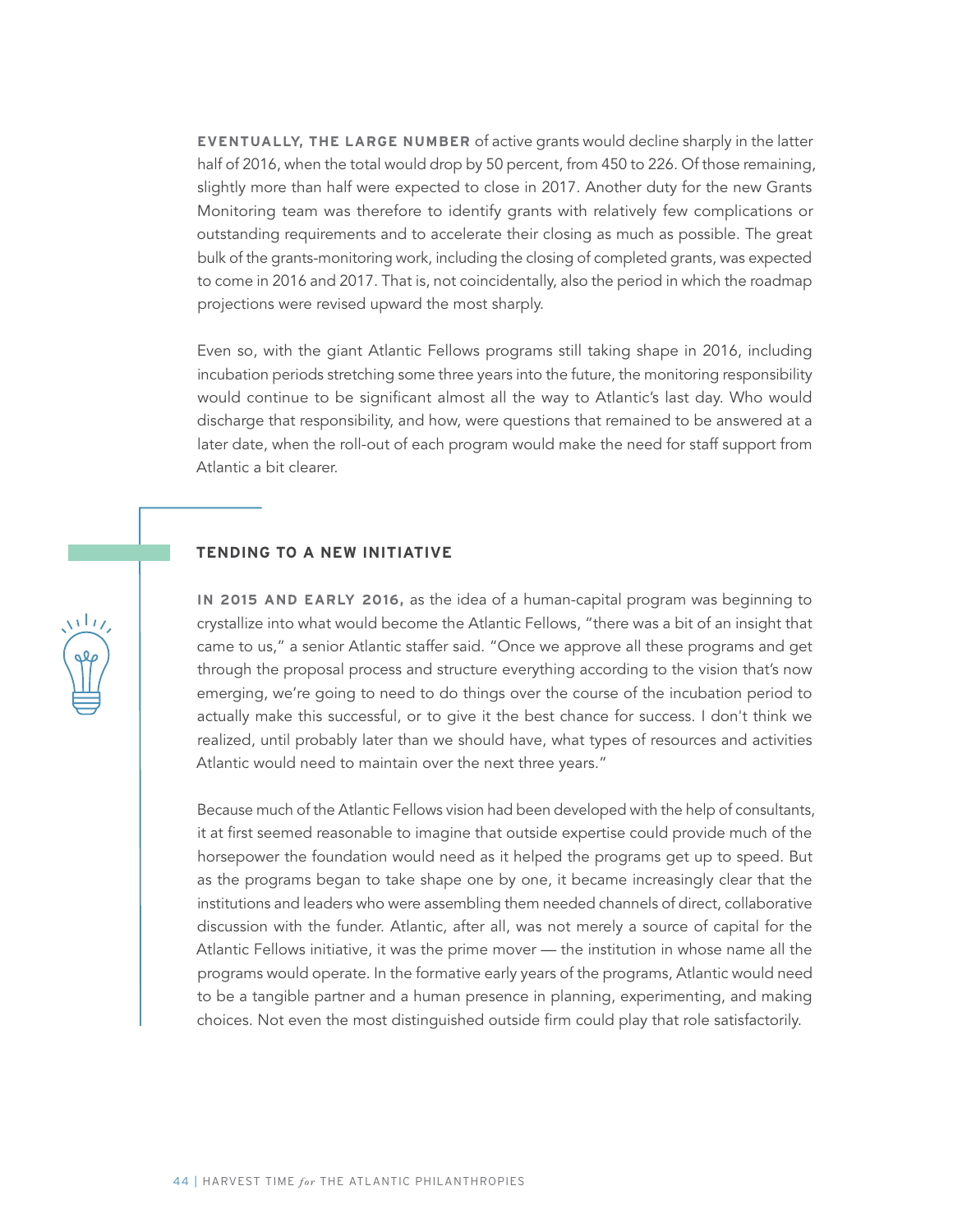**AND THERE WERE MANY PLANS** and choices to be made. The senior Atlantic staffer elaborated on several of these: "How do you put in place a learning and evaluation process? How do you create a good board observation process? How do you lead in communications and creating a common identity? How do you provide enough communication back and forth with the programs as they build their teams, as they bring on new staff, and make sure everyone has a consistent vision? It's kind of a basic program-officer role — but with a lot of things all happening at once. Remember, at this early stage, the Atlantic Institute still hasn't been built, so some major strategic initiatives didn't really have a home. Those are all responsibilities that are still taking shape, and we don't necessarily know what each one is going to entail, in terms of time or skills."

In mid-2016, Benjamin King, a Bridgespan consultant who had been closely involved with the gestation of the Atlantic Fellows, left the consulting firm to become Atlantic's Chief Strategy Officer. In that position, he would have principal responsibility for working with the newly formed programs and would be able to deal with them not as an adviser to the foundation but as one of its top executives. He would also have a closer, more confidential relationship with the Atlantic Board than any consultant, no matter how trusted, could have.

Although Mr. King was the only addition to Atlantic's workforce specifically tied to the emergence of the Atlantic Fellows, he points out that the new program also created additional responsibility for other parts of the foundation, whose workload consequently rose as well. Creating an identity, printed materials, and a web site for the initiative presented a significant body of work for the communications team. Legal and contractual matters added to the responsibilities of the legal department; other duties fell to finance and grants-monitoring staff. Once again, the roadmap needed an upward adjustment to accommodate a body of work that had not been fully foreseen.

As broad segments of Atlantic's past activity were closing down, with employees departing every six months and remnants of old activity being distributed to the remaining staff, senior managers were naturally preoccupied with the concluding challenges, like ensuring that work was completed on schedule, that unfinished business was reassigned responsibly, and that everyone on staff understood what was happening at each stage. But amid all that concentration on conclusions, an employee felt that "meetings here sometimes seemed a little funny, with everyone talking about how the number of active grants is declining, and we're liquidating assets and vacating office space — and meanwhile, a few people were saying, 'Wait, we need more,' 'This is ramping up, 'We're up against a tight deadline,' and 'We're really tight on resources here.' So part of the house was on a different trajectory from everyone else."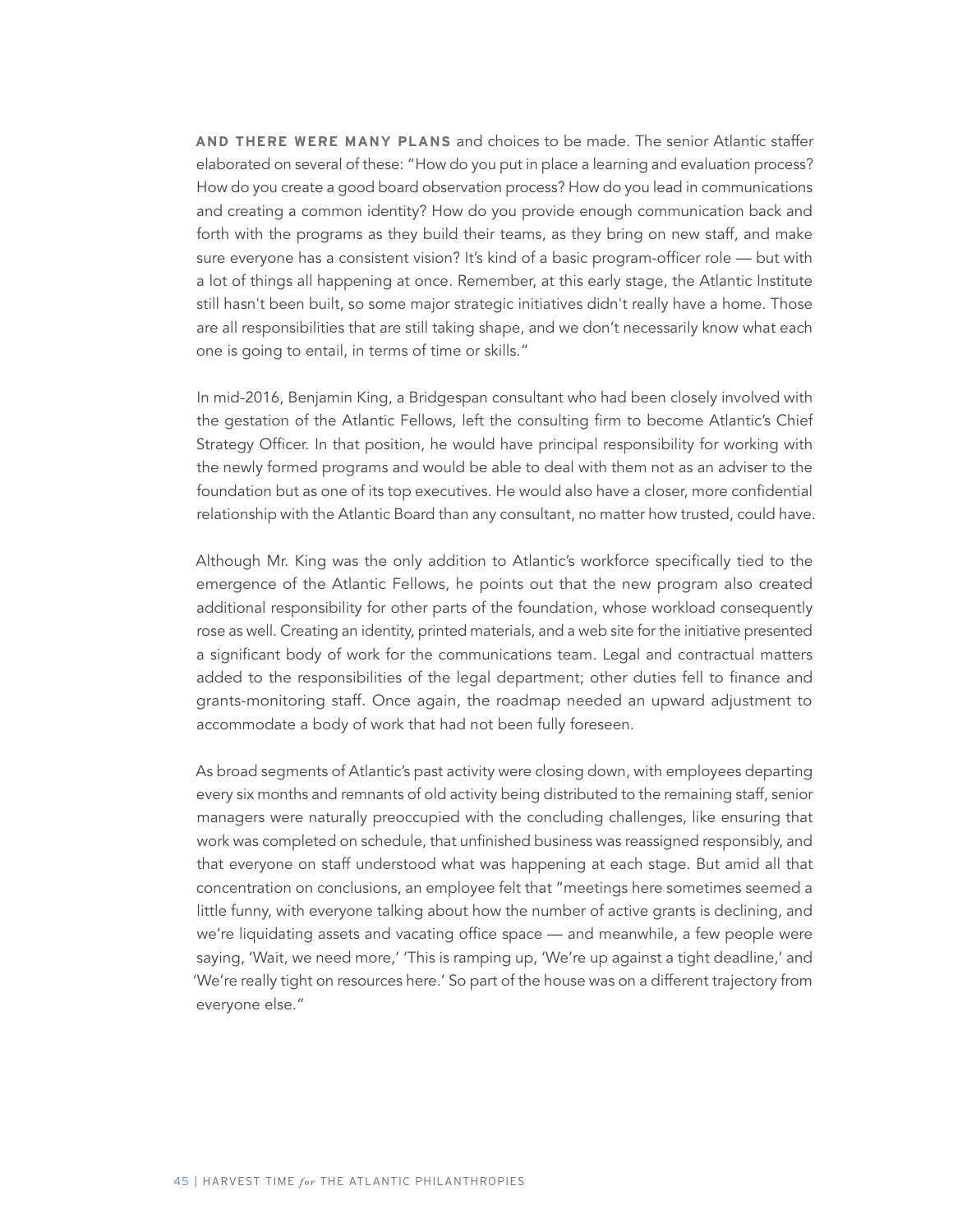**ONE AREA DIRECTLY AFFECTED** by this dual dynamic — one part of the organization winding down, another scrambling to ramp up — was evaluation. For the great majority of Atlantic's past work, evaluations were being completed and archived, mostly on schedule, and it appeared for some time that the last employees in its Strategic Learning and Evaluation unit would be able to leave by the end of 2016. They duly made plans for the next stages in their careers, and although the head of the U.S.-based evaluation unit was extended a few months into 2017, he could not, and was not required to, remain longer than that.

Yet at the same time, the role of evaluators in the Atlantic Fellows programs was becoming both more prominent and more complicated (see Part I for details). Not only was the evaluation of each individual program still embryonic, and the relationships between program leaders and evaluators still forming, but the need for a collaborative relationship among the evaluators, across countries and programs, was becoming clearer and more urgent than it had been just a few months earlier. Without any in-house evaluation staff at Atlantic to oversee these developments and help them along, the foundation would need to turn to trusted outsiders who had the confidence both of Atlantic and of its evaluation partners.

Fortunately, the Social Science Research Council, a longtime evaluator of Atlantic's Viet Nam initiatives and the chosen evaluator for four of the Atlantic Fellows programs, was equipped and willing to play the international coordinating role. Because the Council was already serving as one of the evaluators, it could function as a peer of the other Learning and Evaluation Partners and could facilitate confidential, collegial exchanges among them without appearing to be supervising or interfering with them in any way. The supervisory role, like so much else about the unfolding Atlantic Fellows initiative, would have to reside with the few remaining Atlantic managers — in this case, principally Mr. Oechsli and Mr. King.

*Without any in-house evaluation staff at Atlantic to oversee these developments and help them along, the foundation would need to turn to trusted outsiders who had the confidence both of Atlantic and of its evaluation partners.*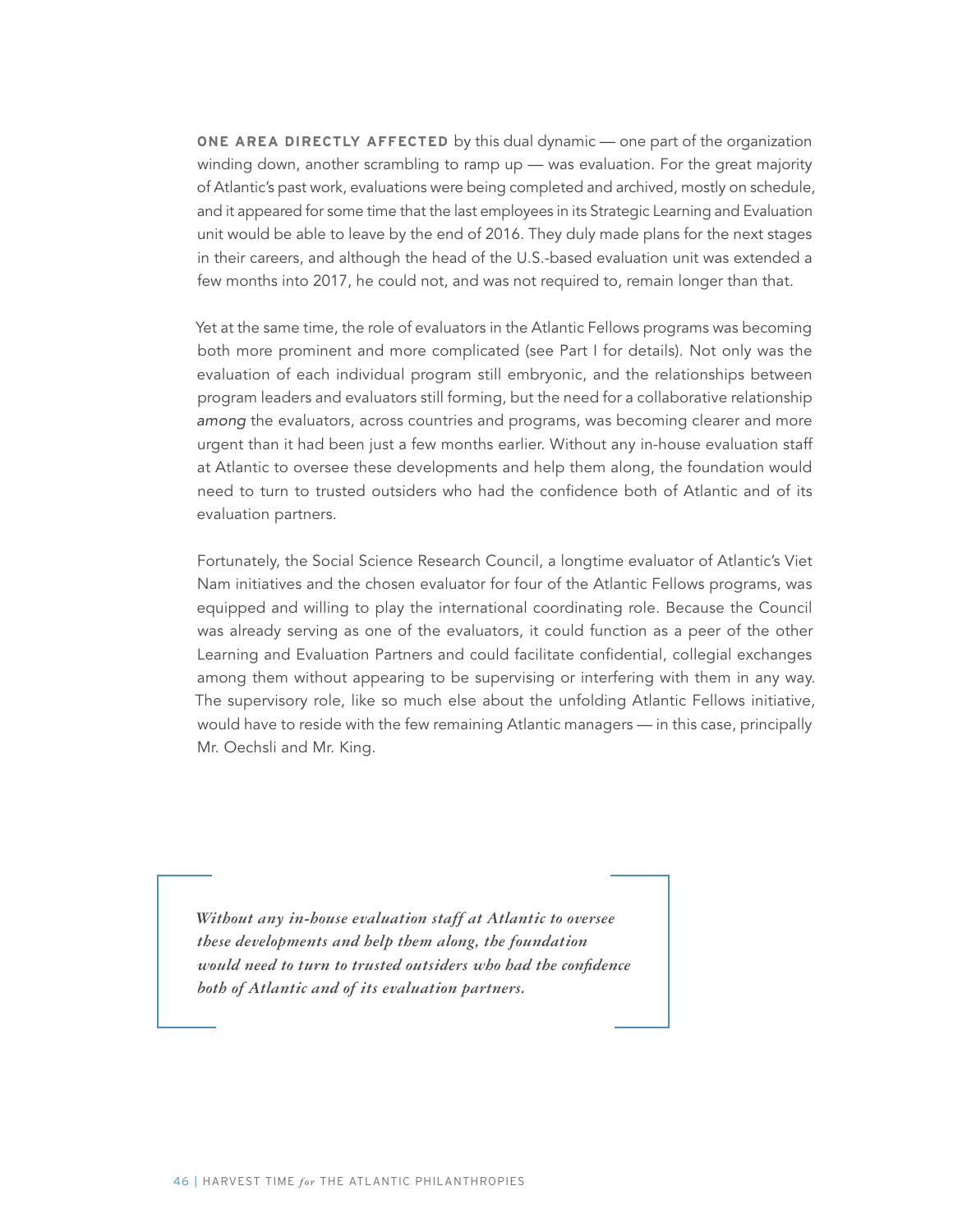**A STAFF MEMBER,** when asked how much of this kind of responsibility the top foundation executives could reasonably absorb, responded that the burden need not be as great as it might seem. "Atlantic has never been the kind of funder that dictates everything to the grantees — 'You have to do it this way,' 'You have to organize that way,' 'I want to review all your operating plans.' So Chris and Ben aren't going to be in everyone's face all the time, and they don't need to be everywhere at once. They're working with top-level people [at the various Fellows programs and among the Learning and Evaluation Partners], and they can trust those people to get things done. Where it might get a little hairy, along the way, is if a lot of big problems erupt at the same time and they all need attention at once. Then, I guess, we'll see."

#### **A LIMITED LIFE AFTER LIMITED LIFE**

**THE ROADMAP,** with its person-by-person timelines of expected departures and possible extensions, was just the surface of a multilayered plan for helping employees plan for the next several years, including their post-Atlantic lives. A package of professional-development services, including outplacement counseling and on-site professional and personal transition workshops offered staff members ways of thinking about their options and choosing paths to pursue — whether those involved new jobs, new careers, advanced study, retirement, volunteering, or some combination. All of these services were widely used, but one opportunity for departing staff proved far more popular than had been anticipated.

Beginning in 2013, employees facing a near-term departure were invited to apply for an Atlantic-funded "fellowship," in which the departing staff member would take a position at an organization that has been supported by the foundation or is closely related to Atlantic's philanthropic goals and values. The foundation would pay all or part of the person's salary, subject to a specified cap, for up to one year. It was, in effect, an in-kind gift of personnel from Atlantic to the recipient organizations, whose needs and interests were central to the decision about whether the employee's transfer would be approved. But the new salary would have to be at a level that the recipient organization would normally pay for this position — in other words, it would not necessarily be as much as the employee earned at Atlantic. For positions in small nonprofits or in countries with generally lower salaries than in the United States, the reduction in earnings could be significant. For that reason, and because the arrangement is strictly time-limited, some managers suspected that only a small number of employees would be interested, or that only people close to retirement, or those who were well connected to high-paying institutions, would want to apply.

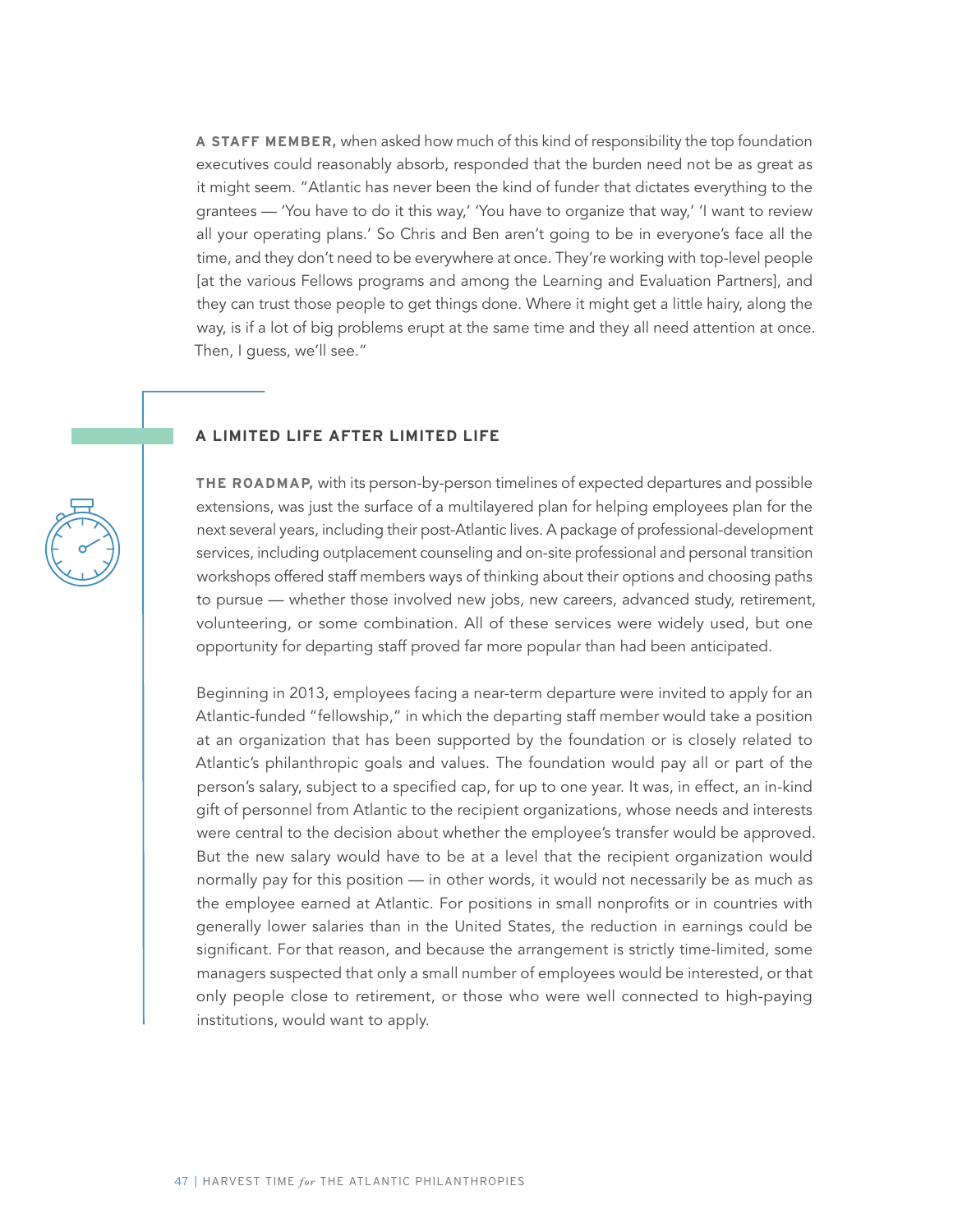**THEY WERE MISTAKEN.** Employees at virtually every level of the foundation have seized the opportunity. They are working at a broad assortment of organizations touching on practically every field in which Atlantic has at any time been involved. (One staff member even received a fellowship to work at Fluxx, a for-profit producer of grants-management software for foundations — a purpose that Atlantic considered closely related to its longstanding interest in improving philanthropy.) Even as Atlantic managers have been impressed by the response and the diversity of the fellowship arrangements, they have also had to cope with a significant increase in cost and workload for the foundation. The unexpected number of applications and approvals has meant not only more expenditures to cover the ex-employees' salaries, but a body of additional work in reviewing, negotiating, and approving each fellowship position and in monitoring them once they are in progress. Because the fellowships take the form of grants to the recipient organizations, each of them has to be managed like other grants.

The popularity of fellowships may also reflect a harsh reality of the labor market in the nonprofit/nongovernmental sector: Atlantic ranked high among foundations as a desirable place to work, and many employees will find their jobs there hard to replace with anything comparable. Atlantic jobs pay well — somewhat higher than the industry average for foundations. Admittedly, the workload may also be higher in some cases, given that Atlantic has generally maintained a lean staff, with above-average ratios of grants per employee. And in recent years, Atlantic employment has been an avowedly short-term proposition. But voluntary departures have been few, and many people whose jobs ended in the gradual downsizing would have gladly stayed longer if they could.

The reason is that, even apart from the desirable salary, the work is also deeply satisfying to many people in non-economic ways. Working at a major foundation means interacting with a multitude of talented and passionate people, both in the foundation and among the grantees, on matters of high principle and global importance. Even with a generous severance, stepping away from that arrangement is surely difficult. A fellowship at another nonprofit, in one's own personal field of interest, could be a way of easing the transition to some other kind of work — or, at a minimum, of postponing it.

Although the fellowships generally pay less than employees earned at Atlantic, they are comparatively easy for employees to arrange (the employer bears little or no cost and receives a staff member with experience at a big foundation). Most of all, the jobs typically carry the same psychic benefits as working at Atlantic: involvement with people of vision and talent, in organizations with important social missions. Still, when the fellowship year is over, many employees are finding that the same options await them as before: often less inspiring or less remunerative than what they have been used to.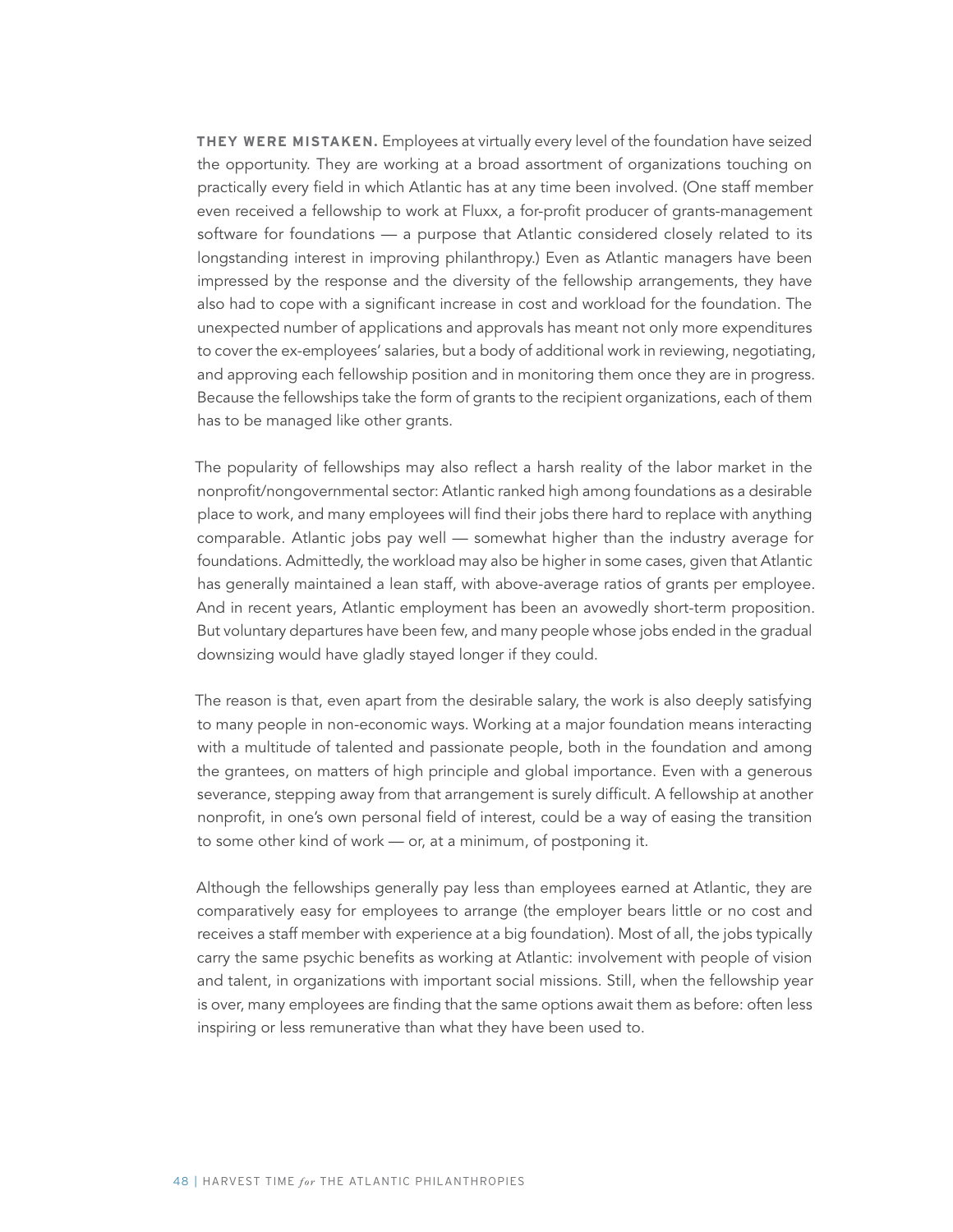**"IT'S BEEN A GREAT OPPORTUNITY,"** one recent fellowship recipient said, "and I loved it. If someone offers you a year to do something exciting and to be in a field you care about, and to work with all these great people, you're probably going to grab it. For me, it was a no-brainer. But I know at the end, I'm right where I would have been a year before, and facing pretty much the same choices I would have had to make then. I have another good thing on my résumé, so that helps. But I'm really pretty much picking up where I left off."

#### **ENVISIONING THE END**

**LATE IN 2015, ATLANTIC'S TOP EXECUTIVES** offered the Board a sketch of the foundation as they believed it would look two years later and beyond. It described a starkly altered organization beginning in 2017, with just two offices, many fewer people, more consultants, and a particularly pronounced reduction in program staff. The memo made clear that, despite the surge of activity associated with the Atlantic Fellows programs, the organization would continue to shrink and simplify:

*Departures will leave remaining staff with broader responsibilities. Staff will have to become generalists. More staff will work on a part-time basis, although that will only be a practical option for certain staff and only for a limited period of time. More time will also be spent managing consultants and other vendors to leverage staff resources. For these reasons, senior staff will often stay longer than junior staff.*

*The accent on project work means reorganizing staff structures and moving away from traditional functional hierarchies toward task forces and working groups. That's already underway.*

*Former staff … will continue to provide advisory services because there will be more episodic, part-time work; because reallocating this work to other staff becomes more difficult as teams shrink and offices close; and because their appreciation of Atlantic's goals and values is important in overseeing grants.*<sup>30</sup>

**"IF SOMEONE OFFERS YOU A YEAR TO** 

**DO SOMETHING EXCITING**

**AND TO BE IN A FIELD YOU CARE ABOUT,** 

**AND TO WORK WITH ALL THESE GREAT PEOPLE,** 

**YOU'RE PROBABLY GOING TO GRAB IT."**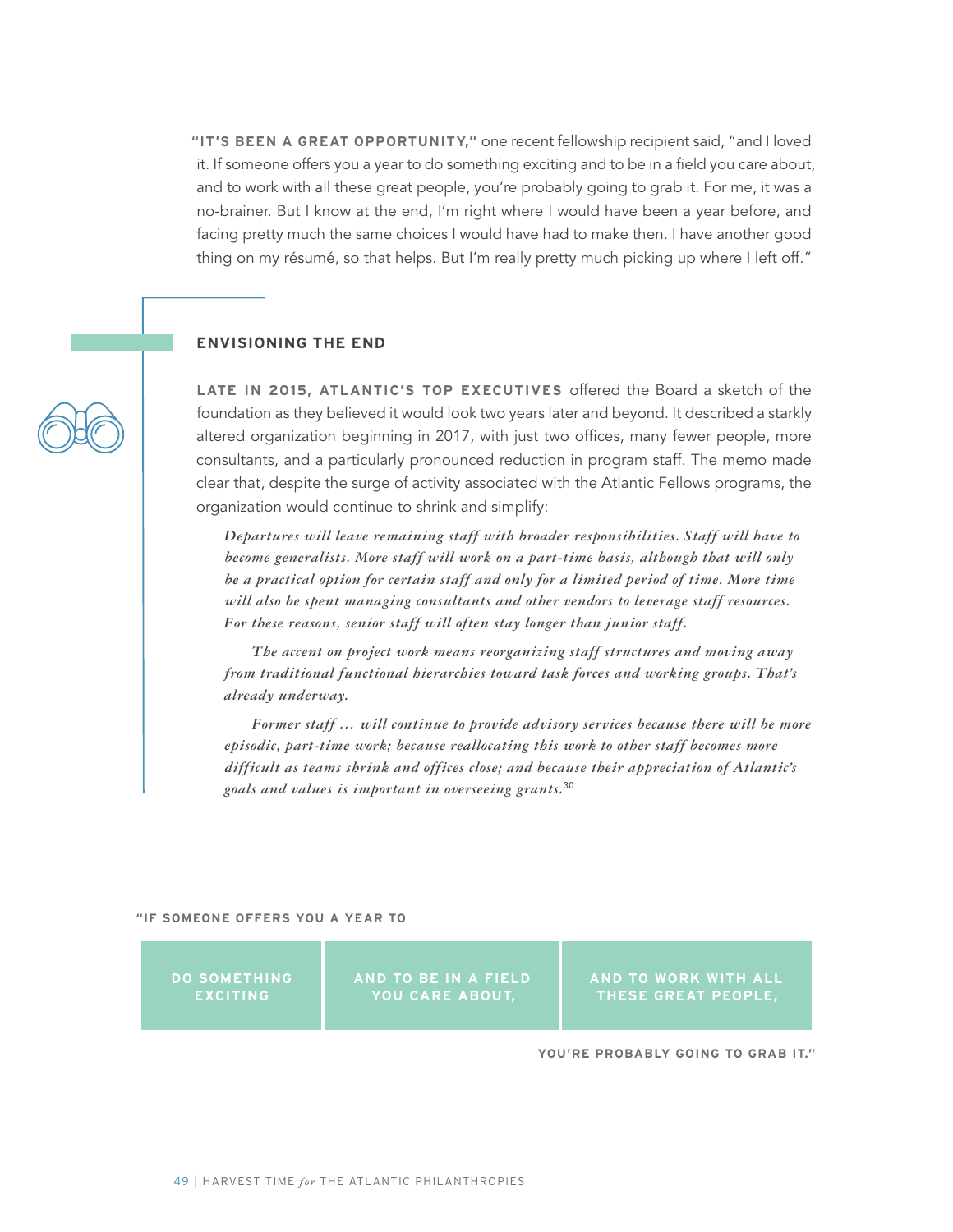**PORTIONS OF THIS VISION** were soon modified in 2016, primarily with increases in projected staffing levels. Also, part-time positions have been much fewer than expected. But executives insist that the promise of a more flexible structure, with more fluid job descriptions and tailor-made working groups, is effectively complete as this is written. How much further it can go — when, for example, the projected workforce is down to 20 or even a dozen people, even as the Atlantic Fellows programs are still incubating — remains open to question. In her final communique to the Board, Maria Pignataro Nielsen, Atlantic's Chief Human Resources officer until that department was eliminated at the end of 2016, expressed confidence in the roadmap's staffing forecasts through 2018. But, she added, "projecting much beyond that point increases the need for conjecture and the likelihood of inaccuracy."<sup>31</sup>

"Everything now depends on the Atlantic Fellows programs," a senior staff member suggested in late 2016. "If they develop more or less as planned, or even if they just mutate in little bits here and there, the staff projections will look good right to the end. Maybe up a little for a while, not much. But if they offer up any big surprises, we'll have to see how well the consultants and a few staff people can handle it. There are no maps for any of this. We're a little like [the 19th century American explorers] Lewis and Clark here. We're drawing the map."

*"There are no maps for any of this. We're a little like [the 19th century American explorers] Lewis and Clark here.* 

**WE'RE DRAWING THE MAP."**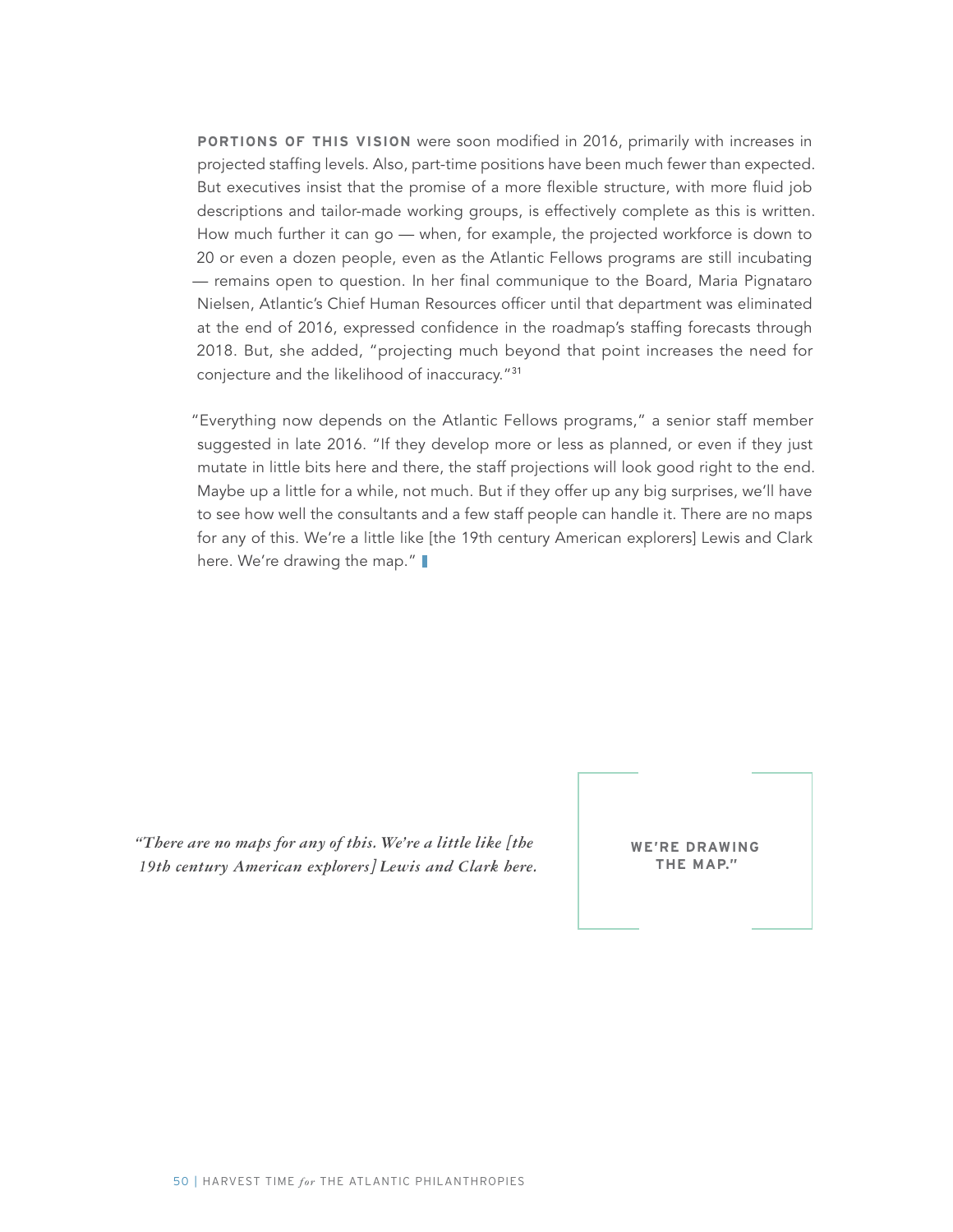



# PART IV: FINANCE

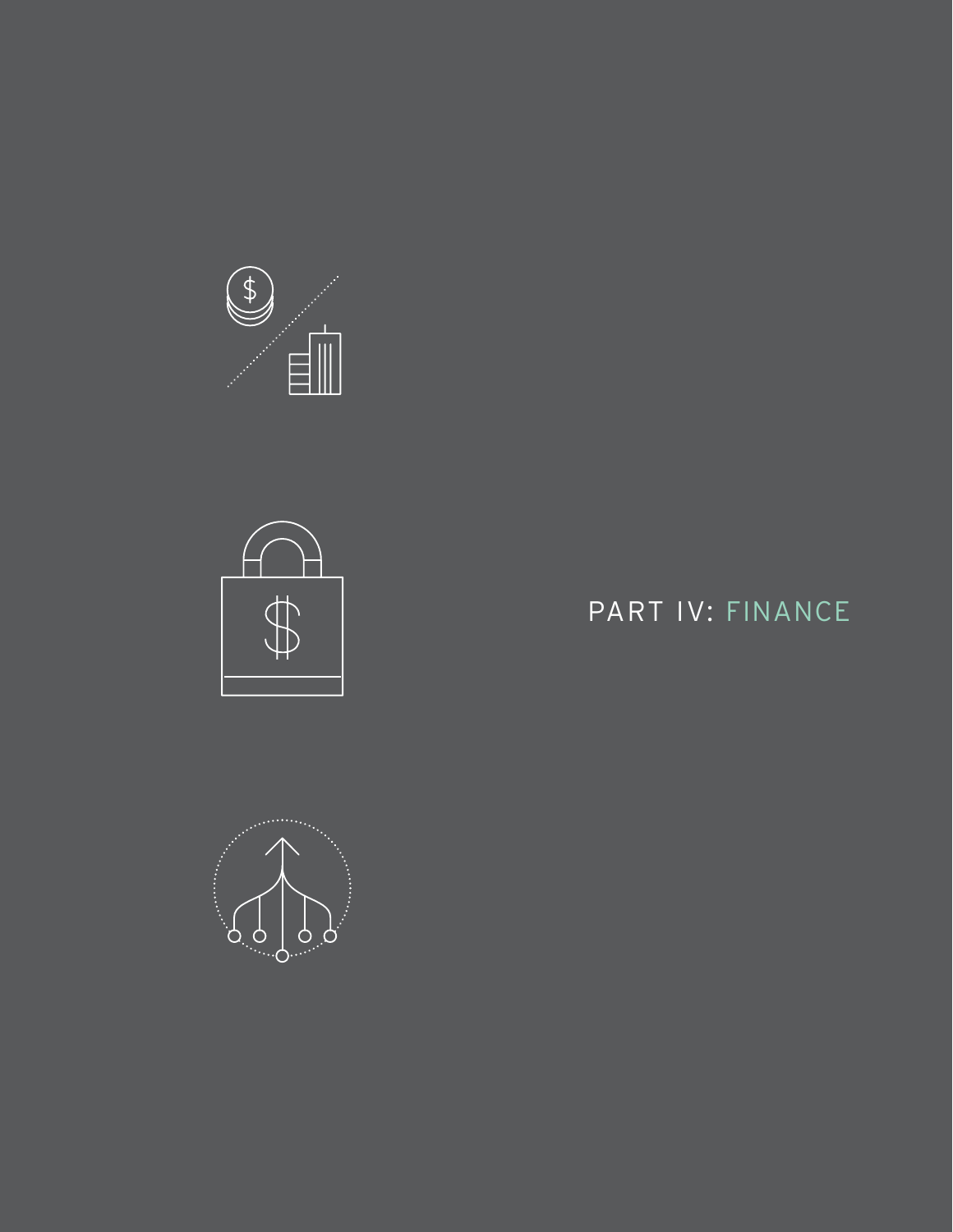**AT THE START OF 2015, Atlantic's total remaining endowment stood at slightly below** \$2 billion, about 16 percent less than its value a year earlier. Of that total, 36 percent was already committed for grants that would be paid out over the next few years. The remainder, about \$1.2 billion, was available for the foundation's final two years of grantmaking. As 2015 began, however, a quarter of the assets were illiquid — primarily in the form of private equity and real estate holdings — and another 65 percent, primarily hedge funds, was classified as "moderately liquid," meaning that it might take weeks or months to convert them to cash. The remainder, about \$200 million, was in cash or cash equivalents, such as overnight repurchase agreements or short-term government bonds, that could be disbursed whenever needed.

With just two years of grantmaking ahead, and at most six years left for paying out committed grants, the liquidity and stability of the portfolio were about to become critically important. The foundation was determined not to find itself, at any point, unable to make a promised grant payment because too much of its wealth was tied up in assets that could not be converted to cash — or, worse, because it had lost more on risky investments than it had projected. Soon, at a pace that had not yet been finally decided, the endowment was going to need to shift away from less-liquid investments exposed to market risk, and sharply toward the security and stability of cash.

One year later, at the beginning of 2016, Atlantic's final grantmaking year, the total endowment had dropped by about 30 percent, to \$1.4 billion, and its risk and liquidity profile were now markedly different. Now just 14 percent of the fund was illiquid, and 21.5 percent, roughly double the previous year's share, was in various forms of cash. By early 2017, all the remaining hedge funds and private equity investments would be gone, and nearly the entire endowment, which had shrunk to \$847 million, would be in assets that could be paid out whenever needed, with minimal risk of losses.<sup>33</sup>

Reaching that result was neither simple nor painless. Throughout 2015, Atlantic's financial managers and its Finance and Investment Committee struggled to find the right balance between the need for certainty and a desire for the higher returns that could be earned only by remaining in less liquid, higher-risk investments. The financial and philanthropic stakes were high. A 5 percent return on \$1.5 billion — a return that could be earned only at the price of some risk, illiquidity, or both — would be \$75 million. If the foundation converted the entire endowment to cash a year too early, earning little or nothing, it might be forfeiting an amount that could otherwise have funded an entire Atlantic Fellows program, or provided major support to perhaps a dozen other organizations. However, the investment strategy required to earn that extra money might also expose the foundation to the possibility that some of its existing grant commitments might not be readily payable when due.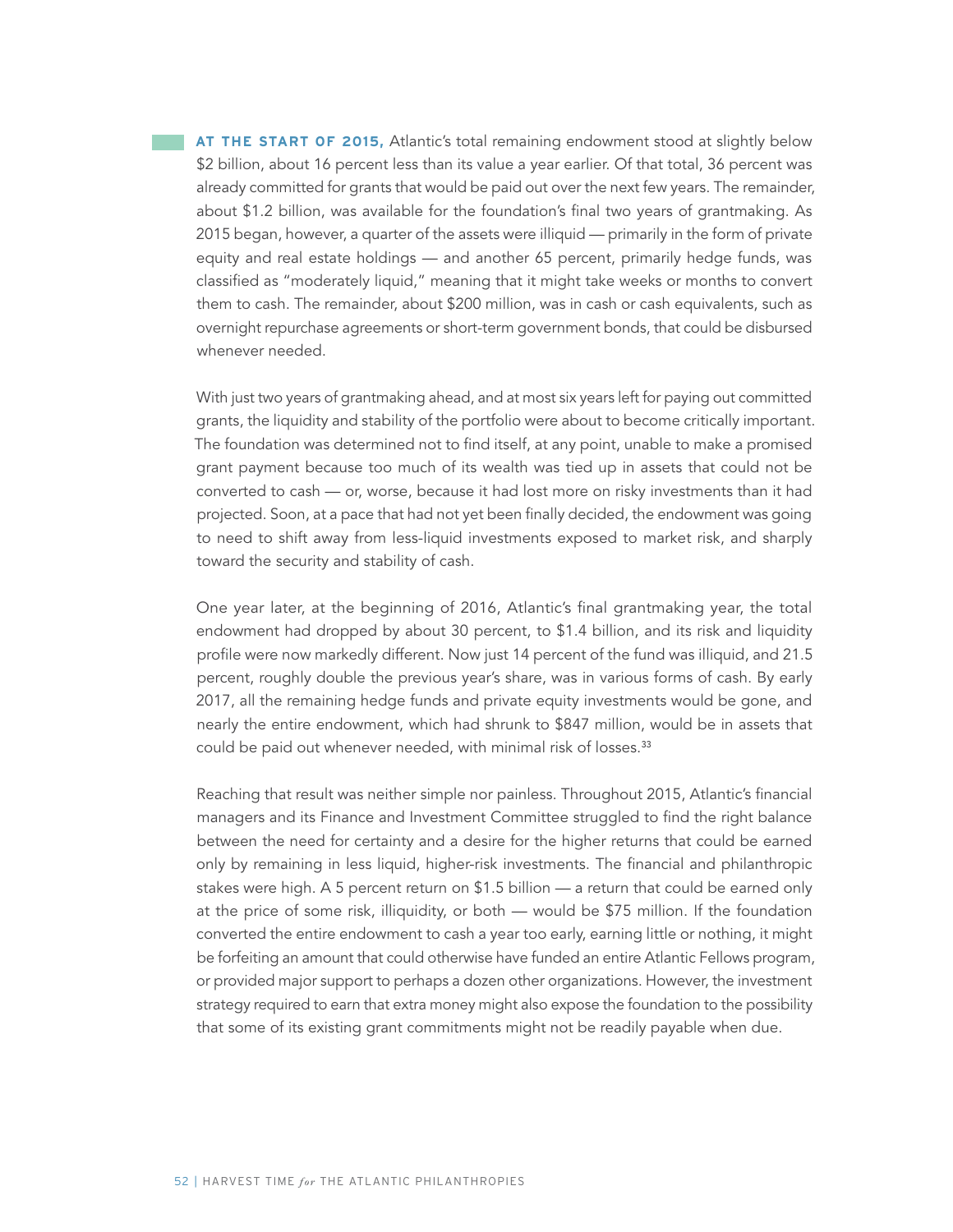**"WE KNEW WE EVENTUALLY HAD TO** turn the endowment into cash or equivalents," Atlantic Chief Operating Officer David Sternlieb explained in early 2017. "But when we hit 2015, it became a question of when, exactly, that should be. Should we stay invested through 2016? Should we stay invested even longer? We had extra resources. What degree of risk should we take? Of course, the easy thing is just to sit on cash. But even six months of that could mean forgoing \$25 million or \$40 million [in possible returns]. So the timing had real consequences."

Yet erring in the other direction — remaining invested too long — posed even graver consequences. Atlantic's usual practice has been to make multiyear grant awards, with funds promised to the grantees in advance but disbursed only year by year. That practice intensified in the final years, with large, multiyear commitments payable only as the grantees met a lengthening list of conditions spelled out in their grant agreements. The result was a large body of payment obligations stretching years into the future — investment staff referred to it as the "grant tail" — for which cash needed to be available when conditions were met and payments were due. If Atlantic had remained heavily invested in the markets and encountered a big, sudden loss, it could find itself without enough cash on hand to meet some of the obligations in the tail.

A person involved in modeling various market scenarios explained the problem this way: "To the extent that our commitments — our grant tails — were becoming a larger and larger percentage of our remaining endowment funds, sensitivity to the risk of loss was going up quickly. For example, if you have a \$5 billion fund and you have an \$800 million tail, then you can have a huge hit to your principal and you're still sure you can fully honor your commitments to your grantees. But toward the end of your institutional life, as the fund gets smaller and smaller, that gets really dangerous. When you're down to \$1 billion in assets and you still have an \$800 million tail, what happens if you have a 20 percent loss? You're going to renege on your commitments. And there was no way we were going to do that."

> *Atlantic's usual practice has been to make multiyear grant awards, with funds promised to the grantees in advance but disbursed only year by year.*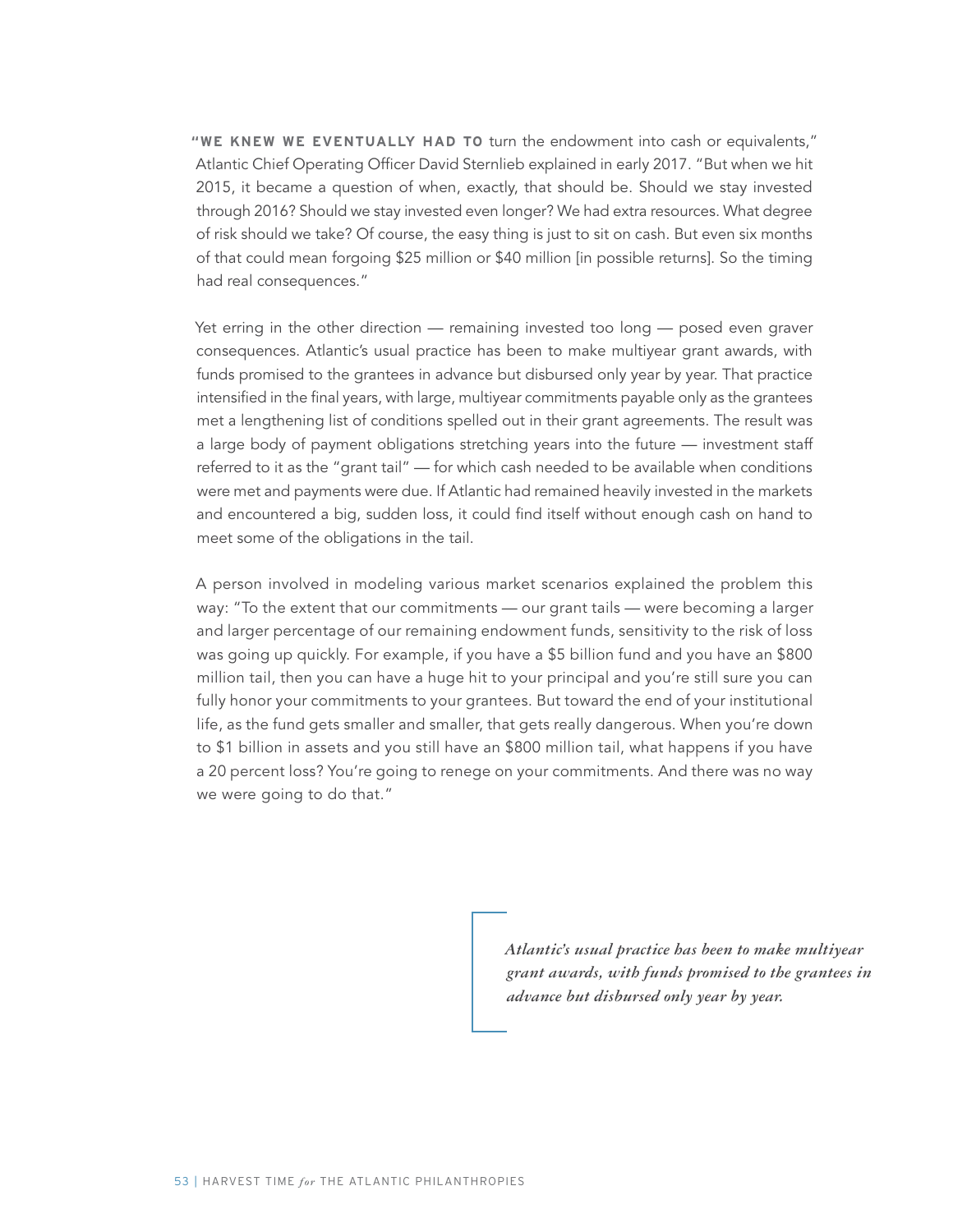**IT WAS NOT ONLY** the fear of breaching a promise or harming a grantee that concerned the investment team, although those would be serious enough. Equally important was the Board's belief that ending well — with all the foundation's commitments met on schedule and its books in perfect order — was part of its responsibility as an advocate and exemplar of Giving While Living. To demonstrate that time-limited philanthropy is effective and beneficial, the foundation also needed to show that it is responsible and manageable. Unpaid bills and missed obligations "would be a terrible reflection on the whole idea," as one senior manager put it.

#### **DIMINISHING UNCERTAINTY**

**AS SERIOUS AS THE THREAT OF** market losses was the danger of holding too many illiquid assets as the total endowment was shrinking and the unpaid grant commitments remained high. The percentage of illiquid assets therefore needed to come down sharply, so that Atlantic could maintain a roughly 2-to-1 ratio of liquid assets to outstanding grant commitments. A lower ratio, the fund managers reasoned, presented too great a risk that a sudden loss would leave the foundation unable to meet its obligations on time.

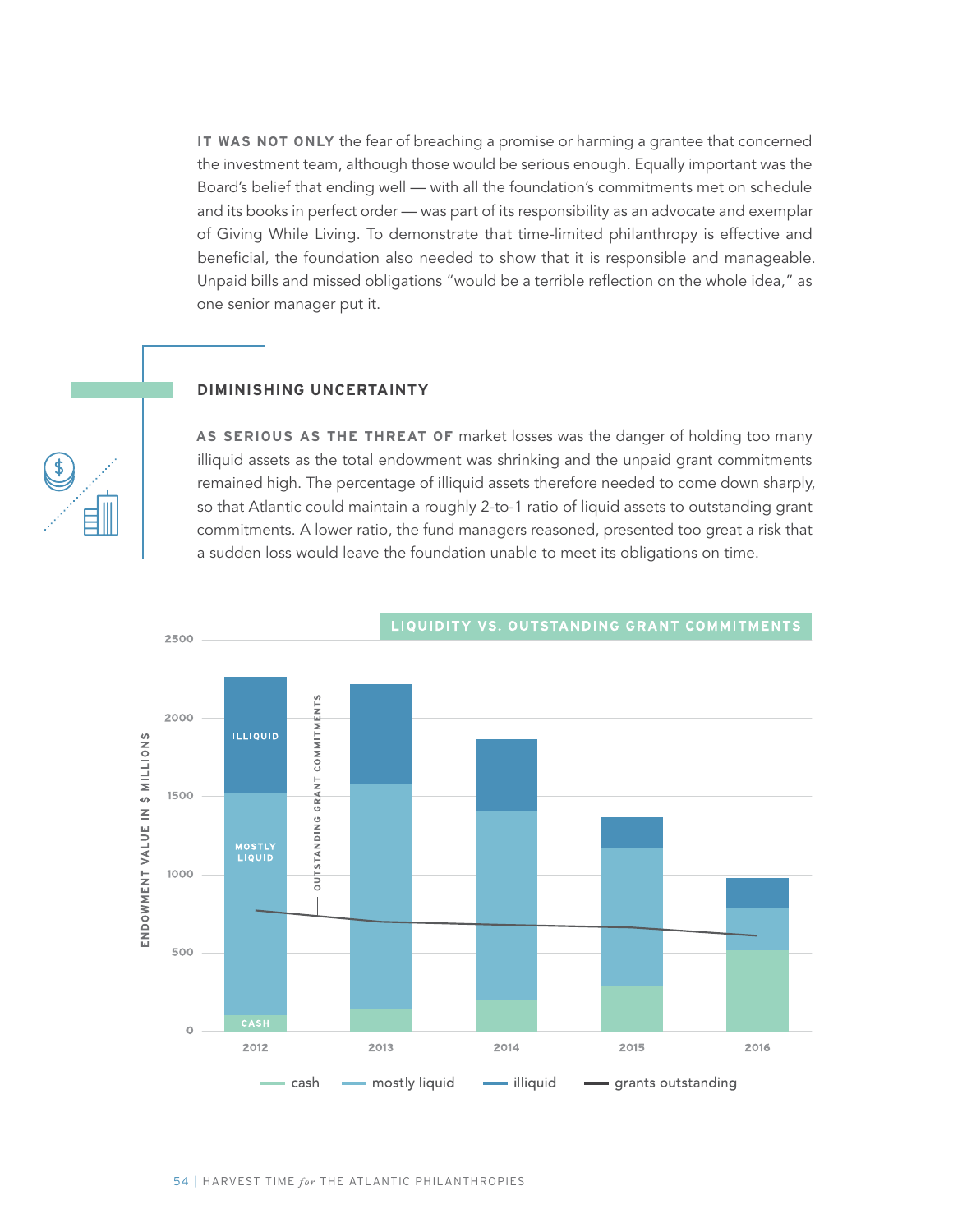**FOR SOME OF THE ASSETS** in the endowment portfolio, the timing of liquidation was not entirely up to Atlantic. Even the "moderately liquid" hedge funds included investments that could be turned into cash only with a few months' notice. The private equity investments — shares in funds that buy, hold, and sell companies — were even less flexible. They can be converted to cash only when the fund managers deem it prudent to sell the underlying assets, a process that can take years. These investments also posed elevated risks, because many of the underlying investments are heavily leveraged, subjecting them to the risk of sudden, sharp ups and downs.

It would, in theory, be possible to sell these assets to raise emergency cash. But the cost would be severe. "To sell out of an illiquid position, you have to find a buyer," a member of the investment team explained. "The buyers are hard to identify, and they know you have to sell — you wouldn't be doing this if you didn't have a problem — so it's a buyers' market. Plus, some of these were already behind schedule in paying out. Back in the dark days of 2008-09, a lot of the illiquids that in theory were supposed to be wrapped up by such-and-such a date, they weren't. The market had been terrible and they hadn't harvested their investment. So they ended up with a much longer investment tail than they told us. And we had to adjust accordingly."

The foundation had foreseen these complications for some time. Years earlier, some members of the Finance and Investment Committee had raised the possibility of holding on to less liquid, higher-return investments all the way to the end, and then distributing the investments, intact, as final gifts to various grantees. The advantage of this approach would be the extra earnings it could generate. The disadvantage, apart from the risk of losses, would be that only Atlantic's largest and strongest grantees could benefit, given that most smaller nonprofits would be unable to accept and manage hundreds of millions of dollars in complex business and real estate holdings. This strategy was discussed only briefly and then rejected, but a kernel of it survived.

Among Mr. Feeney's global real estate investments was a sizable stake in Bayside Village, a large apartment complex on San Francisco Bay, within walking distance of both UCSF and central San Francisco. Given Atlantic's long years of support for the university approaching half a billion in aggregate, even before UCSF became a partner in the Global Brain Health Initiative — it made sense to donate the apartment complex as a non-cash grant to the university to help expand housing at its nearby medical center. The transfer, valued at \$173 million in total, was completed in 2015.<sup>34</sup>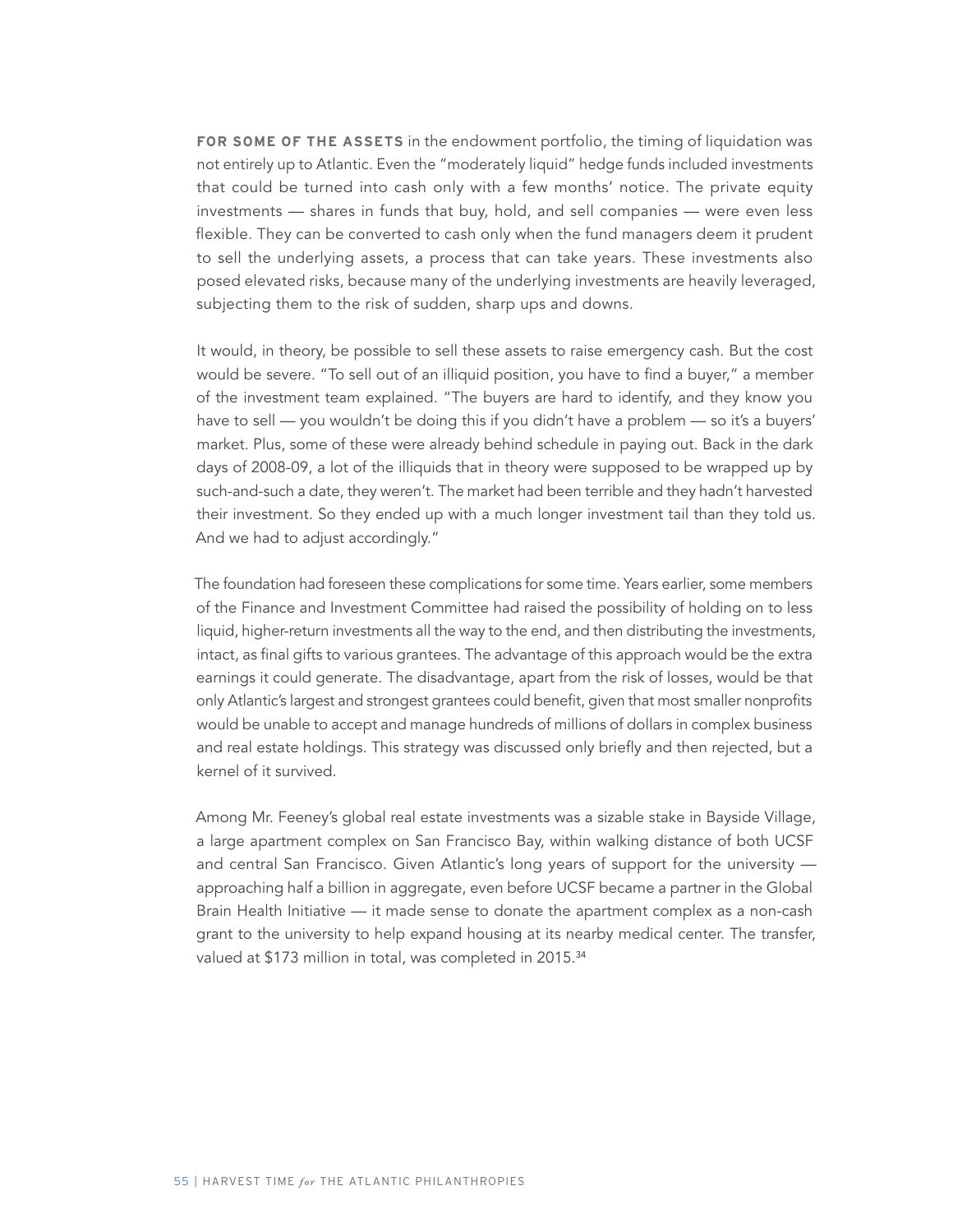**AS FOR THE ILLIQUID** private-equity holdings still on the books in 2016, the solution was less obvious but ended up taking a similar form. When Atlantic granted \$350 million to Cornell in 2012 (the foundation's largest grant ever), it had designated \$230 million as support for construction of a new tech campus on Roosevelt Island in New York City. The remaining \$120 million would contribute to an endowment for that campus. Atlantic reserved the right to convey some or all of the endowment portion as an in-kind gift of investments from its portfolio, essentially moving them from one endowment to another. Cornell, already managing a \$6 billion endowment, could easily absorb and manage these assets. As it happened, the entire grant was needed for construction costs, but the in-kind donation proceeded anyway. In fact, Cornell ultimately accepted more than the promised \$120 million in private equity holdings, around \$160 million in all. It then agreed to repay the \$40 million difference over the next year or so, as the assets gradually became liquid.

#### **CONSERVATIVE BUDGETING — FOLLOWED BY A GRADUAL EASING**

**ANOTHER CHALLENGE IN MANAGING** the endowment for the final years was the need to ensure that grant and operating budgets remained safely within the amounts that could confidently be made available at any given time. Otherwise, market downturns or the seizing up of market liquidity could lead to budget shortfalls, in which grants and other obligations might not be met. To avoid that danger, as far back as 2011 Atlantic had established an Unallocated Reserve equivalent to 10 percent of total expected outlays between 2012 and 2020. The money was intended to be released for grants and operating expenses only in the late years, when risks associated with asset performance, liquidity, and foreign exchange had been substantially reduced, and the chance that the reserves might be needed to cover shortfalls was approaching zero.

In early 2015, once the Finance and Investment Committee determined that "the value of the endowment continues to look comfortable versus Atlantic's current plans … and liquidity continues to progress well," an initial \$50 million was released from the reserve and made available for grants and operating costs.<sup>35</sup> Another \$60 million was released later that year.<sup>36</sup> The main reason for the "comfortable" analysis was that by September 2015, if the endowment were fully liquidated, it would have held between \$200 million and \$300 million more than the foundation was then planning to spend. Liquidating it immediately was not feasible, for reasons already described. But the sheer size of the cushion between planned outlays and available assets seemed more than reassuring.<sup>37</sup>

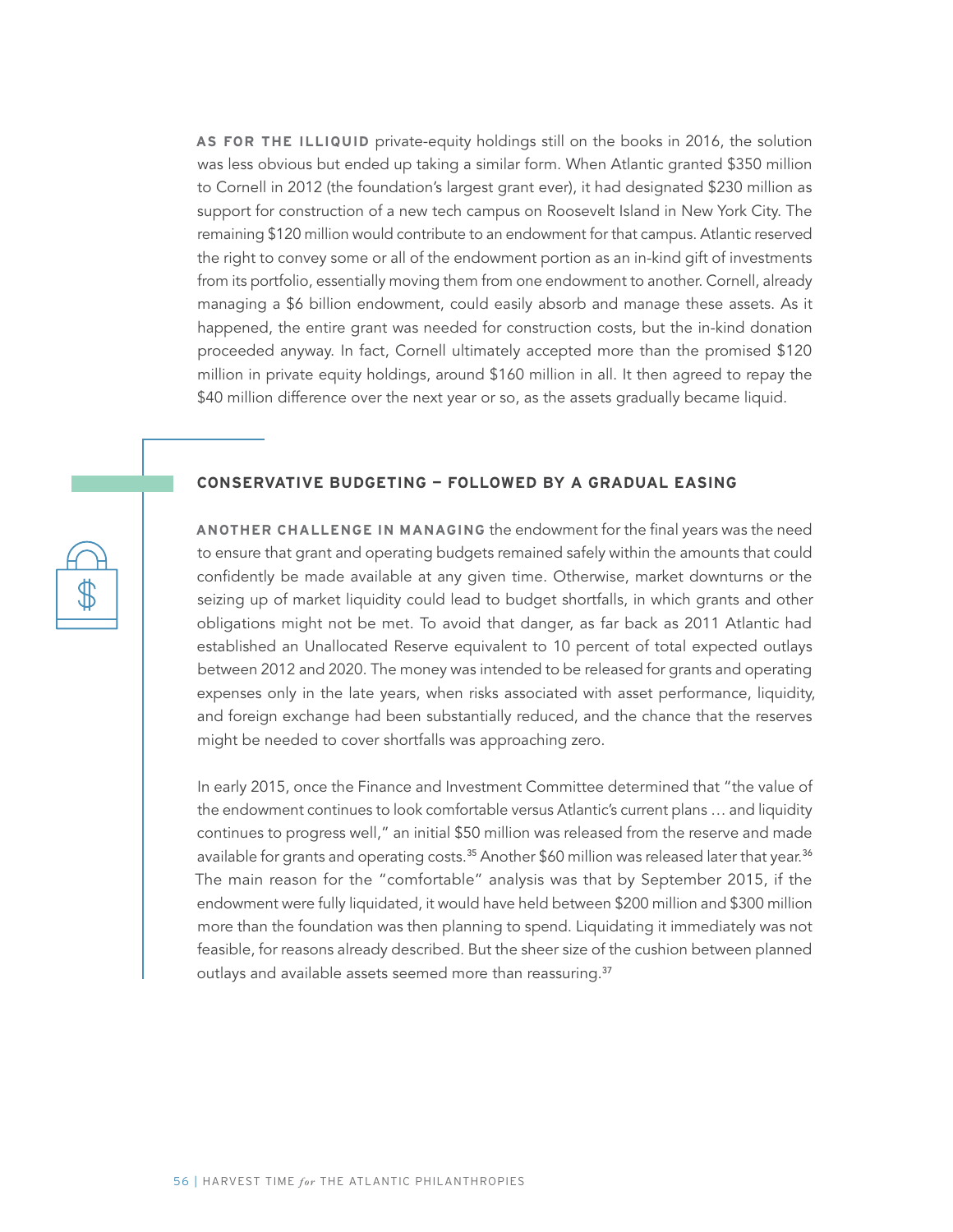**AS ATLANTIC EMBARKED** on its final year of grantmaking, at the beginning of 2016, at least \$460 million was highly likely to be available for grants — even assuming zero return on the foundation's remaining assets. At that point, however, only \$358 million was actually scheduled to be used. The remaining \$102 million was to be held in reserve until at least July 2016. Then, "If, by September 2016, there are no material adverse events in global markets," Chris Oechsli reported to the Board, "we expect there could be additional funds" beyond the \$102 million, available for grants in the following years.<sup>38</sup>

The foundation consequently established three scenarios to plan its remaining grantmaking, with the lion's share of the money to be committed by the end of 2016. In the first and most conservative of these scenarios, the foundation would plan only on making \$460 million in grants by the end of 2016. In the second scenario, another \$65 million would be made available in 2017, and in the third, most optimistic case, another \$50 million would be added for 2018 and beyond, for a total of \$575 million to be granted from 2016 through 2020. The second and third scenarios would be triggered only when the funds became available, Mr. Oechsli wrote: "We will not propose a grant for which we do not already confidently expect to have cash or cash equivalents."<sup>39</sup>

#### **INCREASING SIMPLICITY**

**THE ENDOWMENT'S GRADUAL TRANSITION** into cash also eliminated another form of risk specific to international foundations: currency fluctuations. Throughout its life, Atlantic had normally paid its non-U.S. grants in local currency, to minimize difficulties and risks for its grantees. The foundation routinely hedged the associated foreign-exchange risks by using currency forwards, which effectively lock in an exchange rate at the time they are executed. These were sometimes advantageous, sometimes not, but they eliminated the danger of costly surprises on volatile currency markets.

For example, in keeping with longstanding policy, Atlantic was hedging 100 percent of its commitments to British and northern Irish grantees during the run-up to Britain's vote on membership in the European Union. In 2016, those hedges became valuable when the pound appreciated against the dollar, with investors betting that Britain would vote to remain within the E.U. As it happened, voters surprised the markets and opted for Brexit; the pound plunged, and the hedges became a significant liability. However, that liability was fully offset by the corresponding drop in the dollar value of the foundation's sterling-denominated grant obligations. The outcome was therefore a good one in this instance, but the practice requires careful monitoring and management. Even a small error could lead to a big loss.

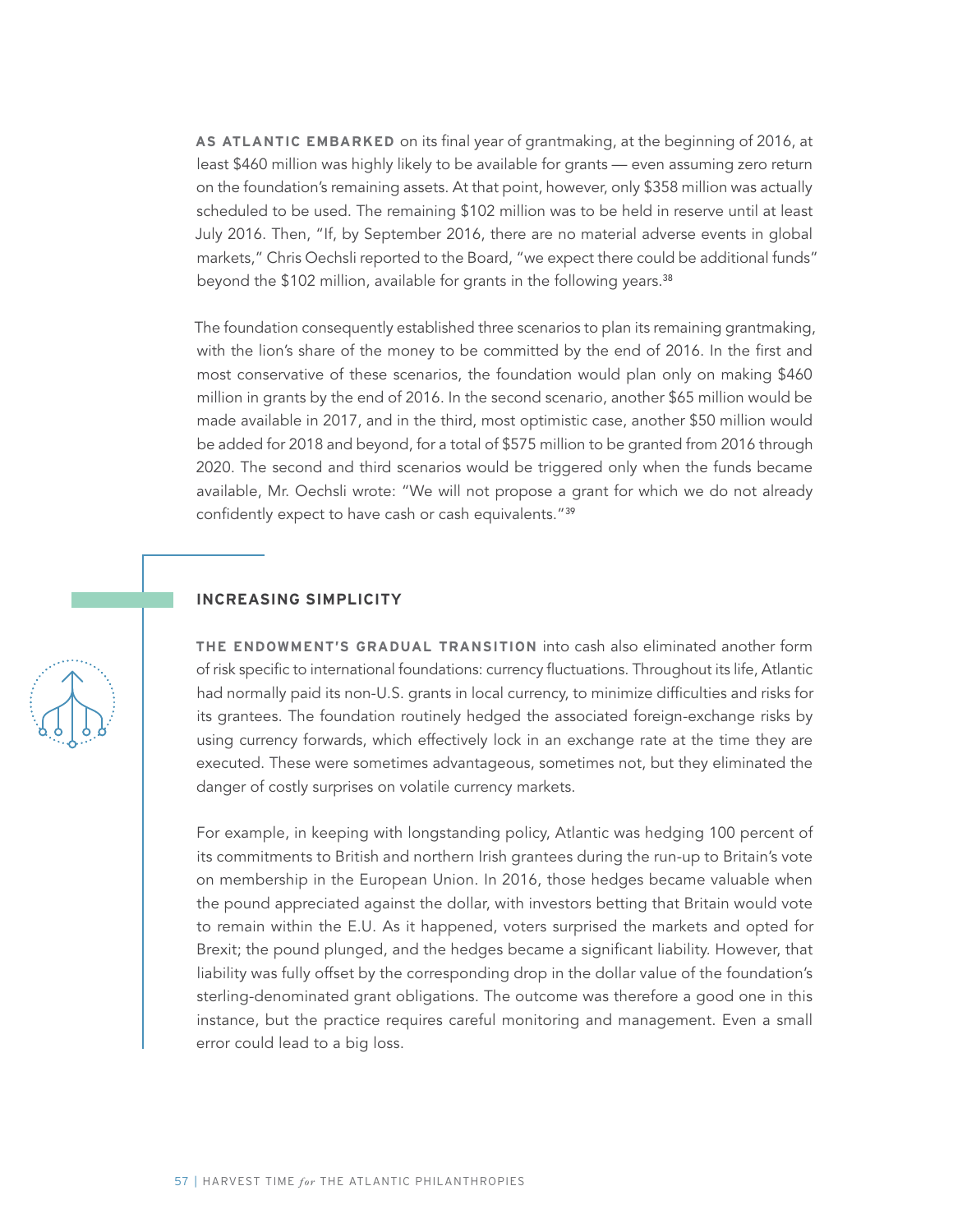**FORTUNATELY, AS THE ENDOWMENT** became increasingly liquid, it became possible simply to hold cash in whatever currencies were needed, so the hedging program could be ended. As the bulk of the grantmaking was ending in 2016, with clear timetables for disbursements, it became increasingly easy to forecast how much of which currencies would be needed on any given date, and to set aside the appropriate denominations.

Another simplification of Atlantic's assets in 2015 and 2016 occurred not in its endowment but in its work space. The foundation had once had offices in seven countries, including buildings it owned in Dublin and in Hamilton, Bermuda, and offices it leased in New York, Belfast, Johannesburg, Ha Noi, and Brisbane. The Brisbane office had closed some years earlier, and the lease on the Ha Noi office ended just as Atlantic's grantmaking there was wrapping up in 2014. The staff in New York had been shrinking since 2011, and little by little portions of the space were sublet. The office space in Belfast was turned over to the Social Change Initiative, an international human rights organization that Atlantic had spun off in 2014, and Health-e News, a South African news service and Atlantic grantee, was allowed to use the Johannesburg office for the time remaining on that lease.

That left a linked pair of stately Georgian townhouses in central Dublin and Atlantic's corporate headquarters in Hamilton. The collapse of Ireland's real estate market in the 2008 financial meltdown had threatened to reduce the Dublin property to a small fraction of its former value. Luckily, however, a market rebound occurred just in time to make for a swift and lucrative sale there in 2016. In Bermuda, Atlantic agreed to donate its building to the Bermuda Community Foundation, as part of a \$6 million grant. The Community Foundation would occupy a small portion of the building and rent out the rest as a source of income for its charitable mission.

*Another simplification of Atlantic's assets in 2015 and 2016 occurred*

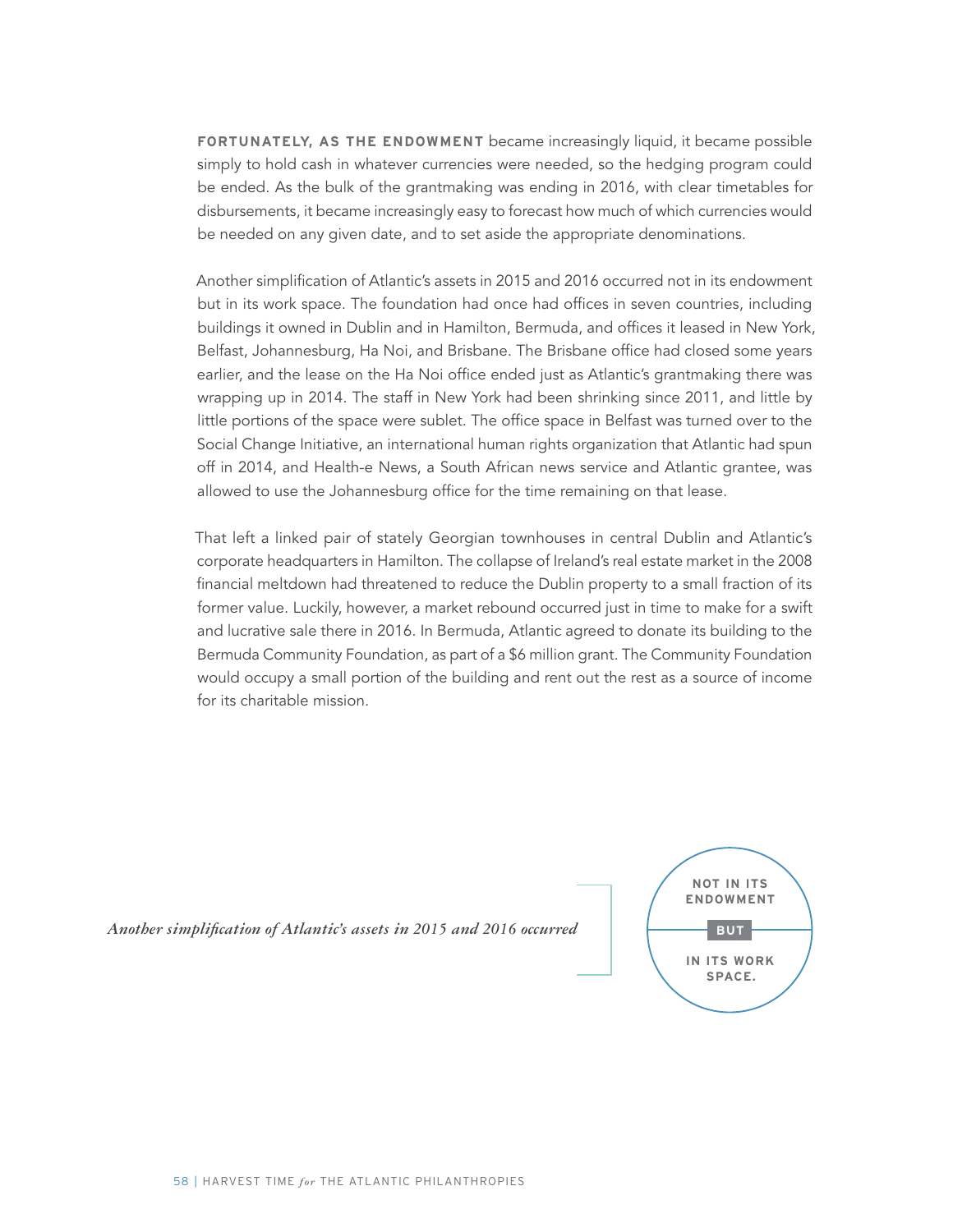**FOR THE NEXT FEW YEARS,** one of its tenants would be The Atlantic Philanthropies, an institution that once had a worldwide presence but would now occupy only small rental space in New York and Bermuda, until those offices close as well, by the end of the decade.

By the end of 2016, Atlantic's finances had become simple enough that it was no longer necessary to maintain a Finance and Investment Committee or in-house investment managers. Whatever elementary financial oversight was still required could be assigned to the Board of Directors, with particular guidance from its chair, Peter Smitham, who had founded the European private equity firm Permira. The corporate structure could be simplified as well, now that the international offices and complex investment portfolios were largely gone.

"Our operating and grant budgets have changed," senior foundation officers wrote in late 2016, "as Atlantic has closed offices and legal entities and moved from a large number of program grants to relatively few, but highly structured, human capital development grants. The operating budget has decreased dramatically reflecting those changes, and while there will still be some significant expenditures, they are fewer in number" and overwhelmingly focused on the incubation of the Atlantic Fellows programs.<sup>40</sup>

"We are on budget and on target," Chris Oechsli told the Board at its final meeting of 2016, "to do what the Board and Chuck set out to accomplish with a limited-life approach to philanthropy: to commit the entire Feeney fortune to improve the lives of others." That fortune, which once required volumes of paper and dozens of employees to describe and quantify, now resided almost entirely in plain, low-yielding instruments, ready to be disbursed in full within the next four years.<sup>41</sup>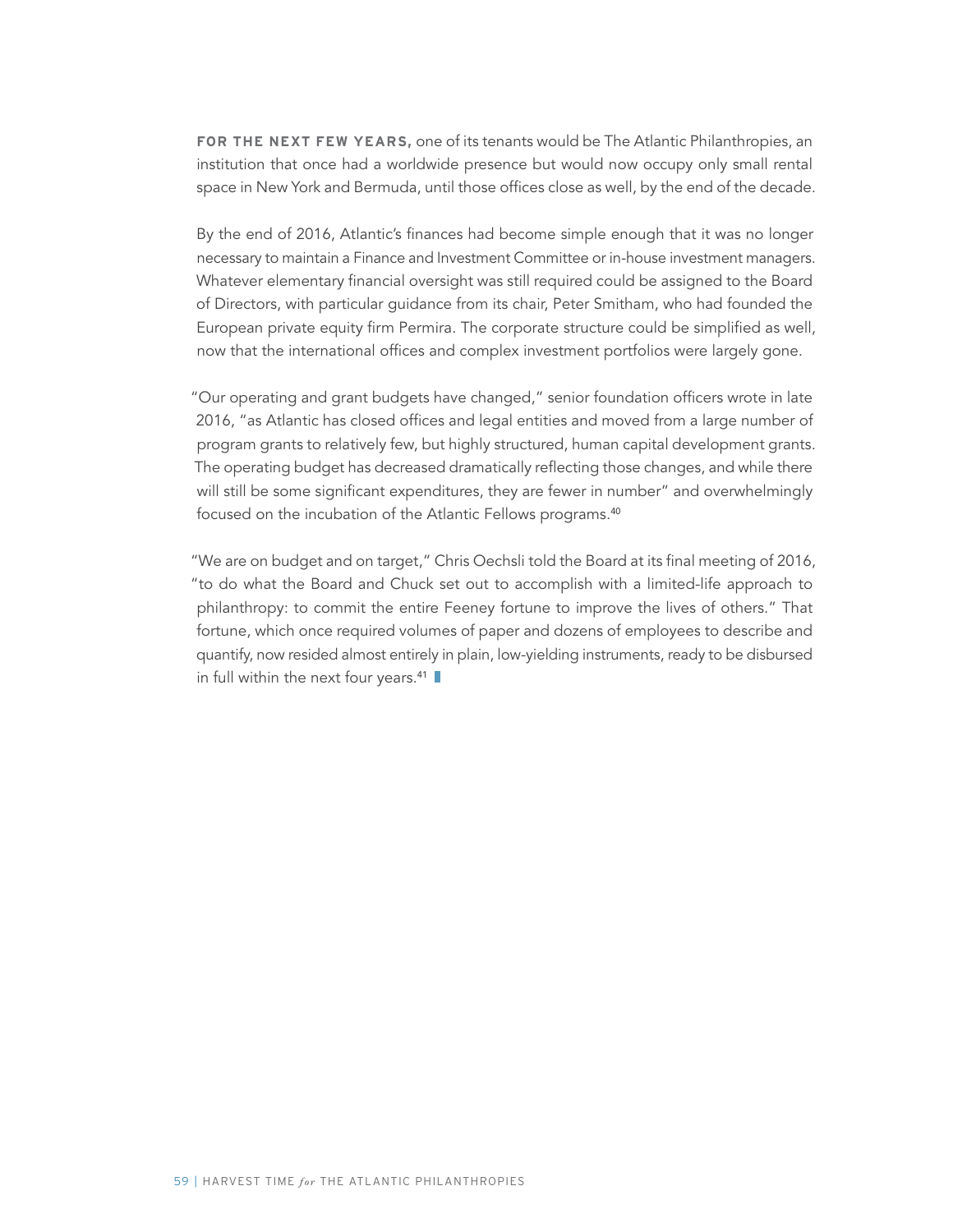CONCLUSION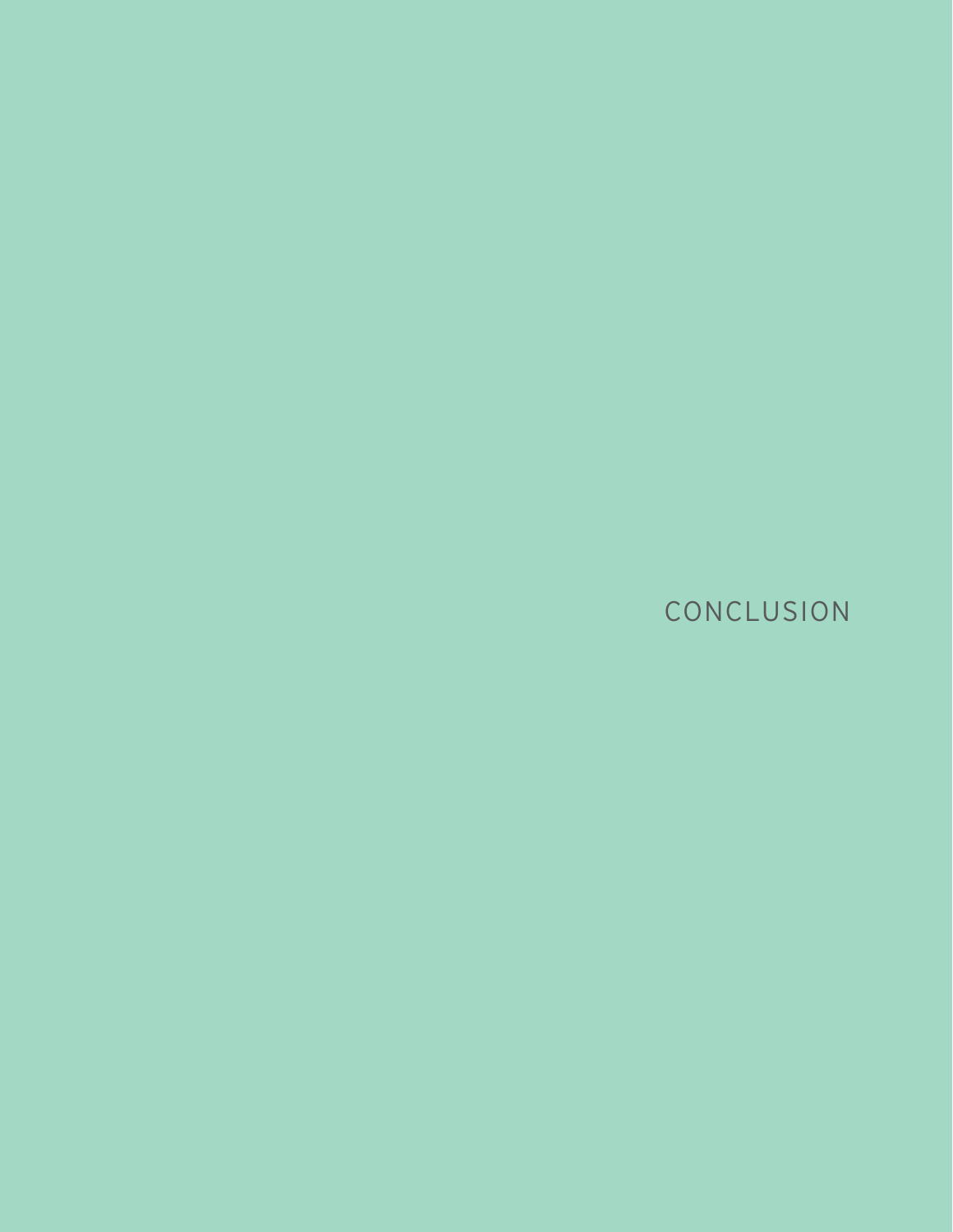### CONCLUSION

**ATLANTIC'S CEREMONIAL "FINAL GRANT"** on December 4, 2016, was the capstone on a year of often emotional finales — including departures of long-serving employees, the disbanding of the foundation's Finance and Investment Committee and liquidation of its endowment, the sale of its venerable Dublin offices (where Mr. Feeney and his wife, Helga, had long spent months of every year in a small mews cottage at the back of the property), and the delivery of crates full of its history to a last repository at Cornell. Yet in most respects, the end had not come for any of Atlantic's essential work. Even the "final grant" is unlikely to be its last. But, that technicality aside, the institution's philanthropic work continues at a lively pace, with large, new, and risky initiatives still in their infancy and the agenda for the next three years still written only in pencil. Significantly, the title of Mr. Oechsli's valedictory essay at the end of 2016 was "Finished, but not Done."

Nonetheless, it is accurate to say that by the date of that essay, the essential character of Atlantic had changed for good, that it was shrinking and streamlining and marching deliberately toward a time, in 2020, when all of its acts really will be final, and what is finished will also be done. And that knowledge has prompted a good deal of wistful reflection among staff and Board members as they try, like an aging general pondering his autobiography, to draw lessons from decades of past battles. As one board member said near the end of 2016, "There's been so much going on, for so long, it's hard to remember it all. But we have to remember it, and try to learn from it. We can't expect other people to learn from what we've done unless we paint them a full picture and learn from it ourselves."

> *We can't expect other people to learn from what we've done unless we paint them a full picture and learn from it ourselves."*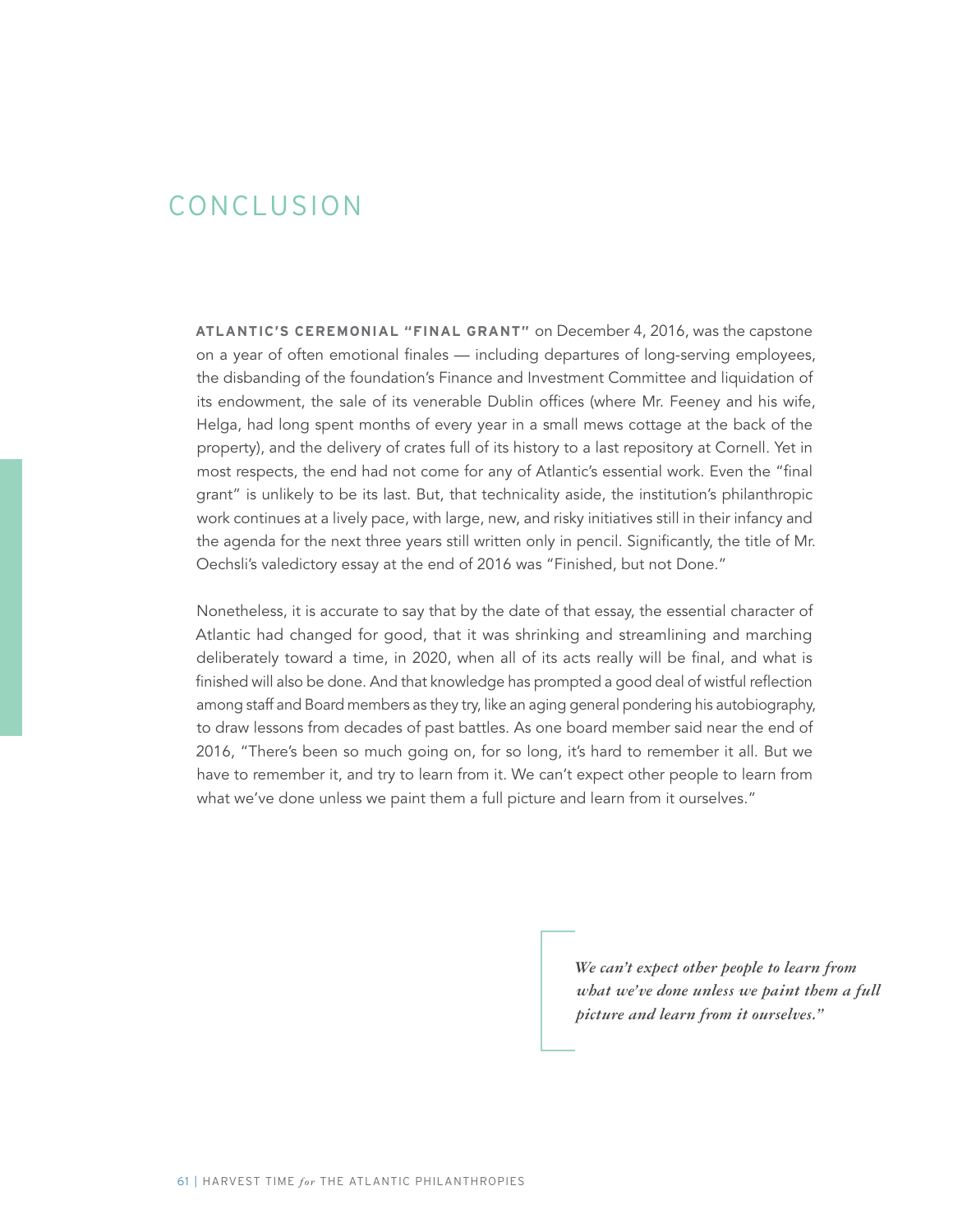**ONE OF THE LONGER** and more introspective of these late-term reflections was an effort, begun in 2016, to assemble an especially difficult kind of lesson from Atlantic's experience: the cautionary tales of its past missteps. Repeatedly, as Chris Oechsli and other executives contacted emerging philanthropists and leaders of other foundations, one request came up time and again: Tell us where you stumbled. What were your disappointments or frustrations? What did you learn the hard way?

Such cautionary lessons are all the more precious in philanthropy because they are so rare. Duke University Prof. Joel L. Fleishman, who led Atlantic's U.S. programs from 1993 to 2003, has written that "foundations shun publicity about their failures for the same reason many other institutions do — to avoid embarrassment. With only a few exceptions that I know about, foundations do not discuss their failures in public."<sup>42</sup> The risk of embarrassment is only one factor that keeps philanthropy mum on its disappointments. Another, possibly stronger impediment is that disappointing stories are rarely just about foundations. A grant gone awry or an initiative that didn't reach its goals is usually the result of a combination of missteps, some by the foundation but others by outsiders, including one or more probably well-intentioned grantees. As Professor Fleishman puts it, "No one likes to embarrass well-meaning and hard-working professionals whose programs haven't worked out."<sup>43</sup>

In 2016, staff members from Atlantic's communications and evaluation teams began interviewing a list of knowledgeable people, eventually numbering around 25, to ask about "the foundation's biggest programmatic and organizational challenges."<sup>44</sup> Some of the responses did indeed run into the problem that Professor Fleishman predicted: A detailed recitation of the missteps and setbacks would end up reflecting badly not just on Atlantic, but on grantees who, in many cases, gave some project their best effort and, for a wide variety of reasons, including imperfect support from the foundation, fell short of the mark. While these stories could sometimes be told without identifying or incriminating grantees, they would inevitably lose some of their bite and specificity in the process. Still, the story-telling proved to be manageable within those limits. Even when some of the details had to be withheld, it was possible to offer some general outlines and draw lessons and principles that would be helpful to other foundations. And in a few cases, of course, the mistakes were primarily or solely those of Atlantic and could be acknowledged without harm to anyone else.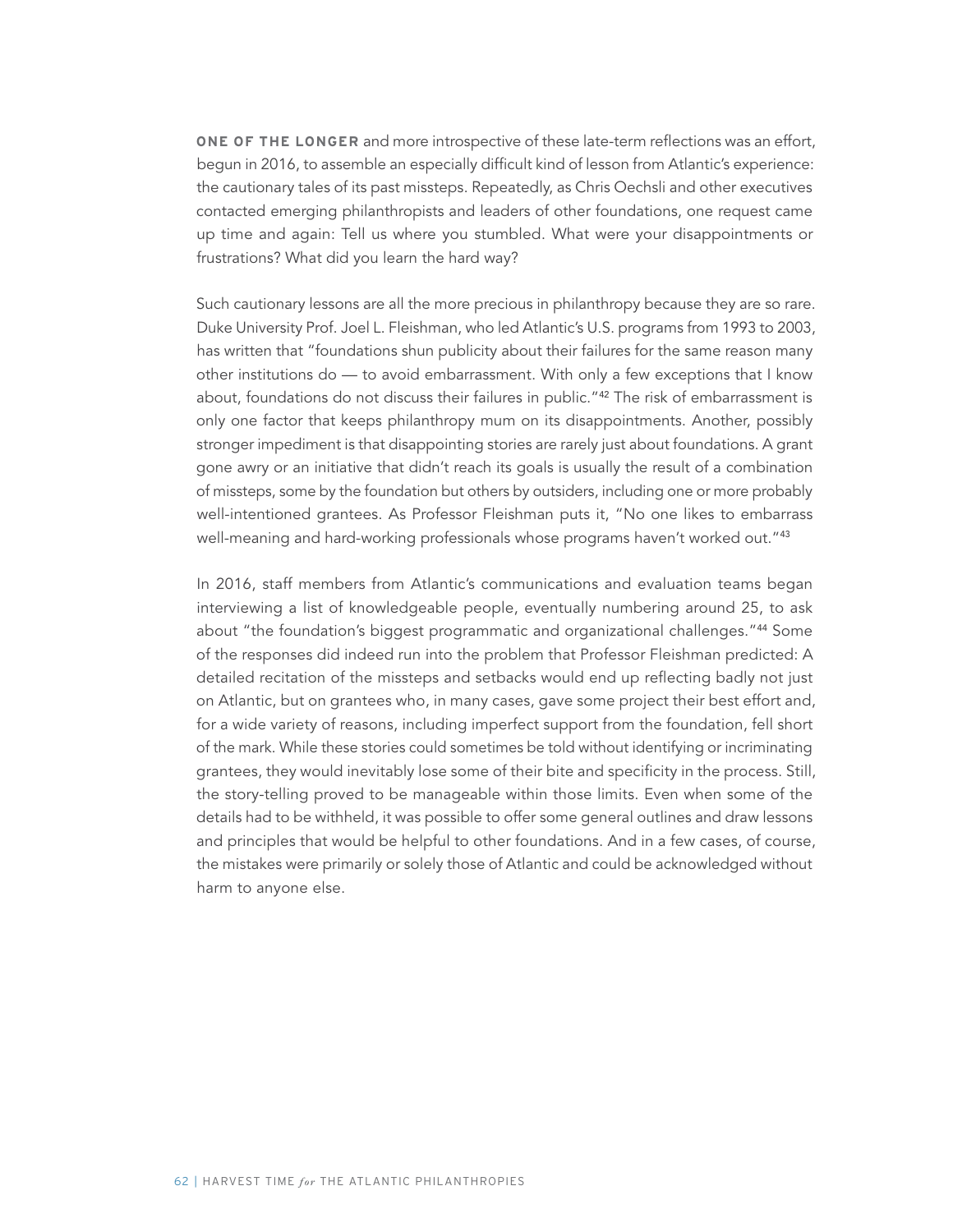**THE RESULT WAS A LIST OF TEN "HINDSIGHTS,"** distilled from the stories most often mentioned by the people surveyed. The stories themselves, presented in thumbnail sketches, served as examples of what happens when the "hindsight" lesson is not heeded — or, in a few happier instances, examples of the problems that can be averted when the lesson is followed.

A few of these examples and lessons were primarily a consequence of Atlantic's particular history or distinctive style of operation — its years of anonymity, for example, or the changes in its executive leadership and Board. Several others illuminate sound principles for any kind of philanthropy, whether time-limited or perpetual, whether part of a living donor's legacy or of an institution that has long outlived its founder.

For example, one of these universal lessons is that big bets are risky both for the funder and the grantee, and that they are often best made only after a few smaller, exploratory grants that test the field and identify possible hazards. Stories behind this principle included instances where Atlantic "tried to design [a program] strategy solely from within the foundation or went in too big without understanding the system, field, and players, and didn't start off by learning from pilots and people on the ground." Other generalpurpose cautions and guideposts involve making sure grantee organizations have the capacity to adapt and grow, and paying close attention to performance measurement and evaluation while programs are underway, to avoid learning of strategic flaws only when it's too late. These are all valuable precautions, but they are not unique to Atlantic or to time-limited foundations.



*is that big bets are risky both for the funder and the grantee, and that they are often best made only after a few smaller, exploratory grants that test the field and identify possible hazards.*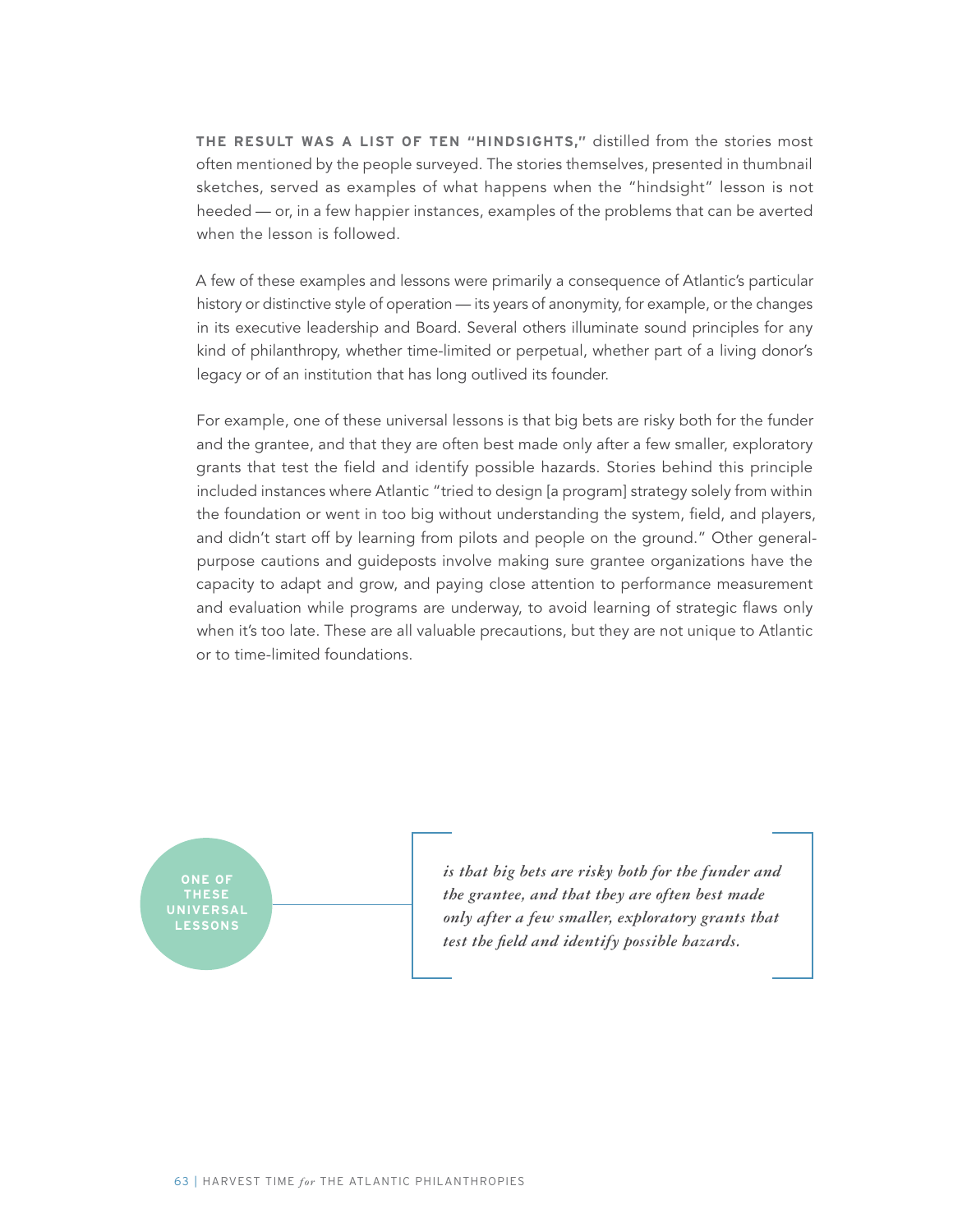**IN OTHER CASES,** however, the lessons and examples the staff members collected do relate specifically to the challenges Atlantic faced in operating within a limited lifespan. Because Atlantic is the first to do this on a multibillion-dollar scale and then to document the experience, it may be valuable to conclude this report with the "hindsights" that specifically concern the trials and uncertainties of bringing a large institution to a worthy end. In this category, the staff team found five principles worth noting in detail:

- **1. DETERMINE THE END GOALS YOU WANT TO ACHIEVE FAR IN ADVANCE OF YOUR CLOSING DATE, THEN WORK BACKWARD TO ACHIEVE THEM.** Make plans that include a clear reckoning with how programs are going to end. Then stick to the plan, but also be prepared to make adjustments. Partly thanks to leadership transitions that entailed sharp changes in vision and priorities, Atlantic arrived at a clear consensus on how it would conclude later than it should have.
- **2. LIMITED LIFE SHOULD BRING WITH IT A FIERCE SENSE OF URGENCY AND FOCUS, PARTICULARLY AS THE END NEARS.** Although Atlantic had set a clear intention to conclude by 2016, it "continued making grants into 2011 acting as if it were a perpetual foundation." Some choices were too ambitious to fit the timeframe, others made too little provision for the likelihood that progress could slow, and that the goal might end up receding beyond the reach of Atlantic's intended lifespan.
- **3. WHEN PLANNING TO EXIT FROM FUNDING RELATIONSHIPS OR DOWNSIZING STAFF, BE CERTAIN THAT NEITHER EMPLOYEES NOR GRANTEES ARE SURPRISED WHEN THE END DATE APPROACHES.** "You cannot tell them often enough what you are planning to do, when, and how they will be affected." On occasion, Atlantic officers wrote, "we sent confusing and sometimes mixed and conflicting messages to grantees," which "may have encouraged some grantees to hold out hope and put effort into soliciting additional Atlantic funding." Changing expectations about staffing needs might also have confused or demoralized some staff members.
- **4. DON'T STAFF UP OR DOWN TOO QUICKLY.** In hindsight, Atlantic believes that it allowed its staff to grow too quickly in years when the endowment grew rapidly, or when new leadership brought in new priorities that called for new skills. The foundation then concluded too late that reductions were required. "Fast downsizing resulted in a lack of capacity to handle all remaining tasks."
- **5. EVEN WITHIN THE GENERAL GUIDELINES OF STICKING TO A PLAN AND MAINTAINING FOCUS (PRINCIPLES 1 AND 2), BE PREPARED TO ADJUST COURSE QUICKLY WHEN CIRCUMSTANCES CHANGE.** Atlantic's "focus on getting it right before the clock ran out may have resulted in our being too focused on staying the course and not adjusting strategies or changing direction" when needed. Rather than holding on to programs for their full intended lifespan, "we should have begun sooner to pilot, incubate, or even spin-off programs that could have potentially had a life beyond Atlantic.<sup>45</sup>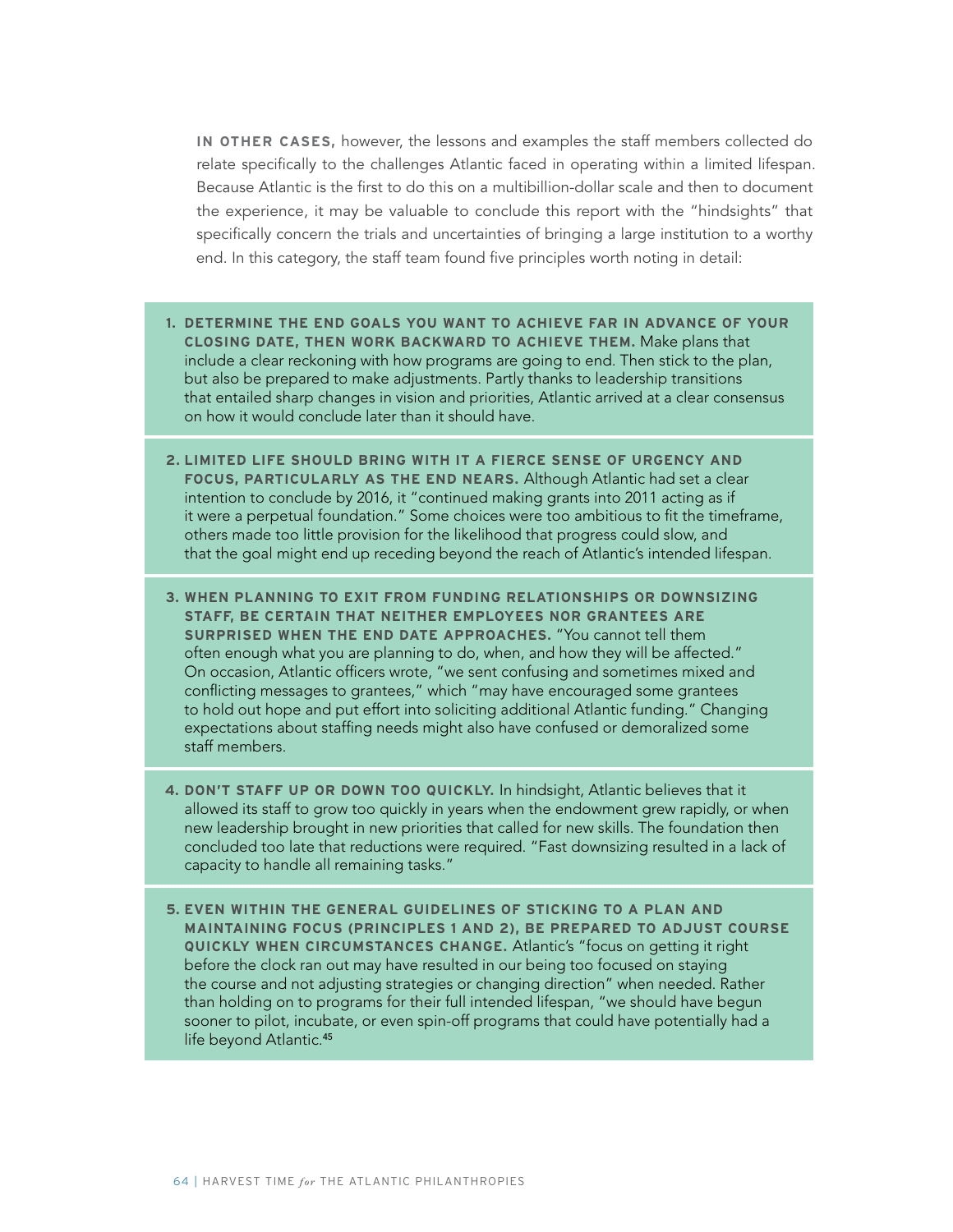**A CORE THEME** running through these lessons is that the discipline of a limited life calls for a combination of focus and flexibility that is different from the requirements of a perpetual (or even very long-lasting) institution, which can extend its time horizons and start anew when success proves elusive. For those operating on a finite calendar, the two fundamental requisites — the need for careful, well-articulated plans made far in advance, plus an openness to uncertainty and a willingness to improvise when necessary — create opposite kinds of pressure, but they are not contradictory. The approach of a sunset means, as Chris Oechsli put it in early 2016, that at some point, after years of careful planning, execution, and reflection, a foundation must "let go." The challenge for a limited-life institution is to pursue goals that are achievable in a given amount of time, work diligently toward them with one eye on the horizon and the other on the clock, but then be prepared for the likelihood that the future will not conform to plan, and that the foundation will probably have to entrust some unfinished business to the next generation.

For Atlantic, the Atlantic Fellows programs are, in a sense, the ultimate hand-off to the next generations. They are an investment in the people who are likely to lead or influence those generations, at least in Atlantic's fields of interest, and the programs collectively make a plea to future funders to follow and support the work these leaders undertake. Although the Atlantic Fellows initiative is the fruit of years of philanthropic concentration on outcomes and diligence in execution, it prescribes no specific achievements; it mandates no particular projects. It leaves behind the deliberate planning, strategy-making, and goal-setting that defined much of the foundation's 35-year history, and instead equips new legions of innovators to set the next round of plans, strategies, and goals for themselves.

The foundation intends to spend its remaining years guiding the Fellows programs to a smooth and confident take-off, but then each of them will have to chart its own future. "Our two-phase funding approach," Mr. Oechsli wrote, "with a three- to four-year 'incubation' period, is intended to allow us further ongoing engagement and assessment to nurture and evaluate desired progress."

"We will accompany these initiatives on their maiden voyage," he concluded, "ensure they are worthy and true to their designs and destinations, and then we will let them sail on."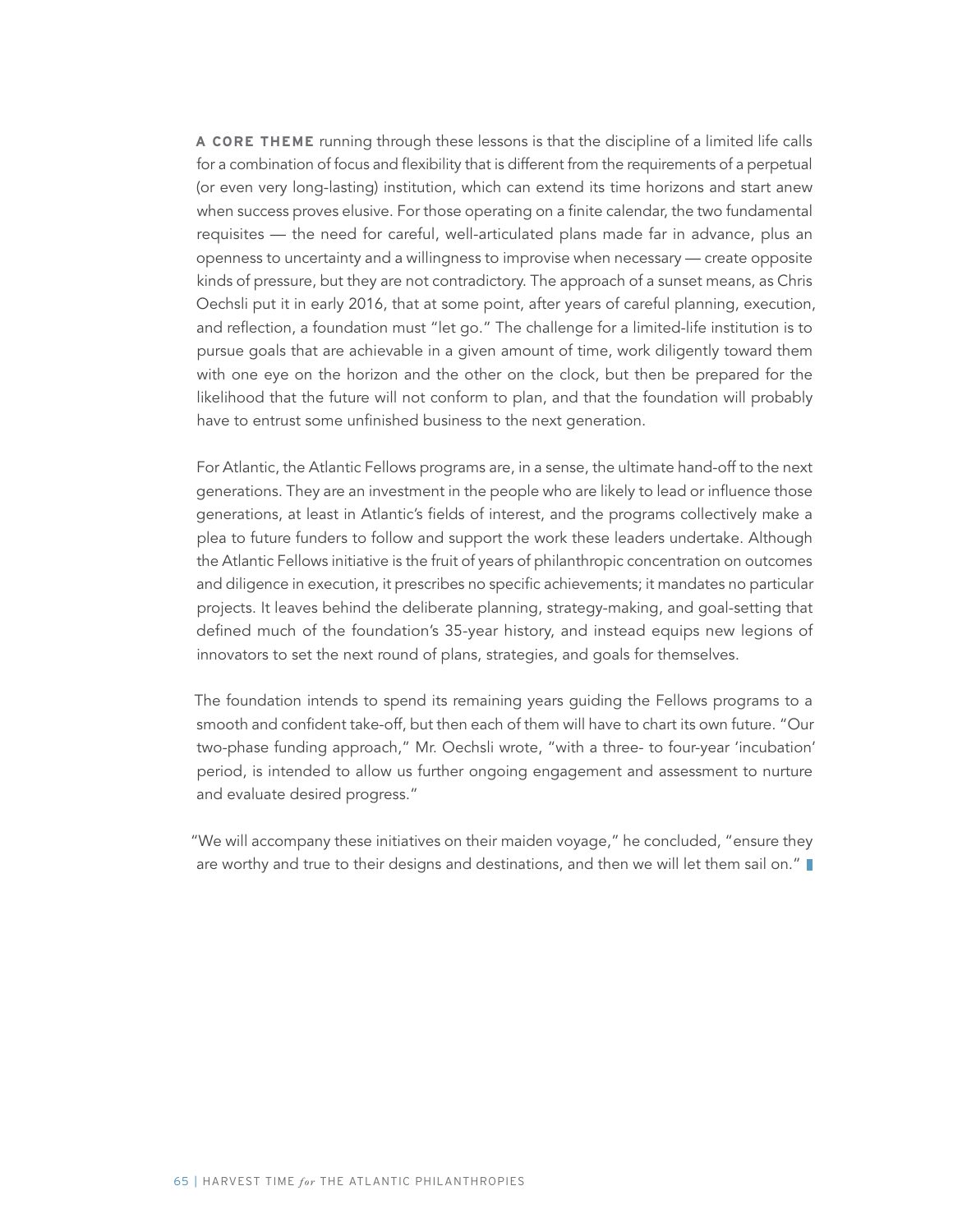- <sup>1</sup> Christopher G. Oechsli, "CEO's Overview: Endings and Beginnings," memorandum to the Board of Directors, The Atlantic Philanthropies, docket book for the March 2016 Board meeting, Feb 26, 2016, p. 13.
- <sup>2</sup> This and the following four paragraphs are based on The Bridgespan Group, "Atlantic leadership development: Working session with Chris Oechsli," internal PowerPoint presentation, Nov. 10, 2014, slides 2-14.
- <sup>3</sup> Oechsli, *op. cit.*, emphasis added.
- <sup>4</sup> The Bridgespan Group, "Landscape Review: General Observations," unpublished report to Christopher G. Oechsli, The Atlantic Philanthropies, p. 8.,
- <sup>5</sup> Bridgespan, "Landscape Review," p. 5.
- <sup>6</sup> "Atlantic Fellows Programme," London School of Economics and Political Science, International Inequalities Institute website, at http://www.lse.ac.uk/International-Inequalities/ Atlantic-Fellows-programme.
- <sup>7</sup> Oechsli, "CEO's Overview," p. 16.
- <sup>8</sup> "Grant Recommendation: The Rhodes Trust," docket book for the March 2016 meeting of the Board of Directors, The Atlantic Philanthropies, March 12, 2016, p. 102.
- <sup>9</sup> Quotations in this paragraph and the preceding one are from David Callahan, "Atlantic's \$200 Million New Thing Is Big and Bold. But Will It Actually Work?" Inside Philanthropy, June 1, 2016, at https://www.insidephilanthropy.com/home/2016/6/1/atlantics-200-million-new-thing-is-big-and-boldbut-will-it.html?rq=rhodes.
- <sup>10</sup> "Atlantic Fellows for Racial Equity: Leading the Way to a More Just Future," The Atlantic Philanthropies, Oct. 25, 2016, at http://www.atlanticphilanthropies.org/news/atlantic-fellows-forracial-equity-leading-the-way-to-a-more-just-future.
- <sup>11</sup> "The Narrative Initiative: Proposal and Plan," discussion paper for a meeting of the Board of Directors, The Atlantic Philanthropies, Sept. 12, 2016, p. 8.
- <sup>12</sup> Gail Birkbeck and Benjamin Kerman, "Evaluation to Support the Implementation, Success, and Knowledge-Building in Atlantic's Leadership Development Initiatives," memorandum to the Board of Directors, The Atlantic Philanthropies, Nov. 15, 2015, in the docket book for the Board's December 2015 meeting, pp. 61 and 63-64.
- <sup>13</sup> Christopher G. Oechsli, Benjamin King, and David Sternlieb, "Overview of Atlantic Fellows program incubation reporting process and deliverables," memorandum to the interim executive leadership team, the Atlantic Fellows Program for Social Equity at the University of Melbourne, March 2017, p. 5.
- <sup>14</sup> Mary Sutton, "Proposed GOAL Grant to the Centre for Effective Services to Sustain Atlantic's Investments in Systemic Change in Public Services in the Republic of Ireland and Northern Ireland," memorandum to the Board of Directors, The Atlantic Philanthropies, June 10, 2015, in the docket book for the Board's June meeting, p. 105.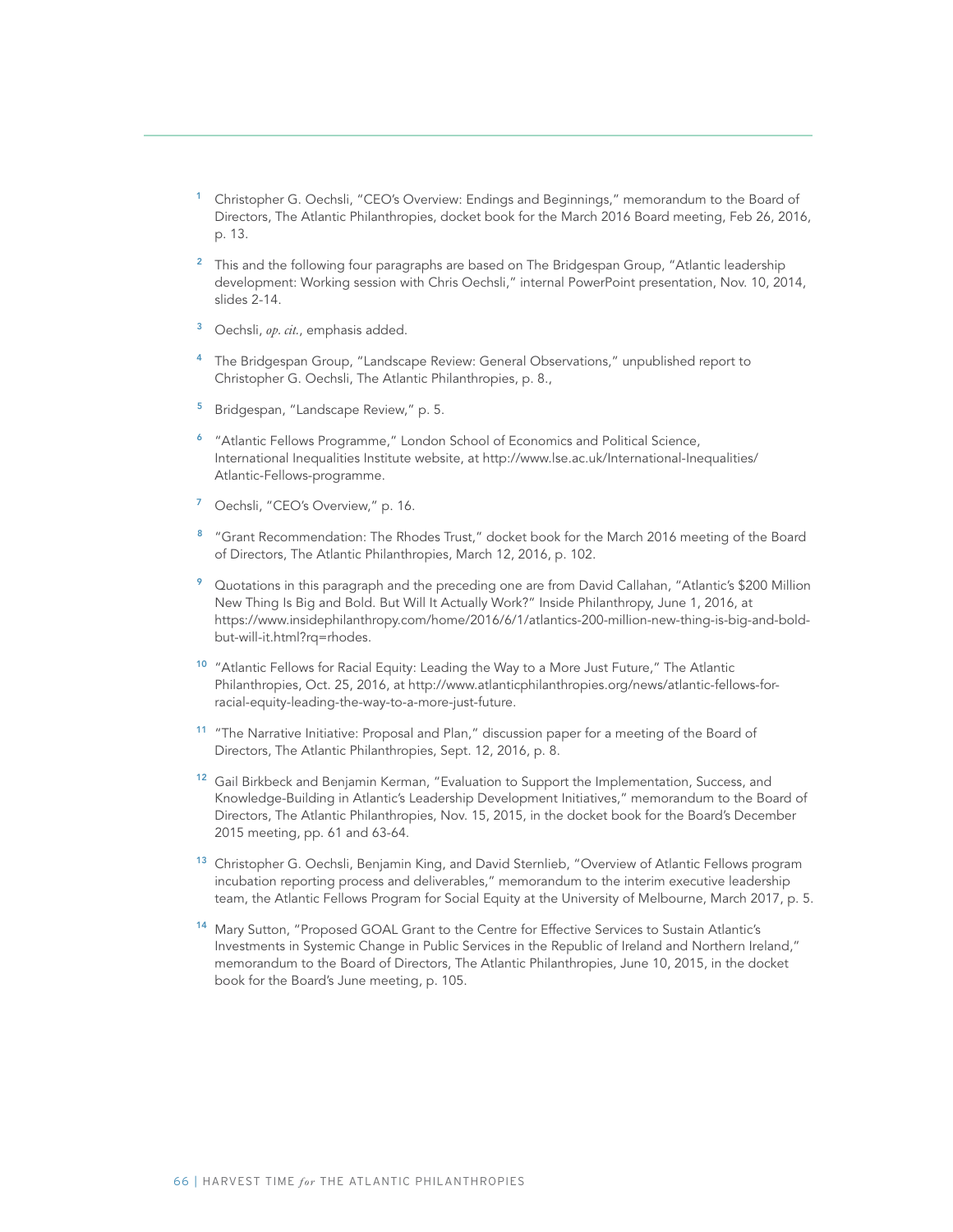- <sup>15</sup> Christopher G. Oechsli, "Making and Living History," article on The Atlantic Philanthropies' website, Feb. 28, 2017, at http://www.atlanticphilanthropies.org/news/making-and-living-history.
- <sup>16</sup> David Morse, Elizabeth Cahill, and Bruce Trachtenberg, "Extending Atlantic's Influence: Proposed Grants for Active Curation," memorandum to the Board of Directors, The Atlantic Philanthropies, Feb. 26, 2016, in the docket book for the Board's March meeting, pp. 76-77.
- <sup>17</sup> Annmarie Benedict, "Migration Narrative Project Proposal and Update on Migration Learning Exchange," memorandum to the Board of Directors, The Atlantic Philanthropies, Nov. 16, 2016, in the docket book for the Board's December meeting, p. 199.
- <sup>18</sup> "The Cornell Commitment: Tradition Fellows," web page for the Cornell Tradition, Cornell University website, at https://commitment.cornell.edu/tradition/about.
- <sup>19</sup> Christopher G. Oechsli, "CEO's Overview," memorandum to the Board of Directors, The Atlantic Philanthropies, Nov. 16, 2016, in the docket book for the Board's December meeting, p. 13.
- <sup>20</sup> Christopher G. Oechsli, "Finished but Not Done," article on The Atlantic Philanthropies' website, Dec. 14, 2016, at http://www.atlanticphilanthropies.org/news/finished-but-not-done.
- <sup>21</sup> *Ibid.*
- <sup>22</sup> All quotations in the first five paragraphs and in the bulleted text are from David Morse, "Reflections on Atlantic's End-Game Communications," draft memorandum to the Board of Directors, The Atlantic Philanthropies, for inclusion in the docket book for the Board's June 2017 meeting, May 2017, pp. 1-2.
- <sup>23</sup> David Morse, "Extending and Enhancing Atlantic's Reputational Capital: A Strategic Framework for Atlantic Communications in the Final Years and Beyond," memorandum to the Board of Directors, The Atlantic Philanthropies, 14 February 2014, in the docket book for the Board's March 2014 meeting, pp. 43-44.
- <sup>24</sup> Artemis Strategies Group, "Atlantic Philanthropies Reputation Assessment," unpublished report to The Atlantic Philanthropies, May 23, 2014, p. 10.
- <sup>25</sup> Morse, "Extending," p. 41.
- <sup>26</sup> *Ibid.*, p. 45.
- <sup>27</sup> Morse, "Reflections," p. 3.
- <sup>28</sup> *Ibid.*
- <sup>29</sup> *Ibid.*, p. 1.
- <sup>30</sup> Christopher G. Oechsli, David F. Sternlieb, David I. Walsh, and Maria P. Nielsen, "Atlantic in 2017-2020," memorandum to the Board of Directors, The Atlantic Philanthropies, Sept. 8, 2015, in the docket book for the Board's September 2015 meeting, p. 132.
- Maria Pignataro Nielsen, "Update on Human Resources," memorandum to the Board of Directors, The Atlantic Philanthropies, June 13, 2016, in the docket book for the June 2016 meeting, p. 32.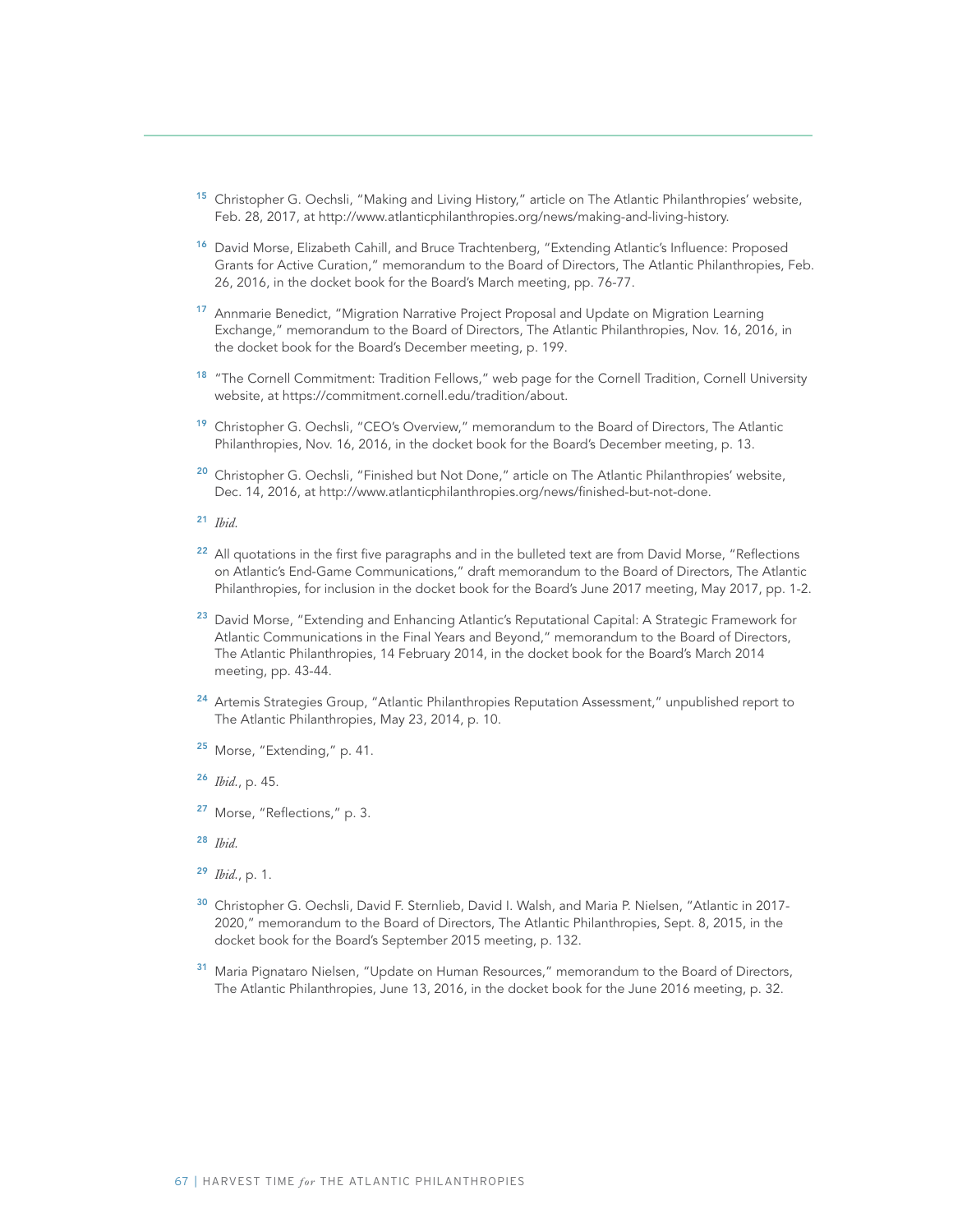- <sup>32</sup> Unless otherwise noted, all figures in this section, including those represented in the graph, are from an analysis by Brendan O'Connell, Atlantic's Director of Investment Reporting, and David I. Walsh, Director of Global Finance, and furnished to the author on June 7, 2017.
- <sup>33</sup> David Sternlieb, "Operations Overview," memorandum to the Board of Directors, The Atlantic Philanthropies, Feb. 21, 2017, in the docket book for the Board's March 2017 meeting, p. C-1.
- <sup>34</sup> "The Endowment Report from the Finance and Investment Committee," report to the Board of Directors, The Atlantic Philanthropies, in the docket book for the Board's September 2015 meeting, p. 108.
- <sup>35</sup> "The Endowment Report from the Finance and investment Committee," report to the Board of Directors, The Atlantic Philanthropies, in the docket book for the Board's June 2015 meeting, p. 60.
- <sup>36</sup> "Endowment Report," Sept. 2015, p. 109.
- <sup>37</sup> Christopher G. Oechsli, David F. Sternlieb, David I. Walsh, and Maria P. Nielsen, "Atlantic in 2017-2020," memorandum to the Board of Directors, The Atlantic Philanthropies, Sept. 8, 2015, in the docket book for the Board's September 2015 meeting, p. 129 (footnote).
- <sup>38</sup> Christopher G. Oechsli, "Grant Budget for 2016 to 'End': Planning Atlantic's Final Grant Commitments," memorandum to the Board of Directors, The Atlantic Philanthropies, Nov. 18, 2015, in the docket book for the Board's December 2015 meeting, p. 46.
- <sup>39</sup> *Ibid.*
- 40 David Sternlieb, David Walsh, and Sarah Cooke, "Finance and Investment Committee and Internal Auditors," memorandum to the Board of Directors, The Atlantic Philanthropies, Sept. 9, 2016, in the docket book for the Board's December 2016 meeting, p. 70.
- <sup>41</sup> Christopher G. Oechsli, "CEO's Overview," memorandum to the Board of Directors, The Atlantic Philanthropies, Nov. 16, 2016, in the docket book for the Board's December 2016 meeting, p. 9.
- <sup>42</sup> Joel L. Fleishman, *The Foundation: A Great American Secret,* New York: PublicAffairs, 2007, p. 156.
- <sup>43</sup> *Ibid.*, p. 157.
- 44 Elizabeth Cahill, David Morse, and Bruce Trachtenberg, "Our 2020 Hindsights: Top Atlantic Limited-Life Lessons Learned," draft memorandum to the Board of Directors, The Atlantic Philanthropies, May 24, 2017, p. 1.
- 45 These five numbered items are taken from Cahill et al., "Our 2020 Hindsights," pp. 2-9.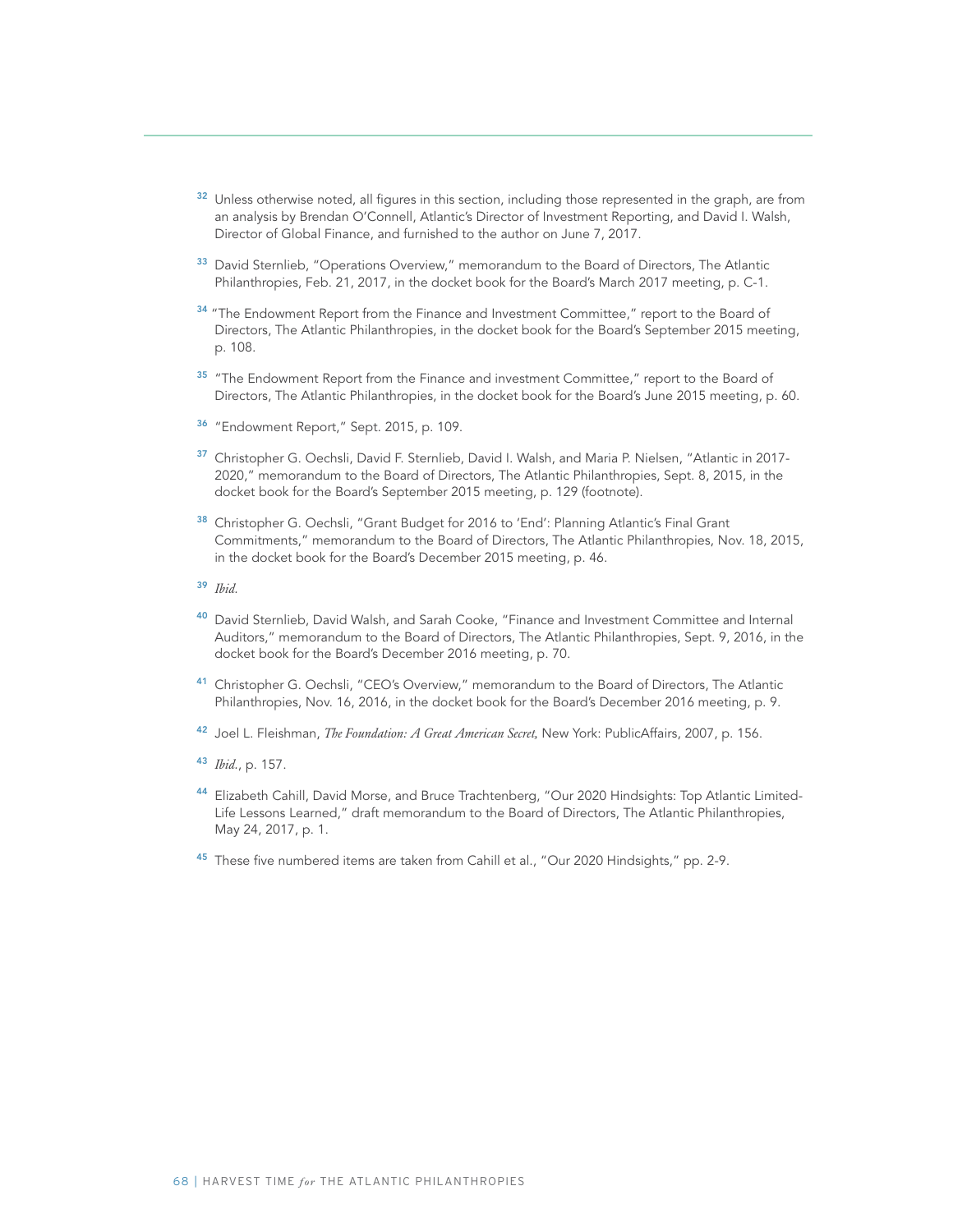# APPENDIX

## **ATLANTIC'S FINAL BIG BETS**

**IN ITS FINAL YEARS,** Atlantic made a series of big grants, several of which will outlive the foundation after it ceases operations in 2020. Designed to address 21st century problems and produce significant, lasting results in fields and places where Atlantic had long been involved, these culminating "big bets" build upon the foundation's 35 years of program investments.

Below is a summary of these final big bets.

#### **ATLANTIC FELLOWS PROGRAM**

The Atlantic Fellows program will empower new generations of leaders to work together around the globe to advance fairer, healthier, more inclusive societies. Information on each of the programs, including the host organizations, follow.

# **THE ATLANTIC FELLOWS FOR RACIAL EQUITY**

The Atlantic Fellows for Racial Equity seek to dismantle anti-Black racism in the United States and South Africa, two nations where the legacies of racial exclusion and discrimination still endure.

## **THE ATLANTIC FELLOWS FOR EQUITY IN BRAIN HEALTH**

The Atlantic Fellows for Equity in Brain Health seek social and public health solutions to reduce the scale and adverse impact of dementia. Affecting nearly 50 million individuals globally, dementia takes its highest toll on vulnerable and disadvantaged populations.

# **THE ATLANTIC FELLOWS FOR SOCIAL AND ECONOMIC EQUITY**

The Atlantic Fellows for Social and Economic Equity aim to understand the complex causes, nature and consequences of inequalities and develop solutions for some of the most pressing issues of our time.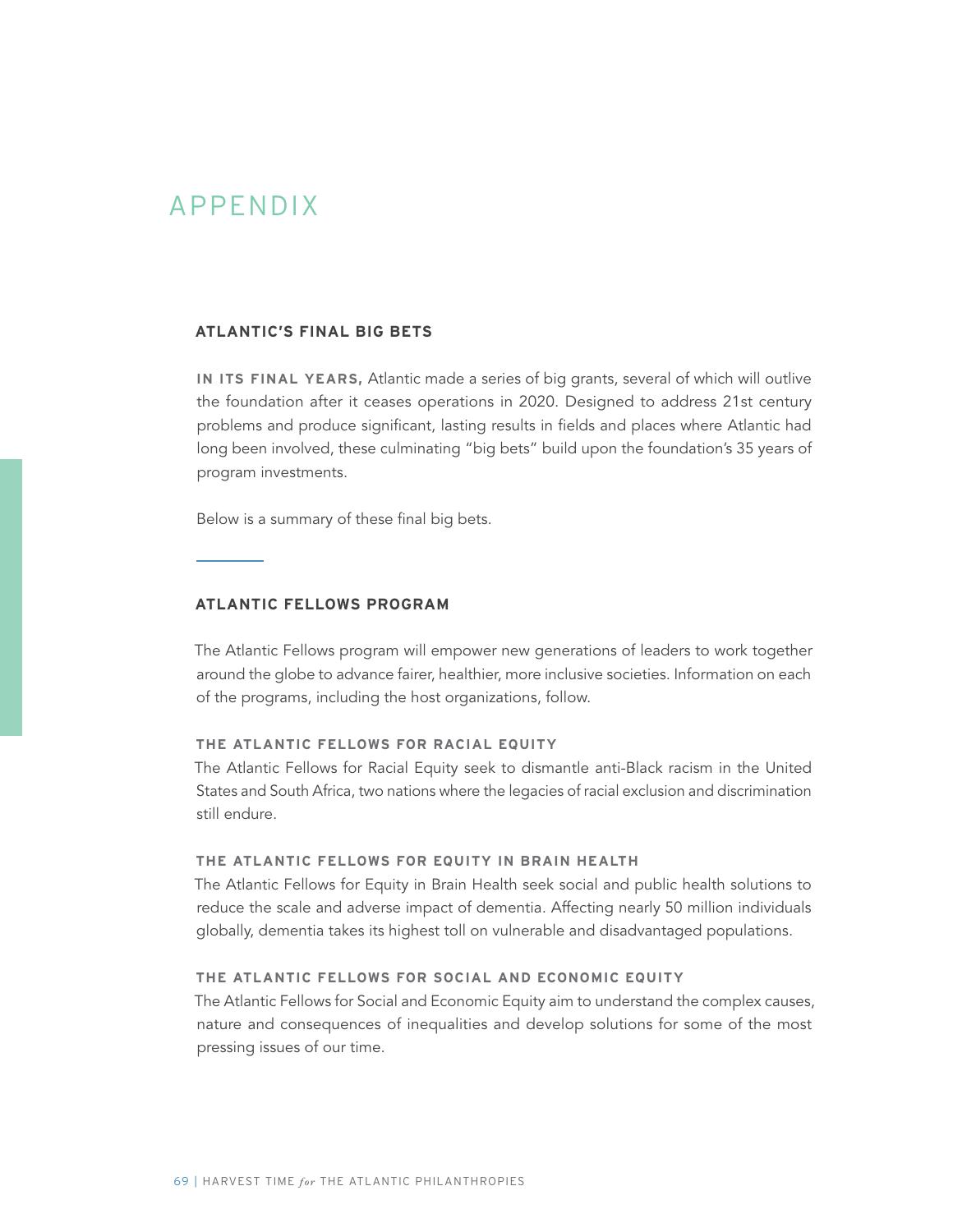## **THE ATLANTIC FELLOWS FOR HEALTH EQUITY IN SOUTH AFRICA**

The Atlantic Fellows for Health Equity in South Africa aim to inspire and sustain the changes South Africa needs to bridge the enormous gulf between rich and poor and build a healthier nation.

# **THE ATLANTIC FELLOWS FOR HEALTH EQUITY IN SOUTHEAST ASIA**

The Atlantic Fellows for Health Equity in Southeast Asia seek to promote and improve health equity throughout the region, particularly among the most vulnerable and marginalized populations.

#### **THE ATLANTIC FELLOWS FOR SOCIAL EQUITY**

The Atlantic Fellows for Social Equity aim to tackle the challenge of persistent inequality and social exclusion in Australia and the Pacific, particularly among Indigenous communities.

# **THE ATLANTIC INSTITUTE**

Based at Rhodes House at Oxford University, the Atlantic Institute supports the global network of Atlantic Fellows throughout their careers with opportunities to connect, exchange ideas and further develop their skills as leaders and changemakers.

# **OTHER MAJOR CONCLUDING GRANTS**

Atlantic also made another series of major investments in its final years to advance opportunity and promote equity and dignity. Here are highlights of this work and the people and organizations doing it.

## **A NATIONAL STRATEGY FOR DEMENTIA**

A partnership with government in the Republic of Ireland, the goal is to implement a national dementia strategy to 1) increase awareness 2) promote early diagnosis and intervention and 3) develop enhanced community-based services.

## **THE SOCIAL CHANGE INITIATIVE**

With a focus on divided societies, Belfast-based SCI seeks to improve the effectiveness of activism for social change.